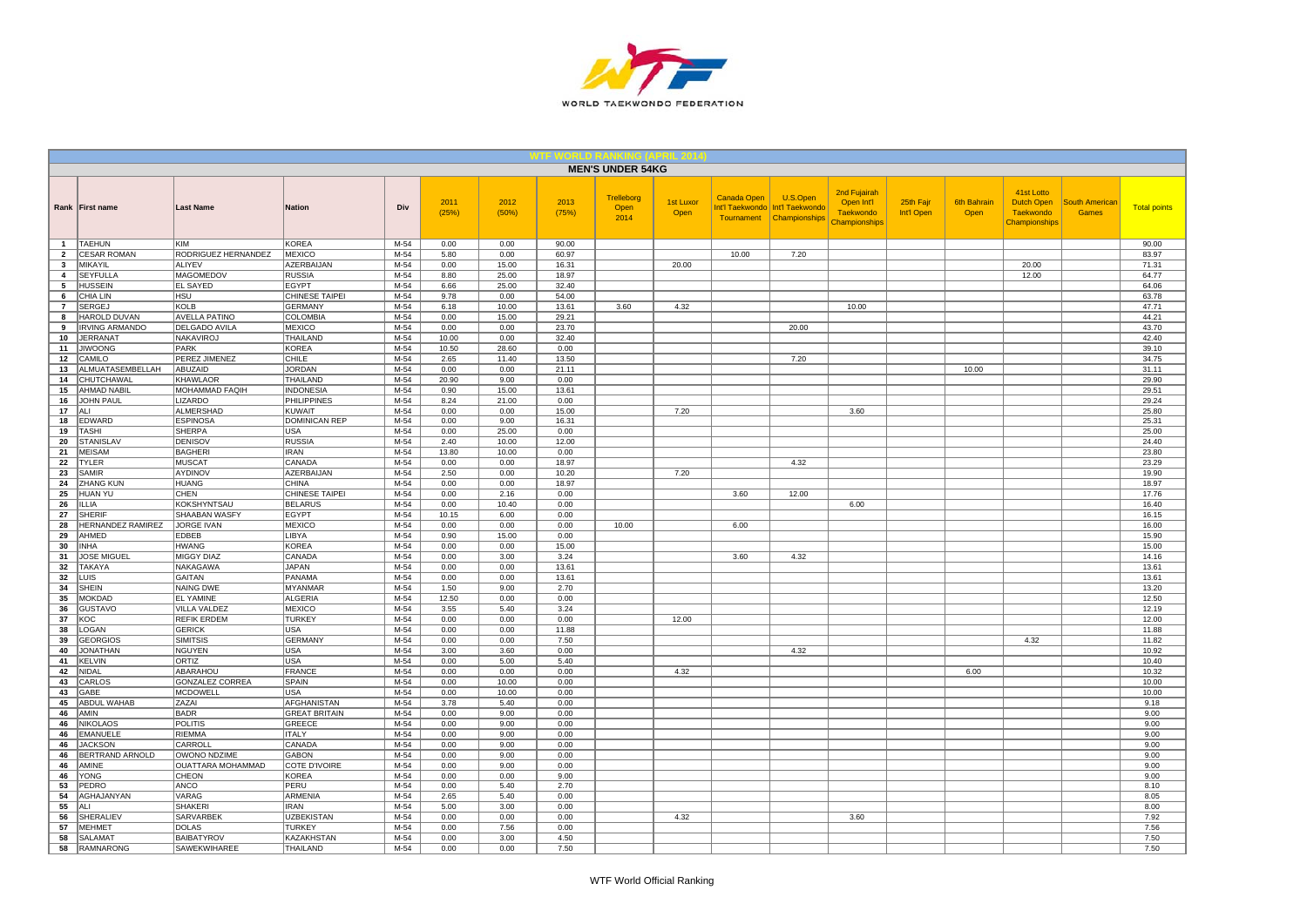

|            |                               |                                |                                  |                  |               |               |               | <b>MEN'S UNDER 54KG</b>    |                          |             |                                                                           |                                                                 |                         |                            |                                                               |                                       |                     |
|------------|-------------------------------|--------------------------------|----------------------------------|------------------|---------------|---------------|---------------|----------------------------|--------------------------|-------------|---------------------------------------------------------------------------|-----------------------------------------------------------------|-------------------------|----------------------------|---------------------------------------------------------------|---------------------------------------|---------------------|
|            | Rank First name               | <b>Last Name</b>               | <b>Nation</b>                    | Div              | 2011<br>(25%) | 2012<br>(50%) | 2013<br>(75%) | Trelleborg<br>Open<br>2014 | <b>1st Luxor</b><br>Open | Canada Open | U.S.Open<br>Int'l Taekwondo   Int'l Taekwondo<br>Tournament Championships | 2nd Fujairah<br>Open Int'l<br><b>Taekwondo</b><br>Championships | 25th Fajr<br>Int'l Open | <b>6th Bahrain</b><br>Open | 41st Lotto<br>Dutch Open<br><b>Taekwondo</b><br>Championships | <b>South American</b><br><b>Games</b> | <b>Total points</b> |
| 60         | MERT                          | ERDOGAN                        | <b>TURKEY</b>                    | M-54             | 0.00          | 0.00          | 0.00          |                            |                          |             |                                                                           |                                                                 |                         |                            | 7.20                                                          |                                       | 7.20                |
| 60         | KYLIANN                       | <b>BONNET</b>                  | <b>FRANCE</b>                    | $M-54$           | 0.00          | 0.00          | 0.00          |                            |                          |             |                                                                           |                                                                 |                         |                            | 7.20                                                          |                                       | 7.20                |
| 62         | <b>AHMED ALI</b>              | <b>AL KAABI</b>                | <b>BAHRAIN</b>                   | $M-54$           | 0.00          | 0.00          | 2.70          |                            |                          |             |                                                                           |                                                                 |                         | 3.60                       |                                                               |                                       | 6.30                |
| 63         | <b>ADRIAN</b>                 | <b>CIFUENTES DIEPA</b>         | <b>SPAIN</b>                     | $M-54$           | 2.65          | 3.60          | 0.00          |                            |                          |             |                                                                           |                                                                 |                         |                            |                                                               |                                       | 6.25                |
| 64         | <b>FALGAS FISCHER</b>         | <b>ALEX</b><br>CHO             | SPAIN<br>KOREA                   | M-54<br>M-54     | 0.00<br>2.50  | 0.00          | 0.00<br>0.00  | 6.00                       |                          |             |                                                                           |                                                                 |                         |                            |                                                               |                                       | 6.00                |
| 65<br>66   | KYEONGJAE<br><b>FEDERICO</b>  | FERRIOL LAFFOUILLERE           | ARGENTINA                        | M-54             | 0.00          | 3.00<br>5.40  | 0.00          |                            |                          |             |                                                                           |                                                                 |                         |                            |                                                               |                                       | 5.50<br>5.40        |
| 66         | YSKAK                         | <b>YELDOS</b>                  | KAZAKHSTAN                       | M-54             | 0.00          | 5.40          | 0.00          |                            |                          |             |                                                                           |                                                                 |                         |                            |                                                               |                                       | 5.40                |
| 66         | <b>ELDIAR</b>                 | KASMAMBETOV                    | KYRGHYZSTAN                      | M-54             | 0.00          | 5.40          | 0.00          |                            |                          |             |                                                                           |                                                                 |                         |                            |                                                               |                                       | 5.40                |
| 66         | <b>ERNESTO</b>                | <b>MUIANGA</b>                 | <b>MOZAMBIQUE</b>                | $M-54$           | 0.00          | 5.40          | 0.00          |                            |                          |             |                                                                           |                                                                 |                         |                            |                                                               |                                       | 5.40                |
| 66         | <b>CONTREIRAS</b>             | ANDERSON LOPES                 | ANGOLA                           | $M-54$           | 0.00          | 5.40          | 0.00          |                            |                          |             |                                                                           |                                                                 |                         |                            |                                                               |                                       | 5.40                |
| 66         | <b>MARCELLIN</b>              | RAFANOMEZANTSOA                | MADAGASCAR                       | M-54             | 0.00          | 5.40          | 0.00          |                            |                          |             |                                                                           |                                                                 |                         |                            |                                                               |                                       | 5.40                |
| 66         | <b>AYOUB</b>                  | <b>HANNACHI</b>                | <b>TUNISIA</b>                   | M-54             | 0.00          | 5.40          | 0.00          |                            |                          |             |                                                                           |                                                                 |                         |                            |                                                               |                                       | 5.40                |
| 73         | <b>GABRIE</b>                 | <b>MARTINEZ</b>                | USA                              | M-54             | 1.08          | 4.32          | 0.00          |                            |                          |             |                                                                           |                                                                 |                         |                            |                                                               |                                       | 5.40                |
| 73         | SHOKAN                        | YERZHANOV                      | KAZAKHSTAN                       | M-54             | 0.00          | 0.00          | 5.40          |                            |                          |             |                                                                           |                                                                 |                         |                            |                                                               |                                       | 5.40                |
| 73         | GYEONGRYEOL                   | YUN                            | <b>KOREA</b>                     | $M-54$           | 0.00          | 0.00          | 5.40          |                            |                          |             |                                                                           |                                                                 |                         |                            |                                                               |                                       | 5.40                |
| 73         | <b>DAEIK</b>                  | <b>KIM</b>                     | <b>KOREA</b>                     | M-54             | 0.00          | 0.00          | 5.40          |                            |                          |             |                                                                           |                                                                 |                         |                            |                                                               |                                       | 5.40                |
| 77         | <b>EMERICK</b>                | <b>DUBOIS</b>                  | <b>NEW CALEDONIA</b>             | $M-54$           | 5.00          | 0.00          | 0.00          |                            |                          |             |                                                                           |                                                                 |                         |                            |                                                               |                                       | 5.00                |
| 77         | <b>NICOLAS</b>                | SILVA SOARES                   | <b>USA</b>                       | M-54             | 5.00          | 0.00          | 0.00          |                            |                          |             |                                                                           |                                                                 |                         |                            |                                                               |                                       | 5.00                |
| 77<br>77   | KHALED<br><b>CAMERON</b>      | <b>ASSIRI</b><br><b>SUTTON</b> | SAUDI ARABIA<br><b>AUSTRALIA</b> | M-54<br>M-54     | 0.00<br>0.00  | 5.00<br>5.00  | 0.00<br>0.00  |                            |                          |             |                                                                           |                                                                 |                         |                            |                                                               |                                       | 5.00<br>5.00        |
| 77         | PEDRAM                        | <b>HASSANPOOR</b>              | <b>IRAN</b>                      | $M-54$           | 0.00          | 5.00          | 0.00          |                            |                          |             |                                                                           |                                                                 |                         |                            |                                                               |                                       | 5.00                |
| 82         | <b>MICHAEL</b>                | <b>SILVA SOARES</b>            | <b>BRAZIL</b>                    | M-54             | 4.68          | 0.00          | 0.00          |                            |                          |             |                                                                           |                                                                 |                         |                            |                                                               |                                       | 4.68                |
| 83         | <b>STEPHEN</b>                | KARUGA NJOKI                   | <b>KENYA</b>                     | M-54             | 4.50          | 0.00          | 0.00          |                            |                          |             |                                                                           |                                                                 |                         |                            |                                                               |                                       | 4.50                |
| 83         | <b>USMAN</b>                  | SULALMAN                       | NIGERIA                          | M-54             | 4.50          | 0.00          | 0.00          |                            |                          |             |                                                                           |                                                                 |                         |                            |                                                               |                                       | 4.50                |
| 83         | <b>FRANCIS</b>                | AARON AGOJO                    | <b>PHILIPPINES</b>               | M-54             | 0.00          | 0.00          | 4.50          |                            |                          |             |                                                                           |                                                                 |                         |                            |                                                               |                                       | 4.50                |
| 83         | <b>FARIDOON</b>               | ZAMARI                         | AFGHANISTAN                      | M-54             | 0.00          | 0.00          | 4.50          |                            |                          |             |                                                                           |                                                                 |                         |                            |                                                               |                                       | 4.50                |
| 83         | <b>MOUNIR</b>                 | QUSSAMA EL-JAJI                | <b>UAE</b>                       | M-54             | 0.00          | 0.00          | 4.50          |                            |                          |             |                                                                           |                                                                 |                         |                            |                                                               |                                       | 4.50                |
| 83         | <b>MAJID</b>                  | <b>SOFIYEV</b>                 | AZERBAIJAN                       | M-54             | 0.00          | 0.00          | 4.50          |                            |                          |             |                                                                           |                                                                 |                         |                            |                                                               |                                       | 4.50                |
| 83         | <b>AL MUTAIRI</b>             | <b>SAUD MUNEER</b>             | <b>SAUDI ARABIA</b>              | $M-54$           | 0.00          | 0.00          | 4.50          |                            |                          |             |                                                                           |                                                                 |                         |                            |                                                               |                                       | 4.50                |
| 90         | VITALY                        | <b>RAMISHVILY</b>              | <b>RUSSIA</b>                    | $M-54$           | 4.38          | 0.00          | 0.00          |                            |                          |             |                                                                           |                                                                 |                         |                            |                                                               |                                       | 4.38                |
| 91         | AMR ALY                       | <b>AMIR</b>                    | <b>EGYPT</b>                     | M-54             | 0.00          | 0.00          | 0.00          |                            | 4.32                     |             |                                                                           |                                                                 |                         |                            |                                                               |                                       | 4.32                |
| 91         | YEONGSANG                     | CHOI                           | <b>KOREA</b>                     | M-54             | 0.00          | 0.00          | 0.00          |                            |                          |             | 4.32                                                                      |                                                                 |                         |                            |                                                               |                                       | 4.32                |
| 91         | <b>REMZI</b>                  | <b>BASAKBUGDAY</b>             | <b>TURKEY</b><br>CROATIA         | $M-54$<br>$M-54$ | 0.00          | 0.00          | 0.00          |                            |                          |             |                                                                           |                                                                 |                         |                            | 4.32<br>4.32                                                  |                                       | 4.32<br>4.32        |
| 91<br>91   | PIERO<br>AFID                 | MARIC<br><b>BENGORINE</b>      | <b>FRANCE</b>                    | M-54             | 0.00<br>0.00  | 0.00<br>0.00  | 0.00<br>0.00  |                            |                          |             |                                                                           |                                                                 |                         |                            | 4.32                                                          |                                       | 4.32                |
| 96         | <b>FLAVIEN</b>                | <b>FURET</b>                   | <b>FRANCE</b>                    | M-54             | 4.15          | 0.00          | 0.00          |                            |                          |             |                                                                           |                                                                 |                         |                            |                                                               |                                       | 4.15                |
| 97         | <b>ALEXEY</b>                 | LUKAYNOV                       | <b>RUSSIA</b>                    | M-54             | 4.00          | 0.00          | 0.00          |                            |                          |             |                                                                           |                                                                 |                         |                            |                                                               |                                       | 4.00                |
| 98         | ERDAL                         | <b>ALDEMIR</b>                 | <b>TURKEY</b>                    | $M-54$           | 3.60          | 0.00          | 0.00          |                            |                          |             |                                                                           |                                                                 |                         |                            |                                                               |                                       | 3.60                |
| 98         | YONGHAN                       | PARK                           | <b>KOREA</b>                     | M-54             | 3.60          | 0.00          | 0.00          |                            |                          |             |                                                                           |                                                                 |                         |                            |                                                               |                                       | 3.60                |
| 98         | SUH YUN                       | <b>JANG</b>                    | <b>KOREA</b>                     | $M-54$           | 0.00          | 3.60          | 0.00          |                            |                          |             |                                                                           |                                                                 |                         |                            |                                                               |                                       | 3.60                |
| 98         | GREGORY                       | <b>ENGLISH</b>                 | <b>USA</b>                       | M-54             | 0.00          | 3.60          | 0.00          |                            |                          |             |                                                                           |                                                                 |                         |                            |                                                               |                                       | 3.60                |
| 98         | <b>JUSTIN</b>                 | <b>BRETZ</b>                   | <b>USA</b>                       | $M-54$           | 0.00          | 3.60          | 0.00          |                            |                          |             |                                                                           |                                                                 |                         |                            |                                                               |                                       | 3.60                |
| 98         | ZINZI                         | <b>DOMENICO</b>                | <b>ITALY</b>                     | M-54             | 0.00          | 0.00          | 0.00          | 3.60                       |                          |             |                                                                           |                                                                 |                         |                            |                                                               |                                       | 3.60                |
| 98         | ADNAN                         | MUSSA                          | <b>UAE</b>                       | $M-54$           | 0.00          | 0.00          | 0.00          |                            |                          |             |                                                                           |                                                                 |                         | 3.60                       |                                                               |                                       | 3.60                |
| 105        | <b>IMRAN</b>                  | ZALOV                          | <b>AZERBAIJAN</b>                | $M-54$           | 1.50          | 1.80          | 0.00          |                            |                          |             |                                                                           |                                                                 |                         |                            |                                                               |                                       | 3.30                |
| 105        | KHALID                        | <b>ASIRI</b>                   | <b>SAUDI ARABIA</b>              | M-54             | 1.50          | 1.80          | 0.00          |                            |                          |             |                                                                           |                                                                 |                         |                            |                                                               |                                       | 3.30                |
| 107        | MANUEL                        | <b>REYES</b>                   | USA                              | M-54             | 1.08          | 2.16          | 0.00          |                            |                          |             |                                                                           |                                                                 |                         |                            |                                                               |                                       | 3.24                |
| 107        | ABZAL                         | ANARKULOV                      | <b>KAZAKHSTAN</b>                | M-54             | 0.00          | 0.00          | 3.24          |                            |                          |             |                                                                           |                                                                 |                         |                            |                                                               |                                       | 3.24                |
| 107<br>107 | <b>JOSE</b><br><b>HYEONSU</b> | CAVAZOS BAROCIO<br>AN          | <b>MEXICO</b><br><b>KOREA</b>    | M-54<br>M-54     | 0.00<br>0.00  | 0.00<br>0.00  | 3.24<br>3.24  |                            |                          |             |                                                                           |                                                                 |                         |                            |                                                               |                                       | 3.24<br>3.24        |
| 107        | <b>SEUNGBEOM</b>              | LEE                            | <b>KOREA</b>                     | M-54             | 0.00          | 0.00          | 3.24          |                            |                          |             |                                                                           |                                                                 |                         |                            |                                                               |                                       | 3.24                |
| 107        | <b>JAEHO</b>                  | <b>BYUN</b>                    | <b>KOREA</b>                     | M-54             | 0.00          | 0.00          | 3.24          |                            |                          |             |                                                                           |                                                                 |                         |                            |                                                               |                                       | 3.24                |
| 107        | ROMUALDO ANDRES               | SALAZAR                        | <b>MEXICO</b>                    | M-54             | 0.00          | 0.00          | 3.24          |                            |                          |             |                                                                           |                                                                 |                         |                            |                                                               |                                       | 3.24                |
| 114        | <b>FRANCOIS</b>               | MU                             | <b>TAHITI</b>                    | $M-54$           | 3.00          | 0.00          | 0.00          |                            |                          |             |                                                                           |                                                                 |                         |                            |                                                               |                                       | 3.00                |
| 114        | KHALID                        | ABDULRAHMAN ALMALIKI           | SAUDI ARABIA                     | M-54             | 0.00          | 3.00          | 0.00          |                            |                          |             |                                                                           |                                                                 |                         |                            |                                                               |                                       | 3.00                |
| 114        | <b>MUSTAFFA</b>               | OLOMI                          | <b>AUSTRALIA</b>                 | M-54             | 0.00          | 3.00          | 0.00          |                            |                          |             |                                                                           |                                                                 |                         |                            |                                                               |                                       | 3.00                |
| 114        | <b>MOHSEN</b>                 | <b>MOHAMMADI</b>               | <b>IRAN</b>                      | M-54             | 0.00          | 3.00          | 0.00          |                            |                          |             |                                                                           |                                                                 |                         |                            |                                                               |                                       | 3.00                |
|            | 118 ABDERAHMAN                | GUENNOUNI                      | <b>MOROCCO</b>                   | $M-54$           | 2.70          | 0.00          | 0.00          |                            |                          |             |                                                                           |                                                                 |                         |                            |                                                               |                                       | 2.70                |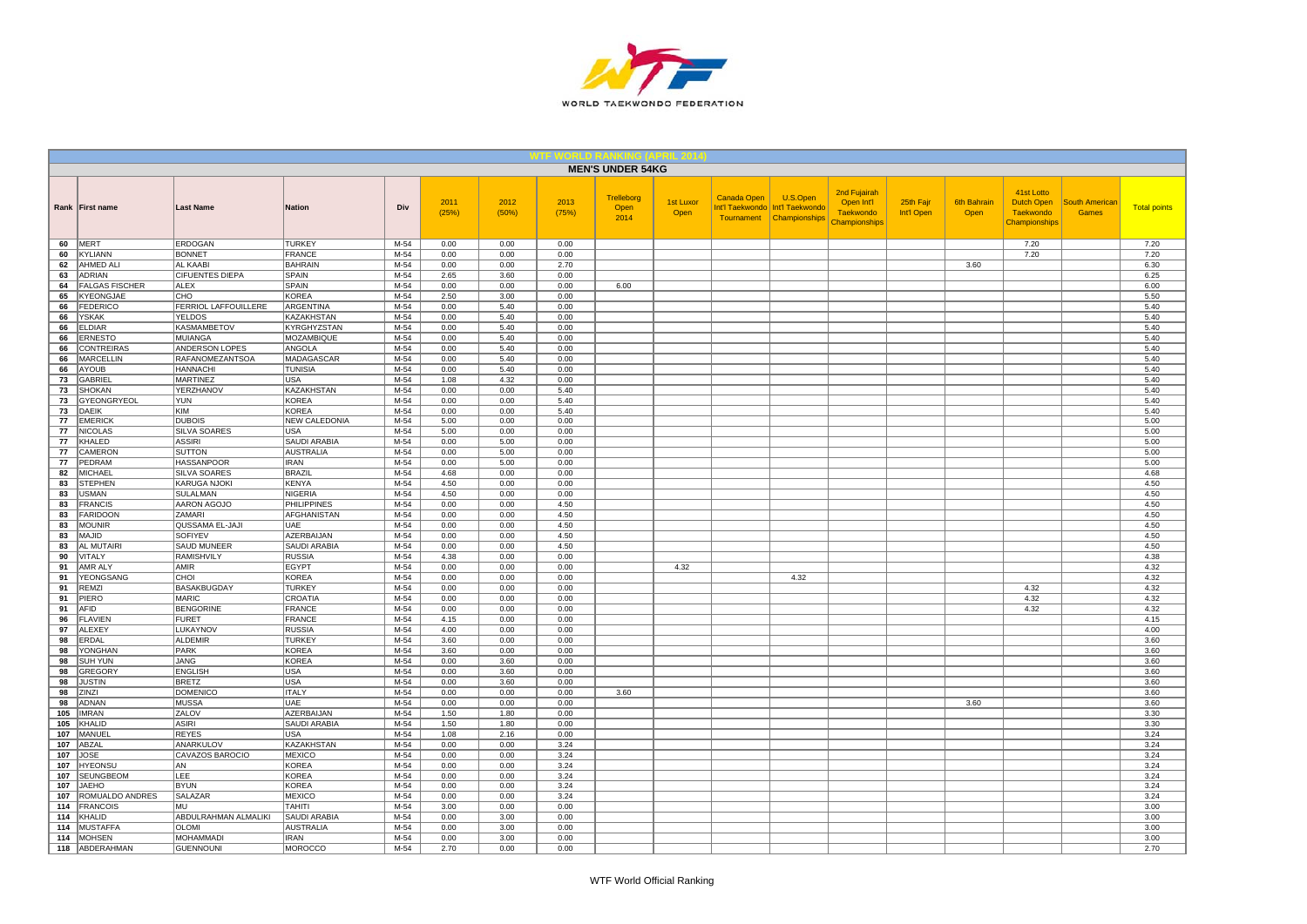

|            |                                        |                                  |                                    |                  |               |               |               | <b>MEN'S UNDER 54KG</b>    |                          |             |                                                                           |                                                                 |                         |                            |                                                               |                                       |                     |
|------------|----------------------------------------|----------------------------------|------------------------------------|------------------|---------------|---------------|---------------|----------------------------|--------------------------|-------------|---------------------------------------------------------------------------|-----------------------------------------------------------------|-------------------------|----------------------------|---------------------------------------------------------------|---------------------------------------|---------------------|
|            | Rank First name                        | <b>Last Name</b>                 | <b>Nation</b>                      | Div              | 2011<br>(25%) | 2012<br>(50%) | 2013<br>(75%) | Trelleborg<br>Open<br>2014 | <b>1st Luxor</b><br>Open | Canada Open | U.S.Open<br>Int'l Taekwondo   Int'l Taekwondo<br>Tournament Championships | 2nd Fujairah<br>Open Int'l<br><b>Taekwondo</b><br>Championships | 25th Fajr<br>Int'l Open | <b>6th Bahrain</b><br>Open | 41st Lotto<br>Dutch Open<br><b>Taekwondo</b><br>Championships | <b>South American</b><br><b>Games</b> | <b>Total points</b> |
|            | 118 THIERRY                            | <b>MABOUNDA</b>                  | CONGO                              | M-54             | 2.70          | 0.00          | 0.00          |                            |                          |             |                                                                           |                                                                 |                         |                            |                                                               |                                       | 2.70                |
| 118        | <b>ISSA</b>                            | <b>ONDO NGUEMA</b>               | <b>GABON</b>                       | $M-54$           | 2.70          | 0.00          | 0.00          |                            |                          |             |                                                                           |                                                                 |                         |                            |                                                               |                                       | 2.70                |
| 118        | <b>TERRANCE</b>                        | <b>TETTEH</b>                    | <b>GHANA</b>                       | $M-54$           | 2.70          | 0.00          | 0.00          |                            |                          |             |                                                                           |                                                                 |                         |                            |                                                               |                                       | 2.70                |
| 118<br>118 | <b>TSUNYANE</b><br><b>AGGIESEFTYAN</b> | <b>HETHANG</b><br>PRASBOWO       | <b>LESOTHO</b><br><b>INDONESIA</b> | $M-54$<br>M-54   | 2.70<br>0.00  | 0.00<br>0.00  | 0.00<br>2.70  |                            |                          |             |                                                                           |                                                                 |                         |                            |                                                               |                                       | 2.70<br>2.70        |
| 118        | <b>OMAR</b>                            | <b>BOU JAODE</b>                 | LEBANON                            | M-54             | 0.00          | 0.00          | 2.70          |                            |                          |             |                                                                           |                                                                 |                         |                            |                                                               |                                       | 2.70                |
| 118        | <b>ALI KAMIL</b>                       | GHADHBAN                         | <b>IRAQ</b>                        | M-54             | 0.00          | 0.00          | 2.70          |                            |                          |             |                                                                           |                                                                 |                         |                            |                                                               |                                       | 2.70                |
| 118        | HOSSEINAL                              | SARGAZI                          | <b>IRAN</b>                        | M-54             | 0.00          | 0.00          | 2.70          |                            |                          |             |                                                                           |                                                                 |                         |                            |                                                               |                                       | 2.70                |
| 118        | AMRO                                   | KHALED SAID                      | <b>EGYPT</b>                       | M-54             | 0.00          | 0.00          | 2.70          |                            |                          |             |                                                                           |                                                                 |                         |                            |                                                               |                                       | 2.70                |
| 118        | AYOUP                                  | <b>EL HANASHY</b>                | <b>TUNISIA</b>                     | $M-54$           | 0.00          | 0.00          | 2.70          |                            |                          |             |                                                                           |                                                                 |                         |                            |                                                               |                                       | 2.70                |
| 118        | <b>RODOLFO</b>                         | OSORNIO NUNEZ                    | <b>MEXICO</b>                      | $M-54$           | 0.00          | 0.00          | 2.70          |                            |                          |             |                                                                           |                                                                 |                         |                            |                                                               |                                       | 2.70                |
| 118        | <b>ALEXEY</b>                          | LUKYANOV                         | <b>RUSSIA</b>                      | M-54             | 0.00          | 0.00          | 2.70          |                            |                          |             |                                                                           |                                                                 |                         |                            |                                                               |                                       | 2.70                |
| 118        | <b>LAI TEIK</b>                        | <b>WOON</b>                      | <b>MALAYSIA</b>                    | M-54             | 0.00          | 0.00          | 2.70          |                            |                          |             |                                                                           |                                                                 |                         |                            |                                                               |                                       | 2.70                |
| 118        | <b>MARTIN</b>                          | <b>HOANG</b>                     | <b>DENMARK</b>                     | M-54             | 0.00          | 0.00          | 2.70          |                            |                          |             |                                                                           |                                                                 |                         |                            |                                                               |                                       | 2.70                |
| 118<br>118 | EDI<br>MERCADO                         | SERBANESCU<br><b>BRAYAN</b>      | <b>ISRAEL</b><br><b>BOLIVIA</b>    | M-54<br>$M-54$   | 0.00<br>0.00  | 0.00<br>0.00  | 2.70<br>2.70  |                            |                          |             |                                                                           |                                                                 |                         |                            |                                                               |                                       | 2.70<br>2.70        |
| 135        | SHUAI                                  | ZHAO                             | <b>CHINA</b>                       | M-54             | 2.65          | 0.00          | 0.00          |                            |                          |             |                                                                           |                                                                 |                         |                            |                                                               |                                       | 2.65                |
| 136        | <b>GIORGIO</b>                         | <b>JANMAAT</b>                   | <b>NETHERLANDS</b>                 | $M-54$           | 2.50          | 0.00          | 0.00          |                            |                          |             |                                                                           |                                                                 |                         |                            |                                                               |                                       | 2.50                |
| 136        | <b>JOAN</b>                            | <b>NUNEZ</b>                     | PUERTO RICO                        | M-54             | 2.50          | 0.00          | 0.00          |                            |                          |             |                                                                           |                                                                 |                         |                            |                                                               |                                       | 2.50                |
| 136        | <b>TAMEEM</b>                          | AL-KUBATI                        | <b>YEMEN</b>                       | M-54             | 2.50          | 0.00          | 0.00          |                            |                          |             |                                                                           |                                                                 |                         |                            |                                                               |                                       | 2.50                |
| 136        | <b>SERGEY</b>                          | DE                               | <b>RUSSIA</b>                      | M-54             | 2.50          | 0.00          | 0.00          |                            |                          |             |                                                                           |                                                                 |                         |                            |                                                               |                                       | 2.50                |
| 136        | AMAN                                   | <b>KUMAR</b>                     | <b>GREAT BRITAIN</b>               | $M-54$           | 2.50          | 0.00          | 0.00          |                            |                          |             |                                                                           |                                                                 |                         |                            |                                                               |                                       | 2.50                |
| 136        | <b>HOSSEIN</b>                         | <b>BAYAT</b>                     | <b>IRAN</b>                        | M-54             | 2.50          | 0.00          | 0.00          |                            |                          |             |                                                                           |                                                                 |                         |                            |                                                               |                                       | 2.50                |
| 142        | WEIJI                                  | TIAN                             | <b>CHINA</b><br><b>JAPAN</b>       | M-54<br>M-54     | 2.16          | 0.00          | 0.00          |                            |                          |             |                                                                           |                                                                 |                         |                            |                                                               |                                       | 2.16                |
| 142<br>142 | <b>KOSUKE</b><br>YEVGENIY              | <b>MITSUHASHI</b><br>SEREBRYAKOV | KAZAKHSTAN                         | M-54             | 2.16<br>2.16  | 0.00<br>0.00  | 0.00<br>0.00  |                            |                          |             |                                                                           |                                                                 |                         |                            |                                                               |                                       | 2.16<br>2.16        |
| 142        | <b>RAWEEROJ</b>                        | LIMKAJONSAK                      | THAILAND                           | $M-54$           | 0.00          | 2.16          | 0.00          |                            |                          |             |                                                                           |                                                                 |                         |                            |                                                               |                                       | 2.16                |
| 142        | <b>KUANGMANY</b>                       | THIPPHAKONE                      | LAOS                               | M-54             | 0.00          | 2.16          | 0.00          |                            |                          |             |                                                                           |                                                                 |                         |                            |                                                               |                                       | 2.16                |
| 142        | SISAVANH                               | KEOXAYADET                       | LAOS                               | $M-54$           | 0.00          | 2.16          | 0.00          |                            |                          |             |                                                                           |                                                                 |                         |                            |                                                               |                                       | 2.16                |
| 142        | SHALVA                                 | <b>SHUBITIDZE</b>                | <b>RUSSIA</b>                      | $M-54$           | 0.00          | 2.16          | 0.00          |                            |                          |             |                                                                           |                                                                 |                         |                            |                                                               |                                       | 2.16                |
| 142        | SAUD                                   | ALMUTAIRI                        | SAUDI ARABIA                       | $M-54$           | 0.00          | 2.16          | 0.00          |                            |                          |             |                                                                           |                                                                 |                         |                            |                                                               |                                       | 2.16                |
| 142        | MAMADOU                                | <b>DIALLO</b>                    | SENEGAL                            | M-54             | 0.00          | 2.16          | 0.00          |                            |                          |             |                                                                           |                                                                 |                         |                            |                                                               |                                       | 2.16                |
| 142        | <b>RUBEN</b>                           | <b>MARTIN MORENO</b>             | SPAIN                              | M-54             | 0.00          | 2.16          | 0.00          |                            |                          |             |                                                                           |                                                                 |                         |                            |                                                               |                                       | 2.16                |
| 142<br>142 | <b>SERGIO</b><br><b>IBRAHIM</b>        | CHICOTE ZAFRA<br><b>SIMSEK</b>   | <b>SPAIN</b><br><b>TURKEY</b>      | $M-54$<br>$M-54$ | 0.00<br>0.00  | 2.16<br>2.16  | 0.00<br>0.00  |                            |                          |             |                                                                           |                                                                 |                         |                            |                                                               |                                       | 2.16<br>2.16        |
| 142        | <b>DYANGO</b>                          | VALLADARES                       | USA                                | M-54             | 0.00          | 2.16          | 0.00          |                            |                          |             |                                                                           |                                                                 |                         |                            |                                                               |                                       | 2.16                |
| 142        | JARRED                                 | <b>MCKEE</b>                     | <b>USA</b>                         | M-54             | 0.00          | 2.16          | 0.00          |                            |                          |             |                                                                           |                                                                 |                         |                            |                                                               |                                       | 2.16                |
| 156        | <b>GEERALDHY</b>                       | <b>ALTAMIRANO</b>                | <b>USA</b>                         | M-54             | 1.98          | 0.00          | 0.00          |                            |                          |             |                                                                           |                                                                 |                         |                            |                                                               |                                       | 1.98                |
| 157        | FARHAD                                 | SALIMI                           | <b>IRAN</b>                        | $M-54$           | 0.00          | 1.80          | 0.00          |                            |                          |             |                                                                           |                                                                 |                         |                            |                                                               |                                       | 1.80                |
| 157        | PABLO                                  | CAROU VARELA                     | SPAIN                              | M-54             | 1.80          | 0.00          | 0.00          |                            |                          |             |                                                                           |                                                                 |                         |                            |                                                               |                                       | 1.80                |
| 157        | <b>JOSEPH</b>                          | HO                               | <b>GUAM</b>                        | $M-54$           | 1.80          | 0.00          | 0.00          |                            |                          |             |                                                                           |                                                                 |                         |                            |                                                               |                                       | 1.80                |
| 157        | <b>HADY</b>                            | <b>KARAM</b>                     | LEBANON                            | M-54             | 1.80          | 0.00          | 0.00          |                            |                          |             |                                                                           |                                                                 |                         |                            |                                                               |                                       | 1.80                |
| 157<br>157 | <b>ALBERT BEXTON</b>                   | KARULAKA                         | PAPUA NEW GUINEA                   | $M-54$           | 1.80          | 0.00          | 0.00          |                            |                          |             |                                                                           |                                                                 |                         |                            |                                                               |                                       | 1.80                |
| 157        | <b>ROBERTO</b><br>MAXIME               | FELDT<br><b>HUOT</b>             | SWEDEN<br>CANADA                   | M-54<br>M-54     | 1.80<br>0.00  | 0.00<br>1.80  | 0.00<br>0.00  |                            |                          |             |                                                                           |                                                                 |                         |                            |                                                               |                                       | 1.80<br>1.80        |
| 157        | <b>ADRIAN</b>                          | PAUL                             | <b>GERMANY</b>                     | $M-54$           | 0.00          | 1.80          | 0.00          |                            |                          |             |                                                                           |                                                                 |                         |                            |                                                               |                                       | 1.80                |
| 157        | MHAMAD                                 | KHALED RAHAL                     | <b>JORDAN</b>                      | M-54             | 0.00          | 1.80          | 0.00          |                            |                          |             |                                                                           |                                                                 |                         |                            |                                                               |                                       | 1.80                |
| 157        | <b>MILOS</b>                           | <b>GLADOVIC</b>                  | <b>SERBIA</b>                      | M-54             | 0.00          | 1.80          | 0.00          |                            |                          |             |                                                                           |                                                                 |                         |                            |                                                               |                                       | 1.80                |
| 157        | ABDULLAH                               | HUSSEIN ALBALOUCHI               | UAE                                | M-54             | 0.00          | 1.80          | 0.00          |                            |                          |             |                                                                           |                                                                 |                         |                            |                                                               |                                       | 1.80                |
| 157        | <b>DAMON</b>                           | CAVEY                            | <b>AUSTRALIA</b>                   | M-54             | 0.00          | 1.80          | 0.00          |                            |                          |             |                                                                           |                                                                 |                         |                            |                                                               |                                       | 1.80                |
|            | 157 ARTHUR                             | <b>GIANNKARIOS</b>               | <b>AUSTRALIA</b>                   | $M-54$           | 0.00          | 1.80          | 0.00          |                            |                          |             |                                                                           |                                                                 |                         |                            |                                                               |                                       | 1.80                |
| 157        | AMINE                                  | <b>MAAROUFI</b>                  | <b>MOROCCO</b>                     | M-54             | 0.00          | 1.80          | 0.00          |                            |                          |             |                                                                           |                                                                 |                         |                            |                                                               |                                       | 1.80                |
| 157<br>157 | YUHUAN<br>FRAIDOON                     | ZHAI<br>ZEMARAI                  | CHINA<br>AFGHANISTAN               | M-54<br>M-54     | 0.00<br>0.00  | 1.80<br>1.80  | 0.00<br>0.00  |                            |                          |             |                                                                           |                                                                 |                         |                            |                                                               |                                       | 1.80<br>1.80        |
| 173        | <b>AHMAD NABIL</b>                     | ABU GOUSH                        | <b>JORDAN</b>                      | $M-54$           | 1.50          | 0.00          | 0.00          |                            |                          |             |                                                                           |                                                                 |                         |                            |                                                               |                                       | 1.50                |
| 173        | VAN                                    | <b>ROBINSON</b>                  | <b>USA</b>                         | M-54             | 1.50          | 0.00          | 0.00          |                            |                          |             |                                                                           |                                                                 |                         |                            |                                                               |                                       | 1.50                |
| 173        | <b>VIKASH</b>                          | SEWNUNDUN                        | NETHERLANDS                        | M-54             | 1.50          | 0.00          | 0.00          |                            |                          |             |                                                                           |                                                                 |                         |                            |                                                               |                                       | 1.50                |
| 173        | <b>OMER</b>                            | AKSOY                            | <b>TURKEY</b>                      | M-54             | 1.50          | 0.00          | 0.00          |                            |                          |             |                                                                           |                                                                 |                         |                            |                                                               |                                       | 1.50                |
|            | 173 NIALL                              | <b>GIBSON</b>                    | <b>GREAT BRITAIN</b>               | $M-54$           | 1.50          | 0.00          | 0.00          |                            |                          |             |                                                                           |                                                                 |                         |                            |                                                               |                                       | 1.50                |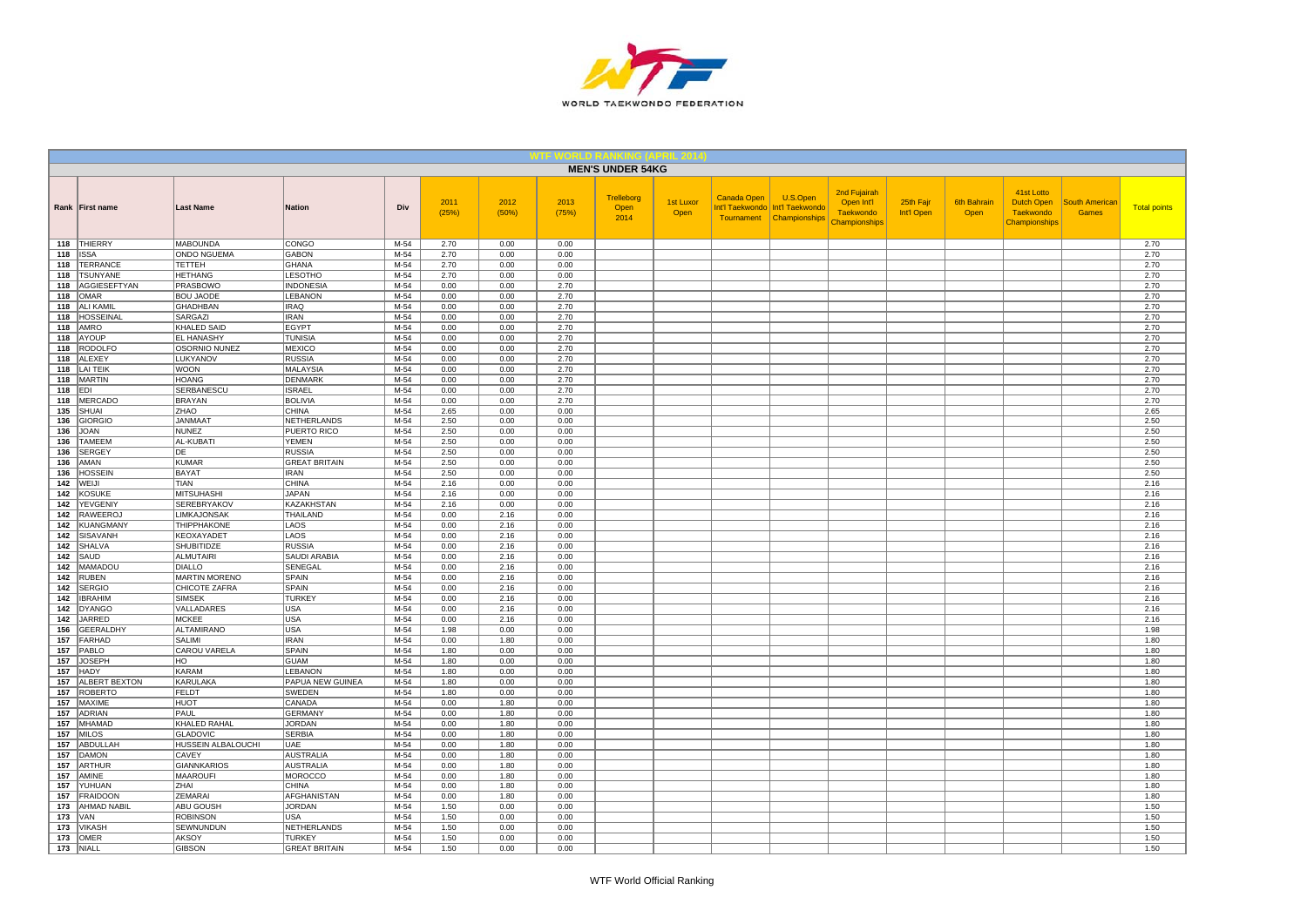

|     |                  |                    |                        |      |               |               |               | <b>MEN'S UNDER 54KG</b>    |                   |                                                     |                                              |                                                          |                         |                     |                                                                      |                         |                     |
|-----|------------------|--------------------|------------------------|------|---------------|---------------|---------------|----------------------------|-------------------|-----------------------------------------------------|----------------------------------------------|----------------------------------------------------------|-------------------------|---------------------|----------------------------------------------------------------------|-------------------------|---------------------|
|     | Rank First name  | <b>Last Name</b>   | <b>Nation</b>          | Div  | 2011<br>(25%) | 2012<br>(50%) | 2013<br>(75%) | Trelleborg<br>Open<br>2014 | 1st Luxor<br>Open | <b>Canada Open</b><br>Int'l Taekwondo<br>Tournament | U.S.Open<br>Int'l Taekwondo<br>Championships | 2nd Fujairah<br>Open Int'l<br>Taekwondo<br>Championships | 25th Fair<br>Int'l Open | 6th Bahrair<br>Open | 41st Lotto<br><b>Dutch Open</b><br>Taekwondo<br><b>Championships</b> | South American<br>Games | <b>Total points</b> |
|     | 178 MAZLUM       | UNLU               | <b>AUSTRIA</b>         | M-54 | 1.08          | 0.00          | 0.00          |                            |                   |                                                     |                                              |                                                          |                         |                     |                                                                      |                         | 1.08                |
|     | 178 SEFKAME      | <b>SAMIR</b>       | <b>CENTRAL AFRICA</b>  | M-54 | 1.08          | 0.00          | 0.00          |                            |                   |                                                     |                                              |                                                          |                         |                     |                                                                      |                         | 1.08                |
|     | 178 RON          | <b>ATIAS</b>       | <b>ISRAEL</b>          | M-54 | 1.08          | 0.00          | 0.00          |                            |                   |                                                     |                                              |                                                          |                         |                     |                                                                      |                         | 1.08                |
|     | 178 JANAKAN      | <b>SIVAKUMAR</b>   | <b>NORWAY</b>          | M-54 | 1.08          | 0.00          | 0.00          |                            |                   |                                                     |                                              |                                                          |                         |                     |                                                                      |                         | 1.08                |
| 178 | <b>WINSTON</b>   | POKO CLODY         | <b>SOLOMON ISLANDS</b> | M-54 | 1.08          | 0.00          | 0.00          |                            |                   |                                                     |                                              |                                                          |                         |                     |                                                                      |                         | 1.08                |
| 183 | <b>MOHAMMAD</b>  | AL-BAKHIT          | JORDAN                 | M-54 | 0.90          | 0.00          | 0.00          |                            |                   |                                                     |                                              |                                                          |                         |                     |                                                                      |                         | 0.90                |
|     | 183 KLEIVER      | <b>OLAIZOLA</b>    | VENEZUELA              | M-54 | 0.90          | 0.00          | 0.00          |                            |                   |                                                     |                                              |                                                          |                         |                     |                                                                      |                         | 0.90                |
| 183 | HUU NHAN         | <b>NGUYEN</b>      | <b>VIETNAM</b>         | M-54 | 0.90          | 0.00          | 0.00          |                            |                   |                                                     |                                              |                                                          |                         |                     |                                                                      |                         | 0.90                |
| 183 | VAKHTANG         | JAPARIDZE          | GEORGIA                | M-54 | 0.90          | 0.00          | 0.00          |                            |                   |                                                     |                                              |                                                          |                         |                     |                                                                      |                         | 0.90                |
| 183 | <b>VUSAL</b>     | <b>MAMMADOV</b>    | AZERBAIJAN             | M-54 | 0.90          | 0.00          | 0.00          |                            |                   |                                                     |                                              |                                                          |                         |                     |                                                                      |                         | 0.90                |
| 183 | SURACHET         | <b>SINGSORN</b>    | DENMARK                | M-54 | 0.90          | 0.00          | 0.00          |                            |                   |                                                     |                                              |                                                          |                         |                     |                                                                      |                         | 0.90                |
| 183 | PODDAR           | <b>TUFAN KUMAR</b> | <b>GREAT BRITAIN</b>   | M-54 | 0.90          | 0.00          | 0.00          |                            |                   |                                                     |                                              |                                                          |                         |                     |                                                                      |                         | 0.90                |
|     | $183$ SUNIL      | KUMAR              | <b>GREAT BRITAIN</b>   | M-54 | 0.90          | 0.00          | 0.00          |                            |                   |                                                     |                                              |                                                          |                         |                     |                                                                      |                         | 0.90                |
|     | 183 MILAD        | KOHANSAL           | <b>IRAN</b>            | M-54 | 0.90          | 0.00          | 0.00          |                            |                   |                                                     |                                              |                                                          |                         |                     |                                                                      |                         | 0.90                |
| 183 | <b>HOSSIN</b>    | <b>SAAD</b>        | <b>IRAQ</b>            | M-54 | 0.90          | 0.00          | 0.00          |                            |                   |                                                     |                                              |                                                          |                         |                     |                                                                      |                         | 0.90                |
|     | 183 SAHAR        | <b>BELLO</b>       | <b>ISRAEL</b>          | M-54 | 0.90          | 0.00          | 0.00          |                            |                   |                                                     |                                              |                                                          |                         |                     |                                                                      |                         | 0.90                |
|     | 183   MYEONGSEOK | <b>KIM</b>         | KOREA                  | M-54 | 0.90          | 0.00          | 0.00          |                            |                   |                                                     |                                              |                                                          |                         |                     |                                                                      |                         | 0.90                |
|     | 183 WONJAE       | <b>CHOL</b>        | KOREA                  | M-54 | 0.90          | 0.00          | 0.00          |                            |                   |                                                     |                                              |                                                          |                         |                     |                                                                      |                         | 0.90                |
| 183 | OSCAR            | <b>NUNEZ</b>       | <b>PUERTO RICO</b>     | M-54 | 0.90          | 0.00          | 0.00          |                            |                   |                                                     |                                              |                                                          |                         |                     |                                                                      |                         | 0.90                |
| 183 | <b>ALEKSANDR</b> | <b>IMASEV</b>      | RUSSIA                 | M-54 | 0.90          | 0.00          | 0.00          |                            |                   |                                                     |                                              |                                                          |                         |                     |                                                                      |                         | 0.90                |
| 183 | ARMAN            | <b>IRGALIEV</b>    | RUSSIA                 | M-54 | 0.90          | 0.00          | 0.00          |                            |                   |                                                     |                                              |                                                          |                         |                     |                                                                      |                         | 0.90                |
|     | 183 ADEL         | <b>AL ASMRY</b>    | <b>SAUDI ARABIA</b>    | M-54 | 0.90          | 0.00          | 0.00          |                            |                   |                                                     |                                              |                                                          |                         |                     |                                                                      |                         | 0.90                |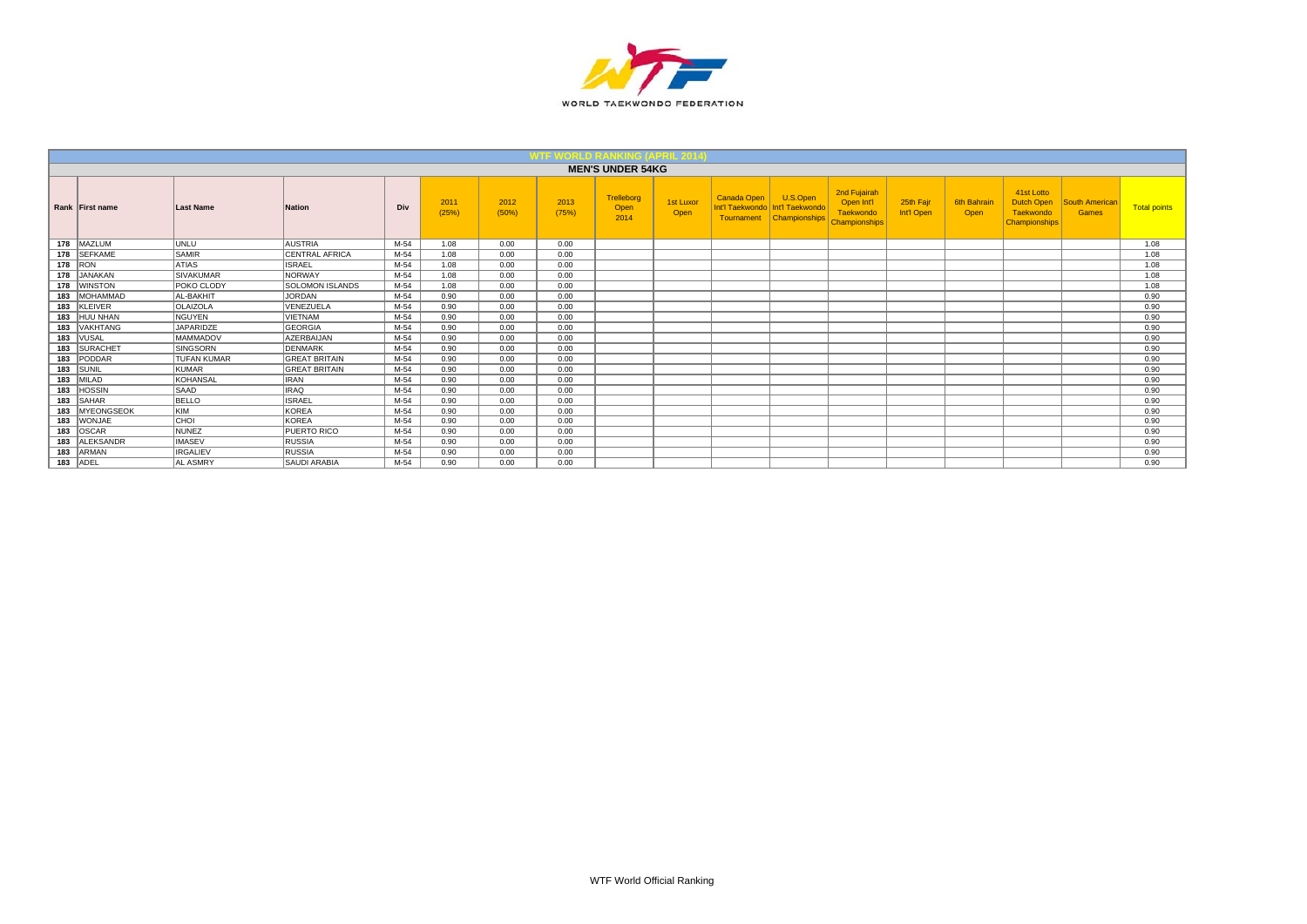

|                     |                                     |                                 |                                |                |               |                |                | <b>MEN'S UNDER 58KG</b>    |                          |             |                                                                         |                                                                 |                         |                            |                                                               |                                       |                     |
|---------------------|-------------------------------------|---------------------------------|--------------------------------|----------------|---------------|----------------|----------------|----------------------------|--------------------------|-------------|-------------------------------------------------------------------------|-----------------------------------------------------------------|-------------------------|----------------------------|---------------------------------------------------------------|---------------------------------------|---------------------|
|                     | Rank First name                     | <b>Last Name</b>                | <b>Nation</b>                  | Div            | 2011<br>(25%) | 2012<br>(50%)  | 2013<br>(75%)  | Trelleborg<br>Open<br>2014 | <b>1st Luxor</b><br>Open | Canada Open | U.S.Open<br>Int'l Taekwondo Int'l Taekwondo<br>Tournament Championships | 2nd Fujairah<br>Open Int'l<br><b>Taekwondo</b><br>Championships | 25th Fajr<br>Int'l Open | <b>6th Bahrain</b><br>Open | 41st Lotto<br>Dutch Open<br><b>Taekwondo</b><br>Championships | <b>South American</b><br><b>Games</b> | <b>Total points</b> |
| $\overline{1}$      | <b>JOEL</b>                         | <b>GONZALEZ BONILLA</b>         | <b>SPAIN</b>                   | M-58           | 29.35         | 85.00          | 0.00           |                            |                          |             |                                                                         |                                                                 |                         |                            |                                                               |                                       | 114.35              |
| $\overline{2}$      | DAMIAN ALEJANDRO                    | VILLA                           | <b>MEXICO</b>                  | $M-58$         | 15.73         | 4.32           | 76.50          |                            |                          | 10.00       |                                                                         |                                                                 |                         |                            |                                                               |                                       | 106.55              |
| $\mathbf{3}$        | <b>CHEN YANG</b>                    | WEI<br>CHA                      | <b>CHINESE TAIPEI</b>          | $M-58$         | 20.65         | 20.29          | 60.00          |                            |                          |             |                                                                         |                                                                 |                         |                            |                                                               |                                       | 100.94              |
| $\overline{4}$<br>5 | <b>TAEMOON</b><br>HADI              | MOSTEAN LORON                   | <b>KOREA</b><br><b>IRAN</b>    | $M-58$<br>M-58 | 0.00<br>9.00  | 10.00<br>0.00  | 90.00<br>75.60 |                            |                          |             |                                                                         |                                                                 |                         |                            |                                                               |                                       | 100.00<br>84.60     |
| 6                   | <b>SAFWAN</b>                       | KHALIL                          | <b>AUSTRALIA</b>               | M-58           | 25.15         | 12.60          | 12.96          |                            |                          | 6.00        | 4.32                                                                    |                                                                 |                         |                            | 12.00                                                         |                                       | 73.03               |
| $\overline{7}$      | <b>GUILHERME</b>                    | <b>DIAS ALVES</b>               | <b>BRAZIL</b>                  | M-58           | 0.00          | 25.00          | 45.36          |                            |                          |             |                                                                         |                                                                 |                         |                            |                                                               |                                       | 70.36               |
| 8                   | <b>RUI PEDRO</b>                    | REBELO BRAGANCA                 | PORTUGAL                       | M-58           | 21.53         | 16.40          | 7.50           |                            |                          |             |                                                                         |                                                                 |                         |                            | 20.00                                                         |                                       | 65.43               |
| 9                   | DAEHOON                             | LEE                             | <b>KOREA</b>                   | M-58           | 6.30          | 55.00          | 0.00           |                            |                          |             |                                                                         |                                                                 |                         |                            |                                                               |                                       | 61.30               |
| 10                  | <b>HEINER</b>                       | OVIEDO                          | <b>COSTA RICA</b>              | M-58           | 7.50          | 22.31          | 27.18          |                            |                          | 3.60        |                                                                         |                                                                 |                         |                            |                                                               |                                       | 60.59               |
| 11                  | LEVENT                              | <b>TUNCAT</b>                   | <b>GERMANY</b>                 | $M-58$         | 6.89          | 8.40           | 12.00          | 6.00                       | 20.00                    |             |                                                                         |                                                                 |                         |                            | 7.20                                                          |                                       | 60.49               |
| 12                  | <b>PENEK</b>                        | <b>KARAKET</b>                  | THAILAND                       | M-58           | 20.15         | 25.80          | 13.61          |                            |                          |             |                                                                         |                                                                 |                         |                            |                                                               |                                       | 59.55               |
| 13<br>14            | <b>OSCAR LUIS</b><br><b>IGNACIO</b> | <b>MUNOZ</b><br>MORALES PUENTES | COLOMBIA<br>CHILE              | M-58<br>M-58   | 15.20<br>0.00 | 27.00<br>5.40  | 10.20<br>32.34 |                            |                          |             | 4.32                                                                    |                                                                 |                         |                            |                                                               | 10.00                                 | 52.40<br>52.06      |
| 15                  | <b>DYLAN</b>                        | CHELLAMOOTOO                    | <b>FRANCE</b>                  | M-58           | 0.00          | 0.00           | 31.31          |                            | 4.32                     |             |                                                                         | 6.00                                                            |                         |                            | 7.20                                                          |                                       | 48.83               |
| 16                  | ALEXEY                              | <b>DENISENKO</b>                | <b>RUSSIA</b>                  | $M-58$         | 19.00         | 23.40          | 0.00           |                            |                          |             |                                                                         |                                                                 |                         |                            |                                                               |                                       | 42.40               |
| 17                  | <b>UNO</b>                          | SANLI                           | SWEDEN                         | M-58           | 4.50          | 12.96          | 16.31          |                            | 7.20                     |             |                                                                         |                                                                 |                         |                            |                                                               |                                       | 40.97               |
| 18                  | <b>RUSLAN</b>                       | <b>POISEEV</b>                  | <b>RUSSIA</b>                  | $M-58$         | 6.78          | 10.00          | 19.44          |                            |                          |             |                                                                         |                                                                 |                         |                            | 4.32                                                          |                                       | 40.54               |
| 19                  | <b>STIPE</b>                        | <b>JARLONI</b>                  | CROATIA                        | M-58           | 4.54          | 3.00           | 13.61          |                            | 4.32                     |             |                                                                         | 10.00                                                           |                         |                            | 4.32                                                          |                                       | 39.78               |
| 20                  | LUCAS                               | <b>GUZMAN</b>                   | ARGENTINA                      | M-58           | 0.00          | 0.00           | 23.81          |                            |                          | 3.60        | 12.00                                                                   |                                                                 |                         |                            |                                                               |                                       | 39.41               |
| 21                  | <b>JAMES</b>                        | <b>HOWE</b>                     | <b>USA</b>                     | M-58           | 3.78          | 15.40          | 20.09          |                            |                          |             |                                                                         |                                                                 |                         |                            |                                                               |                                       | 39.27               |
| 22                  | <b>TAEHUN</b>                       | KIM<br>FERREIRA                 | <b>KOREA</b><br><b>BRAZIL</b>  | M-58           | 0.00          | 0.00           | 36.00          |                            |                          |             |                                                                         |                                                                 |                         |                            |                                                               |                                       | 36.00               |
| 23                  | <b>MARCIO</b><br>SHUAI              | ZHAO                            | <b>CHINA</b>                   | $M-58$<br>M-58 | 18.99<br>0.00 | 1.80<br>0.00   | 12.96<br>13.61 |                            |                          |             | 20.00                                                                   |                                                                 |                         |                            |                                                               |                                       | 33.75<br>33.61      |
| 24<br>25            | EL SAID SHAWKY                      | <b>REZK NASR</b>                | EGYPT                          | M-58           | 0.00          | 0.00           | 21.11          |                            | 12.00                    |             |                                                                         |                                                                 |                         |                            |                                                               |                                       | 33.11               |
| 26                  | <b>YULIS GABRIEL</b>                | <b>MERCEDES</b>                 | <b>DOMINICAN REP</b>           | M-58           | 29.30         | 3.71           | 0.00           |                            |                          |             |                                                                         |                                                                 |                         |                            |                                                               |                                       | 33.01               |
| 27                  | CARLOS RUBEN                        | NAVARRO VALDEZ                  | <b>MEXICO</b>                  | M-58           | 0.00          | 0.00           | 13.50          | 10.00                      |                          |             | 7.20                                                                    |                                                                 |                         |                            |                                                               |                                       | 30.70               |
| 28                  | DANIEL                              | MARINAC                         | <b>AUSTRALIA</b>               | M-58           | 0.00          | 30.00          | 0.00           |                            |                          |             |                                                                         |                                                                 |                         |                            |                                                               |                                       | 30.00               |
| 29                  | <b>EMAD</b>                         | MOHAMED                         | <b>EGYPT</b>                   | M-58           | 0.00          | 25.00          | 4.50           |                            |                          |             |                                                                         |                                                                 |                         |                            |                                                               |                                       | 29.50               |
| 30                  | TAMER                               | <b>SALAH BAYOUMI</b>            | <b>EGYPT</b>                   | $M-58$         | 21.43         | 7.56           | 0.00           |                            |                          |             |                                                                         |                                                                 |                         |                            |                                                               |                                       | 28.99               |
| 31                  | YAMADA                              | <b>YUMA</b>                     | <b>JAPAN</b>                   | $M-58$         | 0.00          | 22.60          | 0.00           |                            |                          |             |                                                                         |                                                                 |                         |                            |                                                               |                                       | 22.60               |
| 32                  | CHENG CHING                         | <b>HUANG</b>                    | CHINESE TAIPEI                 | M-58           | 0.00          | 3.00           | 19.44          |                            |                          |             |                                                                         |                                                                 |                         |                            |                                                               |                                       | 22.44               |
| 33                  | <b>DOMINIC</b>                      | <b>BROOKES</b>                  | <b>GREAT BRITAIN</b>           | M-58           | 1.08          | 0.00           | 12.96          |                            | 4.32                     |             |                                                                         | 3.60                                                            |                         |                            |                                                               |                                       | 21.96               |
| 34<br>35            | <b>MOUSSA</b><br><b>FIRAT</b>       | <b>CISSE</b><br><b>POZAN</b>    | <b>FRANCE</b><br><b>TURKEY</b> | M-58<br>$M-58$ | 3.90<br>2.65  | 17.16<br>11.16 | 0.00<br>2.70   | 3.60                       |                          |             |                                                                         |                                                                 |                         |                            |                                                               |                                       | 21.06<br>20.11      |
| 36                  | RABENIALA RUA                       | <b>FENOSOA</b>                  | MADAGASCAR                     | M-58           | 4.50          | 15.00          | 0.00           |                            |                          |             |                                                                         |                                                                 |                         |                            |                                                               |                                       | 19.50               |
| 37                  | <b>HUYNH CHAU</b>                   | LE.                             | <b>VIETNAM</b>                 | M-58           | 6.35          | 12.71          | 0.00           |                            |                          |             |                                                                         |                                                                 |                         |                            |                                                               |                                       | 19.06               |
| 38                  | AMAO WASSIU                         | <b>TADJOU</b>                   | COTE D'IVOIRE                  | M-58           | 0.00          | 0.00           | 18.00          |                            |                          |             |                                                                         |                                                                 |                         |                            |                                                               |                                       | 18.00               |
| 39                  | <b>NURSULTAN</b>                    | <b>MAMAYEV</b>                  | KAZAKHSTAN                     | M-58           | 7.50          | 6.71           | 2.70           |                            |                          |             |                                                                         |                                                                 |                         |                            |                                                               |                                       | 16.91               |
| 40                  | PASCAL                              | LAGANIERE                       | CANADA                         | M-58           | 0.00          | 5.00           | 11.70          |                            |                          |             |                                                                         |                                                                 |                         |                            |                                                               |                                       | 16.70               |
| 41                  | <b>HOHYEONG</b>                     | <b>LEE</b>                      | <b>KOREA</b>                   | M-58           | 0.00          | 0.00           | 16.20          |                            |                          |             |                                                                         |                                                                 |                         |                            |                                                               |                                       | 16.20               |
| 42                  | <b>DIEGO</b>                        | <b>GARCIA DE LEON</b>           | <b>MEXICO</b>                  | M-58           | 0.00          | 11.87          | 3.24           |                            |                          |             |                                                                         |                                                                 |                         |                            |                                                               |                                       | 15.11               |
| 43                  | CAMERON                             | SUTTON                          | <b>AUSTRALIA</b>               | M-58           | 0.00          | 15.00          | 0.00           |                            |                          |             |                                                                         |                                                                 |                         |                            |                                                               |                                       | 15.00               |
| 43<br>45            | SEUNGWOO<br>MOKDAD                  | <b>SEOK</b><br><b>EL YAMINE</b> | KOREA<br><b>ALGERIA</b>        | M-58<br>$M-58$ | 0.00<br>9.90  | 0.00<br>3.71   | 15.00<br>0.00  |                            |                          |             |                                                                         |                                                                 |                         |                            |                                                               |                                       | 15.00<br>13.61      |
| 46                  | MOHAMMAD TARIQ                      | <b>JAMILU</b>                   | <b>NIGERIA</b>                 | $M-58$         | 12.50         | 0.00           | 0.00           |                            |                          |             |                                                                         |                                                                 |                         |                            |                                                               |                                       | 12.50               |
| 47                  | RON                                 | <b>ATIAS</b>                    | <b>ISRAEL</b>                  | M-58           | 0.00          | 0.00           | 12.00          |                            |                          |             |                                                                         |                                                                 |                         |                            |                                                               |                                       | 12.00               |
| 47                  | SAMIR                               | <b>JAVADLI</b>                  | AZERBAIJAN                     | M-58           | 0.00          | 0.00           | 12.00          |                            |                          |             |                                                                         |                                                                 |                         |                            |                                                               |                                       | 12.00               |
| 49                  | MAHMOOD                             | <b>HAIDARI</b>                  | AFGHANISTAN                    | M-58           | 3.78          | 2.16           | 0.00           |                            |                          |             |                                                                         |                                                                 | 6.00                    |                            |                                                               |                                       | 11.94               |
| 50                  | ARIO                                | ONG STEVANUS                    | <b>INDONESIA</b>               | M-58           | 1.89          | 5.40           | 4.50           |                            |                          |             |                                                                         |                                                                 |                         |                            |                                                               |                                       | 11.79               |
| 51                  | <b>TERRENCE ALFRED</b>              | LAPITAN                         | <b>GUAM</b>                    | M-58           | 6.30          | 5.40           | 0.00           |                            |                          |             |                                                                         |                                                                 |                         |                            |                                                               |                                       | 11.70               |
| 51                  | <b>FREDERICO</b>                    | MUIANGA                         | MOZAMBIQUE                     | M-58           | 2.70          | 9.00           | 0.00           |                            |                          |             |                                                                         |                                                                 |                         |                            |                                                               |                                       | 11.70               |
| 51                  | <b>ERYK</b>                         | <b>RODZIK</b>                   | <b>POLAND</b>                  | M-58           | 0.00          | 9.00           | 2.70           |                            |                          |             |                                                                         |                                                                 |                         |                            |                                                               |                                       | 11.70               |
| 54                  | <b>IBRAGIMOV</b>                    | MAGOMEDYASSIN                   | AZERBAIJAN                     | M-58           | 0.00          | 0.00           | 0.00           |                            | 4.32                     |             |                                                                         |                                                                 |                         |                            | 7.20                                                          |                                       | 11.52               |
| 55<br>56            | <b>DESMOND</b><br><b>TAMEEM</b>     | <b>ALLEN</b>                    | <b>NEW ZEALAND</b><br>YEMEN    | M-58<br>M-58   | 0.00<br>0.00  | 10.80          | 0.00<br>0.00   |                            |                          |             |                                                                         |                                                                 |                         |                            |                                                               |                                       | 10.80<br>10.69      |
| 57                  | KHALIFAH                            | AL-KUBATI<br><b>MOHAMMAD</b>    | <b>JORDAN</b>                  | M-58           | 0.00          | 10.69<br>0.00  | 4.50           |                            |                          |             |                                                                         |                                                                 |                         | 6.00                       |                                                               |                                       | 10.50               |
| 58                  | ABOLFAZL                            | YAGHOUBI                        | <b>IRAN</b>                    | M-58           | 0.00          | 0.00           | 0.00           |                            |                          |             |                                                                         |                                                                 | 10.00                   |                            |                                                               |                                       | 10.00               |
| 58                  | YERASSYL                            | KAIYRBEK                        | <b>KAZAKHSTAN</b>              | $M-58$         | 0.00          | 0.00           | 0.00           |                            |                          |             |                                                                         |                                                                 |                         | 10.00                      |                                                               |                                       | 10.00               |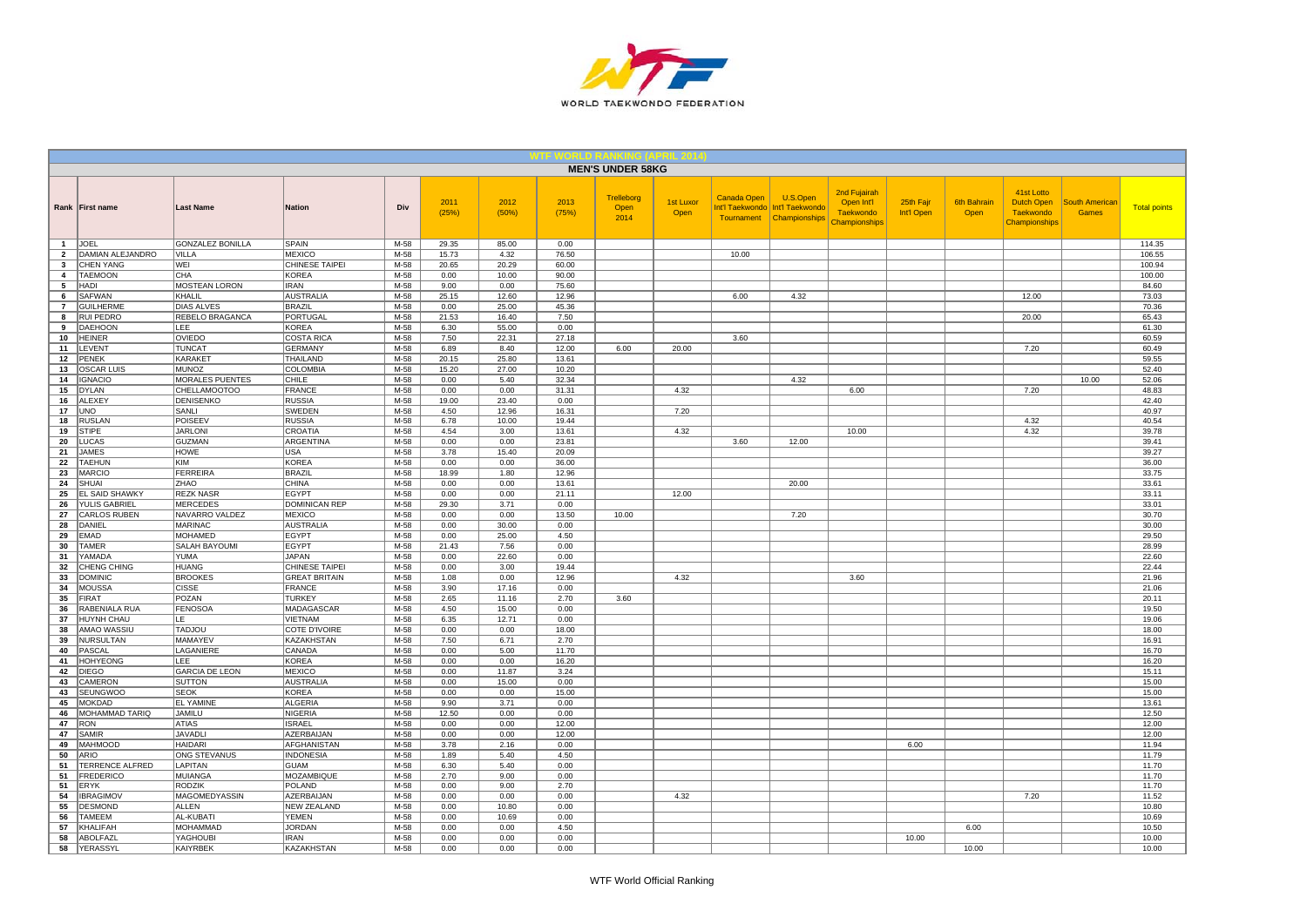

|            |                                        |                                          |                                          |                  |               |               |               | <b>MEN'S UNDER 58KG</b>    |                   |             |                                                                           |                                                                 |                         |                            |                                                                      |                                |                     |
|------------|----------------------------------------|------------------------------------------|------------------------------------------|------------------|---------------|---------------|---------------|----------------------------|-------------------|-------------|---------------------------------------------------------------------------|-----------------------------------------------------------------|-------------------------|----------------------------|----------------------------------------------------------------------|--------------------------------|---------------------|
|            | Rank First name                        | <b>Last Name</b>                         | Nation                                   | Div              | 2011<br>(25%) | 2012<br>(50%) | 2013<br>(75%) | Trelleborg<br>Open<br>2014 | 1st Luxor<br>Open | Canada Open | U.S.Open<br>Int'l Taekwondo   Int'l Taekwondo<br>Tournament Championships | 2nd Fujairah<br>Open Int'l<br><b>Taekwondo</b><br>Championships | 25th Fajr<br>Int'l Open | <b>6th Bahrain</b><br>Open | 41st Lotto<br><b>Dutch Open</b><br><b>Taekwondo</b><br>Championships | South American<br><b>Games</b> | <b>Total points</b> |
| 60         | YUTAI                                  | <b>WU</b>                                | SOUTH AFRICA                             | M-58             | 7.20          | 2.16          | 0.00          |                            |                   |             |                                                                           |                                                                 |                         |                            |                                                                      |                                | 9.36                |
| 61         | ZHANAT                                 | <b>ISKAKOV</b>                           | <b>RUSSIA</b>                            | $M-58$           | 0.00          | 1.80          | 7.50          |                            |                   |             |                                                                           |                                                                 |                         |                            |                                                                      |                                | 9.30                |
| 62<br>62   | <b>JHONNATAN JOSUE</b><br><b>CESAR</b> | <b>MEJIA</b><br><b>MARTINEZ</b>          | <b>GUATEMALA</b><br><b>DOMINICAN REP</b> | $M-58$<br>$M-58$ | 2.70<br>0.00  | 3.60<br>9.00  | 2.70<br>0.00  |                            |                   |             |                                                                           |                                                                 |                         |                            |                                                                      |                                | 9.00<br>9.00        |
| 62         | <b>OMAR</b>                            | <b>MOHAMMED</b>                          | <b>NEW ZEALAND</b>                       | M-58             | 0.00          | 9.00          | 0.00          |                            |                   |             |                                                                           |                                                                 |                         |                            |                                                                      |                                | 9.00                |
| 62         | KARIM                                  | <b>NAJAR</b>                             | <b>TUNISIA</b>                           | M-58             | 0.00          | 9.00          | 0.00          |                            |                   |             |                                                                           |                                                                 |                         |                            |                                                                      |                                | 9.00                |
| 62         | <b>VLADISLAV</b>                       | KIM                                      | <b>UZBEKISTAN</b>                        | $M-58$           | 0.00          | 9.00          | 0.00          |                            |                   |             |                                                                           |                                                                 |                         |                            |                                                                      |                                | 9.00                |
| 62         | <b>VINCENT</b>                         | <b>FOSTER</b>                            | CANADA                                   | M-58             | 0.00          | 3.60          | 5.40          |                            |                   |             |                                                                           |                                                                 |                         |                            |                                                                      |                                | 9.00                |
| 62         | GILSOO                                 | LEE<br><b>ROTARU</b>                     | <b>KOREA</b>                             | M-58             | 0.00          | 0.00          | 9.00          |                            |                   |             |                                                                           |                                                                 |                         |                            |                                                                      |                                | 9.00                |
| 69<br>70   | ANDREI<br>MAYKO                        | <b>VOTTA CAMANDULLI</b>                  | MOLDOVA<br><b>URUGUAY</b>                | M-58<br>M-58     | 8.95<br>2.70  | 0.00<br>0.00  | 0.00<br>0.00  |                            |                   |             |                                                                           |                                                                 |                         |                            |                                                                      | 6.00                           | 8.95<br>8.70        |
| 71         | <b>MAKHTAR</b>                         | <b>NGOM</b>                              | SENEGAL                                  | $M-58$           | 2.70          | 5.40          | 0.00          |                            |                   |             |                                                                           |                                                                 |                         |                            |                                                                      |                                | 8.10                |
| 72         | JERMAINE KENNETH                       | <b>JAMES</b>                             | SWITZERLAND                              | M-58             | 2.65          | 5.00          | 0.00          |                            |                   |             |                                                                           |                                                                 |                         |                            |                                                                      |                                | 7.65                |
| 73         | <b>JASON</b>                           | <b>SAM</b>                               | MARSHALL ISLANDS                         | M-58             | 7.50          | 0.00          | 0.00          |                            |                   |             |                                                                           |                                                                 |                         |                            |                                                                      |                                | 7.50                |
| 73         | <b>HAMZA</b>                           | <b>GBANE</b>                             | COTE D'IVOIRE                            | M-58             | 7.50          | 0.00          | 0.00          |                            |                   |             |                                                                           |                                                                 |                         |                            |                                                                      |                                | 7.50                |
| 73         | <b>JOSE LUIS</b>                       | <b>MENDEZ JIMENEZ</b><br><b>KLOMPONG</b> | <b>SPAIN</b>                             | $M-58$<br>$M-58$ | 0.00          | 0.00          | 7.50          |                            |                   |             |                                                                           |                                                                 |                         |                            |                                                                      |                                | 7.50                |
| 73<br>73   | <b>NUTTHAWEE</b><br>YASER ABDUQADER    | MOHAMMED                                 | THAILAND<br><b>YEMEN</b>                 | $M-58$           | 0.00<br>0.00  | 0.00<br>0.00  | 7.50<br>7.50  |                            |                   |             |                                                                           |                                                                 |                         |                            |                                                                      |                                | 7.50<br>7.50        |
| 73         | MANU                                   | HUAATUA                                  | <b>TAHITI</b>                            | M-58             | 0.00          | 0.00          | 7.50          |                            |                   |             |                                                                           |                                                                 |                         |                            |                                                                      |                                | 7.50                |
| 73         | <b>PRASBOWO</b>                        | AGGIE SEFTYAN                            | <b>INDONESIA</b>                         | M-58             | 0.00          | 0.00          | 7.50          |                            |                   |             |                                                                           |                                                                 |                         |                            |                                                                      |                                | 7.50                |
| 80         | <b>ASAL</b>                            | <b>MOHAMED</b>                           | <b>EGYPT</b>                             | M-58             | 0.00          | 0.00          | 0.00          |                            | 7.20              |             |                                                                           |                                                                 |                         |                            |                                                                      |                                | 7.20                |
| 80         | WANG                                   | <b>PING SHUN</b>                         | CHINESE TAIPEI                           | M-58             | 0.00          | 0.00          | 0.00          |                            |                   |             | 7.20                                                                      |                                                                 |                         |                            |                                                                      |                                | 7.20                |
| 82         | <b>ORR</b>                             | <b>HAZOUT</b>                            | <b>ISRAEL</b>                            | M-58             | 0.00          | 0.00          | 2.70          |                            |                   |             |                                                                           |                                                                 |                         |                            | 4.32                                                                 |                                | 7.02                |
| 83<br>84   | <b>MOHAMED</b><br>CHENGZHE             | ALI MELGHAGH<br>PIAO                     | <b>MOROCCO</b><br><b>CHINA</b>           | M-58<br>M-58     | 4.30<br>0.00  | 0.00<br>0.00  | 2.70<br>6.48  |                            |                   |             |                                                                           |                                                                 |                         |                            |                                                                      |                                | 7.00<br>6.48        |
| 85         | <b>RENAT</b>                           | TUKHVATULLIN                             | <b>RUSSIA</b>                            | $M-58$           | 6.46          | 0.00          | 0.00          |                            |                   |             |                                                                           |                                                                 |                         |                            |                                                                      |                                | 6.46                |
| 86         | VALERIY                                | <b>OTAROV</b>                            | <b>RUSSIA</b>                            | M-58             | 0.00          | 0.00          | 2.70          |                            |                   |             |                                                                           | 3.60                                                            |                         |                            |                                                                      |                                | 6.30                |
| 87         | MOHAMED FARG                           | <b>SALEM TLISH</b>                       | <b>LIBYA</b>                             | $M-58$           | 6.00          | 0.00          | 0.00          |                            |                   |             |                                                                           |                                                                 |                         |                            |                                                                      |                                | 6.00                |
| 87         | <b>MYUNGJE</b>                         | KANG                                     | <b>KOREA</b>                             | M-58             | 0.00          | 6.00          | 0.00          |                            |                   |             |                                                                           |                                                                 |                         |                            |                                                                      |                                | 6.00                |
| 89         | <b>HAYKAZ</b>                          | <b>SAMVELYAN</b>                         | <b>ARMENIA</b>                           | $M-58$           | 1.89          | 0.00          | 0.00          |                            |                   |             |                                                                           |                                                                 | 3.60                    |                            |                                                                      |                                | 5.49                |
| 90<br>90   | <b>JOHN JAIRO</b><br><b>RENSO</b>      | <b>MADURO</b><br>MENDOZA BERNAL          | <b>ARUBA</b><br><b>BOLIVIA</b>           | $M-58$<br>M-58   | 0.00<br>0.00  | 5.40<br>5.40  | 0.00<br>0.00  |                            |                   |             |                                                                           |                                                                 |                         |                            |                                                                      |                                | 5.40<br>5.40        |
| 90         | OTHINIEL PEKEN                         | LOGBO                                    | COTE D'IVOIRE                            | M-58             | 0.00          | 5.40          | 0.00          |                            |                   |             |                                                                           |                                                                 |                         |                            |                                                                      |                                | 5.40                |
| 90         | CELESTIN                               | <b>BIBANG NZOGO</b>                      | <b>GABON</b>                             | M-58             | 0.00          | 5.40          | 0.00          |                            |                   |             |                                                                           |                                                                 |                         |                            |                                                                      |                                | 5.40                |
| 90         | <b>ZUHIR</b>                           | <b>ICILI</b>                             | <b>LIBYA</b>                             | M-58             | 0.00          | 5.40          | 0.00          |                            |                   |             |                                                                           |                                                                 |                         |                            |                                                                      |                                | 5.40                |
| 95         | <b>GABRIEL</b>                         | <b>MARTINEZ</b>                          | <b>USA</b>                               | $M-58$           | 0.00          | 0.00          | 5.40          |                            |                   |             |                                                                           |                                                                 |                         |                            |                                                                      |                                | 5.40                |
| 95         | JUNWEI JASON                           | TAN                                      | SINGAPORE                                | M-58             | 2.40          | 3.00          | 0.00          |                            |                   |             |                                                                           |                                                                 |                         |                            |                                                                      |                                | 5.40                |
| 95<br>98   | ADREY<br>JULIEN                        | <b>SANTOS</b><br><b>DESGRIPPES</b>       | <b>USA</b><br><b>NEW CALEDONIA</b>       | M-58<br>M-58     | 0.00<br>0.00  | 0.00<br>5.40  | 5.40<br>0.00  |                            |                   |             |                                                                           |                                                                 |                         |                            |                                                                      |                                | 5.40<br>5.40        |
| 98         | <b>VINCENT</b>                         | <b>ARSAPIN</b>                           | <b>NEW CALEDONIA</b>                     | $M-58$           | 0.00          | 5.40          | 0.00          |                            |                   |             |                                                                           |                                                                 |                         |                            |                                                                      |                                | 5.40                |
| 98         | PERCY                                  | <b>ROBERTS</b>                           | PAPUA NEW GUINEA                         | M-58             | 0.00          | 5.40          | 0.00          |                            |                   |             |                                                                           |                                                                 |                         |                            |                                                                      |                                | 5.40                |
| 101        | YONGZHENG                              | XU                                       | <b>CHINA</b>                             | M-58             | 5.28          | 0.00          | 0.00          |                            |                   |             |                                                                           |                                                                 |                         |                            |                                                                      |                                | 5.28                |
| 102        | <b>SERKHAN</b>                         | <b>TOK</b>                               | <b>TURKEY</b>                            | M-58             | 5.10          | 0.00          | 0.00          |                            |                   |             |                                                                           |                                                                 |                         |                            |                                                                      |                                | 5.10                |
| 103        | TUTETOA<br>ZHIHUA                      | <b>TCHONG</b>                            | <b>TAHITI</b><br><b>CHINA</b>            | M-58<br>$M-58$   | 5.00          | 0.00          | 0.00          |                            |                   |             |                                                                           |                                                                 |                         |                            |                                                                      |                                | 5.00                |
| 103<br>103 | HADI                                   | MOSTAAN                                  | <b>IRAN</b>                              | $M-58$           | 0.00<br>0.00  | 5.00<br>5.00  | 0.00<br>0.00  |                            |                   |             |                                                                           |                                                                 |                         |                            |                                                                      |                                | 5.00<br>5.00        |
| 103        | YOUSEF FARIS                           | KHALLEL AYESH                            | <b>JORDAN</b>                            | M-58             | 0.00          | 5.00          | 0.00          |                            |                   |             |                                                                           |                                                                 |                         |                            |                                                                      |                                | 5.00                |
| 107        | <b>RYAN CHONG WY</b>                   | LUNN                                     | <b>MALAYSIA</b>                          | M-58             | 4.86          | 0.00          | 0.00          |                            |                   |             |                                                                           |                                                                 |                         |                            |                                                                      |                                | 4.86                |
| 108        | <b>FLAVIEN</b>                         | <b>FURET</b>                             | <b>FRANCE</b>                            | M-58             | 0.00          | 0.00          | 4.50          |                            |                   |             |                                                                           |                                                                 |                         |                            |                                                                      |                                | 4.50                |
| 108        | <b>FRANK ISMEL</b>                     | <b>DIAZ</b>                              | <b>CUBA</b>                              | $M-58$           | 4.50          | 0.00          | 0.00          |                            |                   |             |                                                                           |                                                                 |                         |                            |                                                                      |                                | 4.50                |
| 108        | <b>DICKSON</b>                         | <b>WAMWIRI</b>                           | <b>KENYA</b>                             | M-58             | 4.50          | 0.00          | 0.00          |                            |                   |             |                                                                           |                                                                 |                         |                            |                                                                      |                                | 4.50                |
| 108<br>108 | MOHAMMAD SHAFIE<br><b>ISA</b>          | <b>TAHERI</b><br>ALDOY                   | AFGHANISTAN<br><b>BAHRAIN</b>            | M-58<br>M-58     | 0.00<br>0.00  | 1.80<br>0.00  | 2.70<br>4.50  |                            |                   |             |                                                                           |                                                                 |                         |                            |                                                                      |                                | 4.50<br>4.50        |
| 108        | <b>GAMAL</b>                           | ABDELRAZEK                               | <b>EGYPT</b>                             | M-58             | 0.00          | 0.00          | 4.50          |                            |                   |             |                                                                           |                                                                 |                         |                            |                                                                      |                                | 4.50                |
| 108        | <b>SAHAR</b>                           | <b>BELLO</b>                             | <b>ISRAEL</b>                            | M-58             | 0.00          | 0.00          | 4.50          |                            |                   |             |                                                                           |                                                                 |                         |                            |                                                                      |                                | 4.50                |
| 108        | <b>IRVING ARMANDO</b>                  | DELGADO AVILA                            | <b>MEXICO</b>                            | M-58             | 0.00          | 0.00          | 4.50          |                            |                   |             |                                                                           |                                                                 |                         |                            |                                                                      |                                | 4.50                |
| 108        | <b>DETROCH</b>                         | <b>ISABIO</b>                            | PAPUA NEW GUINEA                         | M-58             | 0.00          | 0.00          | 4.50          |                            |                   |             |                                                                           |                                                                 |                         |                            |                                                                      |                                | 4.50                |
| 108        | <b>PIE</b>                             | LUISITO                                  | <b>DOMINICAN REP</b>                     | M-58             | 0.00          | 0.00          | 4.50          |                            |                   |             |                                                                           |                                                                 |                         |                            |                                                                      |                                | 4.50                |
|            | 108 MEISAM                             | <b>RAFIEI</b>                            | <b>ICELAND</b>                           | $M-58$           | 0.90          | 0.00          | 0.00          | 3.60                       |                   |             |                                                                           |                                                                 |                         |                            |                                                                      |                                | 4.50                |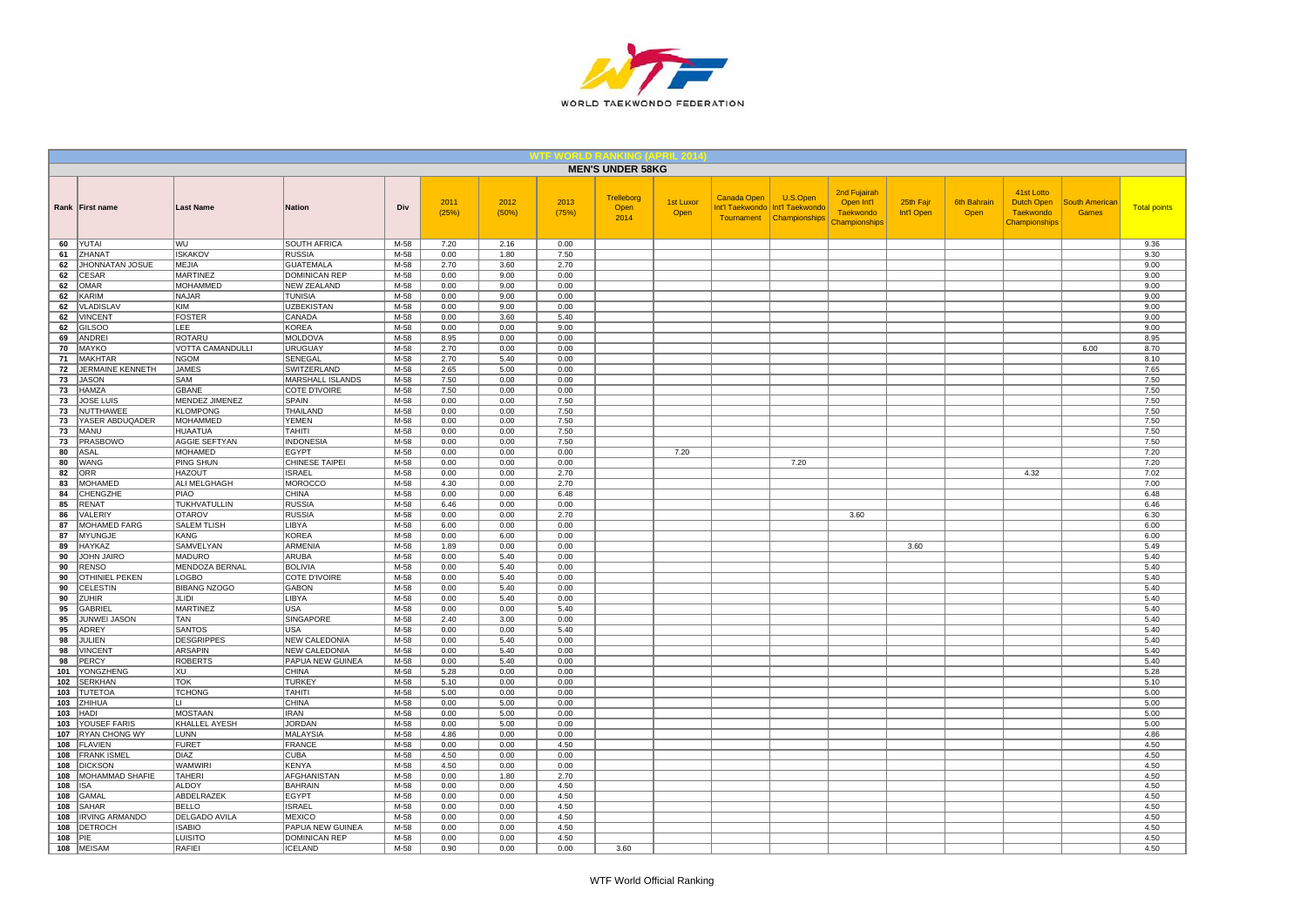

|            |                                    |                                         |                                     |                  |               |               |               | <b>MEN'S UNDER 58KG</b>    |                   |             |                                                                           |                                                                 |                         |                            |                                                                      |                                       |                     |
|------------|------------------------------------|-----------------------------------------|-------------------------------------|------------------|---------------|---------------|---------------|----------------------------|-------------------|-------------|---------------------------------------------------------------------------|-----------------------------------------------------------------|-------------------------|----------------------------|----------------------------------------------------------------------|---------------------------------------|---------------------|
|            | Rank First name                    | <b>Last Name</b>                        | <b>Nation</b>                       | Div              | 2011<br>(25%) | 2012<br>(50%) | 2013<br>(75%) | Trelleborg<br>Open<br>2014 | 1st Luxor<br>Open | Canada Open | U.S.Open<br>Int'l Taekwondo   Int'l Taekwondo<br>Tournament Championships | 2nd Fujairah<br>Open Int'l<br><b>Taekwondo</b><br>Championships | 25th Fajr<br>Int'l Open | <b>6th Bahrain</b><br>Open | 41st Lotto<br><b>Dutch Open</b><br><b>Taekwondo</b><br>Championships | <b>South American</b><br><b>Games</b> | <b>Total points</b> |
|            | 119 TAEHOON                        | CHA                                     | <b>KOREA</b>                        | M-58             | 0.00          | 0.00          | 0.00          |                            |                   |             | 4.32                                                                      |                                                                 |                         |                            |                                                                      |                                       | 4.32                |
|            | 119 ESCOLTA                        | <b>GEREMY</b>                           | <b>USA</b>                          | $M-58$           | 0.00          | 0.00          | 0.00          |                            |                   |             | 4.32                                                                      |                                                                 |                         |                            |                                                                      |                                       | 4.32                |
|            | 121 KAVEH<br>122 DOUANGSIVILAY     | <b>REZAEI</b><br>PHIMMASONE             | <b>IRAN</b><br>LAOS                 | $M-58$<br>$M-58$ | 4.00<br>0.90  | 0.00<br>0.00  | 0.00<br>2.70  |                            |                   |             |                                                                           |                                                                 |                         |                            |                                                                      |                                       | 4.00<br>3.60        |
|            | 122 MOHAMED                        | <b>SAAD DHAIR</b>                       | QATAR                               | M-58             | 0.90          | 0.00          | 2.70          |                            |                   |             |                                                                           |                                                                 |                         |                            |                                                                      |                                       | 3.60                |
|            | $122$ <b>IVAN</b>                  | MURADASHVIL                             | <b>RUSSIA</b>                       | M-58             | 0.00          | 3.60          | 0.00          |                            |                   |             |                                                                           |                                                                 |                         |                            |                                                                      |                                       | 3.60                |
| $122$ ALI  |                                    | <b>ASIRI</b>                            | <b>SAUDI ARABIA</b>                 | $M-58$           | 0.90          | 0.00          | 2.70          |                            |                   |             |                                                                           |                                                                 |                         |                            |                                                                      |                                       | 3.60                |
|            | 122 YU FENG                        | WU                                      | <b>SOUTH AFRICA</b>                 | M-58             | 0.00          | 3.60          | 0.00          |                            |                   |             |                                                                           |                                                                 |                         |                            |                                                                      |                                       | 3.60                |
|            | 122 HUSEYIN                        | <b>BEZCI</b>                            | <b>TURKEY</b>                       | M-58             | 0.00          | 3.60          | 0.00          |                            |                   |             |                                                                           |                                                                 |                         |                            |                                                                      |                                       | 3.60                |
| 122        | MOHAMMAD                           | KAZEMI                                  | <b>IRAN</b>                         | M-58             | 0.00          | 0.00          | 0.00          |                            |                   |             |                                                                           |                                                                 | 3.60                    |                            |                                                                      |                                       | 3.60                |
|            | 122 HAMZAH                         | <b>AMRO</b>                             | <b>JORDAN</b>                       | M-58             | 0.00          | 0.00          | 0.00          |                            |                   |             |                                                                           |                                                                 |                         | 3.60                       |                                                                      |                                       | 3.60                |
|            | 122   MOHAMMED<br>122 HAROLD DUVAN | QATANANI<br><b>AVELLA PATINO</b>        | GERMANY<br>COLOMBIA                 | $M-58$<br>M-58   | 0.00<br>0.00  | 0.00<br>0.00  | 0.00<br>0.00  |                            |                   |             |                                                                           |                                                                 |                         | 3.60                       |                                                                      | 3.60                                  | 3.60<br>3.60        |
|            | 122 KEVIN                          | <b>FERNALD</b>                          | <b>SURINAME</b>                     | M-58             | 0.00          | 0.00          | 0.00          |                            |                   |             |                                                                           |                                                                 |                         |                            |                                                                      | 3.60                                  | 3.60                |
| 133        | <b>NASIKHIDIN</b>                  | <b>VORISOV</b>                          | <b>TAJIKISTAN</b>                   | M-58             | 3.55          | 0.00          | 0.00          |                            |                   |             |                                                                           |                                                                 |                         |                            |                                                                      |                                       | 3.55                |
|            | 134   MAURO                        | <b>CRISMANICH</b>                       | <b>ARGENTINA</b>                    | $M-58$           | 0.00          | 0.00          | 3.24          |                            |                   |             |                                                                           |                                                                 |                         |                            |                                                                      |                                       | 3.24                |
|            | 134 WILLIAM                        | <b>DA SILVA</b>                         | <b>BRAZIL</b>                       | $M-58$           | 0.00          | 0.00          | 3.24          |                            |                   |             |                                                                           |                                                                 |                         |                            |                                                                      |                                       | 3.24                |
|            | 134 MARAT                          | <b>ABDIKALIYEV</b>                      | <b>KAZAKHSTAN</b>                   | $M-58$           | 0.00          | 0.00          | 3.24          |                            |                   |             |                                                                           |                                                                 |                         |                            |                                                                      |                                       | 3.24                |
|            | 134 KYUWON                         | CHOI                                    | <b>KOREA</b>                        | M-58             | 0.00          | 0.00          | 3.24          |                            |                   |             |                                                                           |                                                                 |                         |                            |                                                                      |                                       | 3.24                |
|            | 134 HYUKJIN                        | <b>KWON</b>                             | <b>KOREA</b>                        | M-58             | 0.00          | 0.00          | 3.24          |                            |                   |             |                                                                           |                                                                 |                         |                            |                                                                      |                                       | 3.24                |
|            | 134 YOUNGSEOB                      | SON                                     | <b>KOREA</b>                        | M-58             | 0.00          | 0.00          | 3.24          |                            |                   |             |                                                                           |                                                                 |                         |                            |                                                                      |                                       | 3.24                |
|            | 140 STEVE<br><b>140 JUIHA</b>      | <b>FOULLAS</b><br><b>VEATUPU SIAOSI</b> | AUSTRALIA<br><b>TONGA</b>           | M-58<br>M-58     | 0.00<br>3.00  | 3.00<br>0.00  | 0.00<br>0.00  |                            |                   |             |                                                                           |                                                                 |                         |                            |                                                                      |                                       | 3.00<br>3.00        |
|            | <b>140 KAEL</b>                    | PINTO                                   | CANADA                              | M-58             | 0.00          | 3.00          | 0.00          |                            |                   |             |                                                                           |                                                                 |                         |                            |                                                                      |                                       | 3.00                |
|            | <b>140 YULL</b>                    | <b>AGUILAR</b>                          | <b>COLOMBIA</b>                     | M-58             | 0.00          | 3.00          | 0.00          |                            |                   |             |                                                                           |                                                                 |                         |                            |                                                                      |                                       | 3.00                |
|            | 140 ANAS SOBHI                     | <b>EI ORANI</b>                         | <b>JORDAN</b>                       | M-58             | 0.00          | 3.00          | 0.00          |                            |                   |             |                                                                           |                                                                 |                         |                            |                                                                      |                                       | 3.00                |
|            | 145 AUDY                           | <b>MULLER</b>                           | NETHERLANDS ANTILLES                | M-58             | 2.97          | 0.00          | 0.00          |                            |                   |             |                                                                           |                                                                 |                         |                            |                                                                      |                                       | 2.97                |
|            | 146 SAEED                          | <b>AMIRI</b>                            | <b>IRAN</b>                         | M-58             | 2.70          | 0.00          | 0.00          |                            |                   |             |                                                                           |                                                                 |                         |                            |                                                                      |                                       | 2.70                |
| 146        | JOCELYN                            | <b>ADDISON</b>                          | CANADA                              | M-58             | 2.70          | 0.00          | 0.00          |                            |                   |             |                                                                           |                                                                 |                         |                            |                                                                      |                                       | 2.70                |
| 146        | SOLOMON                            | <b>SHERIFF</b>                          | <b>GHANA</b>                        | $M-58$           | 2.70          | 0.00          | 0.00          |                            |                   |             |                                                                           |                                                                 |                         |                            |                                                                      |                                       | 2.70                |
|            | 146 KHOTHATSO                      | LEKANYANE                               | <b>LESOTHO</b>                      | $M-58$           | 2.70          | 0.00          | 0.00          |                            |                   |             |                                                                           |                                                                 |                         |                            |                                                                      |                                       | 2.70                |
| 146        | 146 JAMES<br>LAINEL LOMBA          | <b>PATERSON</b><br><b>FERNANDES</b>     | <b>MAURITIUS</b><br><b>SAO TOME</b> | M-58<br>M-58     | 2.70<br>2.70  | 0.00<br>0.00  | 0.00<br>0.00  |                            |                   |             |                                                                           |                                                                 |                         |                            |                                                                      |                                       | 2.70<br>2.70        |
| 146        | BADRU                              | <b>NTULAGE</b>                          | UGANDA                              | M-58             | 2.70          | 0.00          | 0.00          |                            |                   |             |                                                                           |                                                                 |                         |                            |                                                                      |                                       | 2.70                |
| 146        | ROZAIMI                            | <b>ROZALI</b>                           | <b>MALAYSIA</b>                     | M-58             | 0.00          | 0.00          | 2.70          |                            |                   |             |                                                                           |                                                                 |                         |                            |                                                                      |                                       | 2.70                |
|            | 146 AHMAD BILAL                    | ABDUL GHAF                              | AFGHANISTAN                         | $M-58$           | 0.00          | 0.00          | 2.70          |                            |                   |             |                                                                           |                                                                 |                         |                            |                                                                      |                                       | 2.70                |
|            | 146 VUSAL                          | <b>MAMMADOV</b>                         | AZERBAIJAN                          | M-58             | 0.00          | 0.00          | 2.70          |                            |                   |             |                                                                           |                                                                 |                         |                            |                                                                      |                                       | 2.70                |
|            | 146   MAXIME                       | <b>HUOT</b>                             | CANADA                              | M-58             | 0.00          | 0.00          | 2.70          |                            |                   |             |                                                                           |                                                                 |                         |                            |                                                                      |                                       | 2.70                |
| 146        | <b>ADEL</b>                        | <b>MOHAMED</b>                          | EGYPT                               | M-58             | 0.00          | 0.00          | 2.70          |                            |                   |             |                                                                           |                                                                 |                         |                            |                                                                      |                                       | 2.70                |
|            | 146   NORBERT                      | <b>RIZMAYER</b>                         | <b>HUNGARY</b>                      | $M-58$           | 0.00          | 0.00          | 2.70          |                            |                   |             |                                                                           |                                                                 |                         |                            |                                                                      |                                       | 2.70                |
|            | 146   MARCELLO                     | <b>PORCARO</b>                          | <b>ITALY</b>                        | M-58             | 0.00          | 0.00          | 2.70          |                            |                   |             |                                                                           |                                                                 |                         |                            |                                                                      |                                       | 2.70                |
|            | 146 CESAR ROMAN<br>146 GUSTAVO     | RODRIGUEZ HERNANDEZ<br><b>MACHADO</b>   | MEXICO<br>VENEZUELA                 | M-58<br>M-58     | 0.00<br>0.00  | 0.00<br>0.00  | 2.70<br>2.70  |                            |                   |             |                                                                           |                                                                 |                         |                            |                                                                      |                                       | 2.70<br>2.70        |
|            | <b>146 ILYA</b>                    | POSKOTINOV                              | <b>RUSSIA</b>                       | M-58             | 0.00          | 0.00          | 2.70          |                            |                   |             |                                                                           |                                                                 |                         |                            |                                                                      |                                       | 2.70                |
|            | 146 SHALVA                         | <b>SHUBITIDZE</b>                       | <b>RUSSIA</b>                       | $M-58$           | 0.00          | 0.00          | 2.70          |                            |                   |             |                                                                           |                                                                 |                         |                            |                                                                      |                                       | 2.70                |
|            | 146 JOSEPH                         | HO                                      | <b>GUAM</b>                         | M-58             | 0.00          | 0.00          | 2.70          |                            |                   |             |                                                                           |                                                                 |                         |                            |                                                                      |                                       | 2.70                |
|            | $146$ JUAN                         | <b>FLORES FIGUEROA</b>                  | PUERTO RICO                         | M-58             | 0.00          | 0.00          | 2.70          |                            |                   |             |                                                                           |                                                                 |                         |                            |                                                                      |                                       | 2.70                |
|            | 146   EVEZ OMER                    | RAMAZAN                                 | <b>TURKEY</b>                       | M-58             | 0.00          | 0.00          | 2.70          |                            |                   |             |                                                                           |                                                                 |                         |                            |                                                                      |                                       | 2.70                |
|            | 146 FERNANDEZ RAMIREZ              | <b>MATIAS MOISES</b>                    | PANAMA                              | M-58             | 0.00          | 0.00          | 2.70          |                            |                   |             |                                                                           |                                                                 |                         |                            |                                                                      |                                       | 2.70                |
|            | 168   MARIO JOSE                   | LEAL                                    | VENEZUELA                           | $M-58$           | 2.65          | 0.00          | 0.00          |                            |                   |             |                                                                           |                                                                 |                         |                            |                                                                      |                                       | 2.65                |
|            | 169 MOHAMMAD TARIQ                 | FEIZ                                    | AFGHANISTAN                         | M-58             | 2.50          | 0.00          | 0.00          |                            |                   |             |                                                                           |                                                                 |                         |                            |                                                                      |                                       | 2.50                |
|            | 169 TUMAY                          | HAMZA                                   | <b>AUSTRALIA</b>                    | M-58             | 2.50          | 0.00          | 0.00          |                            |                   |             |                                                                           |                                                                 |                         |                            |                                                                      |                                       | 2.50                |
| 169<br>169 | <b>VUGAR</b><br>JUHYUNG            | KARIMOV<br><b>LEE</b>                   | AZERBAIJAN<br><b>KOREA</b>          | M-58<br>M-58     | 2.50<br>2.50  | 0.00<br>0.00  | 0.00<br>0.00  |                            |                   |             |                                                                           |                                                                 |                         |                            |                                                                      |                                       | 2.50<br>2.50        |
|            | 169 KYUTAEK                        | OH                                      | <b>KOREA</b>                        | M-58             | 2.50          | 0.00          | 0.00          |                            |                   |             |                                                                           |                                                                 |                         |                            |                                                                      |                                       | 2.50                |
|            | 169 JOHN PAUL                      | LIZARDO                                 | <b>PHILIPPINES</b>                  | M-58             | 2.50          | 0.00          | 0.00          |                            |                   |             |                                                                           |                                                                 |                         |                            |                                                                      |                                       | 2.50                |
|            | 175 VASILY                         | <b>SOBLAKOV</b>                         | <b>RUSSIA</b>                       | M-58             | 0.00          | 2.16          | 0.00          |                            |                   |             |                                                                           |                                                                 |                         |                            |                                                                      |                                       | 2.16                |
|            | <b>175</b> YUMA                    | <b>MATSUI</b>                           | <b>JAPAN</b>                        | M-58             | 2.16          | 0.00          | 0.00          |                            |                   |             |                                                                           |                                                                 |                         |                            |                                                                      |                                       | 2.16                |
|            | 175 ANTONIS                        | KYRIAKOU                                | <b>CYPRUS</b>                       | $M-58$           | 0.00          | 2.16          | 0.00          |                            |                   |             |                                                                           |                                                                 |                         |                            |                                                                      |                                       | 2.16                |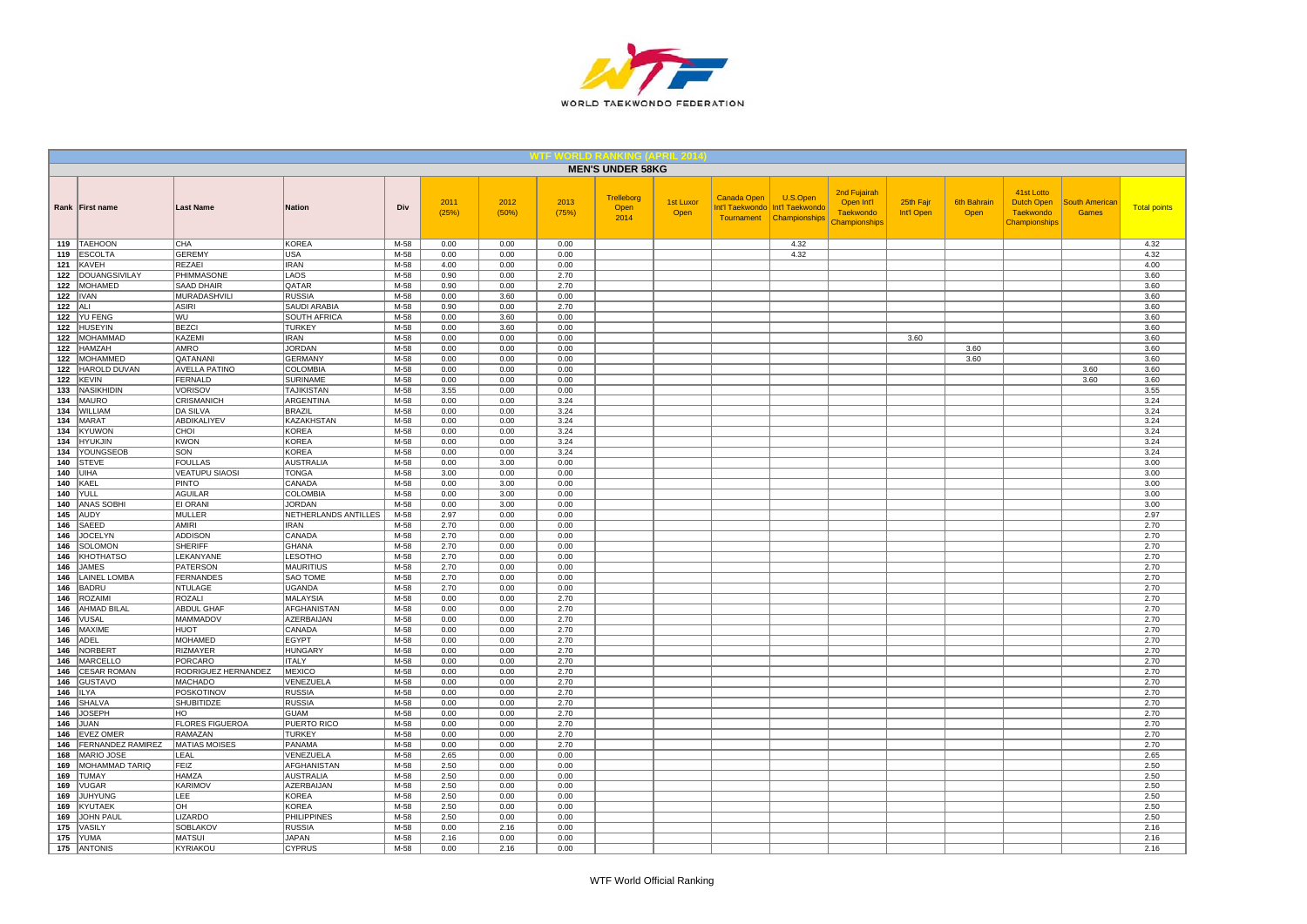

|            |                                   |                                  |                                   |              |               |               |               | <b>MEN'S UNDER 58KG</b>    |                   |                                  |                                                                |                                                                 |                         |                            |                                                               |                                       |                     |
|------------|-----------------------------------|----------------------------------|-----------------------------------|--------------|---------------|---------------|---------------|----------------------------|-------------------|----------------------------------|----------------------------------------------------------------|-----------------------------------------------------------------|-------------------------|----------------------------|---------------------------------------------------------------|---------------------------------------|---------------------|
|            | Rank   First name                 | <b>Last Name</b>                 | <b>Nation</b>                     | Div          | 2011<br>(25%) | 2012<br>(50%) | 2013<br>(75%) | Trelleborg<br>Open<br>2014 | 1st Luxor<br>Open | <b>Canada Open</b><br>Tournament | U.S.Open<br>Int'l Taekwondo   Int'l Taekwondo<br>Championships | 2nd Fujairah<br>Open Int'l<br><b>Taekwondo</b><br>Championships | 25th Fajr<br>Int'l Open | <b>6th Bahrain</b><br>Open | 41st Lotto<br>Dutch Open<br><b>Taekwondo</b><br>Championships | <b>South American</b><br><b>Games</b> | <b>Total points</b> |
|            | 175   ISLAMGALI                   | ABUOV                            | KAZAKHSTAN                        | M-58         | 0.00          | 2.16          | 0.00          |                            |                   |                                  |                                                                |                                                                 |                         |                            |                                                               |                                       | 2.16                |
|            | $175$ LUIS                        | <b>AGUILAR</b>                   | <b>MEXICO</b>                     | M-58         | 0.00          | 2.16          | 0.00          |                            |                   |                                  |                                                                |                                                                 |                         |                            |                                                               |                                       | 2.16                |
|            | 175 SALVADOR                      | <b>ALDRETTE</b>                  | <b>MEXICO</b>                     | M-58         | 0.00          | 2.16          | 0.00          |                            |                   |                                  |                                                                |                                                                 |                         |                            |                                                               |                                       | 2.16                |
|            | 175 ZA KHAI                       | SIAM                             | MYANMAR                           | M-58         | 0.00          | 2.16          | 0.00          |                            |                   |                                  |                                                                |                                                                 |                         |                            |                                                               |                                       | 2.16                |
| 175        | <b>JUSTIN BENEDICT</b>            | <b>MEDINA</b>                    | <b>PHILIPPINES</b>                | M-58         | 0.00          | 2.16          | 0.00          |                            |                   |                                  |                                                                |                                                                 |                         |                            |                                                               |                                       | 2.16                |
|            | 175   LESEGO JOSEPH               | MAPONYANE                        | <b>SOUTH AFRICA</b>               | M-58         | 0.00          | 2.16          | 0.00          |                            |                   |                                  |                                                                |                                                                 |                         |                            |                                                               |                                       | 2.16                |
|            | 175 NICOLAS                       | SILVA<br>ABDULRAHIM              | USA                               | M-58         | 0.00          | 2.16          | 0.00          |                            |                   |                                  |                                                                |                                                                 |                         |                            |                                                               |                                       | 2.16                |
| 185        | AHMED<br>RAUL                     | <b>FRANCO RIVERO</b>             | <b>BAHRAIN</b><br><b>BOLIVIA</b>  | M-58<br>M-58 | 1.89<br>1.89  | 0.00<br>0.00  | 0.00          |                            |                   |                                  |                                                                |                                                                 |                         |                            |                                                               |                                       | 1.89<br>1.89        |
| 185<br>185 | <b>PATRICIO EUGENIO</b>           | <b>MOREIRA BRIONES</b>           | <b>ECUADOR</b>                    | M-58         | 1.89          | 0.00          | 0.00<br>0.00  |                            |                   |                                  |                                                                |                                                                 |                         |                            |                                                               |                                       | 1.89                |
| 185        | <b>BYRON RODRIGO</b>              | VASQUEZ RIVAS                    | <b>EL SALVADOR</b>                | M-58         | 1.89          | 0.00          | 0.00          |                            |                   |                                  |                                                                |                                                                 |                         |                            |                                                               |                                       | 1.89                |
| 185        | <b>YUKI</b>                       | <b>MITSUHASHI</b>                | JAPAN                             | M-58         | 1.89          | 0.00          | 0.00          |                            |                   |                                  |                                                                |                                                                 |                         |                            |                                                               |                                       | 1.89                |
| 190        | KRASIMIR                          | <b>TOMANOV</b>                   | <b>BULGARIA</b>                   | M-58         | 1.85          | 0.00          | 0.00          |                            |                   |                                  |                                                                |                                                                 |                         |                            |                                                               |                                       | 1.85                |
| 190        | <b>TAKAYA</b>                     | NAKAGAWA                         | <b>JAPAN</b>                      | M-58         | 1.85          | 0.00          | 0.00          |                            |                   |                                  |                                                                |                                                                 |                         |                            |                                                               |                                       | 1.85                |
| 190        | SONEXAY                           | <b>MANGKHEAY</b>                 | LAOS                              | M-58         | 1.85          | 0.00          | 0.00          |                            |                   |                                  |                                                                |                                                                 |                         |                            |                                                               |                                       | 1.85                |
| 190        | ALANAZI                           | SAMI                             | SAUDI ARABIA                      | M-58         | 1.85          | 0.00          | 0.00          |                            |                   |                                  |                                                                |                                                                 |                         |                            |                                                               |                                       | 1.85                |
| 194        | <b>ZHALGAS</b>                    | <b>BEKASIMOV</b>                 | <b>KAZAKHSTAN</b>                 | M-58         | 0.00          | 1.80          | 0.00          |                            |                   |                                  |                                                                |                                                                 |                         |                            |                                                               |                                       | 1.80                |
| 194   ALI  |                                   | SAMEER                           | <b>FIJI</b>                       | M-58         | 1.80          | 0.00          | 0.00          |                            |                   |                                  |                                                                |                                                                 |                         |                            |                                                               |                                       | 1.80                |
|            | 194 ARNAUD                        | SANGUE                           | FRANCE                            | M-58         | 1.80          | 0.00          | 0.00          |                            |                   |                                  |                                                                |                                                                 |                         |                            |                                                               |                                       | 1.80                |
| 194        | <b>SALVADOR</b>                   | ALVAREZ                          | <b>MEXICO</b>                     | M-58         | 1.80          | 0.00          | 0.00          |                            |                   |                                  |                                                                |                                                                 |                         |                            |                                                               |                                       | 1.80                |
| 194        | AHMAD                             | <b>BAKHSHI</b>                   | AFGHANISTAN                       | M-58         | 0.00          | 1.80          | 0.00          |                            |                   |                                  |                                                                |                                                                 |                         |                            |                                                               |                                       | 1.80                |
| 194        | <b>ASKIN</b>                      | OVALI                            | <b>AUSTRALIA</b>                  | M-58         | 0.00          | 1.80          | 0.00          |                            |                   |                                  |                                                                |                                                                 |                         |                            |                                                               |                                       | 1.80                |
| 194        | ALEXANDRE                         | LAVALLEE                         | CANADA                            | M-58         | 0.00          | 1.80          | 0.00          |                            |                   |                                  |                                                                |                                                                 |                         |                            |                                                               |                                       | 1.80                |
| 194        | YASIN                             | AKBARNATAJ<br><b>ISLAMKHANOV</b> | <b>IRAN</b>                       | M-58         | 0.00          | 1.80          | 0.00          |                            |                   |                                  |                                                                |                                                                 |                         |                            |                                                               |                                       | 1.80                |
| 194<br>194 | KAIYRZHAN<br>GIORGIO              | <b>JANMAAT</b>                   | KAZAKHSTAN<br>NETHERLANDS         | M-58<br>M-58 | 0.00<br>0.00  | 1.80<br>1.80  | 0.00<br>0.00  |                            |                   |                                  |                                                                |                                                                 |                         |                            |                                                               |                                       | 1.80<br>1.80        |
| $194$ ALI  |                                   | <b>ASSIRI</b>                    | <b>SAUDI ARABIA</b>               | M-58         | 0.00          | 1.80          | 0.00          |                            |                   |                                  |                                                                |                                                                 |                         |                            |                                                               |                                       | 1.80                |
| 205        | <b>ALAN</b>                       | NOGAEV                           | <b>RUSSIA</b>                     | M-58         | 1.50          | 0.00          | 0.00          |                            |                   |                                  |                                                                |                                                                 |                         |                            |                                                               |                                       | 1.50                |
| 205        | ABDOLRAHIM                        | <b>HAMEED</b>                    | <b>BAHRAIN</b>                    | M-58         | 1.50          | 0.00          | 0.00          |                            |                   |                                  |                                                                |                                                                 |                         |                            |                                                               |                                       | 1.50                |
| 205        | <b>YEONBIN</b>                    | <b>KWAK</b>                      | <b>KOREA</b>                      | M-58         | 1.50          | 0.00          | 0.00          |                            |                   |                                  |                                                                |                                                                 |                         |                            |                                                               |                                       | 1.50                |
| 205        | ABDERRAHMANE                      | <b>GUENNOUI</b>                  | <b>MOROCCO</b>                    | M-58         | 1.50          | 0.00          | 0.00          |                            |                   |                                  |                                                                |                                                                 |                         |                            |                                                               |                                       | 1.50                |
| 205        | <b>JERRANAT</b>                   | <b>NAKAVIROJ</b>                 | <b>THAILAND</b>                   | M-58         | 1.50          | 0.00          | 0.00          |                            |                   |                                  |                                                                |                                                                 |                         |                            |                                                               |                                       | 1.50                |
| 210        | GUSTAVO                           | <b>VILLA VALDEZ</b>              | <b>MEXICO</b>                     | M-58         | 1.08          | 0.00          | 0.00          |                            |                   |                                  |                                                                |                                                                 |                         |                            |                                                               |                                       | 1.08                |
|            | 210 KIERON                        | <b>BRIGGS</b>                    | <b>GREAT BRITAIN</b>              | M-58         | 1.08          | 0.00          | 0.00          |                            |                   |                                  |                                                                |                                                                 |                         |                            |                                                               |                                       | 1.08                |
|            | 210 SAMIR                         | <b>AYDINOV</b>                   | AZERBAIJAN                        | M-58         | 1.08          | 0.00          | 0.00          |                            |                   |                                  |                                                                |                                                                 |                         |                            |                                                               |                                       | 1.08                |
|            | 210 ANTHONY                       | RONDEAU                          | NEW CALEDONIA                     | M-58         | 1.08          | 0.00          | 0.00          |                            |                   |                                  |                                                                |                                                                 |                         |                            |                                                               |                                       | 1.08                |
| 210        | <b>HENRY</b>                      | ORI                              | PAPUA NEW GUINEA                  | M-58         | 1.08          | 0.00          | 0.00          |                            |                   |                                  |                                                                |                                                                 |                         |                            |                                                               |                                       | 1.08                |
| 210        | JUNIOR                            | <b>MAETIA</b>                    | SOLOMON ISLANDS                   | M-58         | 1.08          | 0.00          | 0.00          |                            |                   |                                  |                                                                |                                                                 |                         |                            |                                                               |                                       | 1.08                |
|            | 210 JOSE FRANCISCO                | RAMIREZ                          | SPAIN                             | M-58         | 1.08          | 0.00          | 0.00          |                            |                   |                                  |                                                                |                                                                 |                         |                            |                                                               |                                       | 1.08                |
|            | 210   PAUL GIBSON<br>218   MOSLEM | MASSING<br>DAEICHI               | VANUATU<br><b>IRAN</b>            | M-58<br>M-58 | 1.08<br>0.90  | 0.00<br>0.00  | 0.00<br>0.00  |                            |                   |                                  |                                                                |                                                                 |                         |                            |                                                               |                                       | 1.08<br>0.90        |
|            | $218$ LIRAN                       | <b>MALACHI</b>                   | <b>ISRAEL</b>                     | M-58         | 0.90          | 0.00          | 0.00          |                            |                   |                                  |                                                                |                                                                 |                         |                            |                                                               |                                       | 0.90                |
|            | 218 YASSER                        | <b>BAMTRAF</b>                   | <b>YEMEN</b>                      | M-58         | 0.90          | 0.00          | 0.00          |                            |                   |                                  |                                                                |                                                                 |                         |                            |                                                               |                                       | 0.90                |
|            | 218 SAMIR                         | CAVADLI                          | AZERBAIJAN                        | M-58         | 0.90          | 0.00          | 0.00          |                            |                   |                                  |                                                                |                                                                 |                         |                            |                                                               |                                       | 0.90                |
|            | 218 HUSEYN                        | MEHRALIYEV                       | AZERBAIJAN                        | M-58         | 0.90          | 0.00          | 0.00          |                            |                   |                                  |                                                                |                                                                 |                         |                            |                                                               |                                       | 0.90                |
|            | <b>218 ERIK</b>                   | <b>DUCREUX</b>                   | <b>FRANCE</b>                     | M-58         | 0.90          | 0.00          | 0.00          |                            |                   |                                  |                                                                |                                                                 |                         |                            |                                                               |                                       | 0.90                |
|            | 218 BIRANE                        | <b>GUEYE</b>                     | <b>FRANCE</b>                     | M-58         | 0.90          | 0.00          | 0.00          |                            |                   |                                  |                                                                |                                                                 |                         |                            |                                                               |                                       | 0.90                |
|            | 218 SEMIH                         | <b>GOEKMAN</b>                   | <b>GERMANY</b>                    | M-58         | 0.90          | 0.00          | 0.00          |                            |                   |                                  |                                                                |                                                                 |                         |                            |                                                               |                                       | 0.90                |
|            | 218 GAJENDRA                      | PARIHAR                          | <b>INDIA</b>                      | M-58         | 0.90          | 0.00          | 0.00          |                            |                   |                                  |                                                                |                                                                 |                         |                            |                                                               |                                       | 0.90                |
|            | 218   VANLALRUATA                 |                                  | <b>INDIA</b>                      | M-58         | 0.90          | 0.00          | 0.00          |                            |                   |                                  |                                                                |                                                                 |                         |                            |                                                               |                                       | 0.90                |
|            | $218$   AYDIN                     | <b>SHAH MIRZA</b>                | <b>IRAN</b>                       | M-58         | 0.90          | 0.00          | 0.00          |                            |                   |                                  |                                                                |                                                                 |                         |                            |                                                               |                                       | 0.90                |
|            | 218   MOTI                        | LUGASI                           | <b>ISRAEL</b>                     | M-58         | 0.90          | 0.00          | 0.00          |                            |                   |                                  |                                                                |                                                                 |                         |                            |                                                               |                                       | 0.90                |
|            | 218 AHMAD YASER                   | AL ZAMEL                         | <b>JORDAN</b>                     | M-58         | 0.90          | 0.00          | 0.00          |                            |                   |                                  |                                                                |                                                                 |                         |                            |                                                               |                                       | 0.90                |
| 218        | $218$ ASLAN                       | <b>BATYKULOV</b><br>LEE          | <b>KAZAKHSTAN</b><br><b>KOREA</b> | M-58<br>M-58 | 0.90          | 0.00<br>0.00  | 0.00          |                            |                   |                                  |                                                                |                                                                 |                         |                            |                                                               |                                       | 0.90                |
|            | <b>DONGHYUN</b><br>218   DONGGUK  | YU                               | <b>KOREA</b>                      | M-58         | 0.90<br>0.90  | 0.00          | 0.00<br>0.00  |                            |                   |                                  |                                                                |                                                                 |                         |                            |                                                               |                                       | 0.90<br>0.90        |
|            | 218 MURAD                         | ALIKADIEV                        | <b>RUSSIA</b>                     | M-58         | 0.90          | 0.00          | 0.00          |                            |                   |                                  |                                                                |                                                                 |                         |                            |                                                               |                                       | 0.90                |
|            | 218   TUONG-NHU                   | <b>NGUYEN</b>                    | USA                               | M-58         | 0.90          | 0.00          | 0.00          |                            |                   |                                  |                                                                |                                                                 |                         |                            |                                                               |                                       | 0.90                |
|            |                                   |                                  |                                   |              |               |               |               |                            |                   |                                  |                                                                |                                                                 |                         |                            |                                                               |                                       |                     |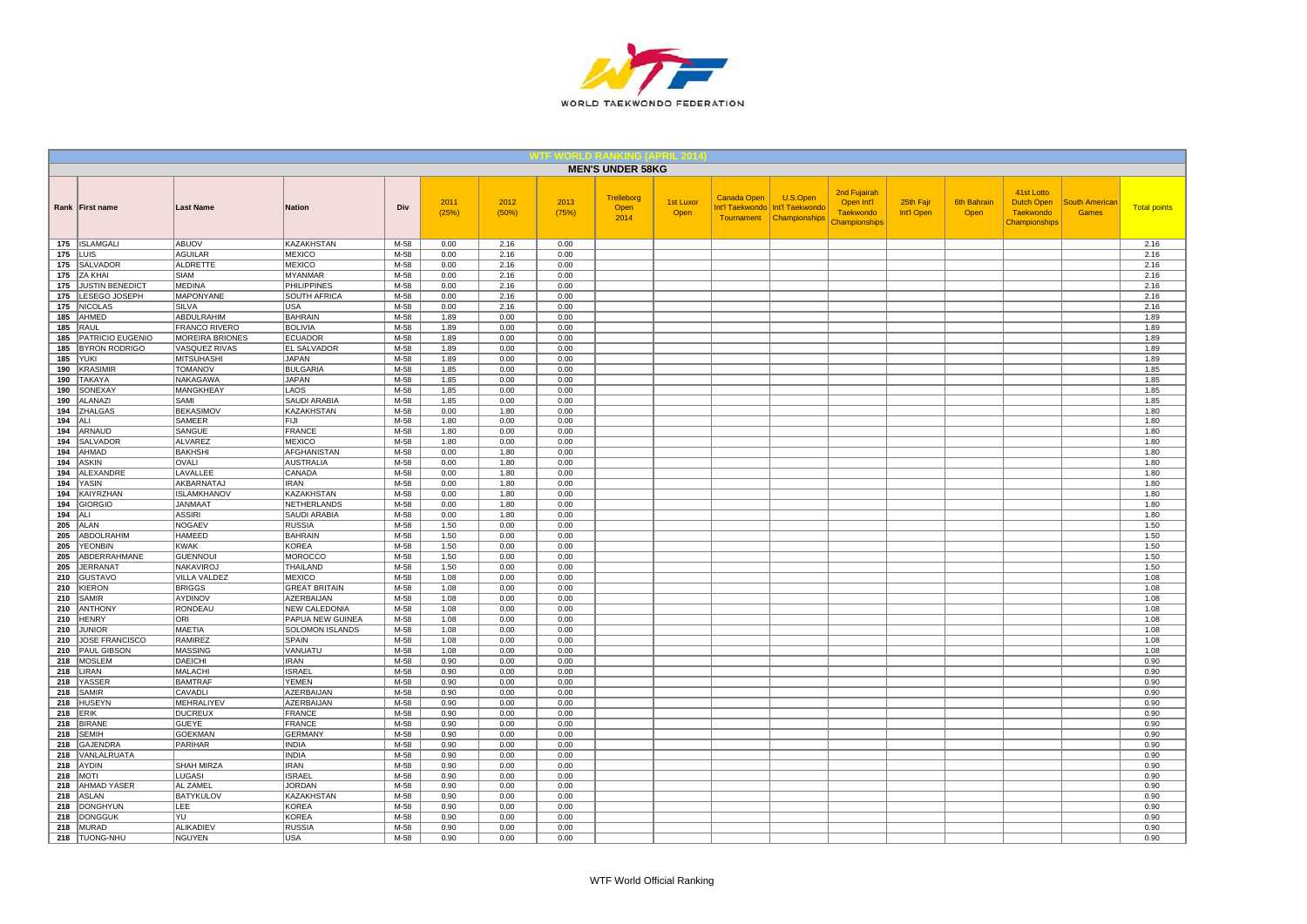

|                                |                                     |                                        |                                       |                  |               |                |                | <b>MEN'S UNDER 63KG</b>           |                          |             |                                                                         |                                                                        |                         |                            |                                                               |                                       |                     |
|--------------------------------|-------------------------------------|----------------------------------------|---------------------------------------|------------------|---------------|----------------|----------------|-----------------------------------|--------------------------|-------------|-------------------------------------------------------------------------|------------------------------------------------------------------------|-------------------------|----------------------------|---------------------------------------------------------------|---------------------------------------|---------------------|
|                                | Rank First name                     | <b>Last Name</b>                       | <b>Nation</b>                         | Div              | 2011<br>(25%) | 2012<br>(50%)  | 2013<br>(75%)  | <b>Trelleborg</b><br>Open<br>2014 | <b>1st Luxor</b><br>Open | Canada Open | U.S.Open<br>Int'l Taekwondo Int'l Taekwondo<br>Tournament Championships | 2nd Fujairah<br>Open Int'l<br><b>Taekwondo</b><br><b>Championships</b> | 25th Fajr<br>Int'l Open | <b>6th Bahrain</b><br>Open | 41st Lotto<br>Dutch Open<br><b>Taekwondo</b><br>Championships | <b>South American</b><br><b>Games</b> | <b>Total points</b> |
| $\overline{1}$                 | DAEHOON                             | LEE                                    | <b>KOREA</b>                          | M-63             | 17.50         | 0.00           | 90.00          |                                   |                          |             |                                                                         |                                                                        |                         |                            |                                                               |                                       | 107.50              |
| $\overline{2}$<br>$\mathbf{3}$ | ABEL<br><b>MICHAEL</b>              | <b>MENDOZA MORA</b><br><b>HARVEY</b>   | <b>MEXICO</b><br><b>GREAT BRITAIN</b> | $M-63$<br>$M-63$ | 1.08<br>10.50 | 25.00<br>25.00 | 69.24<br>19.44 |                                   | 7.20                     | 6.00        |                                                                         | 3.60                                                                   |                         |                            | 4.32                                                          |                                       | 101.32<br>70.06     |
| 4                              | <b>WAHID</b>                        | <b>BRIKI</b>                           | <b>TUNISIA</b>                        | $M-63$           | 15.00         | 16.80          | 31.44          |                                   |                          |             |                                                                         |                                                                        |                         |                            |                                                               |                                       | 63.24               |
| 5                              | <b>CHEN YANG</b>                    | WEI                                    | CHINESE TAIPEI                        | M-63             | 0.00          | 0.00           | 32.40          |                                   |                          | 3.60        | 20.00                                                                   |                                                                        |                         |                            |                                                               |                                       | 56.00               |
| 6                              | <b>JAOUAD</b>                       | <b>ACHAB</b>                           | <b>BELGIUM</b>                        | M-63             | 0.00          | 0.00           | 13.61          | 6.00                              | 20.00                    |             |                                                                         | 10.00                                                                  |                         |                            | 4.32                                                          |                                       | 53.93               |
| $\overline{7}$                 | <b>MOHAMED</b>                      | MAGDY ASAL                             | <b>EGYPT</b>                          | M-63             | 0.00          | 5.40           | 23.81          |                                   |                          |             |                                                                         |                                                                        |                         |                            | 20.00                                                         |                                       | 49.21               |
| 8                              | <b>STEVENS</b>                      | <b>BARCLAIS</b>                        | <b>FRANCE</b>                         | M-63             | 11.90         | 0.00           | 35.10          |                                   |                          |             |                                                                         |                                                                        |                         |                            |                                                               |                                       | 47.00<br>39.32      |
| 9<br>10                        | CHENG CHING<br>CEM                  | <b>HUANG</b><br>ULUGNUYAN              | CHINESE TAIPEI<br><b>TURKEY</b>       | M-63<br>M-63     | 0.00<br>5.28  | 25.00<br>9.00  | 0.00<br>19.44  |                                   |                          | 10.00       | 4.32                                                                    |                                                                        |                         |                            |                                                               |                                       | 33.72               |
| 11                             | PANTAR                              | <b>JURE</b>                            | <b>SLOVENIA</b>                       | $M-63$           | 1.50          | 0.00           | 17.70          |                                   | 4.32                     |             |                                                                         |                                                                        |                         | 6.00                       |                                                               |                                       | 29.52               |
| 12                             | <b>UMUT</b>                         | <b>BILDIK</b>                          | <b>TURKEY</b>                         | M-63             | 10.00         | 10.00          | 4.50           | 3.60                              |                          |             |                                                                         |                                                                        |                         |                            |                                                               |                                       | 28.10               |
| 13                             | SAUL                                | <b>GUTIERREZ MACEDO</b>                | <b>MEXICO</b>                         | M-63             | 0.90          | 0.00           | 22.50          | 3.60                              |                          |             |                                                                         |                                                                        |                         |                            |                                                               |                                       | 27.00               |
| 14                             | HAMZA                               | <b>GBANE</b><br><b>ARMAN</b>           | COTE D'IVOIRE                         | M-63             | 0.00          | 25.00          | 0.00           |                                   |                          |             |                                                                         |                                                                        |                         |                            |                                                               |                                       | 25.00               |
| 15<br>16                       | <b>IRGALIEV</b><br>OLIE             | <b>BURTON</b>                          | <b>RUSSIA</b><br><b>USA</b>           | M-63<br>$M-63$   | 0.00<br>0.00  | 0.00<br>11.16  | 0.00<br>5.40   |                                   |                          |             | 12.00<br>7.20                                                           |                                                                        |                         |                            | 12.00                                                         |                                       | 24.00<br>23.76      |
| 17                             | <b>TOMISLAV</b>                     | <b>KARAULA</b>                         | CROATIA                               | M-63             | 0.00          | 9.00           | 13.61          |                                   |                          |             |                                                                         |                                                                        |                         |                            |                                                               |                                       | 22.61               |
| 18                             | <b>JAIRO</b>                        | RIJO SEVERINO                          | <b>DOMINICAN REP</b>                  | $M-63$           | 0.00          | 21.00          | 0.00           |                                   |                          |             |                                                                         |                                                                        |                         |                            |                                                               |                                       | 21.00               |
| 19                             | <b>MARIO</b>                        | SILVA                                  | <b>PORTUGAL</b>                       | M-63             | 2.50          | 18.00          | 0.00           |                                   |                          |             |                                                                         |                                                                        |                         |                            |                                                               |                                       | 20.50               |
| 20                             | JOEL                                | <b>GONZALEZ BONILLA</b>                | SPAIN                                 | M-63             | 0.00          | 0.00           | 19.44          |                                   |                          |             |                                                                         |                                                                        |                         |                            |                                                               |                                       | 19.44               |
| 21                             | <b>THOMAS</b>                       | <b>AUGER</b>                           | <b>AUSTRALIA</b>                      | M-63             | 0.00          | 5.00           | 13.61          |                                   |                          |             |                                                                         |                                                                        |                         |                            |                                                               |                                       | 18.61               |
| 21<br>23                       | MOHAMMAD<br>RYAN                    | <b>KHAMSEH</b><br><b>CHONG</b>         | <b>IRAN</b><br><b>MALAYSIA</b>        | M-63<br>$M-63$   | 0.00<br>0.00  | 5.00<br>0.00   | 13.61<br>18.11 |                                   |                          |             |                                                                         |                                                                        |                         |                            |                                                               |                                       | 18.61<br>18.11      |
| 24                             | <b>VLADIMIR</b>                     | KIM                                    | <b>RUSSIA</b>                         | M-63             | 0.00          | 0.00           | 10.80          |                                   |                          |             | 7.20                                                                    |                                                                        |                         |                            |                                                               |                                       | 18.00               |
| 25                             | YASSER                              | <b>BA MATRAF</b>                       | <b>YEMEN</b>                          | M-63             | 2.50          | 15.00          | 0.00           |                                   |                          |             |                                                                         |                                                                        |                         |                            |                                                               |                                       | 17.50               |
| 26                             | <b>STEVEN</b>                       | <b>THOMPSON</b>                        | USA                                   | M-63             | 1.50          | 0.00           | 14.40          |                                   |                          |             |                                                                         |                                                                        |                         |                            |                                                               |                                       | 15.90               |
| 27                             | <b>ANDRES</b>                       | ZELAYA RIO NEVADO                      | <b>GUATEMALA</b>                      | M-63             | 0.00          | 0.00           | 12.00          |                                   |                          | 3.60        |                                                                         |                                                                        |                         |                            |                                                               |                                       | 15.60               |
| 28                             | VASILEIOS                           | GAITANIS                               | GREECE                                | M-63             | 0.00          | 15.00          | 0.00           |                                   |                          |             |                                                                         |                                                                        |                         |                            |                                                               |                                       | 15.00               |
| 28<br>30                       | <b>JEYEUP</b><br><b>NUNO MIGUEL</b> | KIM<br><b>PINTO COSTA</b>              | <b>KOREA</b><br><b>PORTUGAL</b>       | M-63<br>$M-63$   | 0.00<br>8.24  | 0.00<br>2.16   | 15.00<br>0.00  |                                   |                          |             |                                                                         |                                                                        |                         |                            | 4.32                                                          |                                       | 15.00<br>14.72      |
| 31                             | <b>CHAMALIDIS</b>                   | <b>KONSTANTINOS</b>                    | <b>GREECE</b>                         | $M-63$           | 0.00          | 0.00           | 0.00           | 10.00                             |                          |             |                                                                         |                                                                        |                         |                            | 4.32                                                          |                                       | 14.32               |
| 32                             | <b>ENJU</b>                         | <b>FELIPE</b>                          | <b>BRAZIL</b>                         | M-63             | 0.00          | 0.00           | 13.98          |                                   |                          |             |                                                                         |                                                                        |                         |                            |                                                               |                                       | 13.98               |
| 33                             | CHAU                                | LE HUYNH                               | VIETNAM                               | M-63             | 6.30          | 0.00           | 7.50           |                                   |                          |             |                                                                         |                                                                        |                         |                            |                                                               |                                       | 13.80               |
| 34                             | KHALIFA ABABACAR                    | SARR                                   | SENEGAL                               | M-63             | 10.15         | 3.60           | 0.00           |                                   |                          |             |                                                                         |                                                                        |                         |                            |                                                               |                                       | 13.75               |
| 35                             | <b>AKKARIN</b>                      | KITWIJARN                              | THAILAND                              | $M-63$           | 0.00          | 0.00           | 13.61          |                                   |                          |             |                                                                         |                                                                        |                         |                            |                                                               |                                       | 13.61               |
| 35<br>37                       | <b>NURSULTAN</b><br><b>ZHALGAS</b>  | MAMAYEV<br><b>BEKKASSYMOV</b>          | KAZAKHSTAN<br>KAZAKHSTAN              | M-63<br>M-63     | 0.00<br>0.00  | 0.00<br>9.00   | 13.61<br>0.00  |                                   |                          |             | 4.32                                                                    |                                                                        |                         |                            |                                                               |                                       | 13.61<br>13.32      |
| 38                             | <b>MARCIO</b>                       | <b>FERREIRA</b>                        | <b>BRAZIL</b>                         | M-63             | 0.00          | 10.00          | 3.24           |                                   |                          |             |                                                                         |                                                                        |                         |                            |                                                               |                                       | 13.24               |
| 39                             | CEDRICK                             | BOTALATALA LITOFO                      | DR CONGO                              | M-63             | 4.50          | 5.40           | 2.70           |                                   |                          |             |                                                                         |                                                                        |                         |                            |                                                               |                                       | 12.60               |
| 40                             | MARCEL                              | FERREIRA                               | <b>BRAZIL</b>                         | M-63             | 0.00          | 12.60          | 0.00           |                                   |                          |             |                                                                         |                                                                        |                         |                            |                                                               |                                       | 12.60               |
| 41                             | CHASE                               | <b>GRAHAM</b>                          | USA                                   | M-63             | 1.08          | 6.60           | 0.00           |                                   |                          |             | 4.32                                                                    |                                                                        |                         |                            |                                                               |                                       | 12.00               |
| 41                             | GAYLE<br>YUKI                       | <b>JORDAN</b><br>MITSUHASHI            | <b>GREAT BRITAIN</b><br><b>JAPAN</b>  | M-63<br>M-63     | 0.00<br>0.00  | 0.00<br>11.40  | 0.00<br>0.00   |                                   | 12.00                    |             |                                                                         |                                                                        |                         |                            |                                                               |                                       | 12.00<br>11.40      |
| 43<br>43                       | ARNAUD                              | SANGUE                                 | <b>FRANCE</b>                         | M-63             | 0.00          | 8.16           | 3.24           |                                   |                          |             |                                                                         |                                                                        |                         |                            |                                                               |                                       | 11.40               |
| 45                             | RAFAEL                              | <b>MOTA ORTIZ</b>                      | PUERTO RICO                           | M-63             | 0.90          | 10.40          | 0.00           |                                   |                          |             |                                                                         |                                                                        |                         |                            |                                                               |                                       | 11.30               |
| 46                             | <b>CHANGMIN</b>                     | <b>LEE</b>                             | <b>KOREA</b>                          | $M-63$           | 0.00          | 0.00           | 10.80          |                                   |                          |             |                                                                         |                                                                        |                         |                            |                                                               |                                       | 10.80               |
| 46                             | CHANGJUN                            | PARK                                   | <b>KOREA</b>                          | $M-63$           | 0.00          | 0.00           | 10.80          |                                   |                          |             |                                                                         |                                                                        |                         |                            |                                                               |                                       | 10.80               |
| 46                             | AYKHAN                              | TAGHIZADE                              | AZERBAIJAN                            | M-63             | 0.00          | 0.00           | 0.00           |                                   |                          |             |                                                                         |                                                                        |                         | 3.60                       | 7.20                                                          |                                       | 10.80               |
| 49                             | ALI                                 | JAAFARI BANDAR                         | SAUDI ARABIA                          | M-63             | 0.00          | 10.40          | 0.00           |                                   |                          |             |                                                                         |                                                                        |                         |                            |                                                               |                                       | 10.40               |
| 50<br>50                       | ALEXANDER<br><b>MINSUNG</b>         | PEREGUDOV<br>YOU                       | <b>RUSSIA</b><br><b>KOREA</b>         | M-63<br>M-63     | 0.00<br>0.00  | 10.00<br>10.00 | 0.00<br>0.00   |                                   |                          |             |                                                                         |                                                                        |                         |                            |                                                               |                                       | 10.00<br>10.00      |
| 50                             | RAAD                                | <b>THABIT</b>                          | <b>JORDAN</b>                         | M-63             | 0.00          | 0.00           | 0.00           |                                   |                          |             |                                                                         |                                                                        |                         | 10.00                      |                                                               |                                       | 10.00               |
| 53                             | KAIYRZHAN                           | <b>ISLAMKHANOV</b>                     | KAZAKHSTAN                            | M-63             | 0.00          | 0.00           | 2.70           |                                   |                          |             |                                                                         | 3.60                                                                   |                         | 3.60                       |                                                               |                                       | 9.90                |
| 54                             | <b>BERNARD</b>                      | POSEY                                  | <b>USA</b>                            | M-63             | 0.00          | 1.80           | 7.74           |                                   |                          |             |                                                                         |                                                                        |                         |                            |                                                               |                                       | 9.54                |
| 55                             | MOHAMED FARG                        | <b>SALEM TLISH</b>                     | LIBYA                                 | M-63             | 0.00          | 9.00           | 0.00           |                                   |                          |             |                                                                         |                                                                        |                         |                            |                                                               |                                       | 9.00                |
| 55                             | VLADISLAV                           | KHAN                                   | <b>UZBEKISTAN</b>                     | M-63             | 0.00          | 9.00           | 0.00           |                                   |                          |             |                                                                         |                                                                        |                         |                            |                                                               |                                       | 9.00                |
| 55<br>55                       | NOEL JEAN HONORIN<br><b>CHANGI</b>  | <b>RANDRIAMANDIMBY</b><br><b>JEONG</b> | MADAGASCAR<br><b>KOREA</b>            | M-63<br>M-63     | 0.00<br>0.00  | 9.00<br>0.00   | 0.00<br>9.00   |                                   |                          |             |                                                                         |                                                                        |                         |                            |                                                               |                                       | 9.00<br>9.00        |
| 59                             | RAFIK                               | <b>ZOHRI</b>                           | NETHERLANDS                           | $M-63$           | 3.55          | 5.40           | 0.00           |                                   |                          |             |                                                                         |                                                                        |                         |                            |                                                               |                                       | 8.95                |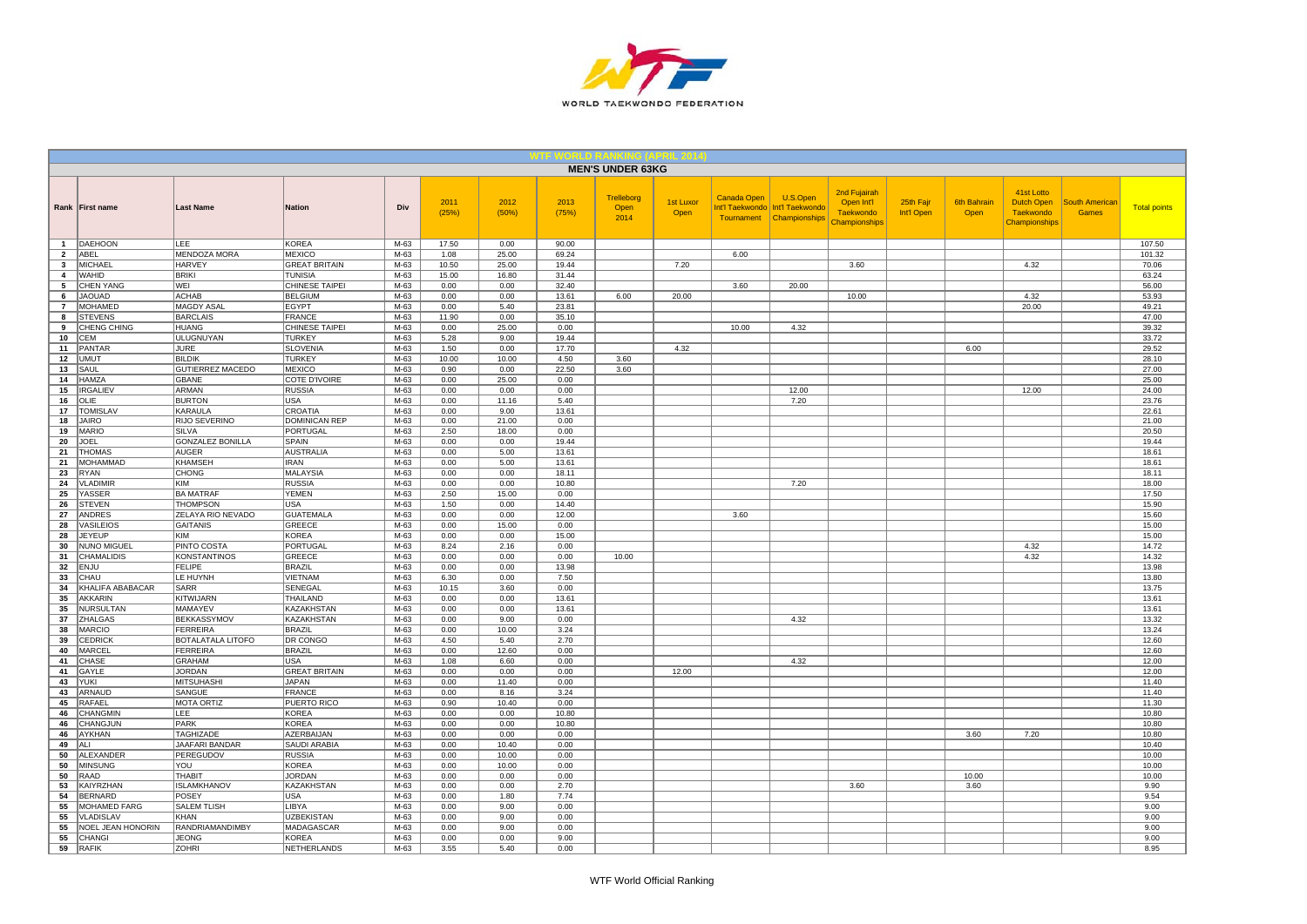

|            |                                    |                                      |                                     |                |               |               |               | <b>MEN'S UNDER 63KG</b>    |                   |                    |                                                                           |                                                                 |                         |                            |                                                               |                                       |                     |
|------------|------------------------------------|--------------------------------------|-------------------------------------|----------------|---------------|---------------|---------------|----------------------------|-------------------|--------------------|---------------------------------------------------------------------------|-----------------------------------------------------------------|-------------------------|----------------------------|---------------------------------------------------------------|---------------------------------------|---------------------|
|            | Rank First name                    | <b>Last Name</b>                     | <b>Nation</b>                       | Div            | 2011<br>(25%) | 2012<br>(50%) | 2013<br>(75%) | Trelleborg<br>Open<br>2014 | 1st Luxor<br>Open | <b>Canada Open</b> | U.S.Open<br>Int'l Taekwondo   Int'l Taekwondo<br>Tournament Championships | 2nd Fujairah<br>Open Int'l<br><b>Taekwondo</b><br>Championships | 25th Fajr<br>Int'l Open | <b>6th Bahrain</b><br>Open | 41st Lotto<br>Dutch Open<br><b>Taekwondo</b><br>Championships | <b>South American</b><br><b>Games</b> | <b>Total points</b> |
| 60         | YOUSSEF AL SAYED                   | YOUSSEF                              | <b>EGYPT</b>                        | M-63           | 0.00          | 0.00          | 4.50          |                            | 4.32              |                    |                                                                           |                                                                 |                         |                            |                                                               |                                       | 8.82                |
| 60         | VLADYLAV                           | <b>YARMACHEK</b>                     | <b>UKRAINE</b>                      | $M-63$         | 0.00          | 0.00          | 4.50          |                            | 4.32              |                    |                                                                           |                                                                 |                         |                            |                                                               |                                       | 8.82                |
| 62<br>63   | <b>NACHA</b><br><b>ALEKSANDR</b>   | PUNTHONG<br><b>KURUSKIN</b>          | THAILAND<br><b>RUSSIA</b>           | M-63<br>$M-63$ | 6.30<br>0.90  | 2.16<br>0.00  | 0.00<br>7.50  |                            |                   |                    |                                                                           |                                                                 |                         |                            |                                                               |                                       | 8.46<br>8.40        |
| 64         | DAEWOON                            | KIM                                  | <b>KOREA</b>                        | M-63           | 0.00          | 0.00          | 7.50          |                            |                   |                    |                                                                           |                                                                 |                         |                            |                                                               |                                       | 7.50                |
| 64         | <b>JASON</b>                       | SAM                                  | MARSHALL ISLANDS                    | M-63           | 0.00          | 0.00          | 7.50          |                            |                   |                    |                                                                           |                                                                 |                         |                            |                                                               |                                       | 7.50                |
| 64         | <b>RUI</b>                         | <b>BRAGANCA</b>                      | <b>PORTUGAL</b>                     | $M-63$         | 0.00          | 0.00          | 7.50          |                            |                   |                    |                                                                           |                                                                 |                         |                            |                                                               |                                       | 7.50                |
| 67         | KANAAN                             | <b>IBRAHIM</b>                       | <b>JORDAN</b>                       | M-63           | 5.65          | 1.80          | 0.00          |                            |                   |                    |                                                                           |                                                                 |                         |                            |                                                               |                                       | 7.45                |
| 68<br>68   | <b>BORJA</b><br>ANDREI             | RIOS CORTEGOSO<br>ROTARU             | SPAIN<br><b>MOLDOVA</b>             | M-63<br>M-63   | 0.00<br>0.00  | 7.20<br>7.20  | 0.00<br>0.00  |                            |                   |                    |                                                                           |                                                                 |                         |                            |                                                               |                                       | 7.20<br>7.20        |
| 68         | <b>STAMPER</b>                     | <b>MARTIN</b>                        | <b>GREAT BRITAIN</b>                | M-63           | 0.00          | 0.00          | 0.00          |                            | 7.20              |                    |                                                                           |                                                                 |                         |                            |                                                               |                                       | 7.20                |
| 68         | <b>JAVIER</b>                      | PEREZ POLO                           | SPAIN                               | M-63           | 0.00          | 0.00          | 0.00          |                            |                   |                    |                                                                           |                                                                 |                         |                            | 7.20                                                          |                                       | 7.20                |
| 72         | <b>ALFONSO</b>                     | VICTORIA ESPINOZA                    | <b>MEXICO</b>                       | M-63           | 6.60          | 0.00          | 0.00          |                            |                   |                    |                                                                           |                                                                 |                         |                            |                                                               |                                       | 6.60                |
| 73         | JOA                                | <b>MIGUEL NETO</b>                   | <b>BRAZIL</b>                       | M-63           | 0.00          | 0.00          | 6.48          |                            |                   |                    |                                                                           |                                                                 |                         |                            |                                                               |                                       | 6.48                |
| 73         | <b>DIENOUM</b>                     | KANE                                 | SENEGAL                             | M-63           | 0.00          | 0.00          | 6.48          |                            |                   |                    |                                                                           |                                                                 |                         |                            |                                                               |                                       | 6.48                |
| 73<br>73   | <b>GULHERME</b><br><b>SHUAI</b>    | <b>DIAS ALVES</b><br>ZHAO            | <b>BRAZIL</b><br><b>CHINA</b>       | $M-63$<br>M-63 | 0.00<br>0.00  | 0.00<br>0.00  | 6.48<br>6.48  |                            |                   |                    |                                                                           |                                                                 |                         |                            |                                                               |                                       | 6.48<br>6.48        |
| 77         | MARY                               | <b>WANDRA</b>                        | <b>INDONESIA</b>                    | $M-63$         | 0.90          | 5.40          | 0.00          |                            |                   |                    |                                                                           |                                                                 |                         |                            |                                                               |                                       | 6.30                |
| 78         | <b>BYEONGDEOK</b>                  | <b>SEO</b>                           | <b>KOREA</b>                        | M-63           | 0.00          | 0.00          | 0.00          |                            |                   |                    |                                                                           | 6.00                                                            |                         |                            |                                                               |                                       | 6.00                |
| 79         | YUAN CHIH                          | CHU                                  | CHINESE TAIPEI                      | M-63           | 3.60          | 2.16          | 0.00          |                            |                   |                    |                                                                           |                                                                 |                         |                            |                                                               |                                       | 5.76                |
| 80         | <b>NIGEL</b>                       | RAS                                  | ARUBA                               | M-63           | 0.00          | 5.40          | 0.00          |                            |                   |                    |                                                                           |                                                                 |                         |                            |                                                               |                                       | 5.40                |
| 80         | <b>JAVIER</b>                      | <b>MARRON JIMENEZ</b>                | SPAIN                               | M-63           | 0.00          | 5.40          | 0.00          |                            |                   |                    |                                                                           |                                                                 |                         |                            |                                                               |                                       | 5.40                |
| 80         | AHMAD ROMAN                        | ABASI                                | <b>AFGHANISTAN</b>                  | M-63           | 0.00          | 5.40          | 0.00          |                            |                   |                    |                                                                           |                                                                 |                         |                            |                                                               |                                       | 5.40                |
| 80<br>80   | <b>MAURO</b><br><b>JEAN CARLOS</b> | <b>CRISMANICH</b><br><b>SEGURA</b>   | ARGENTINA<br>CHILE                  | M-63<br>M-63   | 0.00<br>0.00  | 5.40<br>5.40  | 0.00<br>0.00  |                            |                   |                    |                                                                           |                                                                 |                         |                            |                                                               |                                       | 5.40<br>5.40        |
| 80         | STEFANE TRINDADE                   | <b>GOMES</b>                         | ANGOLA                              | M-63           | 0.00          | 5.40          | 0.00          |                            |                   |                    |                                                                           |                                                                 |                         |                            |                                                               |                                       | 5.40                |
| 80         | <b>SYLVSTERE</b>                   | YOON TANG                            | <b>MAURITIUS</b>                    | M-63           | 0.00          | 5.40          | 0.00          |                            |                   |                    |                                                                           |                                                                 |                         |                            |                                                               |                                       | 5.40                |
| 87         | AHMED AMR                          | <b>SOLIMAN</b>                       | <b>EGYPT</b>                        | M-63           | 5.40          | 0.00          | 0.00          |                            |                   |                    |                                                                           |                                                                 |                         |                            |                                                               |                                       | 5.40                |
| 87         | <b>TOMIK</b>                       | <b>HAYRAPETIAN</b>                   | <b>GERMANY</b>                      | M-63           | 2.40          | 3.00          | 0.00          |                            |                   |                    |                                                                           |                                                                 |                         |                            |                                                               |                                       | 5.40                |
| 87         | ZIAULLAH                           | <b>AIMAL</b>                         | <b>AFGHANISTAN</b>                  | M-63           | 0.00          | 0.00          | 5.40          |                            |                   |                    |                                                                           |                                                                 |                         |                            |                                                               |                                       | 5.40                |
| 87<br>87   | <b>INMOOK</b><br><b>SEUNGHO</b>    | <b>LIM</b><br><b>JEONG</b>           | <b>KOREA</b><br><b>KOREA</b>        | $M-63$<br>M-63 | 0.00<br>0.00  | 0.00<br>0.00  | 5.40<br>5.40  |                            |                   |                    |                                                                           |                                                                 |                         |                            |                                                               |                                       | 5.40<br>5.40        |
| 87         | <b>SAFWAN</b>                      | KHALIL                               | <b>AUSTRALIA</b>                    | M-63           | 0.00          | 0.00          | 5.40          |                            |                   |                    |                                                                           |                                                                 |                         |                            |                                                               |                                       | 5.40                |
| 93         | PARAITA                            | <b>BROTHERS</b>                      | <b>TAHITI</b>                       | M-63           | 5.00          | 0.00          | 0.00          |                            |                   |                    |                                                                           |                                                                 |                         |                            |                                                               |                                       | 5.00                |
| 93         | HISHAM EBRAHIM                     | <b>ELHASHIMI</b>                     | <b>BAHRAIN</b>                      | M-63           | 0.00          | 5.00          | 0.00          |                            |                   |                    |                                                                           |                                                                 |                         |                            |                                                               |                                       | 5.00                |
| 93         | NIKITA                             | KRIVEYCHENKO                         | <b>RUSSIA</b>                       | M-63           | 0.00          | 5.00          | 0.00          |                            |                   |                    |                                                                           |                                                                 |                         |                            |                                                               |                                       | 5.00                |
| 93         | <b>GUOZHAN</b>                     | ZHANG                                | <b>CHINA</b>                        | M-63           | 0.00          | 5.00          | 0.00          |                            |                   |                    |                                                                           |                                                                 |                         |                            |                                                               |                                       | 5.00                |
| 97<br>98   | PAUL<br><b>FEDOR</b>               | <b>ROMERO</b><br><b>MOLOCHKOV</b>    | <b>PHILIPPINES</b><br><b>RUSSIA</b> | M-63<br>M-63   | 0.00<br>0.90  | 2.16<br>3.96  | 2.70<br>0.00  |                            |                   |                    |                                                                           |                                                                 |                         |                            |                                                               |                                       | 4.86<br>4.86        |
| 99         | VLADISLLAV                         | <b>ARVENTII</b>                      | MOLDOVA                             | $M-63$         | 4.81          | 0.00          | 0.00          |                            |                   |                    |                                                                           |                                                                 |                         |                            |                                                               |                                       | 4.81                |
| 100        | ALEXANDER                          | <b>NIKIFOROV</b>                     | <b>RUSSIA</b>                       | M-63           | 4.66          | 0.00          | 0.00          |                            |                   |                    |                                                                           |                                                                 |                         |                            |                                                               |                                       | 4.66                |
| 101        | FIRAT                              | POZAN                                | <b>TURKEY</b>                       | M-63           | 0.00          | 0.00          | 4.50          |                            |                   |                    |                                                                           |                                                                 |                         |                            |                                                               |                                       | 4.50                |
| 101        | <b>DENIS</b>                       | <b>SABIROV</b>                       | <b>RUSSIA</b>                       | M-63           | 0.00          | 0.00          | 4.50          |                            |                   |                    |                                                                           |                                                                 |                         |                            |                                                               |                                       | 4.50                |
| 101        | <b>RAINNER</b>                     | PNNIE                                | PAPUA NEW GUINEA                    | M-63           | 0.00          | 0.00          | 4.50          |                            |                   |                    |                                                                           |                                                                 |                         |                            |                                                               |                                       | 4.50                |
| 101        | <b>DENI</b>                        | <b>ANDRUN RAZIC</b>                  | CROATIA                             | $M-63$         | 0.00          | 0.00          | 4.50          |                            |                   |                    |                                                                           |                                                                 |                         |                            |                                                               |                                       | 4.50                |
| 101<br>106 | CAMACHO DE LUCCA<br><b>EVEZ</b>    | <b>DIEGO JOEL</b><br>ABDULLAH MEHMET | <b>ECUADOR</b><br><b>TURKEY</b>     | M-63<br>M-63   | 0.00<br>0.00  | 0.00<br>0.00  | 4.50<br>0.00  |                            | 4.32              |                    |                                                                           |                                                                 |                         |                            |                                                               |                                       | 4.50<br>4.32        |
| 106        | <b>LIAO</b>                        | WEI LIN                              | CHINESE TAIPEI                      | M-63           | 0.00          | 0.00          | 0.00          |                            |                   |                    | 4.32                                                                      |                                                                 |                         |                            |                                                               |                                       | 4.32                |
| 108        | <b>MILAD</b>                       | <b>ASHNA</b>                         | SWEDEN                              | M-63           | 1.80          | 2.16          | 0.00          |                            |                   |                    |                                                                           |                                                                 |                         |                            |                                                               |                                       | 3.96                |
| 109        | <b>REZA</b>                        | NADERIAN                             | <b>IRAN</b>                         | M-63           | 3.78          | 0.00          | 0.00          |                            |                   |                    |                                                                           |                                                                 |                         |                            |                                                               |                                       | 3.78                |
| 109        | <b>VLADIMIR</b>                    | DALAKLIEV                            | <b>BULGARIA</b>                     | M-63           | 3.78          | 0.00          | 0.00          |                            |                   |                    |                                                                           |                                                                 |                         |                            |                                                               |                                       | 3.78                |
| 109        | ZAINOBIDDIN                        | NAZARALIYEV                          | <b>UZBEKISTAN</b>                   | M-63           | 3.78          | 0.00          | 0.00          |                            |                   |                    |                                                                           |                                                                 |                         |                            |                                                               |                                       | 3.78                |
| 112<br>113 | JOSE FRANCISCO<br>YONGWON          | RAMIREZ<br>LEE                       | SPAIN<br><b>KOREA</b>               | M-63<br>M-63   | 1.50<br>0.00  | 2.16<br>3.60  | 0.00<br>0.00  |                            |                   |                    |                                                                           |                                                                 |                         |                            |                                                               |                                       | 3.66<br>3.60        |
| 113        | <b>DEVIN SUPRAPON</b>              | NEUDECK                              | <b>USA</b>                          | M-63           | 0.00          | 3.60          | 0.00          |                            |                   |                    |                                                                           |                                                                 |                         |                            |                                                               |                                       | 3.60                |
| 115        | ADAM                               | <b>MANAI</b>                         | <b>FRANCE</b>                       | M-63           | 3.30          | 0.00          | 0.00          |                            |                   |                    |                                                                           |                                                                 |                         |                            |                                                               |                                       | 3.30                |
| 116        | <b>BYEONGHUN</b>                   | PARK                                 | <b>KOREA</b>                        | M-63           | 0.00          | 0.00          | 3.24          |                            |                   |                    |                                                                           |                                                                 |                         |                            |                                                               |                                       | 3.24                |
| 116        | <b>HIROKI</b>                      | <b>OHARA</b>                         | <b>JAPAN</b>                        | M-63           | 0.00          | 0.00          | 3.24          |                            |                   |                    |                                                                           |                                                                 |                         |                            |                                                               |                                       | 3.24                |
|            | 116 KWUY JOONG                     | KIM                                  | <b>KOREA</b>                        | $M-63$         | 0.00          | 0.00          | 3.24          |                            |                   |                    |                                                                           |                                                                 |                         |                            |                                                               |                                       | 3.24                |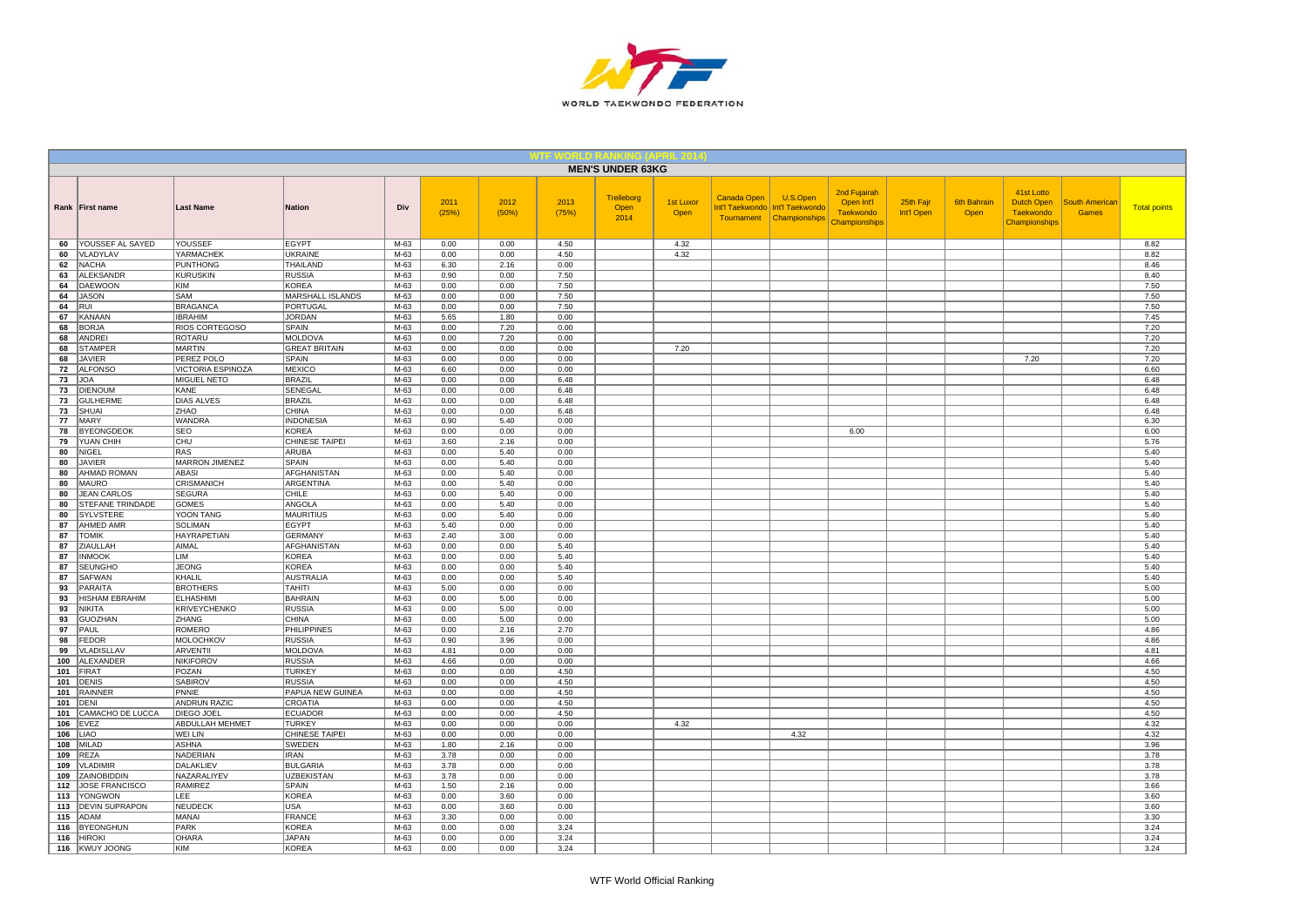

|            |                                   |                                       |                                             |                |               |               |               | <b>MEN'S UNDER 63KG</b>    |                   |             |                                                                         |                                                                        |                         |                            |                                                                      |                                       |                     |
|------------|-----------------------------------|---------------------------------------|---------------------------------------------|----------------|---------------|---------------|---------------|----------------------------|-------------------|-------------|-------------------------------------------------------------------------|------------------------------------------------------------------------|-------------------------|----------------------------|----------------------------------------------------------------------|---------------------------------------|---------------------|
|            | Rank First name                   | <b>Last Name</b>                      | <b>Nation</b>                               | Div            | 2011<br>(25%) | 2012<br>(50%) | 2013<br>(75%) | Trelleborg<br>Open<br>2014 | 1st Luxor<br>Open | Canada Open | U.S.Open<br>Int'l Taekwondo Int'l Taekwondo<br>Tournament Championships | 2nd Fujairah<br>Open Int'l<br><b>Taekwondo</b><br><b>Championships</b> | 25th Fajr<br>Int'l Open | <b>6th Bahrain</b><br>Open | 41st Lotto<br><b>Dutch Open</b><br><b>Taekwondo</b><br>Championships | <b>South American</b><br><b>Games</b> | <b>Total points</b> |
|            | 116 HEIJIN                        | LEE                                   | <b>KOREA</b>                                | M-63           | 0.00          | 0.00          | 3.24          |                            |                   |             |                                                                         |                                                                        |                         |                            |                                                                      |                                       | 3.24                |
| 120        | <b>JONGHYUN</b><br><b>VINCENT</b> | KIM<br><b>ROUBIO</b>                  | <b>KOREA</b><br><b>NEW CALEDONIA</b>        | M-63<br>$M-63$ | 0.00<br>3.00  | 3.00<br>0.00  | 0.00<br>0.00  |                            |                   |             |                                                                         |                                                                        |                         |                            |                                                                      |                                       | 3.00<br>3.00        |
| 120        | 120 NURMAGOMED                    | <b>KAMBULATOV</b>                     | <b>RUSSIA</b>                               | M-63           | 3.00          | 0.00          | 0.00          |                            |                   |             |                                                                         |                                                                        |                         |                            |                                                                      |                                       | 3.00                |
| 120        | <b>OLEKSANDR</b>                  | KHOMENKO                              | <b>UKRAINE</b>                              | M-63           | 3.00          | 0.00          | 0.00          |                            |                   |             |                                                                         |                                                                        |                         |                            |                                                                      |                                       | 3.00                |
| 120        | ABDULRAHMAN                       | <b>ENAD ALANAZI</b>                   | SAUDI ARABIA                                | M-63           | 0.00          | 3.00          | 0.00          |                            |                   |             |                                                                         |                                                                        |                         |                            |                                                                      |                                       | 3.00                |
| 120        | ALEXANDER                         | <b>MIKAELIAN</b>                      | <b>AUSTRALIA</b>                            | M-63           | 0.00          | 3.00          | 0.00          |                            |                   |             |                                                                         |                                                                        |                         |                            |                                                                      |                                       | 3.00                |
| 120        | MEHRDAD                           | NADRMOHAMMADI                         | <b>IRAN</b>                                 | M-63           | 0.00          | 3.00          | 0.00          |                            |                   |             |                                                                         |                                                                        |                         |                            |                                                                      |                                       | 3.00                |
| 127        | <b>SHENOUF</b>                    | ZAKARIA                               | <b>ALGERIA</b>                              | M-63           | 2.70          | 0.00          | 0.00          |                            |                   |             |                                                                         |                                                                        |                         |                            |                                                                      |                                       | 2.70                |
| 127        | DAMIAN                            | <b>MIRANDA</b>                        | CABO VERDE                                  | M-63           | 2.70          | 0.00          | 0.00          |                            |                   |             |                                                                         |                                                                        |                         |                            |                                                                      |                                       | 2.70                |
| 127        | PAMBOU                            | <b>ELFEGE</b>                         | CONGO                                       | M-63           | 2.70          | 0.00          | 0.00          |                            |                   |             |                                                                         |                                                                        |                         |                            |                                                                      |                                       | 2.70                |
| 127<br>127 | <b>HAIDAR</b>                     | <b>HAGERESIAM</b><br><b>KHADRA</b>    | <b>ETHIOPIA</b><br>LEBANON                  | M-63<br>M-63   | 2.70<br>0.00  | 0.00<br>0.00  | 0.00<br>2.70  |                            |                   |             |                                                                         |                                                                        |                         |                            |                                                                      |                                       | 2.70<br>2.70        |
| 127        | MOHANAD ABDULLA                   | <b>QAID YAREM</b>                     | YEMEN                                       | M-63           | 0.00          | 0.00          | 2.70          |                            |                   |             |                                                                         |                                                                        |                         |                            |                                                                      |                                       | 2.70                |
| 127        | MOHAMMAD                          | <b>ALBUFLASA</b>                      | UAE                                         | M-63           | 0.00          | 0.00          | 2.70          |                            |                   |             |                                                                         |                                                                        |                         |                            |                                                                      |                                       | 2.70                |
| 127        | FARAG                             | <b>IDMSIL</b>                         | <b>EGYPT</b>                                | $M-63$         | 0.00          | 0.00          | 2.70          |                            |                   |             |                                                                         |                                                                        |                         |                            |                                                                      |                                       | 2.70                |
| 127        | <b>CHRISTOPHER</b>                | PIKE                                  | CANADA                                      | $M-63$         | 0.00          | 0.00          | 2.70          |                            |                   |             |                                                                         |                                                                        |                         |                            |                                                                      |                                       | 2.70                |
|            | 127 JOAQUIN                       | GAUNA                                 | ARGENTINA                                   | M-63           | 0.00          | 0.00          | 2.70          |                            |                   |             |                                                                         |                                                                        |                         |                            |                                                                      |                                       | 2.70                |
|            | $127$ LUIS                        | ARIAS                                 | <b>BOLIVIA</b>                              | M-63           | 0.00          | 0.00          | 2.70          |                            |                   |             |                                                                         |                                                                        |                         |                            |                                                                      |                                       | 2.70                |
| 127        | <b>IGOR</b>                       | <b>DRYGIN</b>                         | <b>RUSSIA</b>                               | M-63           | 0.00          | 0.00          | 2.70          |                            |                   |             |                                                                         |                                                                        |                         |                            |                                                                      |                                       | 2.70                |
| 127        | DELLY                             | <b>ALIK</b>                           | SOLOMON ISLANDS                             | M-63           | 0.00          | 0.00          | 2.70          |                            |                   |             |                                                                         |                                                                        |                         |                            |                                                                      |                                       | 2.70                |
| 127        | <b>SEMEER</b><br>JAAFRI           | ALI                                   | FIJI                                        | $M-63$<br>M-63 | 0.00<br>0.00  | 0.00<br>0.00  | 2.70<br>2.70  |                            |                   |             |                                                                         |                                                                        |                         |                            |                                                                      |                                       | 2.70                |
| 127<br>127 | GILI                              | <b>BANDAR ALI</b><br><b>HAIMOVITZ</b> | <b>SAUDI ARABIA</b><br><b>ISRAEL</b>        | M-63           | 0.00          | 0.00          | 2.70          |                            |                   |             |                                                                         |                                                                        |                         |                            |                                                                      |                                       | 2.70<br>2.70        |
| 127        | <b>JOSE RUBEN</b>                 | <b>NAVA</b>                           | <b>MEXICO</b>                               | M-63           | 0.00          | 0.00          | 2.70          |                            |                   |             |                                                                         |                                                                        |                         |                            |                                                                      |                                       | 2.70                |
| 127        | SORNSART                          | <b>POOLPONG</b>                       | THAILAND                                    | $M-63$         | 0.00          | 0.00          | 2.70          |                            |                   |             |                                                                         |                                                                        |                         |                            |                                                                      |                                       | 2.70                |
| 127        | <b>AGUILAR CHAVEZ</b>             | EDWIN JAVIER                          | <b>COLOMBIA</b>                             | M-63           | 0.00          | 0.00          | 2.70          |                            |                   |             |                                                                         |                                                                        |                         |                            |                                                                      |                                       | 2.70                |
| 127        | <b>GUZMAN PANIAGUA</b>            | ERIC                                  | <b>DOMINICAN REP</b>                        | M-63           | 0.00          | 0.00          | 2.70          |                            |                   |             |                                                                         |                                                                        |                         |                            |                                                                      |                                       | 2.70                |
| 147        | NIKOLA                            | <b>JOVANOVIC</b>                      | <b>SERBIA</b>                               | M-63           | 2.65          | 0.00          | 0.00          |                            |                   |             |                                                                         |                                                                        |                         |                            |                                                                      |                                       | 2.65                |
| 147        | <b>JOCELYN</b>                    | <b>ADDISON</b>                        | CANADA                                      | $M-63$         | 2.65          | 0.00          | 0.00          |                            |                   |             |                                                                         |                                                                        |                         |                            |                                                                      |                                       | 2.65                |
| 147        | <b>XIAOCUN</b>                    | XIA                                   | CHINA                                       | $M-63$         | 2.65          | 0.00          | 0.00          |                            |                   |             |                                                                         |                                                                        |                         |                            |                                                                      |                                       | 2.65                |
|            | 147 NODAR                         | <b>GOLETIANI</b>                      | <b>GEORGIA</b>                              | M-63           | 2.65          | 0.00          | 0.00          |                            |                   |             |                                                                         |                                                                        |                         |                            |                                                                      |                                       | 2.65                |
|            | 151 YASIN                         | AKBAR NETAJSHOOB                      | <b>IRAN</b>                                 | M-63           | 2.50          | 0.00          | 0.00          |                            |                   |             |                                                                         |                                                                        |                         |                            |                                                                      |                                       | 2.50                |
| 151<br>151 | <b>DMITRY</b><br>JANEY            | FRANK<br><b>DHARMA</b>                | <b>RUSSIA</b><br><b>INDIA</b>               | M-63<br>M-63   | 2.50<br>2.50  | 0.00<br>0.00  | 0.00<br>0.00  |                            |                   |             |                                                                         |                                                                        |                         |                            |                                                                      |                                       | 2.50<br>2.50        |
| 151        | MOONCHUL                          | SONG                                  | <b>KOREA</b>                                | M-63           | 2.50          | 0.00          | 0.00          |                            |                   |             |                                                                         |                                                                        |                         |                            |                                                                      |                                       | 2.50                |
|            | 151 YOUNGDAE                      | YOU                                   | <b>KOREA</b>                                | M-63           | 2.50          | 0.00          | 0.00          |                            |                   |             |                                                                         |                                                                        |                         |                            |                                                                      |                                       | 2.50                |
|            | 151 SONEXAY                       | MANGKHEAY                             | LAOS                                        | M-63           | 2.50          | 0.00          | 0.00          |                            |                   |             |                                                                         |                                                                        |                         |                            |                                                                      |                                       | 2.50                |
| 151        | BOLAT                             | <b>IZUTDINOV</b>                      | <b>RUSSIA</b>                               | M-63           | 2.50          | 0.00          | 0.00          |                            |                   |             |                                                                         |                                                                        |                         |                            |                                                                      |                                       | 2.50                |
| 151        | <b>VIACHESLAV</b>                 | MIMIN                                 | <b>RUSSIA</b>                               | M-63           | 2.50          | 0.00          | 0.00          |                            |                   |             |                                                                         |                                                                        |                         |                            |                                                                      |                                       | 2.50                |
| 151        | <b>JAMES</b>                      | <b>HOWE</b>                           | <b>USA</b>                                  | M-63           | 2.50          | 0.00          | 0.00          |                            |                   |             |                                                                         |                                                                        |                         |                            |                                                                      |                                       | 2.50                |
| 160        | DAVOUD                            | ABDOLREZAEI                           | <b>IRAN</b>                                 | M-63           | 2.16          | 0.00          | 0.00          |                            |                   |             |                                                                         |                                                                        |                         |                            |                                                                      |                                       | 2.16                |
| 160        | PHELIPE<br><b>YULIS GABRIEL</b>   | RAMOS AZEVEDO<br><b>MERCEDES</b>      | <b>BRAZIL</b>                               | M-63           | 0.00          | 2.16          | 0.00          |                            |                   |             |                                                                         |                                                                        |                         |                            |                                                                      |                                       | 2.16                |
| 160<br>160 | <b>YU FENG</b>                    | WU                                    | <b>DOMINICAN REP</b><br><b>SOUTH AFRICA</b> | M-63<br>$M-63$ | 0.00<br>0.00  | 2.16<br>2.16  | 0.00<br>0.00  |                            |                   |             |                                                                         |                                                                        |                         |                            |                                                                      |                                       | 2.16<br>2.16        |
| 160        | JULIO                             | SAUNDERS                              | USA                                         | M-63           | 0.00          | 2.16          | 0.00          |                            |                   |             |                                                                         |                                                                        |                         |                            |                                                                      |                                       | 2.16                |
| 160        | ZAW HEIN                          | KYAW                                  | <b>MYANMAR</b>                              | M-63           | 0.00          | 2.16          | 0.00          |                            |                   |             |                                                                         |                                                                        |                         |                            |                                                                      |                                       | 2.16                |
| 160        | <b>PHYO KYAW</b>                  | PYAE                                  | MYANMAR                                     | M-63           | 0.00          | 2.16          | 0.00          |                            |                   |             |                                                                         |                                                                        |                         |                            |                                                                      |                                       | 2.16                |
| 167        | ADAM                              | SAGIR                                 | <b>ISRAEL</b>                               | M-63           | 1.80          | 0.00          | 0.00          |                            |                   |             |                                                                         |                                                                        |                         |                            |                                                                      |                                       | 1.80                |
| 167        | <b>LUIS RICARDO</b>               | DO NASCIMENTO                         | <b>BRAZIL</b>                               | M-63           | 1.80          | 0.00          | 0.00          |                            |                   |             |                                                                         |                                                                        |                         |                            |                                                                      |                                       | 1.80                |
|            | 167 ELIAS EL                      | <b>HAYEK</b>                          | <b>LEBANON</b>                              | M-63           | 1.80          | 0.00          | 0.00          |                            |                   |             |                                                                         |                                                                        |                         |                            |                                                                      |                                       | 1.80                |
| 167        | <b>ANTON</b>                      | <b>AITSI</b>                          | PAPUA NEW GUINEA                            | M-63           | 1.80          | 0.00          | 0.00          |                            |                   |             |                                                                         |                                                                        |                         |                            |                                                                      |                                       | 1.80                |
| 167        | DERICK                            | AFU                                   | SOLOMON ISLANDS                             | M-63           | 1.80          | 0.00          | 0.00          |                            |                   |             |                                                                         |                                                                        |                         |                            |                                                                      |                                       | 1.80                |
| 167        | MOHAMAD                           | <b>JASIM MAHDI</b>                    | <b>BAHRAIN</b>                              | M-63           | 0.00          | 1.80          | 0.00          |                            |                   |             |                                                                         |                                                                        |                         |                            |                                                                      |                                       | 1.80                |
| 167<br>167 | ANDREW<br>CAN                     | <b>MACKINNON</b><br>OKAN              | CANADA                                      | M-63<br>M-63   | 0.00<br>0.00  | 1.80          | 0.00<br>0.00  |                            |                   |             |                                                                         |                                                                        |                         |                            |                                                                      |                                       | 1.80                |
| 167        | <b>ARASH</b>                      | ARIAN                                 | <b>AUSTRALIA</b><br><b>AUSTRALIA</b>        | M-63           | 0.00          | 1.80<br>1.80  | 0.00          |                            |                   |             |                                                                         |                                                                        |                         |                            |                                                                      |                                       | 1.80<br>1.80        |
| 167        | HAYKAZ                            | <b>SAMVELYAN</b>                      | <b>ARMENIA</b>                              | M-63           | 0.00          | 1.80          | 0.00          |                            |                   |             |                                                                         |                                                                        |                         |                            |                                                                      |                                       | 1.80                |
|            | 167 SAYED                         | <b>HOSAN REZAI</b>                    | <b>AFGHANISTAN</b>                          | $M-63$         | 0.00          | 1.80          | 0.00          |                            |                   |             |                                                                         |                                                                        |                         |                            |                                                                      |                                       | 1.80                |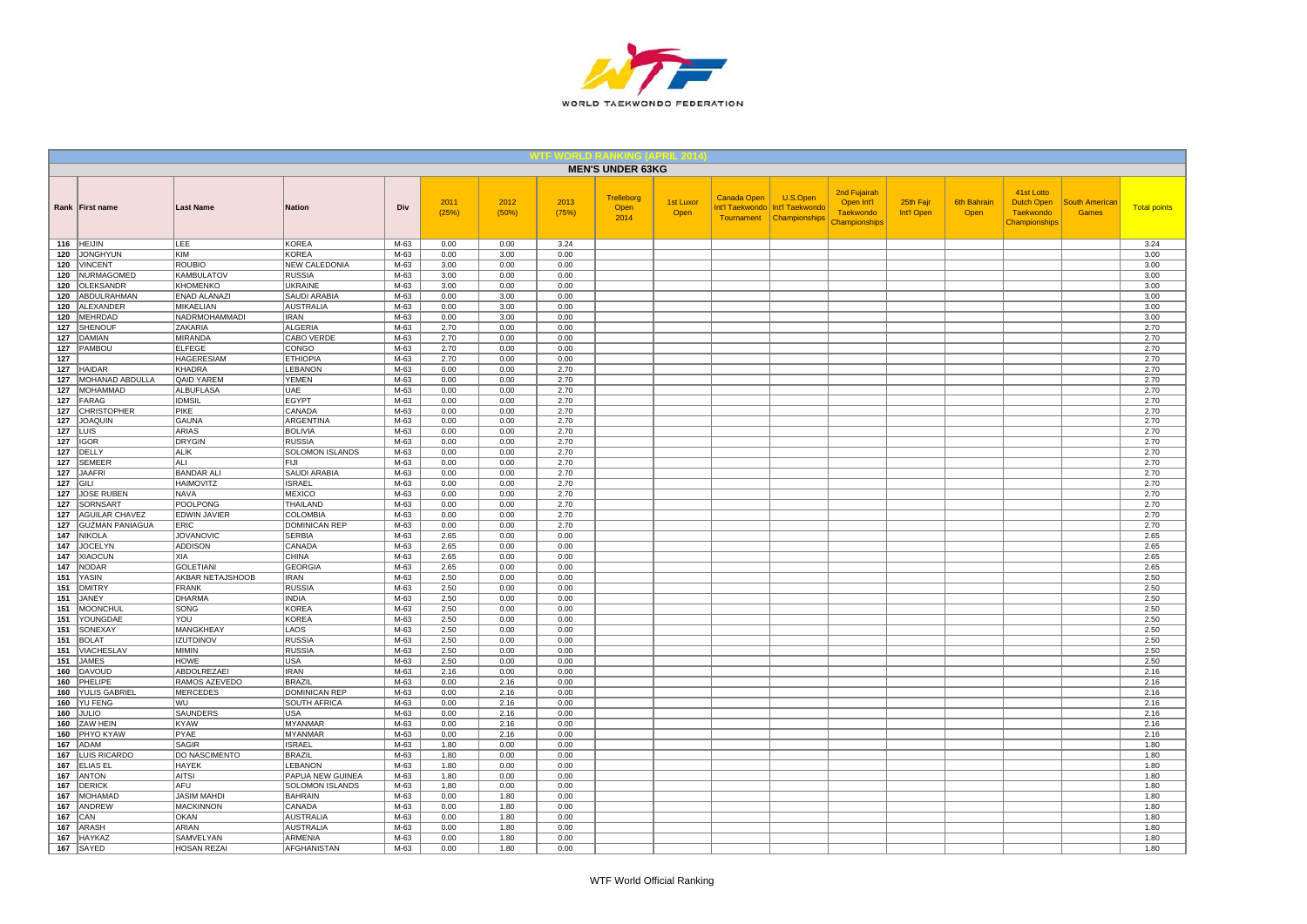

|     |                         |                          |                      |      |               |               |               | <b>MEN'S UNDER 63KG</b>    |                   |                           |                                                                |                                                          |                         |                     |                                                        |                         |                     |
|-----|-------------------------|--------------------------|----------------------|------|---------------|---------------|---------------|----------------------------|-------------------|---------------------------|----------------------------------------------------------------|----------------------------------------------------------|-------------------------|---------------------|--------------------------------------------------------|-------------------------|---------------------|
|     | Rank First name         | <b>Last Name</b>         | <b>Nation</b>        | Div  | 2011<br>(25%) | 2012<br>(50%) | 2013<br>(75%) | Trelleborg<br>Open<br>2014 | 1st Luxor<br>Open | Canada Open<br>Tournament | U.S.Open<br>Int'l Taekwondo   Int'l Taekwondo<br>Championships | 2nd Fujairah<br>Open Int'l<br>Taekwondo<br>Championships | 25th Fajr<br>Int'l Open | 6th Bahrair<br>Open | 41st Lotto<br>Dutch Open<br>Taekwondo<br>Championships | South American<br>Games | <b>Total points</b> |
|     | 178 PETRUS              | RUSFREDY                 | MALAYSIA             | M-63 | 1.50          | 0.00          | 0.00          |                            |                   |                           |                                                                |                                                          |                         |                     |                                                        |                         | 1.50                |
|     | 178 ROVSHAN             | <b>MAMMADOV</b>          | <b>AZERBAIJAN</b>    | M-63 | 1.50          | 0.00          | 0.00          |                            |                   |                           |                                                                |                                                          |                         |                     |                                                        |                         | 1.50                |
| 178 | ROBERTO                 | <b>ROBERTSON</b>         | <b>GREAT BRITAIN</b> | M-63 | 1.50          | 0.00          | 0.00          |                            |                   |                           |                                                                |                                                          |                         |                     |                                                        |                         | 1.50                |
|     | 178   MAHMOUD           | <b>ABU SHAIP</b>         | <b>JORDAN</b>        | M-63 | 1.50          | 0.00          | 0.00          |                            |                   |                           |                                                                |                                                          |                         |                     |                                                        |                         | 1.50                |
| 178 | <b>YOUNGWOO</b>         | <b>JANG</b>              | KOREA                | M-63 | 1.50          | 0.00          | 0.00          |                            |                   |                           |                                                                |                                                          |                         |                     |                                                        |                         | 1.50                |
| 183 | <b>JEAN FRANCOIS</b>    | LABERGE                  | CANADA               | M-63 | 1.08          | 0.00          | 0.00          |                            |                   |                           |                                                                |                                                          |                         |                     |                                                        |                         | 1.08                |
| 183 | <b>STYLIANOS</b>        | PAPADOPOULOS             | GREECE               | M-63 | 1.08          | 0.00          | 0.00          |                            |                   |                           |                                                                |                                                          |                         |                     |                                                        |                         | 1.08                |
| 183 | <b>GILBERT ANTHONY</b>  | PASCUA                   | <b>GUAM</b>          | M-63 | 1.08          | 0.00          | 0.00          |                            |                   |                           |                                                                |                                                          |                         |                     |                                                        |                         | 1.08                |
| 183 | JIBREEL                 | <b>MALIK</b>             | <b>GREAT BRITAIN</b> | M-63 | 1.08          | 0.00          | 0.00          |                            |                   |                           |                                                                |                                                          |                         |                     |                                                        |                         | 1.08                |
| 183 | PONGI                   | PAEA-HE-HAU              | <b>TONGA</b>         | M-63 | 1.08          | 0.00          | 0.00          |                            |                   |                           |                                                                |                                                          |                         |                     |                                                        |                         | 1.08                |
| 183 | RYAN                    | MCCULLOCH                | <b>USA</b>           | M-63 | 1.08          | 0.00          | 0.00          |                            |                   |                           |                                                                |                                                          |                         |                     |                                                        |                         | 1.08                |
| 183 | JONATHAN                | <b>BRUCE</b>             | <b>VANUATU</b>       | M-63 | 1.08          | 0.00          | 0.00          |                            |                   |                           |                                                                |                                                          |                         |                     |                                                        |                         | 1.08                |
| 190 | <b>ABDUROUF MOHAMED</b> | <b>GERWASH</b>           | LIBYA                | M-63 | 0.90          | 0.00          | 0.00          |                            |                   |                           |                                                                |                                                          |                         |                     |                                                        |                         | 0.90                |
| 190 | <b>TAMER</b>            | <b>SALAH BAYOUMI</b>     | EGYPT                | M-63 | 0.90          | 0.00          | 0.00          |                            |                   |                           |                                                                |                                                          |                         |                     |                                                        |                         | 0.90                |
| 190 | <b>SAEID</b>            | <b>AMIRI</b>             | <b>IRAN</b>          | M-63 | 0.90          | 0.00          | 0.00          |                            |                   |                           |                                                                |                                                          |                         |                     |                                                        |                         | 0.90                |
| 190 | <b>MAHMOOD</b>          | <b>ADEL HAMEED JAFAR</b> | <b>BAHRAIN</b>       | M-63 | 0.90          | 0.00          | 0.00          |                            |                   |                           |                                                                |                                                          |                         |                     |                                                        |                         | 0.90                |
| 190 | <b>SEONYONG</b>         | LEE <sup>-</sup>         | <b>KOREA</b>         | M-63 | 0.90          | 0.00          | 0.00          |                            |                   |                           |                                                                |                                                          |                         |                     |                                                        |                         | 0.90                |
|     | $190$ ZIYA              | <b>GASIMOV</b>           | <b>AZERBAIJAN</b>    | M-63 | 0.90          | 0.00          | 0.00          |                            |                   |                           |                                                                |                                                          |                         |                     |                                                        |                         | 0.90                |
| 190 | ULADZIMIR               | PERVACHENKAU             | <b>BELARUS</b>       | M-63 | 0.90          | 0.00          | 0.00          |                            |                   |                           |                                                                |                                                          |                         |                     |                                                        |                         | 0.90                |
| 190 | SUNGMIN                 | SON                      | CANADA               | M-63 | 0.90          | 0.00          | 0.00          |                            |                   |                           |                                                                |                                                          |                         |                     |                                                        |                         | 0.90                |
| 190 | <b>MATTHEW</b>          | <b>DONNE</b>             | <b>GREAT BRITAIN</b> | M-63 | 0.90          | 0.00          | 0.00          |                            |                   |                           |                                                                |                                                          |                         |                     |                                                        |                         | 0.90                |
|     | $190$ SHIV              | <b>KUMAR</b>             | <b>INDIA</b>         | M-63 | 0.90          | 0.00          | 0.00          |                            |                   |                           |                                                                |                                                          |                         |                     |                                                        |                         | 0.90                |
| 190 | SATTAR                  | SAMIEIZA FARGHANDI       | <b>IRAN</b>          | M-63 | 0.90          | 0.00          | 0.00          |                            |                   |                           |                                                                |                                                          |                         |                     |                                                        |                         | 0.90                |
| 190 | <b>MICHAL</b>           | WIELGOSZ                 | POLAND               | M-63 | 0.90          | 0.00          | 0.00          |                            |                   |                           |                                                                |                                                          |                         |                     |                                                        |                         | 0.90                |
| 190 | KHADJIMURAD             | <b>ECHILOV</b>           | RUSSIA               | M-63 | 0.90          | 0.00          | 0.00          |                            |                   |                           |                                                                |                                                          |                         |                     |                                                        |                         | 0.90                |
| 190 | MOGOMEND                | <b>OZDOMIROV</b>         | RUSSIA               | M-63 | 0.90          | 0.00          | 0.00          |                            |                   |                           |                                                                |                                                          |                         |                     |                                                        |                         | 0.90                |
| 190 | VYACHESLAV              | <b>MININ</b>             | RUSSIA               | M-63 | 0.90          | 0.00          | 0.00          |                            |                   |                           |                                                                |                                                          |                         |                     |                                                        |                         | 0.90                |
| 190 | PANEK                   | KARAKET                  | THAILAND             | M-63 | 0.90          | 0.00          | 0.00          |                            |                   |                           |                                                                |                                                          |                         |                     |                                                        |                         | 0.90                |
| 190 | SORAVIT                 | LANHANIMIT               | THAILAND             | M-63 | 0.90          | 0.00          | 0.00          |                            |                   |                           |                                                                |                                                          |                         |                     |                                                        |                         | 0.90                |
|     | 190   VYACHESLAV        | <b>STORCHAK</b>          | <b>UKRAINE</b>       | M-63 | 0.90          | 0.00          | 0.00          |                            |                   |                           |                                                                |                                                          |                         |                     |                                                        |                         | 0.90                |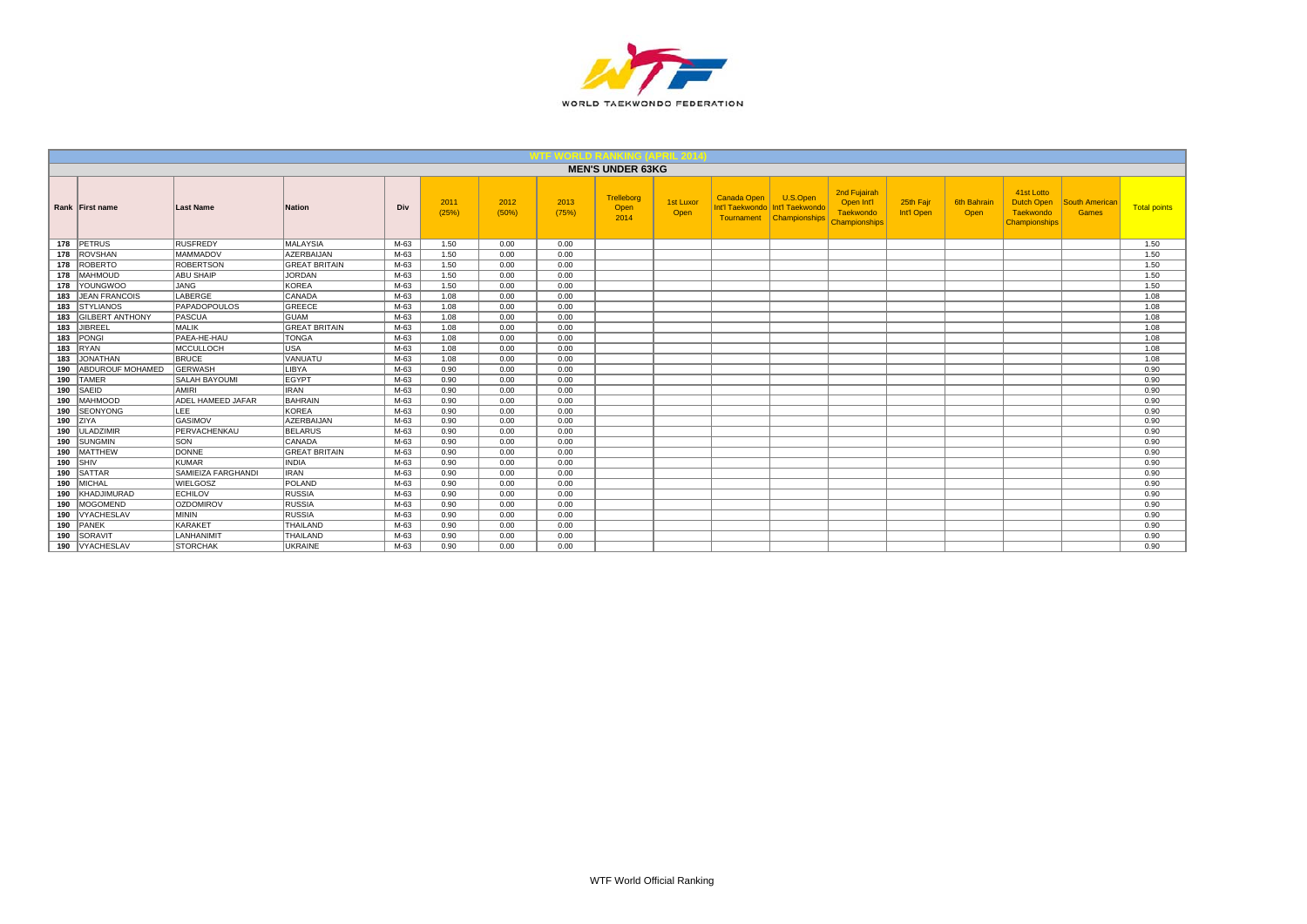

|                         |                                   |                                |                                       |                |               |                |                | <b>MEN'S UNDER 68KG</b>    |                   |             |                                                                           |                                                                 |                         |                            |                                                                      |                                       |                     |
|-------------------------|-----------------------------------|--------------------------------|---------------------------------------|----------------|---------------|----------------|----------------|----------------------------|-------------------|-------------|---------------------------------------------------------------------------|-----------------------------------------------------------------|-------------------------|----------------------------|----------------------------------------------------------------------|---------------------------------------|---------------------|
|                         | Rank First name                   | <b>Last Name</b>               | <b>Nation</b>                         | Div            | 2011<br>(25%) | 2012<br>(50%)  | 2013<br>(75%)  | Trelleborg<br>Open<br>2014 | 1st Luxor<br>Open | Canada Open | U.S.Open<br>Int'l Taekwondo   Int'l Taekwondo<br>Tournament Championships | 2nd Fujairah<br>Open Int'l<br><b>Taekwondo</b><br>Championships | 25th Fajr<br>Int'l Open | <b>6th Bahrain</b><br>Open | 41st Lotto<br><b>Dutch Open</b><br><b>Taekwondo</b><br>Championships | <b>South Americar</b><br><b>Games</b> | <b>Total points</b> |
| 1                       | <b>BEHNAM</b>                     | ASBAGHI                        | <b>IRAN</b>                           | M-68           | 0.00          | 5.00           | 111.60         |                            |                   |             |                                                                           |                                                                 | 10.00                   |                            |                                                                      |                                       | 126.60              |
| $\overline{2}$          | <b>SERVET</b>                     | <b>TAZEGUL</b>                 | <b>TURKEY</b>                         | M-68           | 37.40         | 75.00          | 2.70           |                            |                   |             |                                                                           |                                                                 |                         |                            | 7.20                                                                 |                                       | 122.30              |
| $\overline{\mathbf{3}}$ | MOHAMMAD                          | <b>MOTAMED BAGHERI</b>         | <b>IRAN</b>                           | $M-68$         | 30.66         | 30.00          | 29.10          |                            |                   |             |                                                                           |                                                                 |                         |                            | 12.00                                                                |                                       | 101.76              |
| $\overline{4}$          | <b>ALEXEY</b>                     | DENISENKO                      | <b>RUSSIA</b><br><b>MEXICO</b>        | $M-68$<br>M-68 | 0.00          | 3.60           | 85.80          |                            |                   |             |                                                                           |                                                                 |                         |                            | 4.32                                                                 |                                       | 93.72               |
| 5<br>6                  | <b>IDULIO</b><br><b>BALLA</b>     | <b>ISLAS GOMEZ</b><br>DIEYE    | SENEGAL                               | M-68           | 20.60<br>9.05 | 28.60<br>15.00 | 34.31<br>45.84 |                            |                   |             |                                                                           |                                                                 |                         |                            |                                                                      |                                       | 83.51<br>69.89      |
| $\overline{7}$          | <b>TERRENCE</b>                   | <b>JENNINGS</b>                | USA                                   | M-68           | 10.85         | 18.00          | 27.59          |                            |                   |             | 4.32                                                                      |                                                                 |                         |                            | 4.32                                                                 |                                       | 65.08               |
| 8                       | VASILY                            | NIKITIN                        | <b>RUSSIA</b>                         | M-68           | 8.68          | 8.00           | 43.20          |                            |                   |             | 4.32                                                                      |                                                                 |                         |                            |                                                                      |                                       | 64.20               |
| 9                       | <b>HUN</b>                        | KIM                            | <b>KOREA</b>                          | M-68           | 10.00         | 0.00           | 54.00          |                            |                   |             |                                                                           |                                                                 |                         |                            |                                                                      |                                       | 64.00               |
| 10                      | DANIEL                            | MANZ                           | <b>GERMANY</b>                        | M-68           | 3.58          | 0.00           | 22.50          | 3.60                       | 4.32              |             |                                                                           |                                                                 |                         |                            | 20.00                                                                |                                       | 54.00               |
| 11                      | FILIP                             | <b>GRGIC</b>                   | CROATIA                               | M-68           | 6.39          | 15.00          | 7.50           | 10.00                      |                   |             |                                                                           | 6.00                                                            |                         | 6.00                       |                                                                      |                                       | 50.89               |
| 12                      | ABEL JESUS                        | <b>MENDOZA MORA</b>            | <b>MEXICO</b>                         | M-68           | 0.00          | 2.16           | 47.46          |                            |                   |             |                                                                           |                                                                 |                         |                            |                                                                      |                                       | 49.62               |
| 13                      | ROHULLAH                          | NIKPAI                         | AFGHANISTAN                           | $M-68$         | 14.95         | 33.00          | 0.00           |                            |                   |             |                                                                           |                                                                 |                         |                            |                                                                      |                                       | 47.95               |
| 14                      | SIDDHARTHA                        | BHAT                           | CANADA                                | M-68           | 7.15          | 22.16          | 5.94           |                            |                   | 10.00       |                                                                           |                                                                 |                         |                            |                                                                      |                                       | 45.25               |
| 15                      | <b>JOSE ANTONIO</b>               | <b>ROSILLO ATENCIA</b>         | <b>SPAIN</b>                          | M-68           | 0.00          | 3.60           | 32.40          |                            | 7.20              |             |                                                                           |                                                                 |                         |                            |                                                                      |                                       | 43.20               |
| 16<br>17                | MARTIN<br><b>KONSTANTIN</b>       | <b>STAMPER</b><br><b>MININ</b> | <b>GREAT BRITAIN</b><br><b>RUSSIA</b> | M-68<br>$M-68$ | 18.80<br>2.50 | 19.80<br>13.40 | 0.00<br>19.80  |                            |                   |             | 7.20                                                                      |                                                                 |                         |                            | 4.32                                                                 |                                       | 42.92<br>42.90      |
| 18                      | LUIS                              | <b>COLON</b>                   | PUERTO RICO                           | M-68           | 2.65          | 19.00          | 19.44          |                            |                   |             |                                                                           |                                                                 |                         |                            |                                                                      |                                       | 41.09               |
| 19                      | <b>TSUNG JUL</b>                  | LO                             | CHINESE TAIPEI                        | M-68           | 4.86          | 2.16           | 13.61          |                            |                   |             | 20.00                                                                     |                                                                 |                         |                            |                                                                      |                                       | 40.63               |
| 20                      | MAXIME                            | POTVIN                         | CANADA                                | M-68           | 0.00          | 0.00           | 36.00          |                            |                   |             | 4.32                                                                      |                                                                 |                         |                            |                                                                      |                                       | 40.32               |
| 21                      | <b>DIOGO</b>                      | SILVA                          | <b>BRAZIL</b>                         | M-68           | 15.95         | 16.80          | 5.40           |                            |                   |             |                                                                           |                                                                 |                         |                            |                                                                      |                                       | 38.15               |
| 22                      | VLADISLAV                         | <b>ARVENTII</b>                | MOLDOVA                               | M-68           | 0.00          | 5.40           | 32.40          |                            |                   |             |                                                                           |                                                                 |                         |                            |                                                                      |                                       | 37.80               |
| 23                      | <b>MOHAMMAD</b>                   | ABU LIBDEH                     | <b>JORDAN</b>                         | M-68           | 21.13         | 14.29          | 0.00           |                            |                   |             |                                                                           |                                                                 |                         |                            |                                                                      |                                       | 35.42               |
| 24                      | GHOFRAN MOHAMED                   | ZAKI                           | <b>EGYPT</b>                          | M-68           | 0.00          | 0.00           | 22.14          |                            | 12.00             |             |                                                                           |                                                                 |                         |                            |                                                                      |                                       | 34.14               |
| 25                      | SAUL                              | <b>GUTIERREZ MACEDO</b>        | <b>MEXICO</b>                         | M-68           | 0.00          | 0.00           | 30.00          |                            |                   |             |                                                                           |                                                                 |                         |                            |                                                                      |                                       | 30.00               |
| 25                      | <b>RICHARDS</b>                   | <b>RUEBYN</b>                  | <b>GREAT BRITAIN</b>                  | M-68           | 0.00          | 0.00           | 0.00           |                            | 20.00             |             |                                                                           | 10.00                                                           |                         |                            |                                                                      |                                       | 30.00               |
| 27                      | SAID GAFAR                        | SALIH                          | QATAR                                 | M-68           | 0.90          | 9.00           | 18.11          |                            |                   |             |                                                                           |                                                                 |                         |                            |                                                                      |                                       | 28.01               |
| 28<br>29                | <b>AARON</b><br>RAIHAU            | <b>WAIN</b><br>CHIN            | <b>AUSTRALIA</b><br><b>FRANCE</b>     | M-68<br>$M-68$ | 0.00<br>5.00  | 28.00<br>1.80  | 0.00<br>2.70   |                            | 4.32              |             |                                                                           | 3.60                                                            |                         | 10.00                      |                                                                      |                                       | 28.00<br>27.42      |
| 30                      | PETER                             | LOPEZ                          | PERU                                  | $M-68$         | 12.05         | 3.71           | 5.40           |                            |                   | 6.00        |                                                                           |                                                                 |                         |                            |                                                                      |                                       | 27.16               |
| 31                      | <b>MARK</b>                       | LOPEZ                          | <b>USA</b>                            | $M-68$         | 0.00          | 0.00           | 6.48           |                            |                   |             | 12.00                                                                     |                                                                 |                         |                            | 7.20                                                                 |                                       | 25.68               |
| 32                      | <b>ALIREZA</b>                    | NASSRAZADANY                   | <b>IRAN</b>                           | $M-68$         | 0.00          | 25.00          | 0.00           |                            |                   |             |                                                                           |                                                                 |                         |                            |                                                                      |                                       | 25.00               |
| 32                      | <b>GAMNEJI</b>                    | <b>BEN ALI</b>                 | <b>TUNISIA</b>                        | M-68           | 0.00          | 25.00          | 0.00           |                            |                   |             |                                                                           |                                                                 |                         |                            |                                                                      |                                       | 25.00               |
| 34                      | <b>JHOHANNY</b>                   | <b>JEAN BARTERMI</b>           | <b>DOMINICAN REP</b>                  | $M-68$         | 21.63         | 0.00           | 3.24           |                            |                   |             |                                                                           |                                                                 |                         |                            |                                                                      |                                       | 24.87               |
| 35                      | <b>ERICK</b>                      | <b>OSORNIO NUNEZ</b>           | <b>MEXICO</b>                         | M-68           | 6.48          | 8.03           | 10.20          |                            |                   |             |                                                                           |                                                                 |                         |                            |                                                                      |                                       | 24.71               |
| 36                      | <b>JOOSEONG</b>                   | LEE                            | <b>KOREA</b>                          | M-68           | 0.00          | 0.00           | 15.00          |                            |                   |             | 7.20                                                                      |                                                                 |                         |                            |                                                                      |                                       | 22.20               |
| 37                      | MICHAL STEFAN                     | LONEIWSKI                      | <b>POLAND</b>                         | M-68           | 11.65         | 2.16           | 2.70           |                            | 4.32              |             |                                                                           |                                                                 |                         |                            |                                                                      |                                       | 20.83               |
| 38<br>39                | <b>JORGE</b><br>CLAUDIO           | ALVAREZ<br><b>TREVISO</b>      | <b>ARGENTINA</b><br><b>ITALY</b>      | M-68<br>M-68   | 0.00<br>1.62  | 0.00<br>8.40   | 20.81<br>4.50  | 6.00                       |                   |             |                                                                           |                                                                 |                         |                            |                                                                      |                                       | 20.81<br>20.52      |
| 40                      | <b>PATRICK</b>                    | <b>BOUL</b>                    | <b>CENTRAL AFRICA</b>                 | M-68           | 12.50         | 7.56           | 0.00           |                            |                   |             |                                                                           |                                                                 |                         |                            |                                                                      |                                       | 20.06               |
| 41                      | MARIO ANDRES                      | <b>GUERRA SALINAS</b>          | <b>CHILE</b>                          | $M-68$         | 6.35          | 9.00           | 0.00           |                            |                   |             |                                                                           |                                                                 |                         |                            |                                                                      | 3.60                                  | 18.95               |
| 42                      | <b>DAMIR</b>                      | FEJZIC                         | <b>SERBIA</b>                         | M-68           | 13.40         | 5.29           | 0.00           |                            |                   |             |                                                                           |                                                                 |                         |                            |                                                                      |                                       | 18.69               |
| 43                      | <b>CHETRAPEE</b>                  | TANGJAI                        | THAILAND                              | $M-68$         | 0.00          | 0.00           | 18.11          |                            |                   |             |                                                                           |                                                                 |                         |                            |                                                                      |                                       | 18.11               |
| 44                      | <b>OTHINIEL PEKEN</b>             | <b>LOGBO</b>                   | COTE D'IVOIRE                         | M-68           | 0.00          | 0.00           | 18.00          |                            |                   |             |                                                                           |                                                                 |                         |                            |                                                                      |                                       | 18.00               |
| 45                      | <b>HRYHORII</b>                   | <b>HUSAROV</b>                 | <b>UKRAINE</b>                        | M-68           | 4.50          | 12.96          | 0.00           |                            |                   |             |                                                                           |                                                                 |                         |                            |                                                                      |                                       | 17.46               |
| 46                      | <b>IVAN</b>                       | <b>PURESEVIC</b>               | <b>SERBIA</b>                         | $M-68$         | 3.55          | 0.00           | 13.61          |                            |                   |             |                                                                           |                                                                 |                         |                            |                                                                      |                                       | 17.15               |
| 47                      | LOGAN                             | CAMPBELL                       | <b>NEW ZEALAND</b>                    | M-68           | 12.50         | 3.71           | 0.00           |                            |                   |             |                                                                           |                                                                 |                         |                            |                                                                      |                                       | 16.21               |
| 48<br>49                | <b>ISAH ADAM</b><br><b>THOMAS</b> | MOHAMMAD<br><b>AUGER</b>       | NIGERIA<br><b>AUSTRALIA</b>           | M-68<br>M-68   | 12.00<br>0.00 | 3.71<br>15.00  | 0.00<br>0.00   |                            |                   |             |                                                                           |                                                                 |                         |                            |                                                                      |                                       | 15.71<br>15.00      |
| 50                      | ANINE                             | MANAI                          | <b>FRANCE</b>                         | M-68           | 6.90          | 7.80           | 0.00           |                            |                   |             |                                                                           |                                                                 |                         |                            |                                                                      |                                       | 14.70               |
| 50                      | DANIEL                            | QUESADA BARRERA                | SPAIN                                 | $M-68$         | 0.00          | 0.00           | 7.50           |                            | 7.20              |             |                                                                           |                                                                 |                         |                            |                                                                      |                                       | 14.70               |
| 52                      | <b>STEVEN</b>                     | <b>LIN</b>                     | USA                                   | M-68           | 2.50          | 0.00           | 11.88          |                            |                   |             |                                                                           |                                                                 |                         |                            |                                                                      |                                       | 14.38               |
| 53                      | LEONARDO                          | CHEIBAN                        | LEBANON                               | M-68           | 0.00          | 0.00           | 13.61          |                            |                   |             |                                                                           |                                                                 |                         |                            |                                                                      |                                       | 13.61               |
| 54                      | FARIZ                             | ALIYEV                         | <b>AZERBAIJAN</b>                     | M-68           | 2.50          | 3.00           | 4.50           |                            |                   |             |                                                                           |                                                                 | 3.60                    |                            |                                                                      |                                       | 13.60               |
| 55                      | <b>IVAN</b>                       | <b>KASSMAN</b>                 | PAPUA NEW GUINEA                      | M-68           | 4.50          | 9.00           | 0.00           |                            |                   |             |                                                                           |                                                                 |                         |                            |                                                                      |                                       | 13.50               |
| 56                      | <b>DAEHOON</b>                    | LEE                            | KOREA                                 | M-68           | 0.00          | 0.00           | 12.96          |                            |                   |             |                                                                           |                                                                 |                         |                            |                                                                      |                                       | 12.96               |
| 57                      | <b>ISSAC RAMON</b>                | <b>TORRES VASQUEZ</b>          | <b>MEXICO</b>                         | M-68           | 0.00          | 3.60           | 5.40           |                            |                   | 3.60        |                                                                           |                                                                 |                         |                            |                                                                      |                                       | 12.60               |
| 58                      | <b>STEPHANE</b>                   | MOUNDOUNGA KOMBILA             | <b>GABON</b>                          | $M-68$         | 12.50         | 0.00           | 0.00           |                            |                   |             |                                                                           |                                                                 |                         |                            |                                                                      |                                       | 12.50               |
| 59                      | <b>NICHOLAS</b>                   | <b>PIGOZZI</b>                 | <b>BRAZIL</b>                         | $M-68$         | 0.00          | 0.00           | 6.48           |                            |                   |             |                                                                           |                                                                 |                         |                            |                                                                      | 6.00                                  | 12.48               |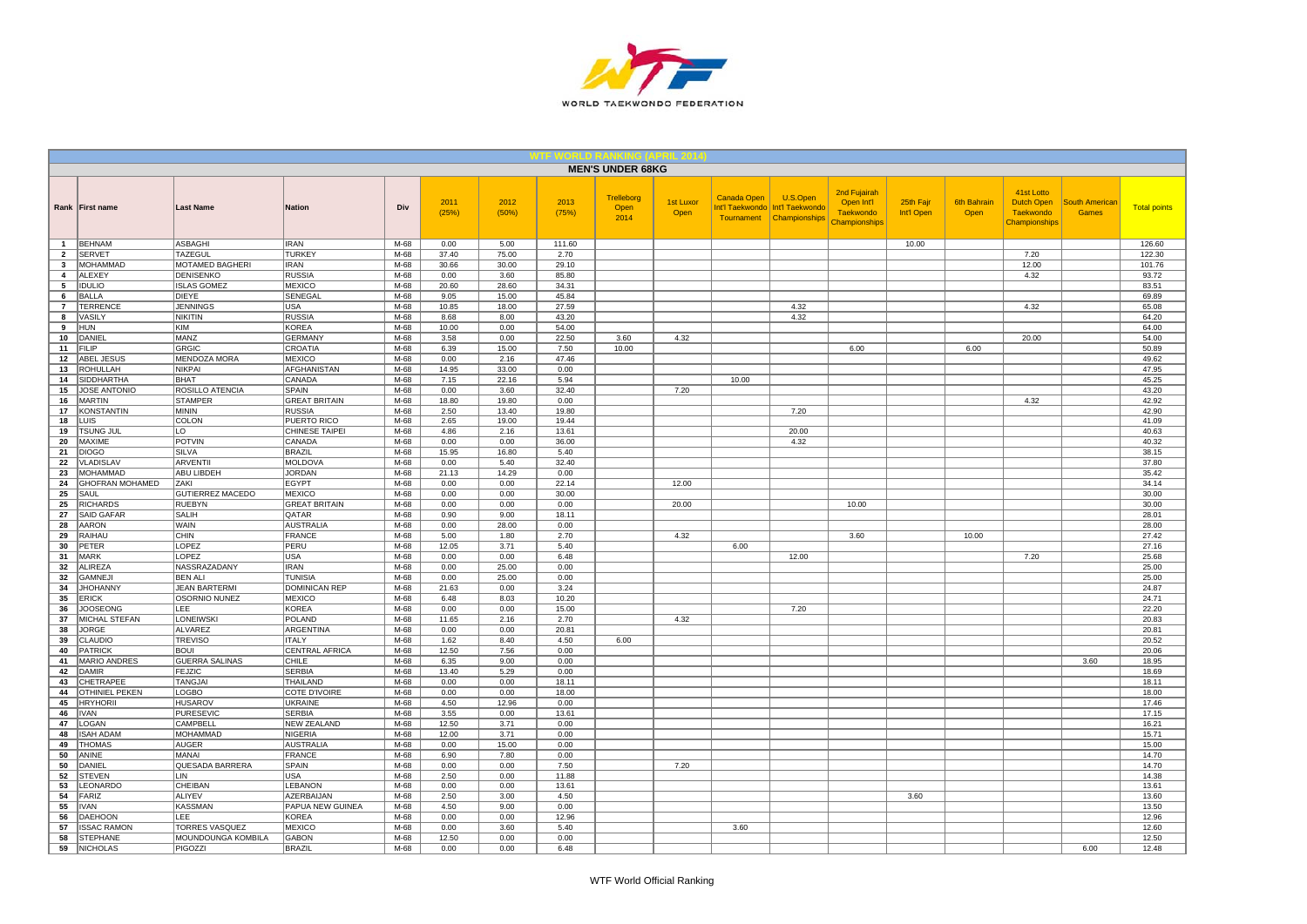

|            |                                         |                                   |                                     |                  |               |               |               | <b>MEN'S UNDER 68KG</b>    |                   |                    |                                                                           |                                                                        |                         |                            |                                                               |                                |                     |
|------------|-----------------------------------------|-----------------------------------|-------------------------------------|------------------|---------------|---------------|---------------|----------------------------|-------------------|--------------------|---------------------------------------------------------------------------|------------------------------------------------------------------------|-------------------------|----------------------------|---------------------------------------------------------------|--------------------------------|---------------------|
|            | Rank First name                         | <b>Last Name</b>                  | <b>Nation</b>                       | Div              | 2011<br>(25%) | 2012<br>(50%) | 2013<br>(75%) | Trelleborg<br>Open<br>2014 | 1st Luxor<br>Open | <b>Canada Open</b> | U.S.Open<br>Int'l Taekwondo   Int'l Taekwondo<br>Tournament Championships | 2nd Fujairah<br>Open Int'l<br><b>Taekwondo</b><br><b>Championships</b> | 25th Fajr<br>Int'l Open | <b>6th Bahrain</b><br>Open | 41st Lotto<br>Dutch Open<br><b>Taekwondo</b><br>Championships | South American<br><b>Games</b> | <b>Total points</b> |
| 60         | SAMUEL THOMAS HARPER MORRISON           |                                   | <b>PHILIPPINES</b>                  | M-68             | 9.55          | 0.00          | 2.70          |                            |                   |                    |                                                                           |                                                                        |                         |                            |                                                               |                                | 12.25               |
| 61         | <b>ABBAS</b>                            | <b>SHEIKHI</b>                    | <b>IRAN</b>                         | $M-68$           | 1.50          | 10.00         | 0.00          |                            |                   |                    |                                                                           |                                                                        |                         |                            |                                                               |                                | 11.50               |
| 62<br>63   | JIANNAN<br><b>DMITRIY</b>               | <b>HUANG</b><br><b>KIM</b>        | <b>CHINA</b><br><b>UZBEKISTAN</b>   | $M-68$<br>$M-68$ | 0.90<br>7.50  | 10.40<br>3.71 | 0.00<br>0.00  |                            |                   |                    |                                                                           |                                                                        |                         |                            |                                                               |                                | 11.30<br>11.21      |
| 64         | <b>ELIAS OBED</b>                       | <b>GONZALEZ CRUZ</b>              | <b>MEXICO</b>                       | M-68             | 0.00          | 0.00          | 3.24          |                            |                   | 3.60               | 4.32                                                                      |                                                                        |                         |                            |                                                               |                                | 11.16               |
| 65         | ALFRED BLEGUR                           | YUNAIDI                           | <b>INDONESIA</b>                    | M-68             | 0.00          | 10.40         | 0.00          |                            |                   |                    |                                                                           |                                                                        |                         |                            |                                                               |                                | 10.40               |
| 66         | VYACHESLAV                              | MININ                             | <b>RUSSIA</b>                       | $M-68$           | 0.00          | 0.00          | 10.20         |                            |                   |                    |                                                                           |                                                                        |                         |                            |                                                               |                                | 10.20               |
| 67         | ABDULLAH                                | OSAMA AHMED                       | EGYPT                               | M-68             | 2.50          | 0.00          | 7.50          |                            |                   |                    |                                                                           |                                                                        |                         |                            |                                                               |                                | 10.00               |
| 67         | SOONKIL                                 | <b>LEE</b>                        | <b>KOREA</b>                        | M-68             | 0.00          | 10.00         | 0.00          |                            |                   |                    |                                                                           |                                                                        |                         |                            |                                                               |                                | 10.00               |
| 67<br>67   | <b>JOSE</b><br><b>TOSH</b>              | FERNANDEZ REY<br><b>VAN DIJK</b>  | <b>SPAIN</b><br><b>SURINAME</b>     | M-68<br>M-68     | 0.00<br>0.00  | 10.00<br>0.00 | 0.00<br>0.00  |                            |                   |                    |                                                                           |                                                                        |                         |                            |                                                               | 10.00                          | 10.00<br>10.00      |
| 71         | STUARDO ANDRE                           | SOLORZANO MEJIA                   | <b>GUATEMALA</b>                    | M-68             | 0.00          | 5.40          | 4.50          |                            |                   |                    |                                                                           |                                                                        |                         |                            |                                                               |                                | 9.90                |
| 72         | <b>JACQUES</b>                          | TINIRAU                           | <b>TAHITI</b>                       | M-68             | 0.00          | 5.40          | 4.50          |                            |                   |                    |                                                                           |                                                                        |                         |                            |                                                               |                                | 9.90                |
| 73         | ANGEL MODESTO                           | MORA JIMENEZ                      | <b>CUBA</b>                         | M-68             | 9.39          | 0.00          | 0.00          |                            |                   |                    |                                                                           |                                                                        |                         |                            |                                                               |                                | 9.39                |
| 74         | SAGESSE                                 | <b>ABEDI KAMBOLE</b>              | DR CONGO                            | M-68             | 0.00          | 9.00          | 0.00          |                            |                   |                    |                                                                           |                                                                        |                         |                            |                                                               |                                | 9.00                |
| 74         | <b>TAMER</b>                            | ABDELMONEIM HUSEIN                | <b>EGYPT</b>                        | $M-68$           | 0.00          | 9.00          | 0.00          |                            |                   |                    |                                                                           |                                                                        |                         |                            |                                                               |                                | 9.00                |
| 74<br>74   | <b>STYLIANOS</b><br><b>THOMAS</b>       | MECHTERIDIS PAPADOPOULOS<br>OH    | GREECE<br><b>NEW ZEALAND</b>        | M-68<br>M-68     | 0.00<br>0.00  | 9.00<br>9.00  | 0.00<br>0.00  |                            |                   |                    |                                                                           |                                                                        |                         |                            |                                                               |                                | 9.00<br>9.00        |
| 74         | PHOUT                                   | THAMMAVONG                        | LAOS                                | M-68             | 1.50          | 0.00          | 7.50          |                            |                   |                    |                                                                           |                                                                        |                         |                            |                                                               |                                | 9.00                |
| 74         | <b>KYUNGSU</b>                          | KIM                               | <b>KOREA</b>                        | M-68             | 0.00          | 0.00          | 9.00          |                            |                   |                    |                                                                           |                                                                        |                         |                            |                                                               |                                | 9.00                |
| 74         | MILAD                                   | <b>ASHNA</b>                      | SWEDEN                              | M-68             | 5.40          | 0.00          | 0.00          | 3.60                       |                   |                    |                                                                           |                                                                        |                         |                            |                                                               |                                | 9.00                |
| 74         | <b>KAIRAT</b>                           | SARYMSAKOV                        | KAZAKHSTAN                          | M-68             | 0.90          | 1.80          | 2.70          |                            |                   |                    |                                                                           |                                                                        |                         | 3.60                       |                                                               |                                | 9.00                |
| 82         | <b>GERSHON</b>                          | <b>BAUTISTA</b>                   | <b>PHILIPPINES</b>                  | M-68             | 0.00          | 6.00          | 2.70          |                            |                   |                    |                                                                           |                                                                        |                         |                            |                                                               |                                | 8.70                |
| 83         | NKUALEMBO                               | <b>MEQUE</b>                      | MOZAMBIQUE                          | M-68             | 2.70          | 5.40          | 0.00          |                            |                   |                    |                                                                           |                                                                        |                         |                            |                                                               |                                | 8.10                |
| 84         | <b>DENNIS</b>                           | <b>BEKKERS</b><br><b>MAMMADOV</b> | NETHERLANDS                         | M-68<br>M-68     | 7.90          | 0.00<br>0.00  | 0.00          |                            |                   |                    |                                                                           |                                                                        |                         |                            |                                                               |                                | 7.90<br>7.85        |
| 85<br>86   | <b>ELVIN</b><br><b>VLADIMIR</b>         | KIM                               | AZERBAIJAN<br><b>RUSSIA</b>         | M-68             | 1.85<br>3.40  | 4.32          | 0.00<br>0.00  |                            |                   |                    |                                                                           |                                                                        | 6.00                    |                            |                                                               |                                | 7.72                |
| 87         | <b>MYO TUN</b>                          | KYAW                              | <b>MYANMAR</b>                      | M-68             | 0.00          | 7.56          | 0.00          |                            |                   |                    |                                                                           |                                                                        |                         |                            |                                                               |                                | 7.56                |
| 88         | NIDHAL                                  | <b>SBOUAE</b>                     | <b>TUNISIA</b>                      | M-68             | 7.50          | 0.00          | 0.00          |                            |                   |                    |                                                                           |                                                                        |                         |                            |                                                               |                                | 7.50                |
| 88         | <b>GILBERT</b>                          | <b>PASCUA</b>                     | <b>GUAM</b>                         | M-68             | 7.50          | 0.00          | 0.00          |                            |                   |                    |                                                                           |                                                                        |                         |                            |                                                               |                                | 7.50                |
| 88         | <b>HUSEYN</b>                           | <b>MEHRALIYEV</b>                 | AZERBAIJAN                          | $M-68$           | 0.00          | 0.00          | 7.50          |                            |                   |                    |                                                                           |                                                                        |                         |                            |                                                               |                                | 7.50                |
| 88         | <b>SHLOMI</b>                           | SHAZO                             | <b>ISRAEL</b>                       | M-68             | 0.00          | 0.00          | 7.50          |                            |                   |                    |                                                                           |                                                                        |                         |                            |                                                               |                                | 7.50                |
| 88<br>88   | <b>BRUCE</b><br>KAALHID                 | <b>JOHNATHAN</b><br><b>GARCIA</b> | VANUATU<br><b>MEXICO</b>            | M-68<br>M-68     | 0.00<br>0.00  | 0.00<br>0.00  | 7.50<br>7.50  |                            |                   |                    |                                                                           |                                                                        |                         |                            |                                                               |                                | 7.50<br>7.50        |
| 88         | CONTRERAS TRIANA                        | <b>EDGAR JESUS</b>                | VENEZUELA                           | M-68             | 0.00          | 0.00          | 7.50          |                            |                   |                    |                                                                           |                                                                        |                         |                            |                                                               |                                | 7.50                |
| 95         | <b>FRANCO DARIO</b>                     | RIOS BLANCO                       | <b>BOLIVIA</b>                      | M-68             | 1.89          | 5.40          | 0.00          |                            |                   |                    |                                                                           |                                                                        |                         |                            |                                                               |                                | 7.29                |
| 96         | <b>ILAN</b>                             | <b>BRAGINSKI</b>                  | <b>ISRAEL</b>                       | M-68             | 0.00          | 0.00          | 7.20          |                            |                   |                    |                                                                           |                                                                        |                         |                            |                                                               |                                | 7.20                |
| 97         | <b>CESAR</b>                            | MARI PUERTA                       | SPAIN                               | M-68             | 4.68          | 2.16          | 0.00          |                            |                   |                    |                                                                           |                                                                        |                         |                            |                                                               |                                | 6.84                |
| 98         | <b>JEAN FRANCOIS</b>                    | <b>SARR</b>                       | <b>FRANCE</b>                       | M-68             | 3.06          | 0.00          | 0.00          |                            |                   |                    |                                                                           |                                                                        |                         | 3.60                       |                                                               |                                | 6.66                |
| 99<br>99   | <b>BERNARD</b><br>YU                    | POSEY<br><b>SHEN</b>              | <b>USA</b><br><b>CHINA</b>          | $M-68$<br>M-68   | 0.00<br>0.00  | 0.00<br>0.00  | 6.48<br>6.48  |                            |                   |                    |                                                                           |                                                                        |                         |                            |                                                               |                                | 6.48<br>6.48        |
| 99         | YANG                                    | <b>LIU</b>                        | <b>CHINA</b>                        | M-68             | 0.00          | 0.00          | 6.48          |                            |                   |                    |                                                                           |                                                                        |                         |                            |                                                               |                                | 6.48                |
| 102        | <b>HYESEONG</b>                         | <b>YUN</b>                        | <b>KOREA</b>                        | M-68             | 0.00          | 6.00          | 0.00          |                            |                   |                    |                                                                           |                                                                        |                         |                            |                                                               |                                | 6.00                |
| 103        | <b>SIARHEI</b>                          | <b>SACHUK</b>                     | <b>BELARUS</b>                      | M-68             | 0.00          | 5.40          | 0.00          |                            |                   |                    |                                                                           |                                                                        |                         |                            |                                                               |                                | 5.40                |
| 103        | <b>JOSE</b>                             | MUNOZ                             | COLOMBIA                            | $M-68$           | 0.00          | 5.40          | 0.00          |                            |                   |                    |                                                                           |                                                                        |                         |                            |                                                               |                                | 5.40                |
| 103        | <b>GEORGES</b>                          | <b>KOBENAN</b>                    | <b>COTE D'IVOIRE</b>                | M-68             | 0.00          | 5.40          | 0.00          |                            |                   |                    |                                                                           |                                                                        |                         |                            |                                                               |                                | 5.40                |
| 103        | <b>DARKHAN</b>                          | <b>KASSYMKULOV</b>                | KAZAKHSTAN                          | M-68             | 0.00          | 5.40          | 0.00          |                            |                   |                    |                                                                           |                                                                        |                         |                            |                                                               |                                | 5.40                |
| 103<br>103 | <b>HERAN</b><br>NATHANAEL               | <b>RANDRIANTSOA</b><br>AHLSTROM   | MADAGASCAR<br>USA                   | M-68<br>M-68     | 0.00<br>0.00  | 5.40<br>5.40  | 0.00<br>0.00  |                            |                   |                    |                                                                           |                                                                        |                         |                            |                                                               |                                | 5.40<br>5.40        |
| 109        | SEWOOK                                  | <b>JANG</b>                       | <b>KOREA</b>                        | M-68             | 0.00          | 0.00          | 5.40          |                            |                   |                    |                                                                           |                                                                        |                         |                            |                                                               |                                | 5.40                |
| 109        | <b>MINJOO</b>                           | <b>JEONG</b>                      | <b>KOREA</b>                        | M-68             | 0.00          | 0.00          | 5.40          |                            |                   |                    |                                                                           |                                                                        |                         |                            |                                                               |                                | 5.40                |
| 111        | KEVIN                                   | INA.                              | <b>GUAM</b>                         | M-68             | 0.00          | 5.40          | 0.00          |                            |                   |                    |                                                                           |                                                                        |                         |                            |                                                               |                                | 5.40                |
| 111        | <b>BENJAMIN</b>                         | <b>DESGRIPPES</b>                 | <b>NEW CALEDONIA</b>                | M-68             | 0.00          | 5.40          | 0.00          |                            |                   |                    |                                                                           |                                                                        |                         |                            |                                                               |                                | 5.40                |
| 111        | ALEXANDRE                               | PEYRONNET                         | <b>NEW CALEDONIA</b>                | M-68             | 0.00          | 5.40          | 0.00          |                            |                   |                    |                                                                           |                                                                        |                         |                            |                                                               |                                | 5.40                |
| 114<br>115 | <b>FEDERICO JOSE</b><br><b>VLADIMIR</b> | <b>ROSAL GARCIA</b><br>DALAKLIEV  | <b>GUATEMALA</b><br><b>BULGARIA</b> | M-68<br>M-68     | 5.35<br>0.00  | 0.00<br>5.00  | 0.00<br>0.00  |                            |                   |                    |                                                                           |                                                                        |                         |                            |                                                               |                                | 5.35<br>5.00        |
| 115        | LAITH                                   | AHMAD OTHMAN                      | <b>JORDAN</b>                       | M-68             | 0.00          | 5.00          | 0.00          |                            |                   |                    |                                                                           |                                                                        |                         |                            |                                                               |                                | 5.00                |
| 115        | <b>CEM</b>                              | KHARMANN                          | <b>TURKEY</b>                       | M-68             | 0.00          | 5.00          | 0.00          |                            |                   |                    |                                                                           |                                                                        |                         |                            |                                                               |                                | 5.00                |
| 118        | <b>ALMAS</b>                            | <b>MUKAMANOV</b>                  | <b>KAZAKHSTAN</b>                   | $M-68$           | 2.16          | 0.00          | 2.70          |                            |                   |                    |                                                                           |                                                                        |                         |                            |                                                               |                                | 4.86                |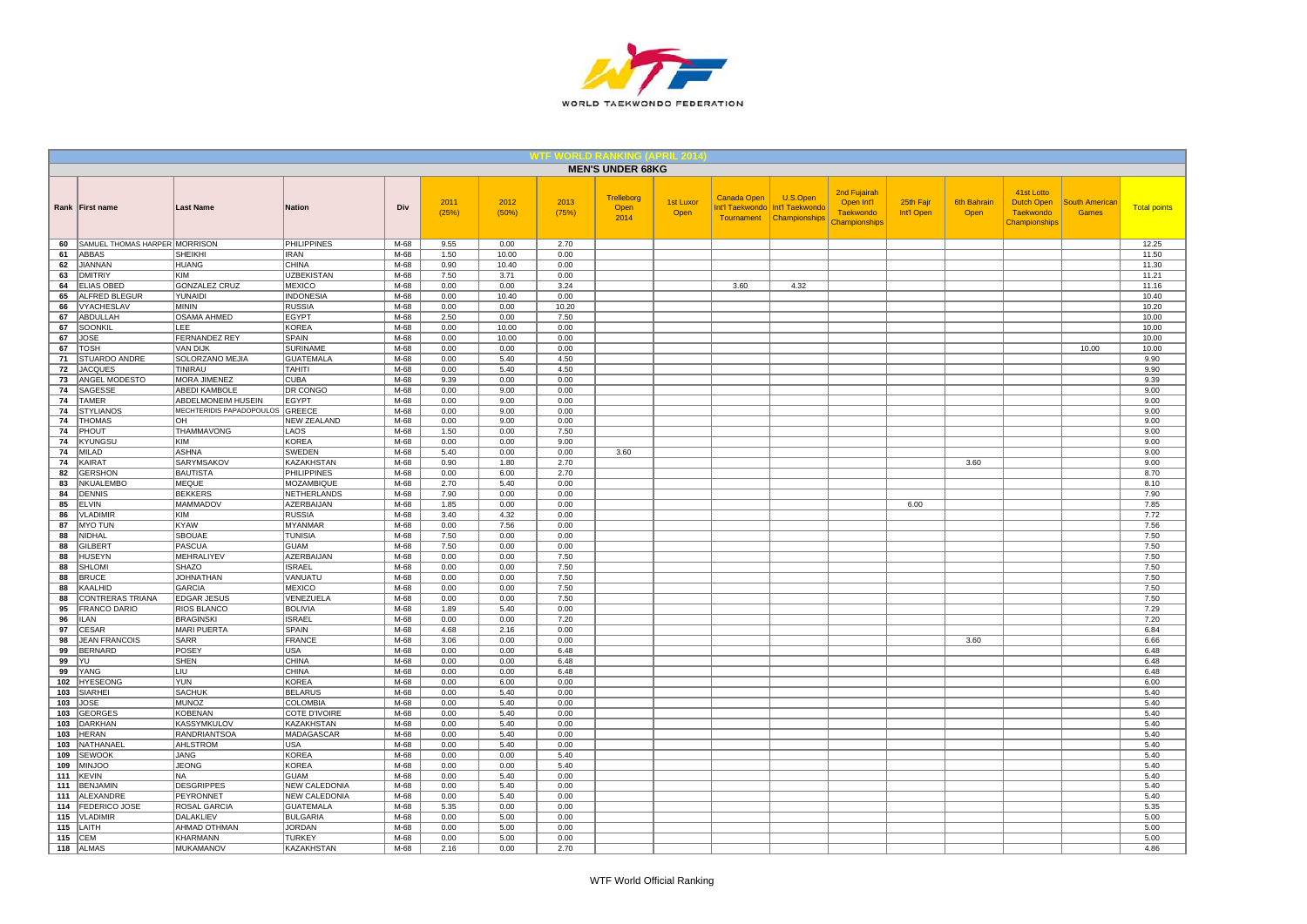

|            |                                 |                                     |                                    |                |               |               |               | <b>MEN'S UNDER 68KG</b>    |                          |                                                     |                                              |                                                                        |                         |                            |                                                                      |                                       |                     |
|------------|---------------------------------|-------------------------------------|------------------------------------|----------------|---------------|---------------|---------------|----------------------------|--------------------------|-----------------------------------------------------|----------------------------------------------|------------------------------------------------------------------------|-------------------------|----------------------------|----------------------------------------------------------------------|---------------------------------------|---------------------|
|            | Rank First name                 | <b>Last Name</b>                    | <b>Nation</b>                      | Div            | 2011<br>(25%) | 2012<br>(50%) | 2013<br>(75%) | Trelleborg<br>Open<br>2014 | <b>1st Luxor</b><br>Open | <b>Canada Open</b><br>Int'l Taekwondo<br>Tournament | U.S.Open<br>Int'l Taekwondo<br>Championships | 2nd Fujairah<br>Open Int'l<br><b>Taekwondo</b><br><b>Championships</b> | 25th Fajr<br>Int'l Open | <b>6th Bahrain</b><br>Open | 41st Lotto<br><b>Dutch Open</b><br><b>Taekwondo</b><br>Championships | <b>South Americar</b><br><b>Games</b> | <b>Total points</b> |
|            | 119 MARIO                       | SILVA                               | <b>PORTUGAL</b>                    | M-68           | 1.89          | 0.00          | 2.70          |                            |                          |                                                     |                                              |                                                                        |                         |                            |                                                                      |                                       | 4.59                |
| 120        | JEAN NOEL                       | <b>OBOU SERI</b>                    | COTE D'IVOIRE                      | M-68           | 4.50          | 0.00          | 0.00          |                            |                          |                                                     |                                              |                                                                        |                         |                            |                                                                      |                                       | 4.50                |
|            | 120 WAHID<br>120 BRUCE          | <b>BRIKI</b><br><b>JONATHAN</b>     | <b>TUNISIA</b><br>VANUATU          | $M-68$<br>M-68 | 4.50<br>4.50  | 0.00<br>0.00  | 0.00<br>0.00  |                            |                          |                                                     |                                              |                                                                        |                         |                            |                                                                      |                                       | 4.50<br>4.50        |
| 120        | CESAR                           | <b>GOKHAN</b>                       | <b>TURKEY</b>                      | M-68           | 0.00          | 0.00          | 4.50          |                            |                          |                                                     |                                              |                                                                        |                         |                            |                                                                      |                                       | 4.50                |
| 120        | JOEL                            | <b>AMAR</b>                         | <b>FRANCE</b>                      | M-68           | 0.00          | 0.00          | 4.50          |                            |                          |                                                     |                                              |                                                                        |                         |                            |                                                                      |                                       | 4.50                |
| 120        | JUNGYU                          | <b>HWANG</b>                        | KOREA                              | M-68           | 0.00          | 0.00          | 4.50          |                            |                          |                                                     |                                              |                                                                        |                         |                            |                                                                      |                                       | 4.50                |
| 120        | <b>MATEO BATISTA</b>            | <b>RUDDY</b>                        | <b>DOMINICAN REP</b>               | M-68           | 0.00          | 0.00          | 4.50          |                            |                          |                                                     |                                              |                                                                        |                         |                            |                                                                      |                                       | 4.50                |
| 127        | FARKHOD                         | <b>NEGMATOV</b>                     | <b>TAJIKISTAN</b>                  | M-68           | 4.50          | 0.00          | 0.00          |                            |                          |                                                     |                                              |                                                                        |                         |                            |                                                                      |                                       | 4.50                |
| 128        | <b>HAINES</b>                   | <b>BEN</b>                          | <b>GREAT BRITAIN</b>               | M-68           | 0.00          | 0.00          | 0.00          |                            | 4.32                     |                                                     |                                              |                                                                        |                         |                            |                                                                      |                                       | 4.32                |
| 128        | <b>NICHOLAS</b>                 | CORTEN                              | <b>BELGIUM</b>                     | M-68           | 0.00          | 0.00          | 0.00          |                            |                          |                                                     |                                              |                                                                        |                         |                            | 4.32                                                                 |                                       | 4.32                |
| 130        | <b>CHRISTOPHER</b>              | <b>DUBOIS</b>                       | <b>FRANCE</b>                      | M-68           | 3.78          | 0.00          | 0.00          |                            |                          |                                                     |                                              |                                                                        |                         |                            |                                                                      |                                       | 3.78                |
|            | $131$ MAXIM<br>131 $ GHAZ $     | <b>BARANOVSKIY</b><br>AL ASMRY      | <b>RUSSIA</b><br>SAUDI ARABIA      | M-68<br>M-68   | 0.00<br>0.90  | 3.60<br>0.00  | 0.00<br>2.70  |                            |                          |                                                     |                                              |                                                                        |                         |                            |                                                                      |                                       | 3.60<br>3.60        |
| 131        | <b>TURGAY</b>                   | <b>YILDIRIM</b>                     | <b>TURKEY</b>                      | M-68           | 0.00          | 3.60          | 0.00          |                            |                          |                                                     |                                              |                                                                        |                         |                            |                                                                      |                                       | 3.60                |
| 131        | <b>SHOKHRUKHBEK</b>             | <b>ABDULAZIZOV</b>                  | <b>UZBEKISTAN</b>                  | $M-68$         | 0.00          | 3.60          | 0.00          |                            |                          |                                                     |                                              |                                                                        |                         |                            |                                                                      |                                       | 3.60                |
| 131        | DAE-HAN                         | RYU                                 | KOREA                              | $M-68$         | 0.00          | 0.00          | 0.00          |                            |                          |                                                     |                                              | 3.60                                                                   |                         |                            |                                                                      |                                       | 3.60                |
| 131        | MEHRDAD                         | NOORMOHAMMADI                       | <b>IRAN</b>                        | M-68           | 0.00          | 0.00          | 0.00          |                            |                          |                                                     |                                              |                                                                        | 3.60                    |                            |                                                                      |                                       | 3.60                |
| 131        | <b>DIEGO JOEL</b>               | CAMACHO DE LUCCA                    | ECUADOR                            | M-68           | 0.00          | 0.00          | 0.00          |                            |                          |                                                     |                                              |                                                                        |                         |                            |                                                                      | 3.60                                  | 3.60                |
| 138        | <b>IFEI</b>                     | <b>ZHU</b>                          | <b>CHINA</b>                       | M-68           | 3.55          | 0.00          | 0.00          |                            |                          |                                                     |                                              |                                                                        |                         |                            |                                                                      |                                       | 3.55                |
|            | 139 MYEONGSEOP                  | KIM                                 | <b>KOREA</b>                       | M-68           | 0.00          | 0.00          | 3.24          |                            |                          |                                                     |                                              |                                                                        |                         |                            |                                                                      |                                       | 3.24                |
| 139        | <b>DONGMIN</b>                  | KIM                                 | KOREA                              | M-68           | 0.00          | 0.00          | 3.24          |                            |                          |                                                     |                                              |                                                                        |                         |                            |                                                                      |                                       | 3.24                |
|            | 139 SANGWOON<br>139 KIYEOL      | KIM<br>LEE                          | <b>KOREA</b><br>KOREA              | M-68<br>M-68   | 0.00<br>0.00  | 0.00<br>0.00  | 3.24<br>3.24  |                            |                          |                                                     |                                              |                                                                        |                         |                            |                                                                      |                                       | 3.24<br>3.24        |
| 143        | MICHAEL                         | <b>HARVEY</b>                       | <b>GREAT BRITAIN</b>               | M-68           | 3.06          | 0.00          | 0.00          |                            |                          |                                                     |                                              |                                                                        |                         |                            |                                                                      |                                       | 3.06                |
| 144        | AXEL                            | <b>RAYMOND</b>                      | NEW CALEDONIA                      | M-68           | 3.00          | 0.00          | 0.00          |                            |                          |                                                     |                                              |                                                                        |                         |                            |                                                                      |                                       | 3.00                |
| 144        | BERNARD                         | LORDE                               | CANADA                             | M-68           | 0.00          | 3.00          | 0.00          |                            |                          |                                                     |                                              |                                                                        |                         |                            |                                                                      |                                       | 3.00                |
| 144        | MOHAMMAD REZA                   | <b>SABOKPA</b>                      | <b>IRAN</b>                        | M-68           | 0.00          | 3.00          | 0.00          |                            |                          |                                                     |                                              |                                                                        |                         |                            |                                                                      |                                       | 3.00                |
| 147        | <b>ISMAEL</b>                   | ABDOULAYE                           | <b>NIGER</b>                       | M-68           | 2.70          | 0.00          | 0.00          |                            |                          |                                                     |                                              |                                                                        |                         |                            |                                                                      |                                       | 2.70                |
| 147        | <b>MOFORUNCHO</b>               | <b>OGOUDJOBI</b>                    | <b>BENIN</b>                       | $M-68$         | 2.70          | 0.00          | 0.00          |                            |                          |                                                     |                                              |                                                                        |                         |                            |                                                                      |                                       | 2.70                |
|            | 147   BOTALATALA                | <b>LITOFO</b>                       | DR CONGO                           | M-68           | 2.70          | 0.00          | 0.00          |                            |                          |                                                     |                                              |                                                                        |                         |                            |                                                                      |                                       | 2.70                |
| 147        | LIAU                            | <b>MOLIKOE</b>                      | <b>LESOTHO</b>                     | M-68           | 2.70          | 0.00          | 0.00          |                            |                          |                                                     |                                              |                                                                        |                         |                            |                                                                      |                                       | 2.70                |
| 147        | JAOTIANA                        | <b>DESIRE</b>                       | MADAGASCAR                         | M-68           | 2.70          | 0.00          | 0.00          |                            |                          |                                                     |                                              |                                                                        |                         |                            |                                                                      |                                       | 2.70                |
| 147<br>147 | <b>BHEKI</b><br><b>BASEM</b>    | NKAMBULE<br><b>KAMAL</b>            | SWAIZILAND<br>EGYPT                | M-68<br>M-68   | 2.70<br>0.00  | 0.00<br>0.00  | 0.00<br>2.70  |                            |                          |                                                     |                                              |                                                                        |                         |                            |                                                                      |                                       | 2.70<br>2.70        |
| 147        | SAMIR                           | <b>MOHAMED</b>                      | <b>EGYPT</b>                       | M-68           | 0.00          | 0.00          | 2.70          |                            |                          |                                                     |                                              |                                                                        |                         |                            |                                                                      |                                       | 2.70                |
| 147        | ALEXANDRE                       | <b>AMGHAR</b>                       | <b>FRANCE</b>                      | M-68           | 0.00          | 0.00          | 2.70          |                            |                          |                                                     |                                              |                                                                        |                         |                            |                                                                      |                                       | 2.70                |
| 147        | <b>SAKEN</b>                    | <b>KULZHABEK</b>                    | KAZAKHSTAN                         | M-68           | 0.00          | 0.00          | 2.70          |                            |                          |                                                     |                                              |                                                                        |                         |                            |                                                                      |                                       | 2.70                |
| 147        | SAUL                            | <b>GEFFEN</b>                       | <b>SOUTH AFRICA</b>                | M-68           | 0.00          | 0.00          | 2.70          |                            |                          |                                                     |                                              |                                                                        |                         |                            |                                                                      |                                       | 2.70                |
| 147        | NORMAN                          | <b>KAUFMANN</b>                     | <b>USA</b>                         | $M-68$         | 0.00          | 0.00          | 2.70          |                            |                          |                                                     |                                              |                                                                        |                         |                            |                                                                      |                                       | 2.70                |
|            | 147 BILDIK                      | <b>UMUT</b>                         | <b>TURKEY</b>                      | M-68           | 0.00          | 0.00          | 2.70          |                            |                          |                                                     |                                              |                                                                        |                         |                            |                                                                      |                                       | 2.70                |
| 147        | <b>MARCELINE</b>                | <b>NIMA</b>                         | PAPUA NEW GUINEA                   | M-68           | 0.00          | 0.00          | 2.70          |                            |                          |                                                     |                                              |                                                                        |                         |                            |                                                                      |                                       | 2.70                |
| 147        | ANDREI                          | <b>ROTARU</b>                       | <b>MOLDOVA</b>                     | M-68           | 0.00          | 0.00          | 2.70          |                            |                          |                                                     |                                              |                                                                        |                         |                            |                                                                      |                                       | 2.70                |
| 147        | <b>ALFRED</b>                   | <b>BLEGUR JUNAIDI</b><br><b>ZAW</b> | <b>INDONESIA</b><br><b>MYANMAR</b> | M-68           | 0.00          | 0.00          | 2.70          |                            |                          |                                                     |                                              |                                                                        |                         |                            |                                                                      |                                       | 2.70                |
| 147<br>147 | <b>ZAW</b><br><b>BORJA MINA</b> | EDGAR ANIBAL                        | <b>ECUADOR</b>                     | $M-68$<br>M-68 | 0.00<br>0.00  | 0.00<br>0.00  | 2.70<br>2.70  |                            |                          |                                                     |                                              |                                                                        |                         |                            |                                                                      |                                       | 2.70<br>2.70        |
| 165        | KWANGSEOK                       | KIM                                 | AZERBAIJAN                         | M-68           | 2.58          | 0.00          | 0.00          |                            |                          |                                                     |                                              |                                                                        |                         |                            |                                                                      |                                       | 2.58                |
| 166        | <b>OHUL</b>                     | <b>KOSTIAINEN</b>                   | <b>FINLAND</b>                     | M-68           | 2.50          | 0.00          | 0.00          |                            |                          |                                                     |                                              |                                                                        |                         |                            |                                                                      |                                       | 2.50                |
| 166        | <b>BRANDON</b>                  | LY                                  | CANADA                             | M-68           | 2.50          | 0.00          | 0.00          |                            |                          |                                                     |                                              |                                                                        |                         |                            |                                                                      |                                       | 2.50                |
| 166        | <b>JAMES</b>                    | <b>TULLY</b>                        | <b>GREAT BRITAIN</b>               | M-68           | 2.50          | 0.00          | 0.00          |                            |                          |                                                     |                                              |                                                                        |                         |                            |                                                                      |                                       | 2.50                |
| 166        | <b>SEYED EBRAHIM</b>            | <b>HOSSEINI</b>                     | <b>IRAN</b>                        | M-68           | 2.50          | 0.00          | 0.00          |                            |                          |                                                     |                                              |                                                                        |                         |                            |                                                                      |                                       | 2.50                |
| 166        | KONGPON                         | <b>KOOMKRON</b>                     | THAILAND                           | M-68           | 2.50          | 0.00          | 0.00          |                            |                          |                                                     |                                              |                                                                        |                         |                            |                                                                      |                                       | 2.50                |
| 171        | YASSINE                         | <b>BELHADJ</b>                      | <b>FRANCE</b>                      | M-68           | 0.00          | 2.16          | 0.00          |                            |                          |                                                     |                                              |                                                                        |                         |                            |                                                                      |                                       | 2.16                |
| 171        | LEVON                           | PASHABEZYAN                         | ARMENIA                            | M-68           | 2.16          | 0.00          | 0.00          |                            |                          |                                                     |                                              |                                                                        |                         |                            |                                                                      |                                       | 2.16                |
|            | 171 JOSHUA AARON                | TERCERO LORIA                       | <b>COSTA RICA</b>                  | M-68           | 0.00          | 2.16          | 0.00          |                            |                          |                                                     |                                              |                                                                        |                         |                            |                                                                      |                                       | 2.16                |
| 171<br>171 | <b>HIROKI</b><br><b>JAN</b>     | YAMASHITA<br><b>HAMMER</b>          | JAPAN<br><b>NORWAY</b>             | M-68<br>M-68   | 0.00<br>0.00  | 2.16<br>2.16  | 0.00<br>0.00  |                            |                          |                                                     |                                              |                                                                        |                         |                            |                                                                      |                                       | 2.16<br>2.16        |
|            | 171 CHODSUTHAN                  | CHANTEERAWONG                       | THAILAND                           | M-68           | 0.00          | 2.16          | 0.00          |                            |                          |                                                     |                                              |                                                                        |                         |                            |                                                                      |                                       | 2.16                |
|            | 171 JENSEN                      | <b>ISHIDA</b>                       | <b>USA</b>                         | $M-68$         | 0.00          | 2.16          | 0.00          |                            |                          |                                                     |                                              |                                                                        |                         |                            |                                                                      |                                       | 2.16                |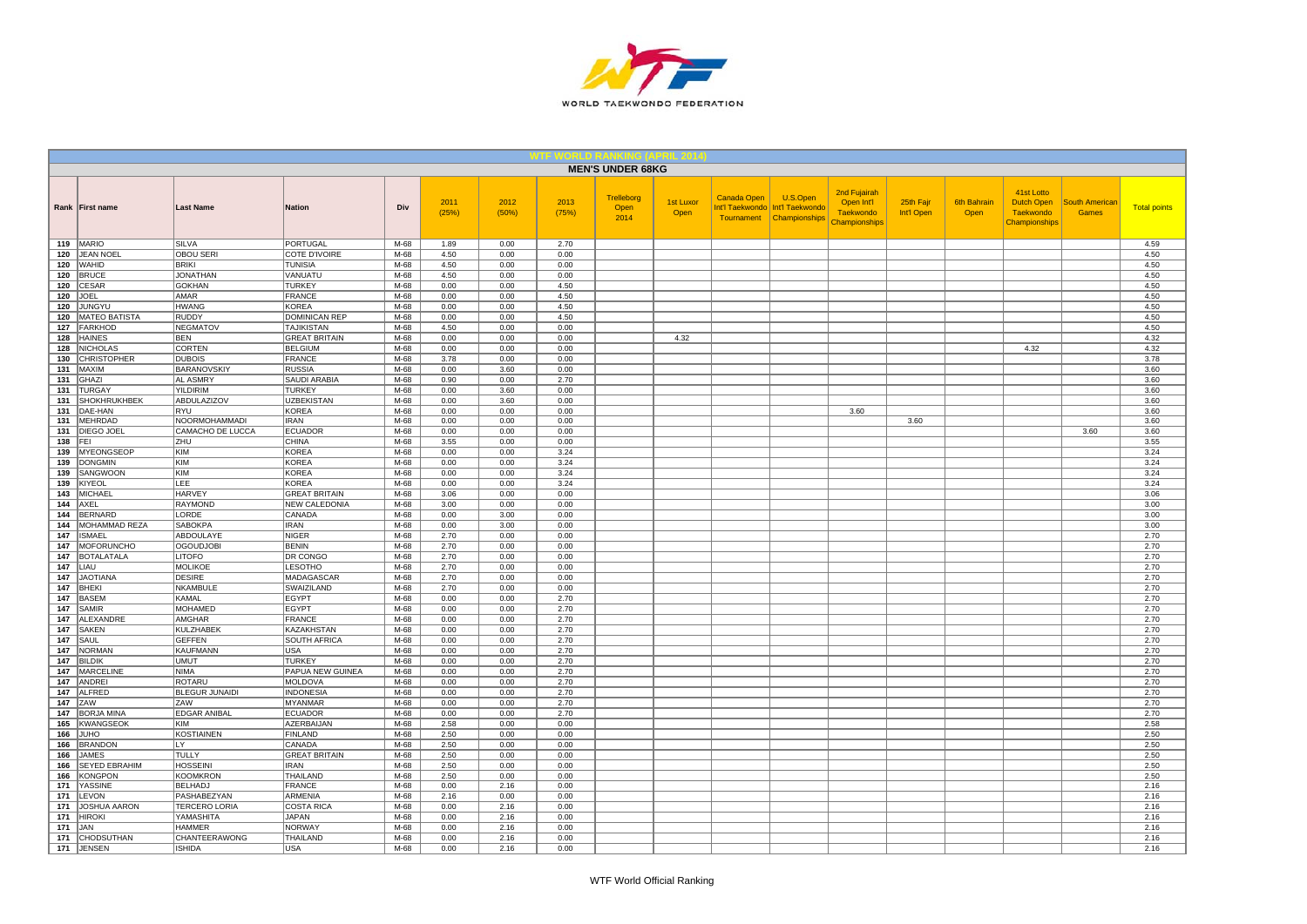

| <b>MEN'S UNDER 68KG</b><br>2nd Fujairah<br>41st Lotto<br>U.S.Open<br>Trelleborg<br><b>Canada Open</b><br>2011<br>2012<br>2013<br>1st Luxor<br>Open Int'l<br>25th Fajr<br>6th Bahrain<br>Dutch Open<br><b>South American</b><br>Div<br>Int'l Taekwondo   Int'l Taekwondo<br><b>Total points</b><br>Rank   First name<br><b>Last Name</b><br><b>Nation</b><br>Open<br>(25%)<br>(50%)<br>(75%)<br><b>Taekwondo</b><br>Int'l Open<br>Open<br><b>Taekwondo</b><br><b>Games</b><br>Open<br>2014<br>Tournament<br>Championships<br>Championships<br>Championships<br>178   SERGIO DARIO<br><b>GARCIA MOREIRA</b><br><b>ECUADOR</b><br>M-68<br>1.89<br>0.00<br>0.00<br>1.89<br><b>MANUEL</b><br><b>MARK</b><br><b>AUSTRIA</b><br>$M-68$<br>1.89<br>0.00<br>0.00<br>1.89<br>178<br>DAREN<br><b>TUBBS</b><br>CAMBODIA<br>$M-68$<br>1.89<br>0.00<br>0.00<br>1.89<br>178<br><b>TSZ WING</b><br><b>YEUNG</b><br>1.89<br><b>HONG KONG</b><br>M-68<br>1.89<br>0.00<br>0.00<br>178<br><b>NICHOLAS</b><br><b>DUSARD</b><br><b>JAMAICA</b><br>M-68<br>0.00<br>1.89<br>178<br>1.89<br>0.00<br>178<br>ALIMJAN<br><b>TADIJIBAEV</b><br>KYRGHYZSTAN<br>M-68<br>1.89<br>0.00<br>0.00<br>1.89<br>ROBERT VIOREL<br>AMZOIU<br><b>ROMANIA</b><br>M-68<br>1.89<br>0.00<br>0.00<br>1.89<br>178<br>YASER<br><b>BA MATRAF</b><br><b>YEMEN</b><br>M-68<br>0.00<br>0.00<br>1.89<br>178<br>1.89<br>LAOS<br>M-68<br>SAYSANA<br>VANNAVONG<br>0.00<br>1.80<br>0.00<br>1.80<br>186<br>1.80<br>1.80<br>ERDENEBAATAR<br>NARANCHIMEG<br><b>MONGOLIA</b><br>M-68<br>0.00<br>0.00<br>186<br><b>JEROME</b><br><b>TSEITLIN</b><br><b>AUSTRALIA</b><br>M-68<br>0.00<br>1.80<br>0.00<br>1.80<br>186<br>CHRISTIAN<br>MEDINA<br><b>USA</b><br>M-68<br>0.00<br>1.80<br>0.00<br>1.80<br>186<br><b>HEMMISON</b><br><b>ESSAU</b><br>PAPUA NEW GUINEA<br>M-68<br>0.00<br>0.00<br>1.80<br>186<br>1.80<br><b>WILSON</b><br>M-68<br>0.00<br>0.00<br>1.80<br>SAIL<br><b>SOLOMON ISLANDS</b><br>1.80<br>186<br><b>SERGEY</b><br>VARDAZARYA<br><b>ARMENIA</b><br>M-68<br>0.00<br>1.80<br>0.00<br>1.80<br>186<br><b>KLUMPP</b><br><b>AUSTRALIA</b><br>M-68<br>1.80<br>0.00<br>1.80<br>186<br><b>JAKE</b><br>0.00<br><b>FAHAD AHMED</b><br>AL BOSTA<br><b>BAHRAIN</b><br>M-68<br>0.00<br>1.80<br>0.00<br>1.80<br>186<br><b>ROHOLLAH</b><br><b>EBRAHIMI SHORKANI</b><br>186<br><b>IRAN</b><br>M-68<br>0.00<br>1.80<br>0.00<br>1.80<br>YOSEF<br>MEHRYZADEH<br><b>IRAN</b><br>M-68<br>1.80<br>0.00<br>1.80<br>186<br>0.00<br><b>KOREA</b><br>M-68<br>0.00<br>1.80<br>1.80<br><b>HYUKJIN</b><br><b>KWON</b><br>0.00<br>186<br><b>BOLAT</b><br><b>IZUTDINOV</b><br><b>RUSSIA</b><br>M-68<br>1.80<br>1.80<br>0.00<br>0.00<br>186<br>SAMER<br>AL SALHI<br>SAUDI ARABIA<br>M-68<br>0.00<br>1.80<br>0.00<br>1.80<br>186<br>VLADISLAV<br>KHAN<br><b>UZBEKISTAN</b><br>M-68<br>0.00<br>1.80<br>0.00<br>1.80<br>186<br>LEVENT<br><b>TUNCAT</b><br><b>GERMANY</b><br>1.62<br>M-68<br>1.62<br>0.00<br>0.00<br>201<br><b>WALTERS</b><br><b>GREAT BRITAIN</b><br>M-68<br>1.50<br>0.00<br>1.50<br>202<br>DANIEL<br>0.00<br><b>IRAQ</b><br>M-68<br>1.50<br><b>HUSSEIN</b><br><b>BAHADIL</b><br>1.50<br>0.00<br>0.00<br>202<br>MOHAMAD ESAM<br><b>ABU TAWILI</b><br><b>JORDAN</b><br>M-68<br>1.50<br>0.00<br>0.00<br>1.50<br>202<br><b>HEONKUON</b><br><b>HA</b><br><b>KOREA</b><br>M-68<br>1.50<br>0.00<br>0.00<br>1.50<br>202<br><b>JOSE PEDRO</b><br><b>FERNANDES</b><br>PORGUTAL<br>M-68<br>0.00<br>1.50<br>202<br>1.50<br>0.00<br>0.00<br>1.50<br>202<br>KYEONG<br>KANG<br>USA<br>M-68<br>1.50<br>0.00<br><b>MARTON</b><br>$M-68$<br>1.13<br><b>JULIAN</b><br><b>AUSTRALIA</b><br>0.00<br>0.00<br>208<br>1.13<br><b>GRISMAN</b><br><b>GREAT BRITAIN</b><br>$M-68$<br>1.08<br>0.00<br>1.08<br>209<br><b>TONY</b><br>0.00<br>VILEEN<br>SHANDIL<br><b>FIJI</b><br>M-68<br>0.00<br>0.00<br>1.08<br>209<br>1.08<br><b>VINCENT</b><br>GARRIDO<br><b>GUAM</b><br>M-68<br>1.08<br>0.00<br>0.00<br>1.08<br>209<br>QUDDUS ROBERT<br>PIU MIRZA<br><b>TONGA</b><br>M-68<br>0.00<br>1.08<br>209<br>1.08<br>0.00<br>M-68<br><b>IBRAGIM</b><br>MEKHTIEV<br><b>RUSSIA</b><br>0.90<br>0.00<br>0.00<br>0.90<br>213<br>213<br><b>DORIAN</b><br>ALEXANDER<br>TRINIDAD TOBAGO<br>M-68<br>0.90<br>0.00<br>0.00<br>0.90<br>213   MAHMOUD<br><b>BAHRAIN</b><br><b>AUN ALI</b><br>M-68<br>0.90<br>0.00<br>0.00<br>0.90<br><b>BRENO</b><br>PINHEIRO SILVA<br><b>BRAZIL</b><br>M-68<br>0.90<br>0.00<br>0.00<br>0.90<br>213<br><b>HOUSSAINI</b><br>M-68<br>0.00<br>0.00<br><b>ISMAIL</b><br><b>FRANCE</b><br>0.90<br>0.90<br>213<br>EDEN<br>CRAIG<br><b>GREAT BRITAIN</b><br>M-68<br>0.00<br>0.90<br>213<br>0.90<br>0.00<br>WEBLEY<br>213<br><b>JOSHUA</b><br><b>GREAT BRITAIN</b><br>M-68<br>0.90<br>0.00<br>0.00<br>0.90<br><b>KYUNGHOON</b><br>CHO<br><b>KOREA</b><br>M-68<br>0.90<br>0.00<br>0.00<br>0.90<br>213<br><b>HEEJAE</b><br>213<br><b>JANG</b><br><b>KOREA</b><br>M-68<br>0.90<br>0.00<br>0.00<br>0.90<br>213 MOHD AFIFUDDIN<br><b>BIN OMAR SIDEK</b><br><b>MALAYSIA</b><br>0.00<br>M-68<br>0.90<br>0.00<br>0.90<br>213<br>KHALID<br>BOULABHAIEM<br><b>MOROCCO</b><br>$M-68$<br>0.00<br>0.00<br>0.90<br>0.90<br><b>DENIS</b><br>MIKHAYLOV<br><b>RUSSIA</b><br>M-68<br>0.00<br>0.00<br>0.90<br>213<br>0.90<br>213 DANIL<br>YANTIMIROV<br><b>RUSSIA</b><br>M-68<br>0.00<br>0.00<br>0.90<br>0.90<br>$213$ JOMO |  |       |            |      |      |      |      |  |  |  |  |      |
|------------------------------------------------------------------------------------------------------------------------------------------------------------------------------------------------------------------------------------------------------------------------------------------------------------------------------------------------------------------------------------------------------------------------------------------------------------------------------------------------------------------------------------------------------------------------------------------------------------------------------------------------------------------------------------------------------------------------------------------------------------------------------------------------------------------------------------------------------------------------------------------------------------------------------------------------------------------------------------------------------------------------------------------------------------------------------------------------------------------------------------------------------------------------------------------------------------------------------------------------------------------------------------------------------------------------------------------------------------------------------------------------------------------------------------------------------------------------------------------------------------------------------------------------------------------------------------------------------------------------------------------------------------------------------------------------------------------------------------------------------------------------------------------------------------------------------------------------------------------------------------------------------------------------------------------------------------------------------------------------------------------------------------------------------------------------------------------------------------------------------------------------------------------------------------------------------------------------------------------------------------------------------------------------------------------------------------------------------------------------------------------------------------------------------------------------------------------------------------------------------------------------------------------------------------------------------------------------------------------------------------------------------------------------------------------------------------------------------------------------------------------------------------------------------------------------------------------------------------------------------------------------------------------------------------------------------------------------------------------------------------------------------------------------------------------------------------------------------------------------------------------------------------------------------------------------------------------------------------------------------------------------------------------------------------------------------------------------------------------------------------------------------------------------------------------------------------------------------------------------------------------------------------------------------------------------------------------------------------------------------------------------------------------------------------------------------------------------------------------------------------------------------------------------------------------------------------------------------------------------------------------------------------------------------------------------------------------------------------------------------------------------------------------------------------------------------------------------------------------------------------------------------------------------------------------------------------------------------------------------------------------------------------------------------------------------------------------------------------------------------------------------------------------------------------------------------------------------------------------------------------------------------------------------------------------------------------------------------------------------------------------------------------------------------------------------------------------------------------------------------------------------------------------------------------------------------------------------------------------------------------------------------------------------------------------------------------------------------------------------------------------------------------------------------------------------------------------------------------------------------------------------------------------------------------------------------------------------------------------------------------------------------------------------------------------|--|-------|------------|------|------|------|------|--|--|--|--|------|
|                                                                                                                                                                                                                                                                                                                                                                                                                                                                                                                                                                                                                                                                                                                                                                                                                                                                                                                                                                                                                                                                                                                                                                                                                                                                                                                                                                                                                                                                                                                                                                                                                                                                                                                                                                                                                                                                                                                                                                                                                                                                                                                                                                                                                                                                                                                                                                                                                                                                                                                                                                                                                                                                                                                                                                                                                                                                                                                                                                                                                                                                                                                                                                                                                                                                                                                                                                                                                                                                                                                                                                                                                                                                                                                                                                                                                                                                                                                                                                                                                                                                                                                                                                                                                                                                                                                                                                                                                                                                                                                                                                                                                                                                                                                                                                                                                                                                                                                                                                                                                                                                                                                                                                                                                                                                                                                  |  |       |            |      |      |      |      |  |  |  |  |      |
|                                                                                                                                                                                                                                                                                                                                                                                                                                                                                                                                                                                                                                                                                                                                                                                                                                                                                                                                                                                                                                                                                                                                                                                                                                                                                                                                                                                                                                                                                                                                                                                                                                                                                                                                                                                                                                                                                                                                                                                                                                                                                                                                                                                                                                                                                                                                                                                                                                                                                                                                                                                                                                                                                                                                                                                                                                                                                                                                                                                                                                                                                                                                                                                                                                                                                                                                                                                                                                                                                                                                                                                                                                                                                                                                                                                                                                                                                                                                                                                                                                                                                                                                                                                                                                                                                                                                                                                                                                                                                                                                                                                                                                                                                                                                                                                                                                                                                                                                                                                                                                                                                                                                                                                                                                                                                                                  |  |       |            |      |      |      |      |  |  |  |  |      |
|                                                                                                                                                                                                                                                                                                                                                                                                                                                                                                                                                                                                                                                                                                                                                                                                                                                                                                                                                                                                                                                                                                                                                                                                                                                                                                                                                                                                                                                                                                                                                                                                                                                                                                                                                                                                                                                                                                                                                                                                                                                                                                                                                                                                                                                                                                                                                                                                                                                                                                                                                                                                                                                                                                                                                                                                                                                                                                                                                                                                                                                                                                                                                                                                                                                                                                                                                                                                                                                                                                                                                                                                                                                                                                                                                                                                                                                                                                                                                                                                                                                                                                                                                                                                                                                                                                                                                                                                                                                                                                                                                                                                                                                                                                                                                                                                                                                                                                                                                                                                                                                                                                                                                                                                                                                                                                                  |  |       |            |      |      |      |      |  |  |  |  |      |
|                                                                                                                                                                                                                                                                                                                                                                                                                                                                                                                                                                                                                                                                                                                                                                                                                                                                                                                                                                                                                                                                                                                                                                                                                                                                                                                                                                                                                                                                                                                                                                                                                                                                                                                                                                                                                                                                                                                                                                                                                                                                                                                                                                                                                                                                                                                                                                                                                                                                                                                                                                                                                                                                                                                                                                                                                                                                                                                                                                                                                                                                                                                                                                                                                                                                                                                                                                                                                                                                                                                                                                                                                                                                                                                                                                                                                                                                                                                                                                                                                                                                                                                                                                                                                                                                                                                                                                                                                                                                                                                                                                                                                                                                                                                                                                                                                                                                                                                                                                                                                                                                                                                                                                                                                                                                                                                  |  |       |            |      |      |      |      |  |  |  |  |      |
|                                                                                                                                                                                                                                                                                                                                                                                                                                                                                                                                                                                                                                                                                                                                                                                                                                                                                                                                                                                                                                                                                                                                                                                                                                                                                                                                                                                                                                                                                                                                                                                                                                                                                                                                                                                                                                                                                                                                                                                                                                                                                                                                                                                                                                                                                                                                                                                                                                                                                                                                                                                                                                                                                                                                                                                                                                                                                                                                                                                                                                                                                                                                                                                                                                                                                                                                                                                                                                                                                                                                                                                                                                                                                                                                                                                                                                                                                                                                                                                                                                                                                                                                                                                                                                                                                                                                                                                                                                                                                                                                                                                                                                                                                                                                                                                                                                                                                                                                                                                                                                                                                                                                                                                                                                                                                                                  |  |       |            |      |      |      |      |  |  |  |  |      |
|                                                                                                                                                                                                                                                                                                                                                                                                                                                                                                                                                                                                                                                                                                                                                                                                                                                                                                                                                                                                                                                                                                                                                                                                                                                                                                                                                                                                                                                                                                                                                                                                                                                                                                                                                                                                                                                                                                                                                                                                                                                                                                                                                                                                                                                                                                                                                                                                                                                                                                                                                                                                                                                                                                                                                                                                                                                                                                                                                                                                                                                                                                                                                                                                                                                                                                                                                                                                                                                                                                                                                                                                                                                                                                                                                                                                                                                                                                                                                                                                                                                                                                                                                                                                                                                                                                                                                                                                                                                                                                                                                                                                                                                                                                                                                                                                                                                                                                                                                                                                                                                                                                                                                                                                                                                                                                                  |  |       |            |      |      |      |      |  |  |  |  |      |
|                                                                                                                                                                                                                                                                                                                                                                                                                                                                                                                                                                                                                                                                                                                                                                                                                                                                                                                                                                                                                                                                                                                                                                                                                                                                                                                                                                                                                                                                                                                                                                                                                                                                                                                                                                                                                                                                                                                                                                                                                                                                                                                                                                                                                                                                                                                                                                                                                                                                                                                                                                                                                                                                                                                                                                                                                                                                                                                                                                                                                                                                                                                                                                                                                                                                                                                                                                                                                                                                                                                                                                                                                                                                                                                                                                                                                                                                                                                                                                                                                                                                                                                                                                                                                                                                                                                                                                                                                                                                                                                                                                                                                                                                                                                                                                                                                                                                                                                                                                                                                                                                                                                                                                                                                                                                                                                  |  |       |            |      |      |      |      |  |  |  |  |      |
|                                                                                                                                                                                                                                                                                                                                                                                                                                                                                                                                                                                                                                                                                                                                                                                                                                                                                                                                                                                                                                                                                                                                                                                                                                                                                                                                                                                                                                                                                                                                                                                                                                                                                                                                                                                                                                                                                                                                                                                                                                                                                                                                                                                                                                                                                                                                                                                                                                                                                                                                                                                                                                                                                                                                                                                                                                                                                                                                                                                                                                                                                                                                                                                                                                                                                                                                                                                                                                                                                                                                                                                                                                                                                                                                                                                                                                                                                                                                                                                                                                                                                                                                                                                                                                                                                                                                                                                                                                                                                                                                                                                                                                                                                                                                                                                                                                                                                                                                                                                                                                                                                                                                                                                                                                                                                                                  |  |       |            |      |      |      |      |  |  |  |  |      |
|                                                                                                                                                                                                                                                                                                                                                                                                                                                                                                                                                                                                                                                                                                                                                                                                                                                                                                                                                                                                                                                                                                                                                                                                                                                                                                                                                                                                                                                                                                                                                                                                                                                                                                                                                                                                                                                                                                                                                                                                                                                                                                                                                                                                                                                                                                                                                                                                                                                                                                                                                                                                                                                                                                                                                                                                                                                                                                                                                                                                                                                                                                                                                                                                                                                                                                                                                                                                                                                                                                                                                                                                                                                                                                                                                                                                                                                                                                                                                                                                                                                                                                                                                                                                                                                                                                                                                                                                                                                                                                                                                                                                                                                                                                                                                                                                                                                                                                                                                                                                                                                                                                                                                                                                                                                                                                                  |  |       |            |      |      |      |      |  |  |  |  |      |
|                                                                                                                                                                                                                                                                                                                                                                                                                                                                                                                                                                                                                                                                                                                                                                                                                                                                                                                                                                                                                                                                                                                                                                                                                                                                                                                                                                                                                                                                                                                                                                                                                                                                                                                                                                                                                                                                                                                                                                                                                                                                                                                                                                                                                                                                                                                                                                                                                                                                                                                                                                                                                                                                                                                                                                                                                                                                                                                                                                                                                                                                                                                                                                                                                                                                                                                                                                                                                                                                                                                                                                                                                                                                                                                                                                                                                                                                                                                                                                                                                                                                                                                                                                                                                                                                                                                                                                                                                                                                                                                                                                                                                                                                                                                                                                                                                                                                                                                                                                                                                                                                                                                                                                                                                                                                                                                  |  |       |            |      |      |      |      |  |  |  |  |      |
|                                                                                                                                                                                                                                                                                                                                                                                                                                                                                                                                                                                                                                                                                                                                                                                                                                                                                                                                                                                                                                                                                                                                                                                                                                                                                                                                                                                                                                                                                                                                                                                                                                                                                                                                                                                                                                                                                                                                                                                                                                                                                                                                                                                                                                                                                                                                                                                                                                                                                                                                                                                                                                                                                                                                                                                                                                                                                                                                                                                                                                                                                                                                                                                                                                                                                                                                                                                                                                                                                                                                                                                                                                                                                                                                                                                                                                                                                                                                                                                                                                                                                                                                                                                                                                                                                                                                                                                                                                                                                                                                                                                                                                                                                                                                                                                                                                                                                                                                                                                                                                                                                                                                                                                                                                                                                                                  |  |       |            |      |      |      |      |  |  |  |  |      |
|                                                                                                                                                                                                                                                                                                                                                                                                                                                                                                                                                                                                                                                                                                                                                                                                                                                                                                                                                                                                                                                                                                                                                                                                                                                                                                                                                                                                                                                                                                                                                                                                                                                                                                                                                                                                                                                                                                                                                                                                                                                                                                                                                                                                                                                                                                                                                                                                                                                                                                                                                                                                                                                                                                                                                                                                                                                                                                                                                                                                                                                                                                                                                                                                                                                                                                                                                                                                                                                                                                                                                                                                                                                                                                                                                                                                                                                                                                                                                                                                                                                                                                                                                                                                                                                                                                                                                                                                                                                                                                                                                                                                                                                                                                                                                                                                                                                                                                                                                                                                                                                                                                                                                                                                                                                                                                                  |  |       |            |      |      |      |      |  |  |  |  |      |
|                                                                                                                                                                                                                                                                                                                                                                                                                                                                                                                                                                                                                                                                                                                                                                                                                                                                                                                                                                                                                                                                                                                                                                                                                                                                                                                                                                                                                                                                                                                                                                                                                                                                                                                                                                                                                                                                                                                                                                                                                                                                                                                                                                                                                                                                                                                                                                                                                                                                                                                                                                                                                                                                                                                                                                                                                                                                                                                                                                                                                                                                                                                                                                                                                                                                                                                                                                                                                                                                                                                                                                                                                                                                                                                                                                                                                                                                                                                                                                                                                                                                                                                                                                                                                                                                                                                                                                                                                                                                                                                                                                                                                                                                                                                                                                                                                                                                                                                                                                                                                                                                                                                                                                                                                                                                                                                  |  |       |            |      |      |      |      |  |  |  |  |      |
|                                                                                                                                                                                                                                                                                                                                                                                                                                                                                                                                                                                                                                                                                                                                                                                                                                                                                                                                                                                                                                                                                                                                                                                                                                                                                                                                                                                                                                                                                                                                                                                                                                                                                                                                                                                                                                                                                                                                                                                                                                                                                                                                                                                                                                                                                                                                                                                                                                                                                                                                                                                                                                                                                                                                                                                                                                                                                                                                                                                                                                                                                                                                                                                                                                                                                                                                                                                                                                                                                                                                                                                                                                                                                                                                                                                                                                                                                                                                                                                                                                                                                                                                                                                                                                                                                                                                                                                                                                                                                                                                                                                                                                                                                                                                                                                                                                                                                                                                                                                                                                                                                                                                                                                                                                                                                                                  |  |       |            |      |      |      |      |  |  |  |  |      |
|                                                                                                                                                                                                                                                                                                                                                                                                                                                                                                                                                                                                                                                                                                                                                                                                                                                                                                                                                                                                                                                                                                                                                                                                                                                                                                                                                                                                                                                                                                                                                                                                                                                                                                                                                                                                                                                                                                                                                                                                                                                                                                                                                                                                                                                                                                                                                                                                                                                                                                                                                                                                                                                                                                                                                                                                                                                                                                                                                                                                                                                                                                                                                                                                                                                                                                                                                                                                                                                                                                                                                                                                                                                                                                                                                                                                                                                                                                                                                                                                                                                                                                                                                                                                                                                                                                                                                                                                                                                                                                                                                                                                                                                                                                                                                                                                                                                                                                                                                                                                                                                                                                                                                                                                                                                                                                                  |  |       |            |      |      |      |      |  |  |  |  |      |
|                                                                                                                                                                                                                                                                                                                                                                                                                                                                                                                                                                                                                                                                                                                                                                                                                                                                                                                                                                                                                                                                                                                                                                                                                                                                                                                                                                                                                                                                                                                                                                                                                                                                                                                                                                                                                                                                                                                                                                                                                                                                                                                                                                                                                                                                                                                                                                                                                                                                                                                                                                                                                                                                                                                                                                                                                                                                                                                                                                                                                                                                                                                                                                                                                                                                                                                                                                                                                                                                                                                                                                                                                                                                                                                                                                                                                                                                                                                                                                                                                                                                                                                                                                                                                                                                                                                                                                                                                                                                                                                                                                                                                                                                                                                                                                                                                                                                                                                                                                                                                                                                                                                                                                                                                                                                                                                  |  |       |            |      |      |      |      |  |  |  |  |      |
|                                                                                                                                                                                                                                                                                                                                                                                                                                                                                                                                                                                                                                                                                                                                                                                                                                                                                                                                                                                                                                                                                                                                                                                                                                                                                                                                                                                                                                                                                                                                                                                                                                                                                                                                                                                                                                                                                                                                                                                                                                                                                                                                                                                                                                                                                                                                                                                                                                                                                                                                                                                                                                                                                                                                                                                                                                                                                                                                                                                                                                                                                                                                                                                                                                                                                                                                                                                                                                                                                                                                                                                                                                                                                                                                                                                                                                                                                                                                                                                                                                                                                                                                                                                                                                                                                                                                                                                                                                                                                                                                                                                                                                                                                                                                                                                                                                                                                                                                                                                                                                                                                                                                                                                                                                                                                                                  |  |       |            |      |      |      |      |  |  |  |  |      |
|                                                                                                                                                                                                                                                                                                                                                                                                                                                                                                                                                                                                                                                                                                                                                                                                                                                                                                                                                                                                                                                                                                                                                                                                                                                                                                                                                                                                                                                                                                                                                                                                                                                                                                                                                                                                                                                                                                                                                                                                                                                                                                                                                                                                                                                                                                                                                                                                                                                                                                                                                                                                                                                                                                                                                                                                                                                                                                                                                                                                                                                                                                                                                                                                                                                                                                                                                                                                                                                                                                                                                                                                                                                                                                                                                                                                                                                                                                                                                                                                                                                                                                                                                                                                                                                                                                                                                                                                                                                                                                                                                                                                                                                                                                                                                                                                                                                                                                                                                                                                                                                                                                                                                                                                                                                                                                                  |  |       |            |      |      |      |      |  |  |  |  |      |
|                                                                                                                                                                                                                                                                                                                                                                                                                                                                                                                                                                                                                                                                                                                                                                                                                                                                                                                                                                                                                                                                                                                                                                                                                                                                                                                                                                                                                                                                                                                                                                                                                                                                                                                                                                                                                                                                                                                                                                                                                                                                                                                                                                                                                                                                                                                                                                                                                                                                                                                                                                                                                                                                                                                                                                                                                                                                                                                                                                                                                                                                                                                                                                                                                                                                                                                                                                                                                                                                                                                                                                                                                                                                                                                                                                                                                                                                                                                                                                                                                                                                                                                                                                                                                                                                                                                                                                                                                                                                                                                                                                                                                                                                                                                                                                                                                                                                                                                                                                                                                                                                                                                                                                                                                                                                                                                  |  |       |            |      |      |      |      |  |  |  |  |      |
|                                                                                                                                                                                                                                                                                                                                                                                                                                                                                                                                                                                                                                                                                                                                                                                                                                                                                                                                                                                                                                                                                                                                                                                                                                                                                                                                                                                                                                                                                                                                                                                                                                                                                                                                                                                                                                                                                                                                                                                                                                                                                                                                                                                                                                                                                                                                                                                                                                                                                                                                                                                                                                                                                                                                                                                                                                                                                                                                                                                                                                                                                                                                                                                                                                                                                                                                                                                                                                                                                                                                                                                                                                                                                                                                                                                                                                                                                                                                                                                                                                                                                                                                                                                                                                                                                                                                                                                                                                                                                                                                                                                                                                                                                                                                                                                                                                                                                                                                                                                                                                                                                                                                                                                                                                                                                                                  |  |       |            |      |      |      |      |  |  |  |  |      |
|                                                                                                                                                                                                                                                                                                                                                                                                                                                                                                                                                                                                                                                                                                                                                                                                                                                                                                                                                                                                                                                                                                                                                                                                                                                                                                                                                                                                                                                                                                                                                                                                                                                                                                                                                                                                                                                                                                                                                                                                                                                                                                                                                                                                                                                                                                                                                                                                                                                                                                                                                                                                                                                                                                                                                                                                                                                                                                                                                                                                                                                                                                                                                                                                                                                                                                                                                                                                                                                                                                                                                                                                                                                                                                                                                                                                                                                                                                                                                                                                                                                                                                                                                                                                                                                                                                                                                                                                                                                                                                                                                                                                                                                                                                                                                                                                                                                                                                                                                                                                                                                                                                                                                                                                                                                                                                                  |  |       |            |      |      |      |      |  |  |  |  |      |
|                                                                                                                                                                                                                                                                                                                                                                                                                                                                                                                                                                                                                                                                                                                                                                                                                                                                                                                                                                                                                                                                                                                                                                                                                                                                                                                                                                                                                                                                                                                                                                                                                                                                                                                                                                                                                                                                                                                                                                                                                                                                                                                                                                                                                                                                                                                                                                                                                                                                                                                                                                                                                                                                                                                                                                                                                                                                                                                                                                                                                                                                                                                                                                                                                                                                                                                                                                                                                                                                                                                                                                                                                                                                                                                                                                                                                                                                                                                                                                                                                                                                                                                                                                                                                                                                                                                                                                                                                                                                                                                                                                                                                                                                                                                                                                                                                                                                                                                                                                                                                                                                                                                                                                                                                                                                                                                  |  |       |            |      |      |      |      |  |  |  |  |      |
|                                                                                                                                                                                                                                                                                                                                                                                                                                                                                                                                                                                                                                                                                                                                                                                                                                                                                                                                                                                                                                                                                                                                                                                                                                                                                                                                                                                                                                                                                                                                                                                                                                                                                                                                                                                                                                                                                                                                                                                                                                                                                                                                                                                                                                                                                                                                                                                                                                                                                                                                                                                                                                                                                                                                                                                                                                                                                                                                                                                                                                                                                                                                                                                                                                                                                                                                                                                                                                                                                                                                                                                                                                                                                                                                                                                                                                                                                                                                                                                                                                                                                                                                                                                                                                                                                                                                                                                                                                                                                                                                                                                                                                                                                                                                                                                                                                                                                                                                                                                                                                                                                                                                                                                                                                                                                                                  |  |       |            |      |      |      |      |  |  |  |  |      |
|                                                                                                                                                                                                                                                                                                                                                                                                                                                                                                                                                                                                                                                                                                                                                                                                                                                                                                                                                                                                                                                                                                                                                                                                                                                                                                                                                                                                                                                                                                                                                                                                                                                                                                                                                                                                                                                                                                                                                                                                                                                                                                                                                                                                                                                                                                                                                                                                                                                                                                                                                                                                                                                                                                                                                                                                                                                                                                                                                                                                                                                                                                                                                                                                                                                                                                                                                                                                                                                                                                                                                                                                                                                                                                                                                                                                                                                                                                                                                                                                                                                                                                                                                                                                                                                                                                                                                                                                                                                                                                                                                                                                                                                                                                                                                                                                                                                                                                                                                                                                                                                                                                                                                                                                                                                                                                                  |  |       |            |      |      |      |      |  |  |  |  |      |
|                                                                                                                                                                                                                                                                                                                                                                                                                                                                                                                                                                                                                                                                                                                                                                                                                                                                                                                                                                                                                                                                                                                                                                                                                                                                                                                                                                                                                                                                                                                                                                                                                                                                                                                                                                                                                                                                                                                                                                                                                                                                                                                                                                                                                                                                                                                                                                                                                                                                                                                                                                                                                                                                                                                                                                                                                                                                                                                                                                                                                                                                                                                                                                                                                                                                                                                                                                                                                                                                                                                                                                                                                                                                                                                                                                                                                                                                                                                                                                                                                                                                                                                                                                                                                                                                                                                                                                                                                                                                                                                                                                                                                                                                                                                                                                                                                                                                                                                                                                                                                                                                                                                                                                                                                                                                                                                  |  |       |            |      |      |      |      |  |  |  |  |      |
|                                                                                                                                                                                                                                                                                                                                                                                                                                                                                                                                                                                                                                                                                                                                                                                                                                                                                                                                                                                                                                                                                                                                                                                                                                                                                                                                                                                                                                                                                                                                                                                                                                                                                                                                                                                                                                                                                                                                                                                                                                                                                                                                                                                                                                                                                                                                                                                                                                                                                                                                                                                                                                                                                                                                                                                                                                                                                                                                                                                                                                                                                                                                                                                                                                                                                                                                                                                                                                                                                                                                                                                                                                                                                                                                                                                                                                                                                                                                                                                                                                                                                                                                                                                                                                                                                                                                                                                                                                                                                                                                                                                                                                                                                                                                                                                                                                                                                                                                                                                                                                                                                                                                                                                                                                                                                                                  |  |       |            |      |      |      |      |  |  |  |  |      |
|                                                                                                                                                                                                                                                                                                                                                                                                                                                                                                                                                                                                                                                                                                                                                                                                                                                                                                                                                                                                                                                                                                                                                                                                                                                                                                                                                                                                                                                                                                                                                                                                                                                                                                                                                                                                                                                                                                                                                                                                                                                                                                                                                                                                                                                                                                                                                                                                                                                                                                                                                                                                                                                                                                                                                                                                                                                                                                                                                                                                                                                                                                                                                                                                                                                                                                                                                                                                                                                                                                                                                                                                                                                                                                                                                                                                                                                                                                                                                                                                                                                                                                                                                                                                                                                                                                                                                                                                                                                                                                                                                                                                                                                                                                                                                                                                                                                                                                                                                                                                                                                                                                                                                                                                                                                                                                                  |  |       |            |      |      |      |      |  |  |  |  |      |
|                                                                                                                                                                                                                                                                                                                                                                                                                                                                                                                                                                                                                                                                                                                                                                                                                                                                                                                                                                                                                                                                                                                                                                                                                                                                                                                                                                                                                                                                                                                                                                                                                                                                                                                                                                                                                                                                                                                                                                                                                                                                                                                                                                                                                                                                                                                                                                                                                                                                                                                                                                                                                                                                                                                                                                                                                                                                                                                                                                                                                                                                                                                                                                                                                                                                                                                                                                                                                                                                                                                                                                                                                                                                                                                                                                                                                                                                                                                                                                                                                                                                                                                                                                                                                                                                                                                                                                                                                                                                                                                                                                                                                                                                                                                                                                                                                                                                                                                                                                                                                                                                                                                                                                                                                                                                                                                  |  |       |            |      |      |      |      |  |  |  |  |      |
|                                                                                                                                                                                                                                                                                                                                                                                                                                                                                                                                                                                                                                                                                                                                                                                                                                                                                                                                                                                                                                                                                                                                                                                                                                                                                                                                                                                                                                                                                                                                                                                                                                                                                                                                                                                                                                                                                                                                                                                                                                                                                                                                                                                                                                                                                                                                                                                                                                                                                                                                                                                                                                                                                                                                                                                                                                                                                                                                                                                                                                                                                                                                                                                                                                                                                                                                                                                                                                                                                                                                                                                                                                                                                                                                                                                                                                                                                                                                                                                                                                                                                                                                                                                                                                                                                                                                                                                                                                                                                                                                                                                                                                                                                                                                                                                                                                                                                                                                                                                                                                                                                                                                                                                                                                                                                                                  |  |       |            |      |      |      |      |  |  |  |  |      |
|                                                                                                                                                                                                                                                                                                                                                                                                                                                                                                                                                                                                                                                                                                                                                                                                                                                                                                                                                                                                                                                                                                                                                                                                                                                                                                                                                                                                                                                                                                                                                                                                                                                                                                                                                                                                                                                                                                                                                                                                                                                                                                                                                                                                                                                                                                                                                                                                                                                                                                                                                                                                                                                                                                                                                                                                                                                                                                                                                                                                                                                                                                                                                                                                                                                                                                                                                                                                                                                                                                                                                                                                                                                                                                                                                                                                                                                                                                                                                                                                                                                                                                                                                                                                                                                                                                                                                                                                                                                                                                                                                                                                                                                                                                                                                                                                                                                                                                                                                                                                                                                                                                                                                                                                                                                                                                                  |  |       |            |      |      |      |      |  |  |  |  |      |
|                                                                                                                                                                                                                                                                                                                                                                                                                                                                                                                                                                                                                                                                                                                                                                                                                                                                                                                                                                                                                                                                                                                                                                                                                                                                                                                                                                                                                                                                                                                                                                                                                                                                                                                                                                                                                                                                                                                                                                                                                                                                                                                                                                                                                                                                                                                                                                                                                                                                                                                                                                                                                                                                                                                                                                                                                                                                                                                                                                                                                                                                                                                                                                                                                                                                                                                                                                                                                                                                                                                                                                                                                                                                                                                                                                                                                                                                                                                                                                                                                                                                                                                                                                                                                                                                                                                                                                                                                                                                                                                                                                                                                                                                                                                                                                                                                                                                                                                                                                                                                                                                                                                                                                                                                                                                                                                  |  |       |            |      |      |      |      |  |  |  |  |      |
|                                                                                                                                                                                                                                                                                                                                                                                                                                                                                                                                                                                                                                                                                                                                                                                                                                                                                                                                                                                                                                                                                                                                                                                                                                                                                                                                                                                                                                                                                                                                                                                                                                                                                                                                                                                                                                                                                                                                                                                                                                                                                                                                                                                                                                                                                                                                                                                                                                                                                                                                                                                                                                                                                                                                                                                                                                                                                                                                                                                                                                                                                                                                                                                                                                                                                                                                                                                                                                                                                                                                                                                                                                                                                                                                                                                                                                                                                                                                                                                                                                                                                                                                                                                                                                                                                                                                                                                                                                                                                                                                                                                                                                                                                                                                                                                                                                                                                                                                                                                                                                                                                                                                                                                                                                                                                                                  |  |       |            |      |      |      |      |  |  |  |  |      |
|                                                                                                                                                                                                                                                                                                                                                                                                                                                                                                                                                                                                                                                                                                                                                                                                                                                                                                                                                                                                                                                                                                                                                                                                                                                                                                                                                                                                                                                                                                                                                                                                                                                                                                                                                                                                                                                                                                                                                                                                                                                                                                                                                                                                                                                                                                                                                                                                                                                                                                                                                                                                                                                                                                                                                                                                                                                                                                                                                                                                                                                                                                                                                                                                                                                                                                                                                                                                                                                                                                                                                                                                                                                                                                                                                                                                                                                                                                                                                                                                                                                                                                                                                                                                                                                                                                                                                                                                                                                                                                                                                                                                                                                                                                                                                                                                                                                                                                                                                                                                                                                                                                                                                                                                                                                                                                                  |  |       |            |      |      |      |      |  |  |  |  |      |
|                                                                                                                                                                                                                                                                                                                                                                                                                                                                                                                                                                                                                                                                                                                                                                                                                                                                                                                                                                                                                                                                                                                                                                                                                                                                                                                                                                                                                                                                                                                                                                                                                                                                                                                                                                                                                                                                                                                                                                                                                                                                                                                                                                                                                                                                                                                                                                                                                                                                                                                                                                                                                                                                                                                                                                                                                                                                                                                                                                                                                                                                                                                                                                                                                                                                                                                                                                                                                                                                                                                                                                                                                                                                                                                                                                                                                                                                                                                                                                                                                                                                                                                                                                                                                                                                                                                                                                                                                                                                                                                                                                                                                                                                                                                                                                                                                                                                                                                                                                                                                                                                                                                                                                                                                                                                                                                  |  |       |            |      |      |      |      |  |  |  |  |      |
|                                                                                                                                                                                                                                                                                                                                                                                                                                                                                                                                                                                                                                                                                                                                                                                                                                                                                                                                                                                                                                                                                                                                                                                                                                                                                                                                                                                                                                                                                                                                                                                                                                                                                                                                                                                                                                                                                                                                                                                                                                                                                                                                                                                                                                                                                                                                                                                                                                                                                                                                                                                                                                                                                                                                                                                                                                                                                                                                                                                                                                                                                                                                                                                                                                                                                                                                                                                                                                                                                                                                                                                                                                                                                                                                                                                                                                                                                                                                                                                                                                                                                                                                                                                                                                                                                                                                                                                                                                                                                                                                                                                                                                                                                                                                                                                                                                                                                                                                                                                                                                                                                                                                                                                                                                                                                                                  |  |       |            |      |      |      |      |  |  |  |  |      |
|                                                                                                                                                                                                                                                                                                                                                                                                                                                                                                                                                                                                                                                                                                                                                                                                                                                                                                                                                                                                                                                                                                                                                                                                                                                                                                                                                                                                                                                                                                                                                                                                                                                                                                                                                                                                                                                                                                                                                                                                                                                                                                                                                                                                                                                                                                                                                                                                                                                                                                                                                                                                                                                                                                                                                                                                                                                                                                                                                                                                                                                                                                                                                                                                                                                                                                                                                                                                                                                                                                                                                                                                                                                                                                                                                                                                                                                                                                                                                                                                                                                                                                                                                                                                                                                                                                                                                                                                                                                                                                                                                                                                                                                                                                                                                                                                                                                                                                                                                                                                                                                                                                                                                                                                                                                                                                                  |  |       |            |      |      |      |      |  |  |  |  |      |
|                                                                                                                                                                                                                                                                                                                                                                                                                                                                                                                                                                                                                                                                                                                                                                                                                                                                                                                                                                                                                                                                                                                                                                                                                                                                                                                                                                                                                                                                                                                                                                                                                                                                                                                                                                                                                                                                                                                                                                                                                                                                                                                                                                                                                                                                                                                                                                                                                                                                                                                                                                                                                                                                                                                                                                                                                                                                                                                                                                                                                                                                                                                                                                                                                                                                                                                                                                                                                                                                                                                                                                                                                                                                                                                                                                                                                                                                                                                                                                                                                                                                                                                                                                                                                                                                                                                                                                                                                                                                                                                                                                                                                                                                                                                                                                                                                                                                                                                                                                                                                                                                                                                                                                                                                                                                                                                  |  |       |            |      |      |      |      |  |  |  |  |      |
|                                                                                                                                                                                                                                                                                                                                                                                                                                                                                                                                                                                                                                                                                                                                                                                                                                                                                                                                                                                                                                                                                                                                                                                                                                                                                                                                                                                                                                                                                                                                                                                                                                                                                                                                                                                                                                                                                                                                                                                                                                                                                                                                                                                                                                                                                                                                                                                                                                                                                                                                                                                                                                                                                                                                                                                                                                                                                                                                                                                                                                                                                                                                                                                                                                                                                                                                                                                                                                                                                                                                                                                                                                                                                                                                                                                                                                                                                                                                                                                                                                                                                                                                                                                                                                                                                                                                                                                                                                                                                                                                                                                                                                                                                                                                                                                                                                                                                                                                                                                                                                                                                                                                                                                                                                                                                                                  |  |       |            |      |      |      |      |  |  |  |  |      |
|                                                                                                                                                                                                                                                                                                                                                                                                                                                                                                                                                                                                                                                                                                                                                                                                                                                                                                                                                                                                                                                                                                                                                                                                                                                                                                                                                                                                                                                                                                                                                                                                                                                                                                                                                                                                                                                                                                                                                                                                                                                                                                                                                                                                                                                                                                                                                                                                                                                                                                                                                                                                                                                                                                                                                                                                                                                                                                                                                                                                                                                                                                                                                                                                                                                                                                                                                                                                                                                                                                                                                                                                                                                                                                                                                                                                                                                                                                                                                                                                                                                                                                                                                                                                                                                                                                                                                                                                                                                                                                                                                                                                                                                                                                                                                                                                                                                                                                                                                                                                                                                                                                                                                                                                                                                                                                                  |  |       |            |      |      |      |      |  |  |  |  |      |
|                                                                                                                                                                                                                                                                                                                                                                                                                                                                                                                                                                                                                                                                                                                                                                                                                                                                                                                                                                                                                                                                                                                                                                                                                                                                                                                                                                                                                                                                                                                                                                                                                                                                                                                                                                                                                                                                                                                                                                                                                                                                                                                                                                                                                                                                                                                                                                                                                                                                                                                                                                                                                                                                                                                                                                                                                                                                                                                                                                                                                                                                                                                                                                                                                                                                                                                                                                                                                                                                                                                                                                                                                                                                                                                                                                                                                                                                                                                                                                                                                                                                                                                                                                                                                                                                                                                                                                                                                                                                                                                                                                                                                                                                                                                                                                                                                                                                                                                                                                                                                                                                                                                                                                                                                                                                                                                  |  |       |            |      |      |      |      |  |  |  |  |      |
|                                                                                                                                                                                                                                                                                                                                                                                                                                                                                                                                                                                                                                                                                                                                                                                                                                                                                                                                                                                                                                                                                                                                                                                                                                                                                                                                                                                                                                                                                                                                                                                                                                                                                                                                                                                                                                                                                                                                                                                                                                                                                                                                                                                                                                                                                                                                                                                                                                                                                                                                                                                                                                                                                                                                                                                                                                                                                                                                                                                                                                                                                                                                                                                                                                                                                                                                                                                                                                                                                                                                                                                                                                                                                                                                                                                                                                                                                                                                                                                                                                                                                                                                                                                                                                                                                                                                                                                                                                                                                                                                                                                                                                                                                                                                                                                                                                                                                                                                                                                                                                                                                                                                                                                                                                                                                                                  |  |       |            |      |      |      |      |  |  |  |  |      |
|                                                                                                                                                                                                                                                                                                                                                                                                                                                                                                                                                                                                                                                                                                                                                                                                                                                                                                                                                                                                                                                                                                                                                                                                                                                                                                                                                                                                                                                                                                                                                                                                                                                                                                                                                                                                                                                                                                                                                                                                                                                                                                                                                                                                                                                                                                                                                                                                                                                                                                                                                                                                                                                                                                                                                                                                                                                                                                                                                                                                                                                                                                                                                                                                                                                                                                                                                                                                                                                                                                                                                                                                                                                                                                                                                                                                                                                                                                                                                                                                                                                                                                                                                                                                                                                                                                                                                                                                                                                                                                                                                                                                                                                                                                                                                                                                                                                                                                                                                                                                                                                                                                                                                                                                                                                                                                                  |  |       |            |      |      |      |      |  |  |  |  |      |
|                                                                                                                                                                                                                                                                                                                                                                                                                                                                                                                                                                                                                                                                                                                                                                                                                                                                                                                                                                                                                                                                                                                                                                                                                                                                                                                                                                                                                                                                                                                                                                                                                                                                                                                                                                                                                                                                                                                                                                                                                                                                                                                                                                                                                                                                                                                                                                                                                                                                                                                                                                                                                                                                                                                                                                                                                                                                                                                                                                                                                                                                                                                                                                                                                                                                                                                                                                                                                                                                                                                                                                                                                                                                                                                                                                                                                                                                                                                                                                                                                                                                                                                                                                                                                                                                                                                                                                                                                                                                                                                                                                                                                                                                                                                                                                                                                                                                                                                                                                                                                                                                                                                                                                                                                                                                                                                  |  |       |            |      |      |      |      |  |  |  |  |      |
|                                                                                                                                                                                                                                                                                                                                                                                                                                                                                                                                                                                                                                                                                                                                                                                                                                                                                                                                                                                                                                                                                                                                                                                                                                                                                                                                                                                                                                                                                                                                                                                                                                                                                                                                                                                                                                                                                                                                                                                                                                                                                                                                                                                                                                                                                                                                                                                                                                                                                                                                                                                                                                                                                                                                                                                                                                                                                                                                                                                                                                                                                                                                                                                                                                                                                                                                                                                                                                                                                                                                                                                                                                                                                                                                                                                                                                                                                                                                                                                                                                                                                                                                                                                                                                                                                                                                                                                                                                                                                                                                                                                                                                                                                                                                                                                                                                                                                                                                                                                                                                                                                                                                                                                                                                                                                                                  |  |       |            |      |      |      |      |  |  |  |  |      |
|                                                                                                                                                                                                                                                                                                                                                                                                                                                                                                                                                                                                                                                                                                                                                                                                                                                                                                                                                                                                                                                                                                                                                                                                                                                                                                                                                                                                                                                                                                                                                                                                                                                                                                                                                                                                                                                                                                                                                                                                                                                                                                                                                                                                                                                                                                                                                                                                                                                                                                                                                                                                                                                                                                                                                                                                                                                                                                                                                                                                                                                                                                                                                                                                                                                                                                                                                                                                                                                                                                                                                                                                                                                                                                                                                                                                                                                                                                                                                                                                                                                                                                                                                                                                                                                                                                                                                                                                                                                                                                                                                                                                                                                                                                                                                                                                                                                                                                                                                                                                                                                                                                                                                                                                                                                                                                                  |  |       |            |      |      |      |      |  |  |  |  |      |
|                                                                                                                                                                                                                                                                                                                                                                                                                                                                                                                                                                                                                                                                                                                                                                                                                                                                                                                                                                                                                                                                                                                                                                                                                                                                                                                                                                                                                                                                                                                                                                                                                                                                                                                                                                                                                                                                                                                                                                                                                                                                                                                                                                                                                                                                                                                                                                                                                                                                                                                                                                                                                                                                                                                                                                                                                                                                                                                                                                                                                                                                                                                                                                                                                                                                                                                                                                                                                                                                                                                                                                                                                                                                                                                                                                                                                                                                                                                                                                                                                                                                                                                                                                                                                                                                                                                                                                                                                                                                                                                                                                                                                                                                                                                                                                                                                                                                                                                                                                                                                                                                                                                                                                                                                                                                                                                  |  |       |            |      |      |      |      |  |  |  |  |      |
|                                                                                                                                                                                                                                                                                                                                                                                                                                                                                                                                                                                                                                                                                                                                                                                                                                                                                                                                                                                                                                                                                                                                                                                                                                                                                                                                                                                                                                                                                                                                                                                                                                                                                                                                                                                                                                                                                                                                                                                                                                                                                                                                                                                                                                                                                                                                                                                                                                                                                                                                                                                                                                                                                                                                                                                                                                                                                                                                                                                                                                                                                                                                                                                                                                                                                                                                                                                                                                                                                                                                                                                                                                                                                                                                                                                                                                                                                                                                                                                                                                                                                                                                                                                                                                                                                                                                                                                                                                                                                                                                                                                                                                                                                                                                                                                                                                                                                                                                                                                                                                                                                                                                                                                                                                                                                                                  |  |       |            |      |      |      |      |  |  |  |  |      |
|                                                                                                                                                                                                                                                                                                                                                                                                                                                                                                                                                                                                                                                                                                                                                                                                                                                                                                                                                                                                                                                                                                                                                                                                                                                                                                                                                                                                                                                                                                                                                                                                                                                                                                                                                                                                                                                                                                                                                                                                                                                                                                                                                                                                                                                                                                                                                                                                                                                                                                                                                                                                                                                                                                                                                                                                                                                                                                                                                                                                                                                                                                                                                                                                                                                                                                                                                                                                                                                                                                                                                                                                                                                                                                                                                                                                                                                                                                                                                                                                                                                                                                                                                                                                                                                                                                                                                                                                                                                                                                                                                                                                                                                                                                                                                                                                                                                                                                                                                                                                                                                                                                                                                                                                                                                                                                                  |  |       |            |      |      |      |      |  |  |  |  |      |
|                                                                                                                                                                                                                                                                                                                                                                                                                                                                                                                                                                                                                                                                                                                                                                                                                                                                                                                                                                                                                                                                                                                                                                                                                                                                                                                                                                                                                                                                                                                                                                                                                                                                                                                                                                                                                                                                                                                                                                                                                                                                                                                                                                                                                                                                                                                                                                                                                                                                                                                                                                                                                                                                                                                                                                                                                                                                                                                                                                                                                                                                                                                                                                                                                                                                                                                                                                                                                                                                                                                                                                                                                                                                                                                                                                                                                                                                                                                                                                                                                                                                                                                                                                                                                                                                                                                                                                                                                                                                                                                                                                                                                                                                                                                                                                                                                                                                                                                                                                                                                                                                                                                                                                                                                                                                                                                  |  |       |            |      |      |      |      |  |  |  |  |      |
|                                                                                                                                                                                                                                                                                                                                                                                                                                                                                                                                                                                                                                                                                                                                                                                                                                                                                                                                                                                                                                                                                                                                                                                                                                                                                                                                                                                                                                                                                                                                                                                                                                                                                                                                                                                                                                                                                                                                                                                                                                                                                                                                                                                                                                                                                                                                                                                                                                                                                                                                                                                                                                                                                                                                                                                                                                                                                                                                                                                                                                                                                                                                                                                                                                                                                                                                                                                                                                                                                                                                                                                                                                                                                                                                                                                                                                                                                                                                                                                                                                                                                                                                                                                                                                                                                                                                                                                                                                                                                                                                                                                                                                                                                                                                                                                                                                                                                                                                                                                                                                                                                                                                                                                                                                                                                                                  |  | MBELE | <b>USA</b> | M-68 | 0.90 | 0.00 | 0.00 |  |  |  |  | 0.90 |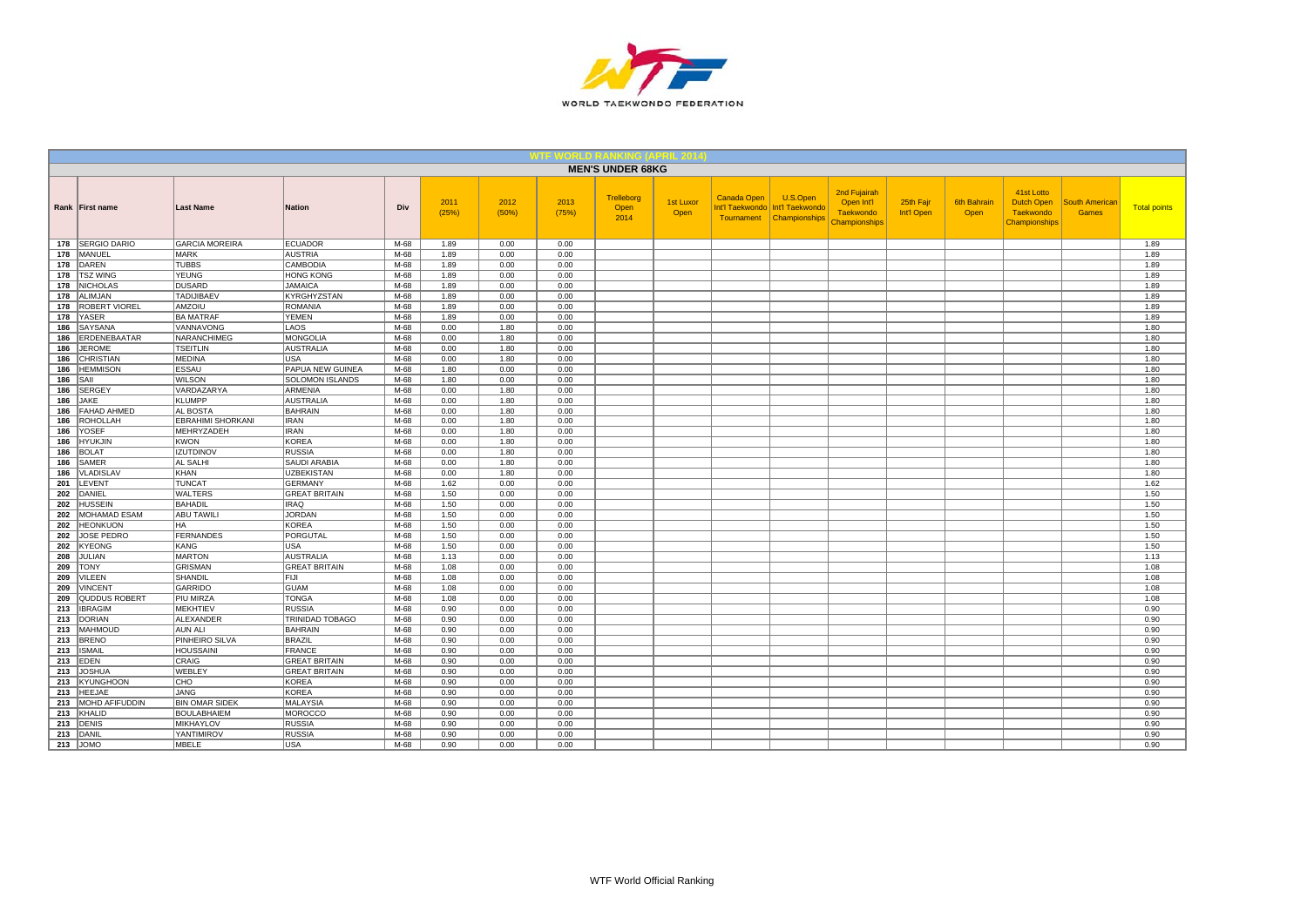

|                                |                                  |                                          |                                   |                  |               |               |                | <b>MEN'S UNDER 74KG</b>    |                   |                    |                                                                           |                                                                 |                         |                            |                                                                      |                                       |                     |
|--------------------------------|----------------------------------|------------------------------------------|-----------------------------------|------------------|---------------|---------------|----------------|----------------------------|-------------------|--------------------|---------------------------------------------------------------------------|-----------------------------------------------------------------|-------------------------|----------------------------|----------------------------------------------------------------------|---------------------------------------|---------------------|
|                                | Rank   First name                | <b>Last Name</b>                         | <b>Nation</b>                     | Div              | 2011<br>(25%) | 2012<br>(50%) | 2013<br>(75%)  | Trelleborg<br>Open<br>2014 | 1st Luxor<br>Open | <b>Canada Open</b> | U.S.Open<br>Int'l Taekwondo   Int'l Taekwondo<br>Tournament Championships | 2nd Fujairah<br>Open Int'l<br><b>Taekwondo</b><br>Championships | 25th Fajr<br>Int'l Open | <b>6th Bahrain</b><br>Open | 41st Lotto<br><b>Dutch Open</b><br><b>Taekwondo</b><br>Championships | <b>South American</b><br><b>Games</b> | <b>Total points</b> |
| $\mathbf{1}$                   | <b>URIEL AVIGDOR</b>             | ADRIANO RUIZ                             | <b>MEXICO</b>                     | M-74             | 10.15         | 0.00          | 98.10          |                            |                   |                    |                                                                           |                                                                 |                         |                            |                                                                      |                                       | 108.25              |
| $\overline{2}$<br>$\mathbf{3}$ | <b>ALBERT</b><br><b>MAXIME</b>   | <b>GAUN</b><br><b>POTVIN</b>             | <b>RUSSIA</b><br>CANADA           | $M-74$<br>$M-74$ | 4.66<br>5.95  | 0.00<br>36.80 | 54.00<br>19.50 |                            |                   |                    | 20.00                                                                     |                                                                 |                         |                            |                                                                      |                                       | 78.66<br>62.25      |
| $\overline{4}$                 | <b>SEIFEDDINE</b>                | <b>TRABELSI</b>                          | <b>TUNISIA</b>                    | $M-74$           | 7.50          | 9.00          | 39.90          |                            |                   |                    |                                                                           |                                                                 |                         |                            |                                                                      |                                       | 56.40               |
| 5                              | <b>HENRIQUE</b>                  | PRECIOSO MOURA                           | <b>BRAZIL</b>                     | M-74             | 2.65          | 9.00          | 10.98          |                            |                   |                    | 7.20                                                                      |                                                                 |                         |                            | 20.00                                                                |                                       | 49.83               |
| 6                              | <b>ILKIN</b>                     | <b>SHAHBAZOV</b>                         | AZERBAIJAN                        | M-74             | 0.00          | 11.40         | 18.11          |                            | 20.00             |                    |                                                                           |                                                                 |                         |                            |                                                                      |                                       | 49.51               |
| $\overline{7}$                 | <b>TORANN</b>                    | MAIZEROI                                 | <b>FRANCE</b>                     | M-74             | 9.30          | 22.00         | 0.00           |                            | 7.20              |                    |                                                                           | 10.00                                                           |                         |                            |                                                                      |                                       | 48.50               |
| 8                              | <b>RENE LIZARRAGA</b>            | VALENZUELA                               | <b>MEXICO</b>                     | $M-74$           | 0.00          | 0.00          | 45.00          |                            |                   |                    |                                                                           |                                                                 |                         |                            |                                                                      |                                       | 45.00               |
| 9                              | <b>GOROME</b>                    | KARE                                     | SENEGAL                           | $M-74$           | 12.50         | 5.40          | 22.14          |                            |                   |                    |                                                                           |                                                                 |                         |                            |                                                                      |                                       | 40.04               |
| 10                             | ANAS                             | <b>ALADARBI</b>                          | <b>JORDAN</b>                     | M-74             | 3.40          | 25.00         | 0.00           |                            |                   |                    |                                                                           |                                                                 |                         | 10.00                      |                                                                      |                                       | 38.40               |
| 11                             | <b>JIANNAN</b>                   | <b>HUANG</b>                             | <b>CHINA</b>                      | $M-74$           | 0.00          | 0.00          | 25.92          |                            |                   |                    | 12.00                                                                     |                                                                 |                         |                            |                                                                      |                                       | 37.92               |
| 12                             | <b>CHRISTOPHER</b>               | <b>ILIESCO</b>                           | CANADA                            | $M-74$           | 0.00          | 7.16          | 12.90          |                            |                   | 10.00              |                                                                           |                                                                 |                         |                            | 4.32                                                                 |                                       | 34.38               |
| 13                             | RAUL                             | <b>MARTINEZ GARCIA</b>                   | SPAIN                             | M-74             | 2.16          | 17.56         | 13.61          |                            |                   |                    |                                                                           |                                                                 |                         |                            |                                                                      |                                       | 33.33               |
| 14<br>15                       | YOOJIN<br>MASOUD                 | KIM<br>HAJI ZAVAREH                      | <b>KOREA</b><br><b>IRAN</b>       | M-74<br>M-74     | 0.00<br>0.00  | 0.00<br>0.00  | 32.40<br>19.44 |                            |                   |                    |                                                                           |                                                                 |                         |                            | 12.00                                                                |                                       | 32.40<br>31.44      |
| 16                             | <b>ELIAS</b>                     | <b>GONZALEZ CRUZ</b>                     | <b>MEXICO</b>                     | $M-74$           | 0.00          | 0.00          | 30.00          |                            |                   |                    |                                                                           |                                                                 |                         |                            |                                                                      |                                       | 30.00               |
| 16                             | <b>IDULIO</b>                    | <b>ISLAS GOMEZ</b>                       | <b>MEXICO</b>                     | $M-74$           | 0.00          | 0.00          | 30.00          |                            |                   |                    |                                                                           |                                                                 |                         |                            |                                                                      |                                       | 30.00               |
| 18                             | <b>ALIASHAB</b>                  | SIRAZHOV                                 | <b>RUSSIA</b>                     | M-74             | 2.40          | 26.80         | 0.00           |                            |                   |                    |                                                                           |                                                                 |                         |                            |                                                                      |                                       | 29.20               |
| 19                             | RIDVAN                           | <b>BAYGUT</b>                            | <b>TURKEY</b>                     | M-74             | 8.80          | 18.60         | 0.00           |                            |                   |                    |                                                                           |                                                                 |                         |                            |                                                                      |                                       | 27.40               |
| 20                             | ANICET                           | KASSI BABENAN                            | COTE D'IVOIRE                     | M-74             | 0.00          | 25.00         | 0.00           |                            |                   |                    |                                                                           |                                                                 |                         |                            |                                                                      |                                       | 25.00               |
| 20                             | <b>JAEHYUN</b>                   | <b>JEONG</b>                             | <b>KOREA</b>                      | $M-74$           | 0.00          | 25.00         | 0.00           |                            |                   |                    |                                                                           |                                                                 |                         |                            |                                                                      |                                       | 25.00               |
| 20                             | CHANGMIN                         | LEE                                      | KOREA                             | M-74             | 0.00          | 25.00         | 0.00           |                            |                   |                    |                                                                           |                                                                 |                         |                            |                                                                      |                                       | 25.00               |
| 20                             | <b>DONGMUN</b>                   | LEE                                      | <b>KOREA</b>                      | $M-74$           | 0.00          | 25.00         | 0.00           |                            |                   |                    |                                                                           |                                                                 |                         |                            |                                                                      |                                       | 25.00               |
| 24                             | <b>MICHEL</b>                    | SAMAHA                                   | LEBANON                           | $M-74$           | 0.00          | 0.00          | 18.11          |                            |                   |                    |                                                                           |                                                                 |                         | 3.60                       |                                                                      |                                       | 21.71               |
| 25                             | <b>ALIREZA</b>                   | <b>NASR AZADANY</b><br><b>RAFALOVICH</b> | <b>IRAN</b>                       | $M-74$<br>$M-74$ | 21.50         | 0.00<br>5.40  | 0.00           |                            |                   |                    |                                                                           |                                                                 |                         |                            |                                                                      |                                       | 21.50               |
| 26<br>27                       | NIKITA<br><b>JONGBIN</b>         | <b>SEO</b>                               | <b>UZBEKISTAN</b><br><b>KOREA</b> | M-74             | 0.00<br>0.00  | 21.00         | 0.00<br>0.00   |                            | 12.00             |                    |                                                                           | 3.60                                                            |                         |                            |                                                                      |                                       | 21.00<br>21.00      |
| 28                             | <b>MOKDAD</b>                    | <b>OUNIS</b>                             | <b>GERMANY</b>                    | $M-74$           | 1.80          | 5.40          | 13.61          |                            |                   |                    |                                                                           |                                                                 |                         |                            |                                                                      |                                       | 20.81               |
| 29                             | <b>KARIM AMR</b>                 | KHAIRY MAHMOUD                           | EGYPT                             | $M-74$           | 1.80          | 15.00         | 2.70           |                            |                   |                    |                                                                           |                                                                 |                         |                            |                                                                      |                                       | 19.50               |
| 30                             | <b>RUEBYN</b>                    | <b>RICHARDS</b>                          | <b>GREAT BRITAIN</b>              | $M-74$           | 0.00          | 0.00          | 19.44          |                            |                   |                    |                                                                           |                                                                 |                         |                            |                                                                      |                                       | 19.44               |
| 31                             | MARK                             | LOPEZ                                    | <b>USA</b>                        | $M-74$           | 3.78          | 15.00         | 0.00           |                            |                   |                    |                                                                           |                                                                 |                         |                            |                                                                      |                                       | 18.78               |
| 32                             | <b>JACK</b>                      | <b>MARTON</b>                            | <b>AUSTRALIA</b>                  | $M-74$           | 0.00          | 5.00          | 13.61          |                            |                   |                    |                                                                           |                                                                 |                         |                            |                                                                      |                                       | 18.61               |
| 33                             | <b>THOMAS</b>                    | RAHIMI                                   | <b>USA</b>                        | $M-74$           | 1.50          | 2.16          | 10.98          |                            |                   | 3.60               |                                                                           |                                                                 |                         |                            |                                                                      |                                       | 18.24               |
| 34                             | <b>GEORGES</b>                   | <b>KOBENAN</b>                           | COTE D'IVOIRE                     | M-74             | 0.00          | 0.00          | 18.00          |                            |                   |                    |                                                                           |                                                                 |                         |                            |                                                                      |                                       | 18.00               |
| 35                             | <b>DAMIR</b>                     | <b>FEJZIC</b>                            | <b>SERBIA</b>                     | $M-74$           | 0.00          | 0.00          | 17.70          |                            |                   |                    |                                                                           |                                                                 |                         |                            |                                                                      |                                       | 17.70               |
| 36<br>37                       | <b>FERREIRA</b><br><b>SERVET</b> | <b>JULIO</b><br>TAZEGUL                  | PORTUGAL<br><b>TURKEY</b>         | M-74<br>$M-74$   | 0.00<br>0.00  | 0.00<br>8.00  | 0.00<br>9.00   | 10.00                      |                   |                    |                                                                           |                                                                 |                         |                            | 7.20                                                                 |                                       | 17.20<br>17.00      |
| 38                             | <b>WILKIN</b>                    | <b>HEREDIA</b>                           | <b>DOMINICAN REP</b>              | $M-74$           | 0.00          | 9.00          | 7.50           |                            |                   |                    |                                                                           |                                                                 |                         |                            |                                                                      |                                       | 16.50               |
| 39                             | <b>MICKAEL</b>                   | <b>MUNIER</b>                            | FRANCE                            | M-74             | 0.00          | 0.00          | 0.00           |                            | 4.32              |                    |                                                                           | 6.00                                                            |                         | 6.00                       |                                                                      |                                       | 16.32               |
| 40                             | <b>JOSE MIGUEL</b>               | ESTUPINAN GAMBOA                         | <b>COLOMBIA</b>                   | M-74             | 0.00          | 0.00          | 16.31          |                            |                   |                    |                                                                           |                                                                 |                         |                            |                                                                      |                                       | 16.31               |
| 41                             | SAMUEL                           | <b>HARPER MORRISON</b>                   | PHILIPPINES                       | M-74             | 0.00          | 11.40         | 4.50           |                            |                   |                    |                                                                           |                                                                 |                         |                            |                                                                      |                                       | 15.90               |
| 42                             | YONGSIK                          | YOO                                      | <b>KOREA</b>                      | $M-74$           | 0.00          | 0.00          | 15.00          |                            |                   |                    |                                                                           |                                                                 |                         |                            |                                                                      |                                       | 15.00               |
| 43                             | <b>JAYSEN</b>                    | <b>ISHIDA</b>                            | <b>USA</b>                        | M-74             | 0.90          | 0.00          | 6.48           |                            |                   |                    | 7.20                                                                      |                                                                 |                         |                            |                                                                      |                                       | 14.58               |
| 44                             | PEERATHEP                        | SILA-O                                   | THAILAND                          | M-74             | 1.50          | 5.40          | 7.50           |                            |                   |                    |                                                                           |                                                                 |                         |                            |                                                                      |                                       | 14.40               |
| 45                             | <b>BEHNAM</b>                    | <b>BAYAT</b>                             | <b>IRAN</b>                       | $M-74$           | 3.90          | 3.00          | 7.50           |                            |                   |                    |                                                                           |                                                                 |                         |                            |                                                                      |                                       | 14.40               |
| 45<br>47                       | <b>FERNANDO</b><br><b>ELVIN</b>  | <b>GARCIA</b><br><b>MAMMADOV</b>         | ARGENTINA<br><b>AZERBAIJAN</b>    | $M-74$<br>$M-74$ | 0.00          | 9.00          | 5.40<br>0.00   |                            |                   |                    |                                                                           |                                                                 |                         |                            |                                                                      |                                       | 14.40               |
| 48                             | <b>HAYK</b>                      | KHACHATURYAN                             | ARMENIA                           | M-74             | 7.66<br>0.00  | 6.00<br>0.00  | 13.61          |                            |                   |                    |                                                                           |                                                                 |                         |                            |                                                                      |                                       | 13.66<br>13.61      |
| 48                             | <b>JOSE</b>                      | COBAS                                    | <b>CUBA</b>                       | $M-74$           | 0.00          | 0.00          | 13.61          |                            |                   |                    |                                                                           |                                                                 |                         |                            |                                                                      |                                       | 13.61               |
| 50                             | <b>KYEORE</b>                    | <b>HAN</b>                               | <b>KOREA</b>                      | $M-74$           | 0.00          | 10.00         | 3.24           |                            |                   |                    |                                                                           |                                                                 |                         |                            |                                                                      |                                       | 13.24               |
| 51                             | SAYED MASSOUD                    | KARIMI                                   | AFGHANISTAN                       | M-74             | 0.00          | 12.00         | 0.00           |                            |                   |                    |                                                                           |                                                                 |                         |                            |                                                                      |                                       | 12.00               |
| 52                             | <b>DMITRIY</b>                   | KIM                                      | <b>UZBEKISTAN</b>                 | M-74             | 6.05          | 5.40          | 0.00           |                            |                   |                    |                                                                           |                                                                 |                         |                            |                                                                      |                                       | 11.45               |
| 53                             | <b>ISMAEL</b>                    | <b>COULIBALY</b>                         | MALI                              | M-74             | 10.80         | 0.00          | 0.00           |                            |                   |                    |                                                                           |                                                                 |                         |                            |                                                                      |                                       | 10.80               |
| 53                             | <b>JONGSEUNG</b>                 | LEE                                      | <b>KOREA</b>                      | $M-74$           | 0.00          | 0.00          | 10.80          |                            |                   |                    |                                                                           |                                                                 |                         |                            |                                                                      |                                       | 10.80               |
| 53                             | YONGMIN                          | HAN                                      | <b>KOREA</b>                      | M-74             | 0.00          | 0.00          | 10.80          |                            |                   |                    |                                                                           |                                                                 |                         |                            |                                                                      |                                       | 10.80               |
| 53                             | <b>DEER</b>                      | <b>ANDREW</b>                            | <b>GREAT BRITAIN</b>              | $M-74$           | 0.00          | 0.00          | 0.00           |                            | 7.20              |                    |                                                                           | 3.60                                                            |                         |                            |                                                                      |                                       | 10.80               |
| 57                             | <b>CHRISTOS</b>                  | PILAVAKIS                                | <b>CYPRUS</b>                     | M-74             | 6.25          | 0.00          | 4.50           |                            |                   |                    |                                                                           |                                                                 |                         |                            |                                                                      |                                       | 10.75               |
| 58                             | PATIWAT                          | <b>THONGSALUF</b>                        | THAILAND                          | $M-74$           | 10.50         | 0.00          | 0.00           |                            |                   |                    |                                                                           |                                                                 |                         |                            |                                                                      |                                       | 10.50               |
| 59                             | <b>NIKITA</b>                    | <b>KOROTKOV</b>                          | <b>RUSSIA</b>                     | $M-74$           | 0.00          | 0.00          | 10.20          |                            |                   |                    |                                                                           |                                                                 |                         |                            |                                                                      |                                       | 10.20               |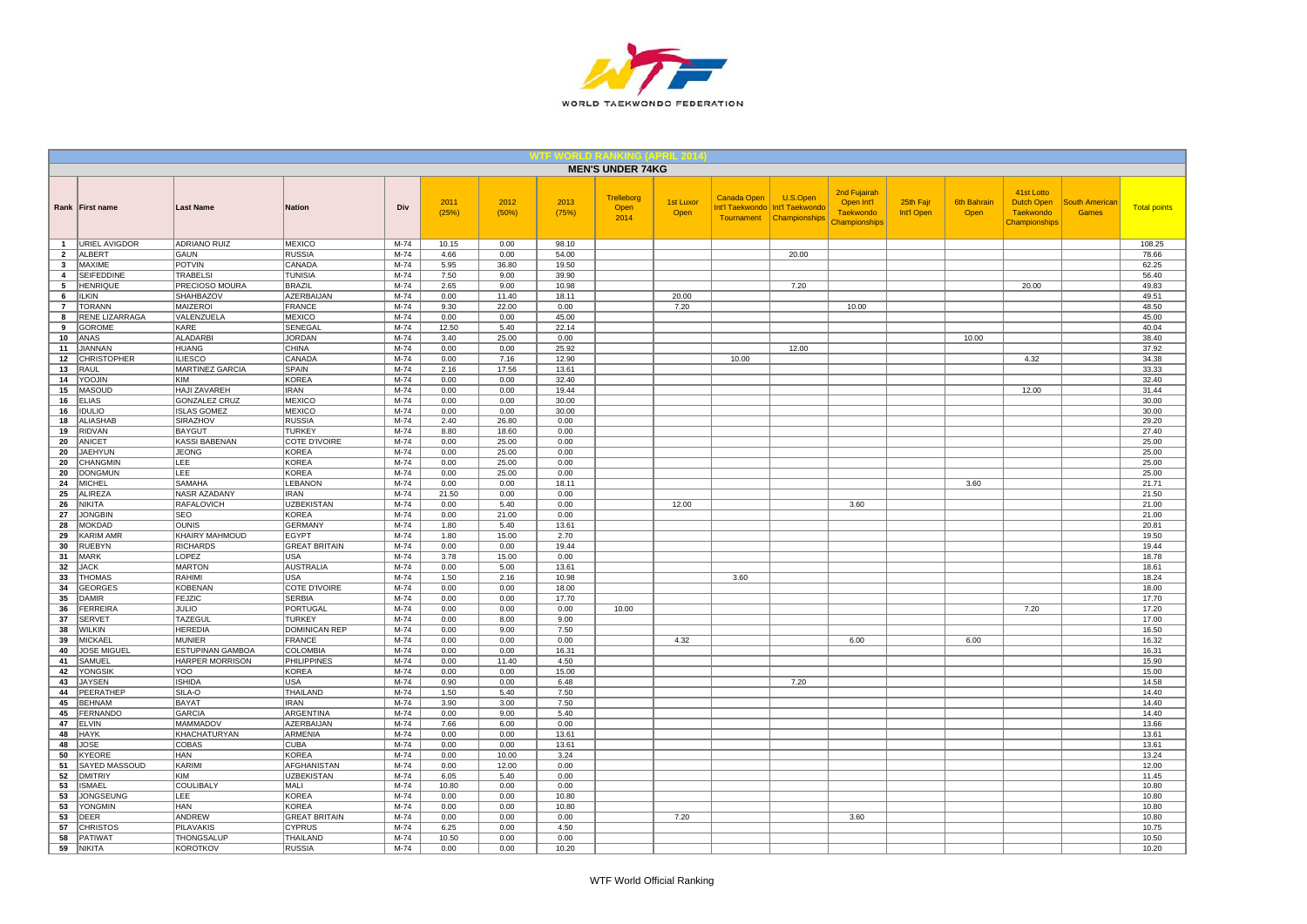

|            |                                                |                                       |                                  |                |               |               |               | <b>MEN'S UNDER 74KG</b>           |                   |             |                                                                           |                                                                 |                         |                            |                                                               |                                       |                     |
|------------|------------------------------------------------|---------------------------------------|----------------------------------|----------------|---------------|---------------|---------------|-----------------------------------|-------------------|-------------|---------------------------------------------------------------------------|-----------------------------------------------------------------|-------------------------|----------------------------|---------------------------------------------------------------|---------------------------------------|---------------------|
|            | Rank First name                                | <b>Last Name</b>                      | <b>Nation</b>                    | Div            | 2011<br>(25%) | 2012<br>(50%) | 2013<br>(75%) | <b>Trelleborg</b><br>Open<br>2014 | 1st Luxor<br>Open | Canada Open | U.S.Open<br>Int'l Taekwondo   Int'l Taekwondo<br>Tournament Championships | 2nd Fujairah<br>Open Int'l<br><b>Taekwondo</b><br>Championships | 25th Fajr<br>Int'l Open | <b>6th Bahrain</b><br>Open | 41st Lotto<br>Dutch Open<br><b>Taekwondo</b><br>Championships | <b>South American</b><br><b>Games</b> | <b>Total points</b> |
| 60         | <b>SEONUK</b>                                  | <b>KIM</b>                            | <b>KOREA</b>                     | $M-74$         | 10.00         | 0.00          | 0.00          |                                   |                   |             |                                                                           |                                                                 |                         |                            |                                                               |                                       | 10.00               |
| 61         | <b>AHMED MAHER</b>                             | <b>SAAD</b>                           | QATAR                            | $M-74$         | 2.40          | 0.00          | 7.20          |                                   |                   |             |                                                                           |                                                                 |                         |                            |                                                               |                                       | 9.60                |
| 62<br>62   | <b>XINLONG</b><br><b>JING LONG</b>             | <b>BAI</b><br><b>WANG</b>             | <b>CHINA</b><br><b>CHINA</b>     | M-74<br>$M-74$ | 0.00<br>0.00  | 9.00<br>9.00  | 0.00<br>0.00  |                                   |                   |             |                                                                           |                                                                 |                         |                            |                                                               |                                       | 9.00<br>9.00        |
| 62         | KAIRAT                                         | SARYMSAKOV                            | KAZAKHSTAN                       | M-74           | 0.00          | 9.00          | 0.00          |                                   |                   |             |                                                                           |                                                                 |                         |                            |                                                               |                                       | 9.00                |
| 62         | <b>TAHA</b>                                    | AL ASWED                              | LIBYA                            | $M-74$         | 0.00          | 9.00          | 0.00          |                                   |                   |             |                                                                           |                                                                 |                         |                            |                                                               |                                       | 9.00                |
| 62         | <b>BARTOSZ</b>                                 | KOLECKI                               | POLAND                           | $M-74$         | 0.00          | 9.00          | 0.00          |                                   |                   |             |                                                                           |                                                                 |                         |                            |                                                               |                                       | 9.00                |
| 62         | <b>DONGHUN</b>                                 | KIM                                   | <b>KOREA</b>                     | M-74           | 0.00          | 0.00          | 9.00          |                                   |                   |             |                                                                           |                                                                 |                         |                            |                                                               |                                       | 9.00                |
| 68         | MUHAMMET TALHA                                 | SARI                                  | <b>TURKEY</b>                    | M-74           | 0.00          | 4.32          | 0.00          |                                   | 4.32              |             |                                                                           |                                                                 |                         |                            |                                                               |                                       | 8.64                |
| 69<br>70   | FARZAD                                         | ZOLGHADRI                             | <b>IRAN</b><br><b>ITALY</b>      | M-74<br>$M-74$ | 8.50          | 0.00          | 0.00          |                                   |                   |             |                                                                           |                                                                 |                         |                            |                                                               |                                       | 8.50                |
| 71         | CRISTIAN<br>MAXIM                              | <b>CLEMENTI</b><br><b>BARANOVSKIY</b> | <b>RUSSIA</b>                    | $M-74$         | 4.63<br>0.00  | 3.60<br>3.78  | 0.00<br>0.00  |                                   |                   |             | 4.32                                                                      |                                                                 |                         |                            |                                                               |                                       | 8.23<br>8.10        |
| 72         | SAID                                           | <b>USTAEV</b>                         | <b>RUSSIA</b>                    | $M-74$         | 1.50          | 2.16          | 0.00          |                                   |                   |             | 4.32                                                                      |                                                                 |                         |                            |                                                               |                                       | 7.98                |
| 73         | <b>THOMAS</b>                                  | <b>RUIZ BORGES</b>                    | <b>MEXICO</b>                    | M-74           | 0.00          | 0.00          | 7.74          |                                   |                   |             |                                                                           |                                                                 |                         |                            |                                                               |                                       | 7.74                |
| 74         | YEHONATHAN                                     | EDELSTAIN                             | <b>ISRAEL</b>                    | $M-74$         | 0.00          | 0.00          | 7.50          |                                   |                   |             |                                                                           |                                                                 |                         |                            |                                                               |                                       | 7.50                |
| 74         | <b>DONGHOO</b>                                 | KIM                                   | <b>KOREA</b>                     | $M-74$         | 0.00          | 0.00          | 7.50          |                                   |                   |             |                                                                           |                                                                 |                         |                            |                                                               |                                       | 7.50                |
| 74         | PETER                                          | <b>BABKA</b>                          | <b>TAHITI</b>                    | M-74           | 0.00          | 0.00          | 7.50          |                                   |                   |             |                                                                           |                                                                 |                         |                            |                                                               |                                       | 7.50                |
| 74         | <b>HUGO ENRIQUE</b><br><b>TEODOR</b>           | <b>PALACIOS</b><br><b>GEORGIEV</b>    | <b>MEXICO</b><br><b>BULGARIA</b> | $M-74$<br>M-74 | 0.00<br>0.00  | 0.00<br>0.00  | 7.50<br>0.00  |                                   |                   |             |                                                                           |                                                                 |                         |                            |                                                               |                                       | 7.50<br>7.20        |
| 78<br>79   | <b>NIR</b>                                     | <b>MORIAH</b>                         | <b>USA</b>                       | M-74           | 0.00          | 0.00          | 2.70          |                                   |                   |             | 4.32                                                                      |                                                                 |                         |                            | 7.20                                                          |                                       | 7.02                |
| 80         | FERNANDO SALVADOR                              | CORRAL ORTEGA                         | MEXICO                           | M-74           | 3.60          | 0.00          | 3.24          |                                   |                   |             |                                                                           |                                                                 |                         |                            |                                                               |                                       | 6.84                |
| 81         | PHILIPPE                                       | SAGNA                                 | SENEGAL                          | M-74           | 0.00          | 0.00          | 6.48          |                                   |                   |             |                                                                           |                                                                 |                         |                            |                                                               |                                       | 6.48                |
| 81         | <b>BALLA</b>                                   | DIEYE                                 | SENEGAL                          | M-74           | 0.00          | 0.00          | 6.48          |                                   |                   |             |                                                                           |                                                                 |                         |                            |                                                               |                                       | 6.48                |
| 81         | <b>BABACAR</b>                                 | <b>THIAM</b>                          | SENEGAL                          | M-74           | 0.00          | 0.00          | 6.48          |                                   |                   |             |                                                                           |                                                                 |                         |                            |                                                               |                                       | 6.48                |
| 81         | OUSSEYNOU                                      | DIOP                                  | SENEGAL                          | $M-74$         | 0.00          | 0.00          | 6.48          |                                   |                   |             |                                                                           |                                                                 |                         |                            |                                                               |                                       | 6.48                |
| 85         | <b>SARCEVIC</b>                                | <b>DEAN</b>                           | CROATIA                          | M-74           | 0.00          | 0.00          | 0.00          | 6.00                              |                   |             |                                                                           |                                                                 |                         |                            |                                                               |                                       | 6.00                |
| 85<br>87   | SNOW<br>MANUEL                                 | ANDREW<br><b>MARK</b>                 | <b>USA</b><br><b>AUSTRIA</b>     | M-74<br>M-74   | 0.00<br>3.78  | 0.00<br>2.16  | 0.00<br>0.00  |                                   |                   | 6.00        |                                                                           |                                                                 |                         |                            |                                                               |                                       | 6.00<br>5.94        |
| 88         | <b>MATTHEW</b>                                 | <b>STEWART</b>                        | CANADA                           | M-74           | 0.00          | 3.00          | 2.70          |                                   |                   |             |                                                                           |                                                                 |                         |                            |                                                               |                                       | 5.70                |
| 89         | <b>MAOMAO</b>                                  | <b>REN</b>                            | <b>CHINA</b>                     | $M-74$         | 3.78          | 1.80          | 0.00          |                                   |                   |             |                                                                           |                                                                 |                         |                            |                                                               |                                       | 5.58                |
| 90         | <b>JOAO JOSE</b>                               | <b>MAEIA</b>                          | ANGOLA                           | $M-74$         | 0.00          | 5.40          | 0.00          |                                   |                   |             |                                                                           |                                                                 |                         |                            |                                                               |                                       | 5.40                |
| 90         | <b>JOSYHENRIQUE</b>                            | CRUZ                                  | <b>BRAZIL</b>                    | M-74           | 0.00          | 5.40          | 0.00          |                                   |                   |             |                                                                           |                                                                 |                         |                            |                                                               |                                       | 5.40                |
| 90         | GUSTAVO                                        | <b>DE SOUZA</b>                       | <b>BRAZIL</b>                    | M-74           | 0.00          | 5.40          | 0.00          |                                   |                   |             |                                                                           |                                                                 |                         |                            |                                                               |                                       | 5.40                |
| 90         | <b>THIAGO</b>                                  | <b>OLIVEIRA</b>                       | <b>BRAZIL</b>                    | M-74           | 0.00          | 5.40          | 0.00          |                                   |                   |             |                                                                           |                                                                 |                         |                            |                                                               |                                       | 5.40                |
| 90<br>90   | <b>NICHOLAS</b>                                | PIGOZZI<br>PINHEIRO SILVA             | <b>BRAZIL</b><br><b>BRAZIL</b>   | $M-74$<br>M-74 | 0.00          | 5.40<br>5.40  | 0.00<br>0.00  |                                   |                   |             |                                                                           |                                                                 |                         |                            |                                                               |                                       | 5.40<br>5.40        |
| 90         | <b>BRENO</b><br><b>MARIO</b>                   | <b>BECERRA</b>                        | <b>CHILE</b>                     | M-74           | 0.00<br>0.00  | 5.40          | 0.00          |                                   |                   |             |                                                                           |                                                                 |                         |                            |                                                               |                                       | 5.40                |
| 90         | <b>WEI HSIANG</b>                              | <b>HSU</b>                            | CHINESE TAIPEI                   | M-74           | 0.00          | 5.40          | 0.00          |                                   |                   |             |                                                                           |                                                                 |                         |                            |                                                               |                                       | 5.40                |
| 90         | ERIC                                           | <b>GUZMAN</b>                         | <b>DOMINICAN REP</b>             | $M-74$         | 0.00          | 5.40          | 0.00          |                                   |                   |             |                                                                           |                                                                 |                         |                            |                                                               |                                       | 5.40                |
| 90         | <b>MOISES</b>                                  | <b>HERNANDEZ</b>                      | <b>DOMINICAN REP</b>             | $M-74$         | 0.00          | 5.40          | 0.00          |                                   |                   |             |                                                                           |                                                                 |                         |                            |                                                               |                                       | 5.40                |
| 90         | <b>KAKESA</b>                                  | TSHIMANGA GIRESSE                     | DR CONGO                         | M-74           | 0.00          | 5.40          | 0.00          |                                   |                   |             |                                                                           |                                                                 |                         |                            |                                                               |                                       | 5.40                |
| 90         | SOI CHUN                                       | <b>WONG</b>                           | <b>MACAO</b>                     | M-74           | 0.00          | 5.40          | 0.00          |                                   |                   |             |                                                                           |                                                                 |                         |                            |                                                               |                                       | 5.40                |
| 90<br>90   | <b>FALINIRINA NJATO</b><br><b>FELIPE FELIX</b> | <b>RASABOTSY</b><br><b>HERNANDEZ</b>  | MADAGASCAR<br><b>MEXICO</b>      | M-74<br>M-74   | 0.00<br>0.00  | 5.40<br>5.40  | 0.00<br>0.00  |                                   |                   |             |                                                                           |                                                                 |                         |                            |                                                               |                                       | 5.40<br>5.40        |
| 90         | <b>ELVIS</b>                                   | <b>BARBOSA</b>                        | PUERTO RICO                      | $M-74$         | 0.00          | 5.40          | 0.00          |                                   |                   |             |                                                                           |                                                                 |                         |                            |                                                               |                                       | 5.40                |
| 90         | <b>IVAN</b>                                    | KARAJLOVIC                            | <b>SERBIA</b>                    | M-74           | 0.00          | 5.40          | 0.00          |                                   |                   |             |                                                                           |                                                                 |                         |                            |                                                               |                                       | 5.40                |
| 90         | NATHANAEL                                      | AHLSTROM                              | <b>USA</b>                       | M-74           | 0.00          | 5.40          | 0.00          |                                   |                   |             |                                                                           |                                                                 |                         |                            |                                                               |                                       | 5.40                |
| 90         | OLIE                                           | <b>BURTON</b>                         | <b>USA</b>                       | M-74           | 0.00          | 5.40          | 0.00          |                                   |                   |             |                                                                           |                                                                 |                         |                            |                                                               |                                       | 5.40                |
| 90         | <b>TERRENCE</b>                                | <b>JENNINGS</b>                       | USA                              | $M-74$         | 0.00          | 5.40          | 0.00          |                                   |                   |             |                                                                           |                                                                 |                         |                            |                                                               |                                       | 5.40                |
| 109        | OLEKSANDR                                      | LEVINCHUK                             | <b>UKRAINE</b>                   | $M-74$         | 0.90          | 0.00          | 4.50          |                                   |                   |             |                                                                           |                                                                 |                         |                            |                                                               |                                       | 5.40                |
| 109        | <b>SEJIN</b>                                   | KIM                                   | <b>KOREA</b><br><b>KOREA</b>     | $M-74$<br>M-74 | 0.00          | 0.00<br>0.00  | 5.40<br>5.40  |                                   |                   |             |                                                                           |                                                                 |                         |                            |                                                               |                                       | 5.40<br>5.40        |
| 109<br>112 | <b>HYUKJIN</b><br>THANH TAM                    | KWON<br><b>DUONG</b>                  | VIETNAM                          | M-74           | 0.00<br>2.50  | 0.00          | 2.70          |                                   |                   |             |                                                                           |                                                                 |                         |                            |                                                               |                                       | 5.20                |
| 113        | SAMUEL                                         | MERCIER KUAOLENI                      | <b>TAHITI</b>                    | $M-74$         | 5.00          | 0.00          | 0.00          |                                   |                   |             |                                                                           |                                                                 |                         |                            |                                                               |                                       | 5.00                |
| 113        | MOHAMMAD                                       | RAFIEE                                | <b>IRAN</b>                      | M-74           | 0.00          | 5.00          | 0.00          |                                   |                   |             |                                                                           |                                                                 |                         |                            |                                                               |                                       | 5.00                |
| 113        | MYUNGSUB                                       | LEE                                   | <b>KOREA</b>                     | M-74           | 0.00          | 5.00          | 0.00          |                                   |                   |             |                                                                           |                                                                 |                         |                            |                                                               |                                       | 5.00                |
| 116        | MAHMOOD AHMED                                  | <b>FATHY SAID</b>                     | <b>EGYPT</b>                     | M-74           | 2.65          | 2.16          | 0.00          |                                   |                   |             |                                                                           |                                                                 |                         |                            |                                                               |                                       | 4.81                |
| 117        | <b>UGUR</b>                                    | <b>AKTAS</b>                          | <b>TURKEY</b>                    | $M-74$         | 4.66          | 0.00          | 0.00          |                                   |                   |             |                                                                           |                                                                 |                         |                            |                                                               |                                       | 4.66                |
|            | 118 ALEXANDER                                  | PAGAEV                                | <b>RUSSIA</b>                    | $M-74$         | 2.40          | 2.16          | 0.00          |                                   |                   |             |                                                                           |                                                                 |                         |                            |                                                               |                                       | 4.56                |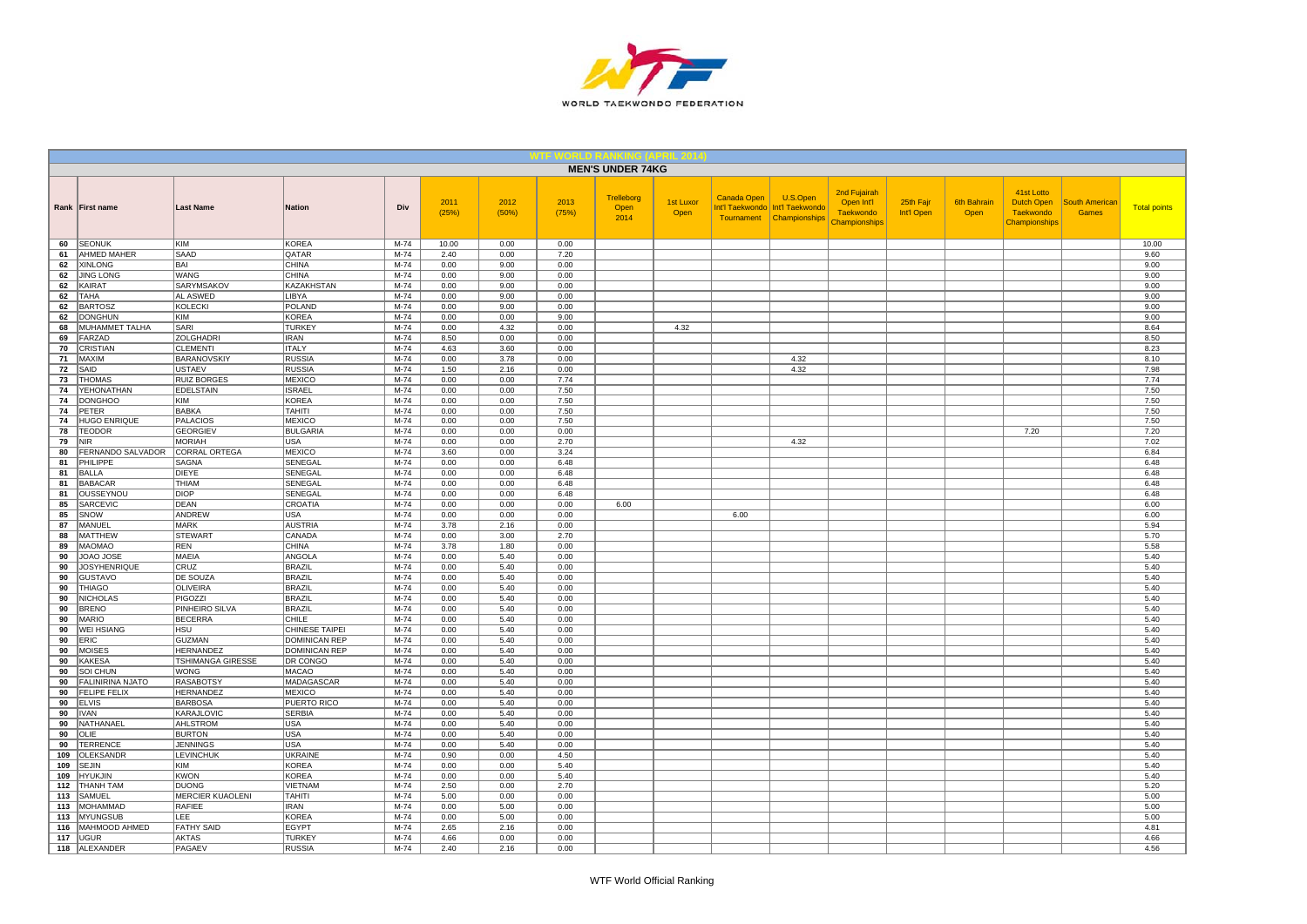

|            |                                  |                                   |                                 |                  |               |               |               | <b>MEN'S UNDER 74KG</b>    |                          |             |                                                                           |                                                                 |                         |                            |                                                               |                                       |                     |
|------------|----------------------------------|-----------------------------------|---------------------------------|------------------|---------------|---------------|---------------|----------------------------|--------------------------|-------------|---------------------------------------------------------------------------|-----------------------------------------------------------------|-------------------------|----------------------------|---------------------------------------------------------------|---------------------------------------|---------------------|
|            | Rank First name                  | <b>Last Name</b>                  | <b>Nation</b>                   | Div              | 2011<br>(25%) | 2012<br>(50%) | 2013<br>(75%) | Trelleborg<br>Open<br>2014 | <b>1st Luxor</b><br>Open | Canada Open | U.S.Open<br>Int'l Taekwondo   Int'l Taekwondo<br>Tournament Championships | 2nd Fujairah<br>Open Int'l<br><b>Taekwondo</b><br>Championships | 25th Fajr<br>Int'l Open | <b>6th Bahrain</b><br>Open | 41st Lotto<br>Dutch Open<br><b>Taekwondo</b><br>Championships | <b>South American</b><br><b>Games</b> | <b>Total points</b> |
| 119        | SUNDAY                           | ONOFE                             | <b>NIGERIA</b>                  | M-74             | 4.50          | 0.00          | 0.00          |                            |                          |             |                                                                           |                                                                 |                         |                            |                                                               |                                       | 4.50                |
| 119        | AHARON                           | <b>DINES</b>                      | <b>ISRAEL</b>                   | $M-74$           | 0.00          | 0.00          | 4.50          |                            |                          |             |                                                                           |                                                                 |                         |                            |                                                               |                                       | 4.50                |
| 119        | KIRILL                           | <b>KAMALETDINOV</b>               | <b>RUSSIA</b>                   | $M-74$           | 0.00          | 0.00          | 4.50          |                            |                          |             |                                                                           |                                                                 |                         |                            |                                                               |                                       | 4.50                |
| 119        | <b>GORDON</b>                    | KAMA                              | PAPUA NEW GUINEA                | M-74             | 0.00          | 0.00          | 4.50          |                            |                          |             |                                                                           |                                                                 |                         |                            |                                                               |                                       | 4.50                |
| 119        | <b>GARCIA MOREIRA</b>            | <b>SERGIO DARIO</b>               | <b>ECUADOR</b>                  | M-74             | 0.00          | 0.00          | 4.50          |                            |                          |             |                                                                           |                                                                 |                         |                            |                                                               |                                       | 4.50                |
| 124        | <b>SIMSEK</b>                    | <b>OKAN</b>                       | <b>TURKEY</b>                   | M-74             | 0.00          | 0.00          | 0.00          |                            | 4.32                     |             |                                                                           |                                                                 |                         |                            |                                                               |                                       | 4.32                |
| 124        | <b>HAJIYEV</b>                   | <b>DASHQIN</b>                    | AZERBAIJAN                      | M-74             | 0.00          | 0.00          | 0.00          |                            | 4.32                     |             |                                                                           |                                                                 |                         |                            |                                                               |                                       | 4.32                |
| 124<br>124 | <b>RODRIGUEZ</b>                 | OSVALDO<br><b>SOLENICKI</b>       | CHILE<br>CROATIA                | $M-74$<br>M-74   | 0.00<br>0.00  | 0.00<br>0.00  | 0.00          |                            |                          |             | 4.32                                                                      |                                                                 |                         |                            | 4.32                                                          |                                       | 4.32<br>4.32        |
| 124        | <b>TIN</b><br>DANIEL             | QESADA BARRERA                    | <b>SPAIN</b>                    | $M-74$           | 0.00          | 0.00          | 0.00<br>0.00  |                            |                          |             |                                                                           |                                                                 |                         |                            | 4.32                                                          |                                       | 4.32                |
| 124        | <b>HAMA</b>                      | <b>ALZOUMA</b>                    | <b>USA</b>                      | $M-74$           | 0.00          | 0.00          | 0.00          |                            |                          |             |                                                                           |                                                                 |                         |                            | 4.32                                                          |                                       | 4.32                |
| 130        | <b>HASSAN</b>                    | ALI HASSAN                        | <b>BAHRAIN</b>                  | M-74             | 0.90          | 3.00          | 0.00          |                            |                          |             |                                                                           |                                                                 |                         |                            |                                                               |                                       | 3.90                |
|            | 131 JIHOON                       | SONG                              | <b>KOREA</b>                    | M-74             | 3.78          | 0.00          | 0.00          |                            |                          |             |                                                                           |                                                                 |                         |                            |                                                               |                                       | 3.78                |
| 131        | JUNI                             | <b>JASEN</b>                      | ARUBA                           | M-74             | 0.00          | 3.78          | 0.00          |                            |                          |             |                                                                           |                                                                 |                         |                            |                                                               |                                       | 3.78                |
| 131        | NAGEL                            | <b>RAS</b>                        | ARUBA                           | $M-74$           | 0.00          | 3.78          | 0.00          |                            |                          |             |                                                                           |                                                                 |                         |                            |                                                               |                                       | 3.78                |
| 131        | <b>EDMAR</b>                     | WINTERDAAL                        | ARUBA                           | M-74             | 0.00          | 3.78          | 0.00          |                            |                          |             |                                                                           |                                                                 |                         |                            |                                                               |                                       | 3.78                |
| 131        | <b>TAMER</b>                     | <b>HUSSEIN</b>                    | <b>EGYPT</b>                    | M-74             | 0.00          | 3.78          | 0.00          |                            |                          |             |                                                                           |                                                                 |                         |                            |                                                               |                                       | 3.78                |
| 131        | <b>VLADISLAV</b>                 | <b>KHAN</b>                       | <b>UZBEKISTAN</b>               | $M-74$           | 0.00          | 3.78          | 0.00          |                            |                          |             |                                                                           |                                                                 |                         |                            |                                                               |                                       | 3.78                |
| 131        | <b>EDGAR</b>                     | CONTRERAS                         | VENEZUELA                       | M-74             | 0.00          | 3.78          | 0.00          |                            |                          |             |                                                                           |                                                                 |                         |                            |                                                               |                                       | 3.78                |
| 138        | FARZAD                           | ABDOLAHI                          | <b>IRAN</b>                     | $M-74$           | 0.00          | 3.60          | 0.00          |                            |                          |             |                                                                           |                                                                 |                         |                            |                                                               |                                       | 3.60                |
| 138        | <b>LARBI CHERIF</b>              | SIDALI                            | <b>ALGERIA</b>                  | M-74             | 3.60          | 0.00          | 0.00          |                            |                          |             |                                                                           |                                                                 |                         |                            |                                                               |                                       | 3.60                |
| 138        | FARIZ                            | <b>ALIYEV</b>                     | <b>AZERBAIJAN</b>               | $M-74$           | 0.00          | 3.60          | 0.00          |                            |                          |             |                                                                           |                                                                 |                         |                            |                                                               |                                       | 3.60                |
| 138        | <b>FLORIAN</b>                   | <b>SCHALLER</b>                   | <b>GERMANY</b>                  | M-74             | 0.00          | 3.60          | 0.00          |                            |                          |             |                                                                           |                                                                 |                         |                            |                                                               |                                       | 3.60                |
| 138        | <b>GOPOLANG</b>                  | <b>MOKOKA</b>                     | SOUTH AFRICA                    | M-74             | 0.00          | 3.60          | 0.00          |                            |                          |             |                                                                           |                                                                 |                         |                            |                                                               |                                       | 3.60                |
| 138        | <b>ELBOHER</b>                   | <b>ALON</b>                       | <b>ISRAEL</b>                   | M-74             | 0.00          | 0.00          | 0.00          | 3.60                       |                          |             |                                                                           |                                                                 |                         |                            |                                                               |                                       | 3.60                |
| 138<br>138 | <b>WEST</b><br><b>HOLUBOWICZ</b> | <b>MATTHEW</b><br>KAROL           | CANADA<br><b>POLAND</b>         | M-74<br>$M-74$   | 0.00<br>0.00  | 0.00<br>0.00  | 0.00<br>0.00  | 3.60                       |                          | 3.60        |                                                                           |                                                                 |                         |                            |                                                               |                                       | 3.60<br>3.60        |
| 138        | AIDYN                            | <b>KAPASSOV</b>                   | KAZAKHSTAN                      | M-74             | 0.00          | 0.00          | 0.00          |                            |                          |             |                                                                           |                                                                 |                         | 3.60                       |                                                               |                                       | 3.60                |
| 147        | <b>BRIAN</b>                     | <b>GALLAGHER</b>                  | USA                             | $M-74$           | 3.58          | 0.00          | 0.00          |                            |                          |             |                                                                           |                                                                 |                         |                            |                                                               |                                       | 3.58                |
| 148        | KIKI                             | <b>ROSTAND</b>                    | <b>BENIN</b>                    | $M-74$           | 0.00          | 0.00          | 3.24          |                            |                          |             |                                                                           |                                                                 |                         |                            |                                                               |                                       | 3.24                |
| 148        | <b>MARKO</b>                     | MUTAK                             | CROATIA                         | $M-74$           | 0.00          | 0.00          | 3.24          |                            |                          |             |                                                                           |                                                                 |                         |                            |                                                               |                                       | 3.24                |
| 148        | <b>SUNGMIN</b>                   | <b>PARK</b>                       | <b>KOREA</b>                    | M-74             | 0.00          | 0.00          | 3.24          |                            |                          |             |                                                                           |                                                                 |                         |                            |                                                               |                                       | 3.24                |
| 148        | <b>DONGMIN</b>                   | <b>YUN</b>                        | <b>KOREA</b>                    | M-74             | 0.00          | 0.00          | 3.24          |                            |                          |             |                                                                           |                                                                 |                         |                            |                                                               |                                       | 3.24                |
| 148        | <b>SHABULAT</b>                  | <b>MISERVIEV</b>                  | SWEDEN                          | $M-74$           | 0.00          | 0.00          | 3.24          |                            |                          |             |                                                                           |                                                                 |                         |                            |                                                               |                                       | 3.24                |
| 153        | YNOUSSA                          | <b>SAWADOGO</b>                   | <b>FRANCE</b>                   | $M-74$           | 0.90          | 2.16          | 0.00          |                            |                          |             |                                                                           |                                                                 |                         |                            |                                                               |                                       | 3.06                |
| 154        | <b>STEPHANE</b>                  | <b>OUAZANA</b>                    | <b>NEW CALEDONIA</b>            | M-74             | 3.00          | 0.00          | 0.00          |                            |                          |             |                                                                           |                                                                 |                         |                            |                                                               |                                       | 3.00                |
| 154        | ARASH                            | <b>MOZHDEH</b>                    | <b>IRAN</b>                     | M-74             | 0.00          | 3.00          | 0.00          |                            |                          |             |                                                                           |                                                                 |                         |                            |                                                               |                                       | 3.00                |
| 156        | <b>JAVIER</b>                    | <b>MEDINA</b>                     | VENEZUELA                       | M-74             | 0.00          | 0.00          | 2.70          |                            |                          |             |                                                                           |                                                                 |                         |                            |                                                               |                                       | 2.70                |
| 156        | LETSIETSA                        | <b>LETSIETSA</b>                  | <b>LESOTHO</b>                  | $M-74$           | 2.70          | 0.00          | 0.00          |                            |                          |             |                                                                           |                                                                 |                         |                            |                                                               |                                       | 2.70                |
| 156        | <b>VICTOR</b>                    | <b>BOA</b>                        | MOZAMBIQUE                      | M-74             | 2.70          | 0.00          | 0.00          |                            |                          |             |                                                                           |                                                                 |                         |                            |                                                               |                                       | 2.70                |
| 156        | <b>MBONGENI</b>                  | <b>NSIBANDZE</b>                  | SWAZILAND                       | $M-74$<br>M-74   | 2.70<br>0.00  | 0.00<br>0.00  | 0.00<br>2.70  |                            |                          |             |                                                                           |                                                                 |                         |                            |                                                               |                                       | 2.70<br>2.70        |
| 156<br>156 | ZABIHUL<br>TAL                   | <b>DAWROOGBI</b><br><b>MORIAH</b> | AFGHANISTAN<br><b>HONG KONG</b> | $M-74$           | 0.00          | 0.00          | 2.70          |                            |                          |             |                                                                           |                                                                 |                         |                            |                                                               |                                       | 2.70                |
| 156        | ABDALLAH                         | <b>HASSAN</b>                     | <b>KUWAIT</b>                   | M-74             | 0.00          | 0.00          | 2.70          |                            |                          |             |                                                                           |                                                                 |                         |                            |                                                               |                                       | 2.70                |
| 156        | <b>EL MUJTABA</b>                | ABBEKER                           | <b>SUDAN</b>                    | M-74             | 0.00          | 0.00          | 2.70          |                            |                          |             |                                                                           |                                                                 |                         |                            |                                                               |                                       | 2.70                |
| 156        | <b>ALVARO</b>                    | <b>DE LORIA</b>                   | <b>BOLIVIA</b>                  | $M-74$           | 0.00          | 0.00          | 2.70          |                            |                          |             |                                                                           |                                                                 |                         |                            |                                                               |                                       | 2.70                |
| 156        | <b>ANTON</b>                     | <b>KROPACHEV</b>                  | <b>RUSSIA</b>                   | M-74             | 0.00          | 0.00          | 2.70          |                            |                          |             |                                                                           |                                                                 |                         |                            |                                                               |                                       | 2.70                |
| 156        | IVAN                             | <b>KVASHNIN</b>                   | <b>RUSSIA</b>                   | M-74             | 0.00          | 0.00          | 2.70          |                            |                          |             |                                                                           |                                                                 |                         |                            |                                                               |                                       | 2.70                |
| 156        | ALEXANDER                        | ALLEN                             | <b>GUAM</b>                     | M-74             | 0.00          | 0.00          | 2.70          |                            |                          |             |                                                                           |                                                                 |                         |                            |                                                               |                                       | 2.70                |
| 156        | <b>CESAR IVANN</b>               | <b>BEAS FRANCO</b>                | <b>MEXICO</b>                   | M-74             | 0.00          | 0.00          | 2.70          |                            |                          |             |                                                                           |                                                                 |                         |                            |                                                               |                                       | 2.70                |
| 156        | <b>BERNARDO</b>                  | NAVA RODRIGUEZ                    | <b>MEXICO</b>                   | $M-74$           | 0.00          | 0.00          | 2.70          |                            |                          |             |                                                                           |                                                                 |                         |                            |                                                               |                                       | 2.70                |
| 156        | <b>RIDVAN</b>                    | AKIN                              | <b>TURKEY</b>                   | M-74             | 0.00          | 0.00          | 2.70          |                            |                          |             |                                                                           |                                                                 |                         |                            |                                                               |                                       | 2.70                |
| 156        | <b>BOJAN</b>                     | <b>STEFANOVSKI</b>                | <b>SERBIA</b>                   | $M-74$           | 0.00          | 0.00          | 2.70          |                            |                          |             |                                                                           |                                                                 |                         |                            |                                                               |                                       | 2.70                |
| 156        | ABDUL                            | <b>HEMI MOHD</b>                  | MALAYSIA                        | M-74             | 0.00          | 0.00          | 2.70          |                            |                          |             |                                                                           |                                                                 |                         |                            |                                                               |                                       | 2.70                |
| 156        | CHAVEZ ALCAZAR                   | <b>JOSUE HERIBERTO</b>            | PERU                            | $M-74$           | 0.00          | 0.00          | 2.70          |                            |                          |             |                                                                           |                                                                 |                         |                            |                                                               |                                       | 2.70                |
| 174        | <b>TONY</b>                      | <b>GRISMAN</b>                    | <b>GREAT BRITAIN</b>            | M-74             | 2.65          | 0.00          | 0.00          |                            |                          |             |                                                                           |                                                                 |                         |                            |                                                               |                                       | 2.65                |
| 175        | <b>SCOTT</b>                     | VAUGHN                            | <b>NEW ZEALAND</b>              | M-74             | 2.50          | 0.00          | 0.00          |                            |                          |             |                                                                           |                                                                 |                         |                            |                                                               |                                       | 2.50                |
| 175        | <b>BABAK</b><br>175 JOSEF        | NADERIGARGARI                     | <b>IRAN</b><br><b>SWEDEN</b>    | $M-74$<br>$M-74$ | 2.50<br>2.50  | 0.00<br>0.00  | 0.00<br>0.00  |                            |                          |             |                                                                           |                                                                 |                         |                            |                                                               |                                       | 2.50<br>2.50        |
|            |                                  | AL-ZUBEIDY                        |                                 |                  |               |               |               |                            |                          |             |                                                                           |                                                                 |                         |                            |                                                               |                                       |                     |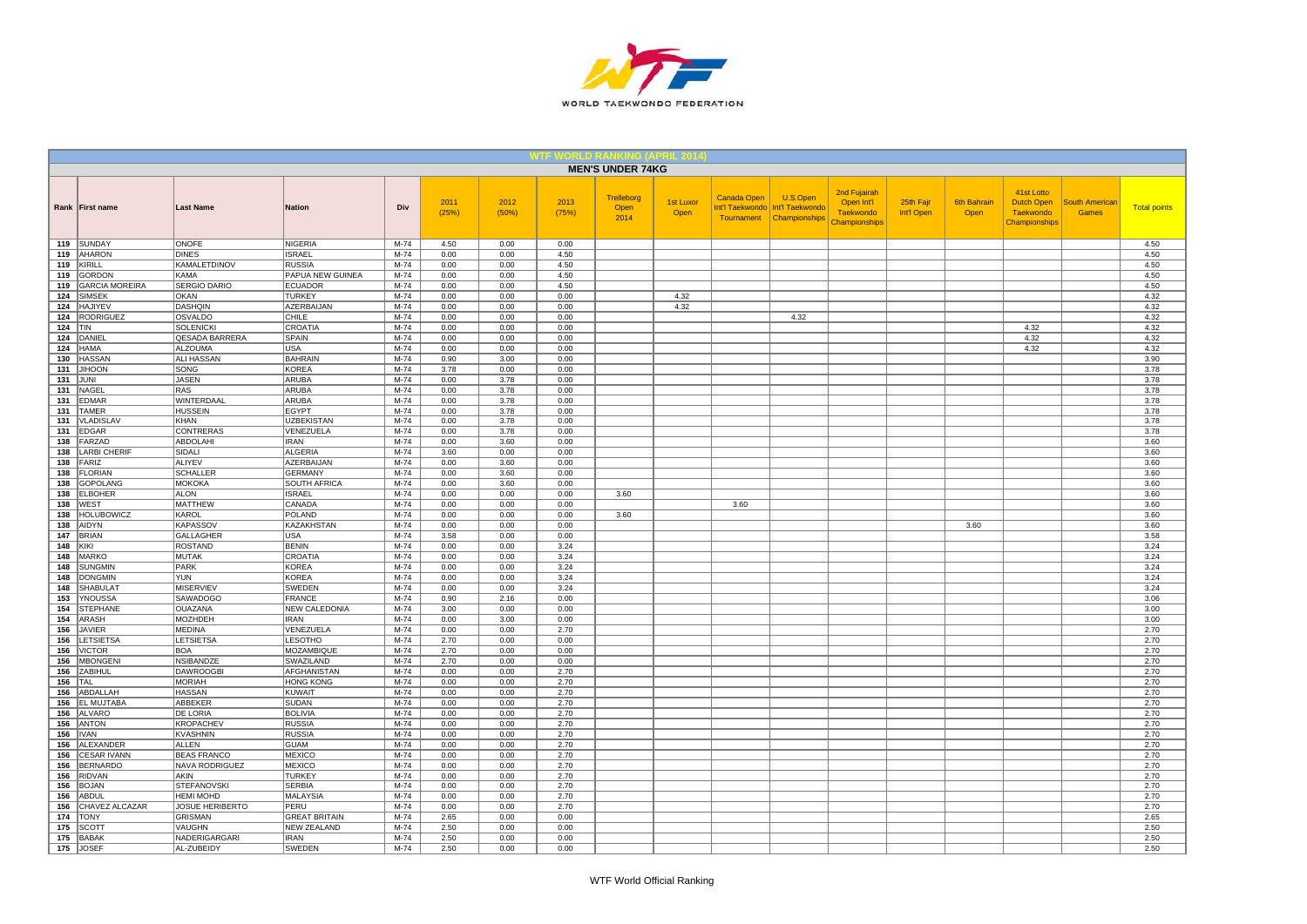

|                   |                      |                         |        |               |               |               | <b>MEN'S UNDER 74KG</b>           |                          |                           |                                                                |                                                                        |                         |                     |                                                                             |                                       |                     |
|-------------------|----------------------|-------------------------|--------|---------------|---------------|---------------|-----------------------------------|--------------------------|---------------------------|----------------------------------------------------------------|------------------------------------------------------------------------|-------------------------|---------------------|-----------------------------------------------------------------------------|---------------------------------------|---------------------|
| Rank First name   | <b>Last Name</b>     | <b>Nation</b>           | Div    | 2011<br>(25%) | 2012<br>(50%) | 2013<br>(75%) | <b>Trelleborg</b><br>Open<br>2014 | <b>1st Luxor</b><br>Open | Canada Open<br>Tournament | U.S.Open<br>Int'l Taekwondo   Int'l Taekwondo<br>Championships | 2nd Fujairah<br>Open Int'l<br><b>Taekwondo</b><br><b>Championships</b> | 25th Fajr<br>Int'l Open | 6th Bahrair<br>Open | 41st Lotto<br><b>Dutch Open</b><br><b>Taekwondo</b><br><b>Championships</b> | <b>South American</b><br><b>Games</b> | <b>Total points</b> |
| 178 JOEL          | <b>REMAK</b>         | NETHERLANDS             | M-74   | 2.40          | 0.00          | 0.00          |                                   |                          |                           |                                                                |                                                                        |                         |                     |                                                                             |                                       | 2.40                |
| 179 JHOHANNY      | <b>BARTERMI</b>      | DOMINICAN REP           | M-74   | 0.00          | 2.16          | 0.00          |                                   |                          |                           |                                                                |                                                                        |                         |                     |                                                                             |                                       | 2.16                |
| 179   IVAN        | <b>ENCINAS</b>       | MEXICO                  | M-74   | 0.00          | 2.16          | 0.00          |                                   |                          |                           |                                                                |                                                                        |                         |                     |                                                                             |                                       | 2.16                |
| <b>181   IVAN</b> | <b>BOSKIN</b>        | <b>BELARUS</b>          | M-74   | 0.00          | 1.80          | 0.00          |                                   |                          |                           |                                                                |                                                                        |                         |                     |                                                                             |                                       | 1.80                |
| 181 ANESTIS       | <b>NIKOLAIDIS</b>    | GREECE                  | M-74   | 0.00          | 1.80          | 0.00          |                                   |                          |                           |                                                                |                                                                        |                         |                     |                                                                             |                                       | 1.80                |
| 181 BURAK         | <b>HASAN</b>         | <b>AUSTRALIA</b>        | M-74   | 0.00          | 1.80          | 0.00          |                                   |                          |                           |                                                                |                                                                        |                         |                     |                                                                             |                                       | 1.80                |
| 181 NAMAZ         | HAYDAZOV             | AZERBAIJAN              | M-74   | 1.80          | 0.00          | 0.00          |                                   |                          |                           |                                                                |                                                                        |                         |                     |                                                                             |                                       | 1.80                |
| 181 FOROUGHIKIA   | <b>FARSHOOD</b>      | <b>IRAN</b>             | M-74   | 1.80          | 0.00          | 0.00          |                                   |                          |                           |                                                                |                                                                        |                         |                     |                                                                             |                                       | 1.80                |
| 181 SAMSON        | <b>KWALEA</b>        | <b>SOLOMON ISLANDS</b>  | M-74   | 1.80          | 0.00          | 0.00          |                                   |                          |                           |                                                                |                                                                        |                         |                     |                                                                             |                                       | 1.80                |
| 181 STEVEN        | <b>CURRIE</b>        | AUSTRALIA               | M-74   | 0.00          | 1.80          | 0.00          |                                   |                          |                           |                                                                |                                                                        |                         |                     |                                                                             |                                       | 1.80                |
| 181   MAJID       | <b>BAHRAMI</b>       | <b>IRAN</b>             | M-74   | 0.00          | 1.80          | 0.00          |                                   |                          |                           |                                                                |                                                                        |                         |                     |                                                                             |                                       | 1.80                |
| 181 MOHSEN        | KAMALI               | <b>IRAN</b>             | M-74   | 0.00          | 1.80          | 0.00          |                                   |                          |                           |                                                                |                                                                        |                         |                     |                                                                             |                                       | 1.80                |
| 181 LEONARDO      | CHEIBAN              | LEBANON                 | M-74   | 0.00          | 1.80          | 0.00          |                                   |                          |                           |                                                                |                                                                        |                         |                     |                                                                             |                                       | 1.80                |
| 181   DAOUD M.    | <b>ABU TAHA</b>      | PALESTINE               | M-74   | 0.00          | 1.80          | 0.00          |                                   |                          |                           |                                                                |                                                                        |                         |                     |                                                                             |                                       | 1.80                |
| 181 DAREN         | SOK                  | <b>USA</b>              | $M-74$ | 0.00          | 1.80          | 0.00          |                                   |                          |                           |                                                                |                                                                        |                         |                     |                                                                             |                                       | 1.80                |
| 193 JURAJ         | <b>STINCIC</b>       | <b>CROATIA</b>          | $M-74$ | 1.50          | 0.00          | 0.00          |                                   |                          |                           |                                                                |                                                                        |                         |                     |                                                                             |                                       | 1.50                |
| 193 EDEN          | <b>ROSS</b>          | <b>GREAT BRITAIN</b>    | $M-74$ | 1.50          | 0.00          | 0.00          |                                   |                          |                           |                                                                |                                                                        |                         |                     |                                                                             |                                       | 1.50                |
| 193 MEISAM        | <b>GHAHREMANLOU</b>  | <b>IRAN</b>             | $M-74$ | 1.50          | 0.00          | 0.00          |                                   |                          |                           |                                                                |                                                                        |                         |                     |                                                                             |                                       | 1.50                |
| 193 KHALID        | MHAWI                | <b>IRAQ</b>             | M-74   | 1.50          | 0.00          | 0.00          |                                   |                          |                           |                                                                |                                                                        |                         |                     |                                                                             |                                       | 1.50                |
| 193 JAESEOK       | <b>JANG</b>          | KOREA                   | M-74   | 1.50          | 0.00          | 0.00          |                                   |                          |                           |                                                                |                                                                        |                         |                     |                                                                             |                                       | 1.50                |
| 193 JUNHO         | KO                   | KOREA                   | $M-74$ | 1.50          | 0.00          | 0.00          |                                   |                          |                           |                                                                |                                                                        |                         |                     |                                                                             |                                       | 1.50                |
| 199 RAUL          | <b>BOUZAS SOMOZA</b> | SPAIN                   | $M-74$ | 1.08          | 0.00          | 0.00          |                                   |                          |                           |                                                                |                                                                        |                         |                     |                                                                             |                                       | 1.08                |
| 199 JOSE          | <b>FERNANDEZ REY</b> | <b>SPAIN</b>            | $M-74$ | 1.08          | 0.00          | 0.00          |                                   |                          |                           |                                                                |                                                                        |                         |                     |                                                                             |                                       | 1.08                |
| 199 ELOI          | <b>DESCHENES</b>     | CANADA                  | $M-74$ | 1.08          | 0.00          | 0.00          |                                   |                          |                           |                                                                |                                                                        |                         |                     |                                                                             |                                       | 1.08                |
| 199 BENDIK        | OYAN                 | NORWAY                  | $M-74$ | 1.08          | 0.00          | 0.00          |                                   |                          |                           |                                                                |                                                                        |                         |                     |                                                                             |                                       | 1.08                |
| <b>199 IIVAN</b>  | <b>KASSMAN</b>       | <b>PAPUA NEW GUINEA</b> | $M-74$ | 1.08          | 0.00          | 0.00          |                                   |                          |                           |                                                                |                                                                        |                         |                     |                                                                             |                                       | 1.08                |
| 199 LATU          | <b>TOVO FAALONGO</b> | <b>TONGA</b>            | $M-74$ | 1.08          | 0.00          | 0.00          |                                   |                          |                           |                                                                |                                                                        |                         |                     |                                                                             |                                       | 1.08                |
| $199$ FRED        | <b>ESTRADA</b>       | <b>USA</b>              | $M-74$ | 1.08          | 0.00          | 0.00          |                                   |                          |                           |                                                                |                                                                        |                         |                     |                                                                             |                                       | 1.08                |
| 199 TYLER         | KNITTEL-MCDAVID      | lusa.                   | $M-74$ | 1.08          | 0.00          | 0.00          |                                   |                          |                           |                                                                |                                                                        |                         |                     |                                                                             |                                       | 1.08                |
| 207 YULIUS        | FERNANDO             | <b>INDONESIA</b>        | $M-74$ | 0.90          | 0.00          | 0.00          |                                   |                          |                           |                                                                |                                                                        |                         |                     |                                                                             |                                       | 0.90                |
| 207 RAMIK         | <b>NAZAROV</b>       | <b>AZERBAIJAN</b>       | $M-74$ | 0.90          | 0.00          | 0.00          |                                   |                          |                           |                                                                |                                                                        |                         |                     |                                                                             |                                       | 0.90                |
| 207 ARMAN HOSSAIN | MD.                  | <b>BANGLADESH</b>       | M-74   | 0.90          | 0.00          | 0.00          |                                   |                          |                           |                                                                |                                                                        |                         |                     |                                                                             |                                       | 0.90                |
| 207 PARTICK       | LAMEK                | GERMANY                 | $M-74$ | 0.90          | 0.00          | 0.00          |                                   |                          |                           |                                                                |                                                                        |                         |                     |                                                                             |                                       | 0.90                |
| 207 LUKE          | <b>HOLMAN</b>        | <b>GREAT BRITAIN</b>    | M-74   | 0.90          | 0.00          | 0.00          |                                   |                          |                           |                                                                |                                                                        |                         |                     |                                                                             |                                       | 0.90                |
| 207 DIYA NAFEZ    | <b>MAHMOUD</b>       | <b>JORDAN</b>           | $M-74$ | 0.90          | 0.00          | 0.00          |                                   |                          |                           |                                                                |                                                                        |                         |                     |                                                                             |                                       | 0.90                |
| 207 BYUNGWOO      | CHOI                 | KOREA                   | M-74   | 0.90          | 0.00          | 0.00          |                                   |                          |                           |                                                                |                                                                        |                         |                     |                                                                             |                                       | 0.90                |
| 207 KWONWOO       | <b>LEE</b>           | KOREA                   | $M-74$ | 0.90          | 0.00          | 0.00          |                                   |                          |                           |                                                                |                                                                        |                         |                     |                                                                             |                                       | 0.90                |
| 207 SAYSANA       | VANNAVONG            | LAOS                    | $M-74$ | 0.90          | 0.00          | 0.00          |                                   |                          |                           |                                                                |                                                                        |                         |                     |                                                                             |                                       | 0.90                |
| 207 AHMED         | ALI                  | PALESTINE               | $M-74$ | 0.90          | 0.00          | 0.00          |                                   |                          |                           |                                                                |                                                                        |                         |                     |                                                                             |                                       | 0.90                |
| 207 KONSTANTIN    | <b>MININ</b>         | RUSSIA                  | $M-74$ | 0.90          | 0.00          | 0.00          |                                   |                          |                           |                                                                |                                                                        |                         |                     |                                                                             |                                       | 0.90                |
| 207 MANUEL        | <b>BELOQUI</b>       | SPAIN                   | $M-74$ | 0.90          | 0.00          | 0.00          |                                   |                          |                           |                                                                |                                                                        |                         |                     |                                                                             |                                       | 0.90                |
| <b>207 CORY</b>   | KING                 | <b>USA</b>              | $M-74$ | 0.90          | 0.00          | 0.00          |                                   |                          |                           |                                                                |                                                                        |                         |                     |                                                                             |                                       | 0.90                |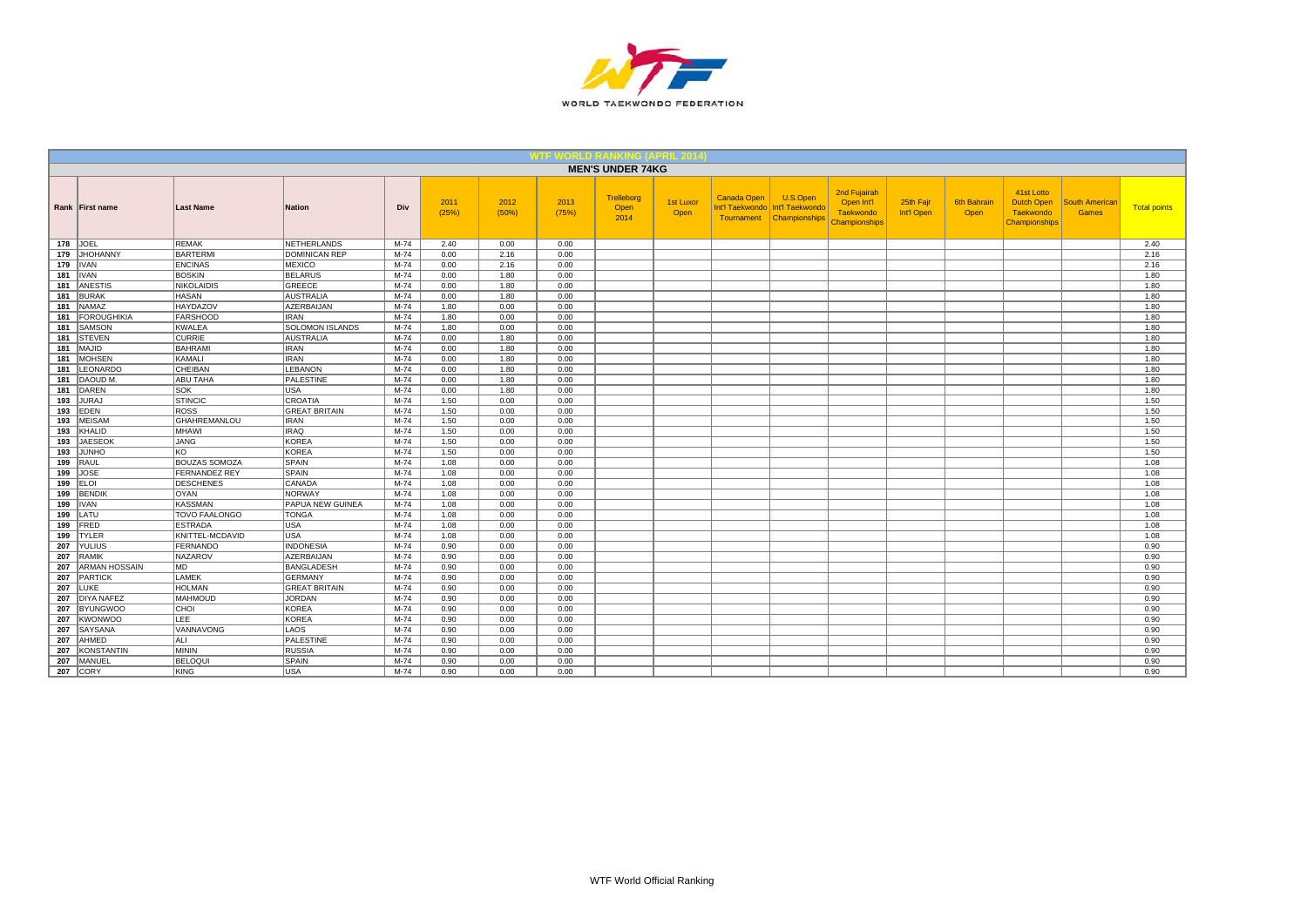

|                     |                                        |                                      |                                           |                |                |                |                | <b>MEN'S UNDER 80KG</b>    |                   |             |                                                                           |                                                                        |                         |                            |                                                               |                                       |                     |
|---------------------|----------------------------------------|--------------------------------------|-------------------------------------------|----------------|----------------|----------------|----------------|----------------------------|-------------------|-------------|---------------------------------------------------------------------------|------------------------------------------------------------------------|-------------------------|----------------------------|---------------------------------------------------------------|---------------------------------------|---------------------|
|                     | Rank First name                        | <b>Last Name</b>                     | Nation                                    | Div            | 2011<br>(25%)  | 2012<br>(50%)  | 2013<br>(75%)  | Trelleborg<br>Open<br>2014 | 1st Luxor<br>Open | Canada Open | U.S.Open<br>Int'l Taekwondo   Int'l Taekwondo<br>Tournament Championships | 2nd Fujairah<br>Open Int'l<br><b>Taekwondo</b><br><b>Championships</b> | 25th Fajr<br>Int'l Open | <b>6th Bahrain</b><br>Open | 41st Lotto<br>Dutch Open<br><b>Taekwondo</b><br>Championships | <b>South American</b><br><b>Games</b> | <b>Total points</b> |
| $\mathbf{1}$        | <b>AARON</b>                           | <b>COOK</b>                          | <b>ISLE OF MAN</b>                        | M-80           | 17.70          | 36.80          | 47.04          |                            |                   |             |                                                                           | 10.00                                                                  |                         | 10.00                      | 20.00                                                         |                                       | 141.54              |
| $\overline{2}$      | <b>TAHIR</b>                           | <b>GUELEC</b>                        | <b>GERMANY</b>                            | $M-80$         | 0.00           | 7.20           | 112.50         | 6.00                       |                   |             |                                                                           |                                                                        |                         |                            |                                                               |                                       | 125.70              |
| $\mathbf{3}$        | LUTALO<br><b>RAMIN</b>                 | <b>MUHAMMAD</b><br><b>AZIZOV</b>     | <b>GREAT BRITAIN</b><br><b>AZERBAIJAN</b> | M-80           | 0.00           | 21.00          | 60.00<br>26.94 |                            | 20.00             |             |                                                                           | 3.60                                                                   |                         |                            | 12.00                                                         |                                       | 116.60              |
| $\overline{4}$<br>5 | <b>NICOLAS</b>                         | <b>GARCIA HEMME</b>                  | SPAIN                                     | $M-80$<br>M-80 | 34.36<br>14.35 | 41.29<br>39.00 | 35.10          |                            | 7.20              |             |                                                                           |                                                                        |                         |                            | 4.32                                                          |                                       | 109.79<br>92.77     |
| 6                   | <b>SEBASTIAN</b>                       | <b>CHRISMANICH</b>                   | ARGENTINA                                 | M-80           | 15.15          | 50.00          | 0.00           |                            |                   | 6.00        |                                                                           |                                                                        |                         |                            |                                                               |                                       | 71.15               |
| $\overline{7}$      | <b>ANTON</b>                           | <b>KOTKOV</b>                        | <b>RUSSIA</b>                             | $M-80$         | 0.00           | 0.00           | 58.86          |                            |                   |             | 7.20                                                                      |                                                                        |                         |                            | 4.32                                                          |                                       | 70.38               |
| 8                   | RENE LIZARRAGA                         | VALENZUELA                           | <b>MEXICO</b>                             | M-80           | 0.00           | 0.00           | 64.80          |                            |                   |             |                                                                           |                                                                        |                         |                            |                                                               |                                       | 64.80               |
| 9                   | <b>STEVEN</b>                          | LOPEZ                                | <b>USA</b>                                | M-80           | 7.50           | 3.71           | 33.42          |                            |                   |             | 20.00                                                                     |                                                                        |                         |                            |                                                               |                                       | 64.63               |
| 10                  | <b>YUNUS</b>                           | SARI                                 | <b>TURKEY</b>                             | M-80           | 18.35          | 20.80          | 24.30          |                            |                   |             |                                                                           |                                                                        |                         |                            |                                                               |                                       | 63.45               |
| 11                  | <b>DONGEON</b>                         | LEE                                  | <b>KOREA</b>                              | M-80           | 0.00           | 60.00          | 0.00           |                            |                   |             |                                                                           |                                                                        |                         |                            |                                                               |                                       | 60.00               |
| 12<br>13            | <b>ISSAM</b><br><b>ARMAN</b>           | CHERNOUBI<br>YEREMYAN                | <b>MOROCCO</b><br><b>ARMENIA</b>          | M-80<br>M-80   | 35.05<br>14.66 | 7.31<br>10.80  | 15.00<br>23.94 |                            |                   |             |                                                                           |                                                                        |                         |                            | 4.32                                                          |                                       | 57.35<br>53.72      |
| 14                  | LENN                                   | <b>HYPOLITE</b>                      | TRIDIDAD & TOBAGO                         | M-80           | 4.39           | 3.00           | 32.81          |                            |                   | 3.60        | 7.20                                                                      |                                                                        |                         |                            |                                                               |                                       | 51.00               |
| 15                  | <b>ALBERT</b>                          | GAUN                                 | <b>RUSSIA</b>                             | M-80           | 0.00           | 3.78           | 46.80          |                            |                   |             |                                                                           |                                                                        |                         |                            |                                                               |                                       | 50.58               |
| 16                  | <b>URIEL AVIGDOR</b>                   | <b>ADRIANO</b>                       | <b>MEXICO</b>                             | $M-80$         | 4.50           | 0.00           | 32.70          |                            |                   | 10.00       |                                                                           |                                                                        |                         |                            |                                                               |                                       | 47.20               |
| 17                  | DAMON                                  | SANSUM                               | <b>GREAT BRITAIN</b>                      | M-80           | 0.00           | 5.00           | 21.11          |                            | 12.00             |             |                                                                           |                                                                        |                         | 6.00                       |                                                               |                                       | 44.11               |
| 18                  | QIAO                                   | SEN                                  | <b>CHINA</b>                              | $M-80$         | 0.00           | 18.00          | 19.44          |                            |                   |             |                                                                           |                                                                        |                         |                            |                                                               |                                       | 37.44               |
| 19                  | <b>MEHRAN</b>                          | <b>ASKARI</b>                        | <b>IRAN</b>                               | M-80           | 14.30          | 15.00          | 7.50           |                            |                   |             |                                                                           |                                                                        |                         |                            |                                                               |                                       | 36.80               |
| 20                  | YAIR                                   | <b>MEDINA ORTIZ</b>                  | <b>COLOMBIA</b>                           | M-80           | 1.89           | 25.00          | 3.24           |                            |                   |             |                                                                           |                                                                        |                         |                            |                                                               | 6.00                                  | 36.13               |
| 21<br>22            | <b>MASOUD</b><br>YOUSEF                | HAJIZAVAREH<br>KARAMI                | <b>IRAN</b><br><b>IRAN</b>                | M-80<br>M-80   | 2.50<br>13.20  | 30.00<br>22.56 | 0.00<br>0.00   |                            |                   |             |                                                                           |                                                                        | 3.60                    |                            |                                                               |                                       | 36.10<br>35.76      |
| 23                  | <b>PIOTR</b>                           | PAZINSKI                             | <b>POLAND</b>                             | M-80           | 2.79           | 0.00           | 13.61          | 10.00                      | 4.32              |             |                                                                           |                                                                        |                         |                            | 4.32                                                          |                                       | 35.04               |
| 24                  | FARZAD                                 | ABDOLLAHI                            | <b>IRAN</b>                               | M-80           | 20.00          | 15.00          | 0.00           |                            |                   |             |                                                                           |                                                                        |                         |                            |                                                               |                                       | 35.00               |
| 25                  | <b>SEBASTIEN</b>                       | CRISMANICH                           | ARGENTINA                                 | M-80           | 12.50          | 0.00           | 0.00           |                            |                   |             | 12.00                                                                     |                                                                        |                         |                            |                                                               | 10.00                                 | 34.50               |
| 26                  | JUAN                                   | <b>SANCHEZ</b>                       | PUERTO RICO                               | M-80           | 2.50           | 12.96          | 18.11          |                            |                   |             |                                                                           |                                                                        |                         |                            |                                                               |                                       | 33.57               |
| 27                  | <b>MAURO</b>                           | <b>SARMIENTO</b>                     | <b>ITALY</b>                              | M-80           | 10.08          | 23.40          | 0.00           |                            |                   |             |                                                                           |                                                                        |                         |                            |                                                               |                                       | 33.48               |
| 28                  | AL CHRISTIAN                           | <b>DELA CRUZ</b>                     | <b>PHILIPPINES</b>                        | $M-80$         | 0.00           | 14.76          | 18.11          |                            |                   |             |                                                                           |                                                                        |                         |                            |                                                               |                                       | 32.87               |
| 29<br>30            | ABDELRAHMAN<br><b>NESAR AHMAD</b>      | <b>OSAMA TAWFIK</b><br><b>BAHAVE</b> | <b>EGYPT</b><br>AFGHANISTAN               | M-80<br>$M-80$ | 25.29<br>16.28 | 7.31<br>16.20  | 0.00<br>0.00   |                            |                   |             |                                                                           |                                                                        |                         |                            |                                                               |                                       | 32.60<br>32.48      |
| 31                  | <b>OUSSAMA</b>                         | <b>OUESLATI</b>                      | <b>TUNISIA</b>                            | $M-80$         | 0.00           | 25.00          | 7.20           |                            |                   |             |                                                                           |                                                                        |                         |                            |                                                               |                                       | 32.20               |
| 32                  | <b>HUGO ENRIQUE</b>                    | <b>PALACIOS</b>                      | <b>MEXICO</b>                             | M-80           | 0.00           | 0.00           | 30.00          |                            |                   |             |                                                                           |                                                                        |                         |                            |                                                               |                                       | 30.00               |
| 33                  | SANGJE                                 | LEE                                  | <b>KOREA</b>                              | M-80           | 0.00           | 0.00           | 25.80          |                            |                   |             |                                                                           |                                                                        |                         |                            |                                                               |                                       | 25.80               |
| 34                  | SOONKIL                                | LEE                                  | <b>KOREA</b>                              | M-80           | 0.00           | 25.00          | 0.00           |                            |                   |             |                                                                           |                                                                        |                         |                            |                                                               |                                       | 25.00               |
| 34                  | <b>JINYOUNG</b>                        | <b>JUNG</b>                          | <b>KOREA</b>                              | M-80           | 0.00           | 25.00          | 0.00           |                            |                   |             |                                                                           |                                                                        |                         |                            |                                                               |                                       | 25.00               |
| 34                  | <b>JIHOON</b>                          | SONG                                 | <b>KOREA</b>                              | $M-80$         | 0.00           | 25.00          | 0.00           |                            |                   |             |                                                                           |                                                                        |                         |                            |                                                               |                                       | 25.00               |
| 34                  | <b>SEJIN</b><br><b>KYEORE</b>          | <b>KIM</b><br>HAN                    | <b>KOREA</b><br><b>KOREA</b>              | M-80<br>M-80   | 0.00<br>0.00   | 25.00<br>25.00 | 0.00<br>0.00   |                            |                   |             |                                                                           |                                                                        |                         |                            |                                                               |                                       | 25.00<br>25.00      |
| 34<br>34            | <b>HEESUNG</b>                         | <b>YUN</b>                           | <b>KOREA</b>                              | M-80           | 0.00           | 25.00          | 0.00           |                            |                   |             |                                                                           |                                                                        |                         |                            |                                                               |                                       | 25.00               |
| 34                  | WALDECK                                | <b>DEFAIX</b>                        | <b>TAHITI</b>                             | $M-80$         | 0.00           | 25.00          | 0.00           |                            |                   |             |                                                                           |                                                                        |                         |                            |                                                               |                                       | 25.00               |
| 41                  | <b>MAKSIM</b>                          | <b>RAFALOVICH</b>                    | <b>UBKEKISTAN</b>                         | M-80           | 0.00           | 3.78           | 7.50           |                            | 7.20              |             |                                                                           | 6.00                                                                   |                         |                            |                                                               |                                       | 24.48               |
| 42                  | <b>TOMMY</b>                           | <b>MOLLET</b>                        | NETHERLANDS                               | M-80           | 10.00          | 14.29          | 0.00           |                            |                   |             |                                                                           |                                                                        |                         |                            |                                                               |                                       | 24.29               |
| 43                  | <b>SCOTT</b>                           | VAUGHN                               | <b>NEW ZEALAND</b>                        | M-80           | 12.50          | 11.16          | 0.00           |                            |                   |             |                                                                           |                                                                        |                         |                            |                                                               |                                       | 23.66               |
| 44                  | <b>HADER</b>                           | <b>SHKARA</b>                        | <b>AUSTRALIA</b>                          | M-80           | 7.50           | 7.16           | 2.70           |                            |                   |             | 4.32                                                                      |                                                                        |                         |                            |                                                               |                                       | 21.68               |
| 45<br>46            | <b>ALIREZA</b><br><b>TORANN</b>        | NASSRAZADANY<br>MAIZEROI             | <b>IRAN</b><br><b>FRANCE</b>              | $M-80$<br>M-80 | 0.00<br>0.00   | 15.00<br>0.00  | 0.00<br>20.46  |                            |                   |             |                                                                           |                                                                        | 6.00                    |                            |                                                               |                                       | 21.00<br>20.46      |
| 47                  | <b>OMID</b>                            | <b>IGINA</b>                         | <b>IRAN</b>                               | M-80           | 0.00           | 5.00           | 13.61          |                            |                   |             |                                                                           |                                                                        |                         |                            |                                                               |                                       | 18.61               |
| 48                  | <b>ANICET</b>                          | KASSI KABENAN                        | COTE D'IVOIRE                             | M-80           | 0.00           | 0.00           | 18.00          |                            |                   |             |                                                                           |                                                                        |                         |                            |                                                               |                                       | 18.00               |
| 48                  | <b>CHEICK SALLAH</b>                   | <b>CISSE</b>                         | <b>COTE D'IVOIRE</b>                      | M-80           | 0.00           | 0.00           | 18.00          |                            |                   |             |                                                                           |                                                                        |                         |                            |                                                               |                                       | 18.00               |
| 50                  | <b>SEBASTIEN</b>                       | <b>MICHAUD</b>                       | CANADA                                    | $M-80$         | 14.29          | 3.71           | 0.00           |                            |                   |             |                                                                           |                                                                        |                         |                            |                                                               |                                       | 18.00               |
| 51                  | <b>NABIL</b>                           | <b>HASSAN TALAL</b>                  | <b>JORDAN</b>                             | M-80           | 8.54           | 5.40           | 0.00           |                            |                   |             |                                                                           |                                                                        |                         | 3.60                       |                                                               |                                       | 17.54               |
| 52                  | MIGUEL                                 | FERRERA RODRIGUEZ                    | <b>HONDURAS</b>                           | M-80           | 3.74           | 0.00           | 13.61          |                            |                   |             |                                                                           |                                                                        |                         |                            |                                                               |                                       | 17.35               |
| 53                  | SERGIO ABRAHAM<br><b>TIMOTHY JAMES</b> | GURROLA ALVAREZ<br><b>CURRY</b>      | <b>MEXICO</b><br>USA                      | M-80<br>M-80   | 0.00<br>2.70   | 17.16<br>2.16  | 0.00<br>11.88  |                            |                   |             |                                                                           |                                                                        |                         |                            |                                                               |                                       | 17.16<br>16.74      |
| 54<br>55            | <b>RASUL</b>                           | ABDURAIM                             | <b>KYRGYZSTAN</b>                         | M-80           | 7.50           | 9.11           | 0.00           |                            |                   |             |                                                                           |                                                                        |                         |                            |                                                               |                                       | 16.61               |
| 56                  | <b>LING LONG</b>                       | CHEN                                 | <b>CHINA</b>                              | M-80           | 0.00           | 9.00           | 6.48           |                            |                   |             |                                                                           |                                                                        |                         |                            |                                                               |                                       | 15.48               |
| 57                  | <b>ROUHOLLAH</b>                       | TALEBI KAHANGI                       | <b>IRAN</b>                               | M-80           | 0.00           | 15.00          | 0.00           |                            |                   |             |                                                                           |                                                                        |                         |                            |                                                               |                                       | 15.00               |
| 57                  | ABDOULAYE                              | GBANE                                | COTE D'IVOIRE                             | M-80           | 0.00           | 15.00          | 0.00           |                            |                   |             |                                                                           |                                                                        |                         |                            |                                                               |                                       | 15.00               |
|                     | 57 JALAL                               | <b>BOROUJERDI</b>                    | <b>IRAN</b>                               | $M-80$         | 0.00           | 15.00          | 0.00           |                            |                   |             |                                                                           |                                                                        |                         |                            |                                                               |                                       | 15.00               |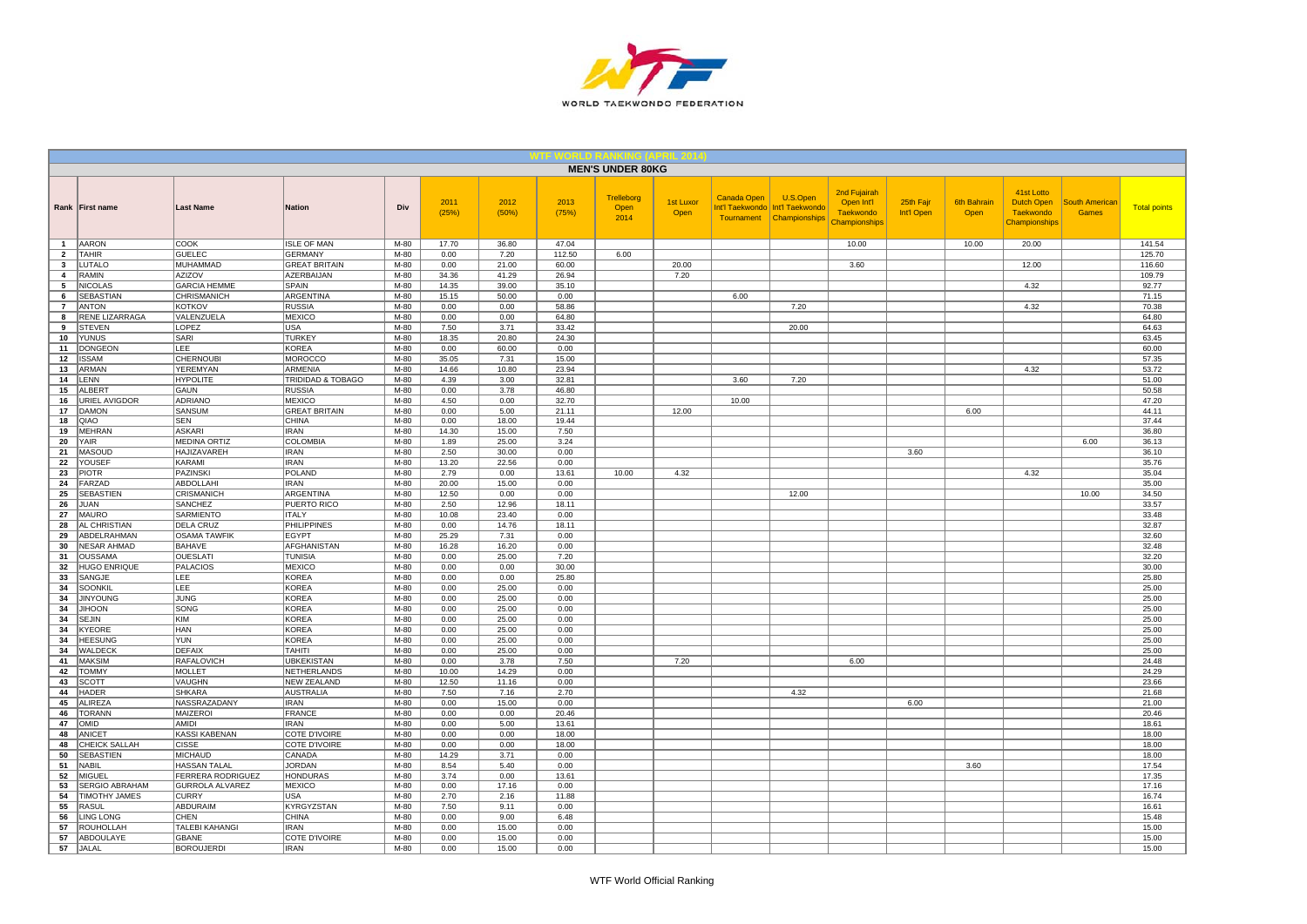

|                                              |                                    |                                 |                  |               |               |               | <b>MEN'S UNDER 80KG</b>           |                          |             |                                                                           |                                                                 |                         |                            |                                                               |                                |                     |
|----------------------------------------------|------------------------------------|---------------------------------|------------------|---------------|---------------|---------------|-----------------------------------|--------------------------|-------------|---------------------------------------------------------------------------|-----------------------------------------------------------------|-------------------------|----------------------------|---------------------------------------------------------------|--------------------------------|---------------------|
| Rank First name                              | <b>Last Name</b>                   | <b>Nation</b>                   | Div              | 2011<br>(25%) | 2012<br>(50%) | 2013<br>(75%) | <b>Trelleborg</b><br>Open<br>2014 | <b>1st Luxor</b><br>Open | Canada Open | U.S.Open<br>Int'l Taekwondo   Int'l Taekwondo<br>Tournament Championships | 2nd Fujairah<br>Open Int'l<br><b>Taekwondo</b><br>Championships | 25th Fajr<br>Int'l Open | <b>6th Bahrain</b><br>Open | 41st Lotto<br>Dutch Open<br><b>Taekwondo</b><br>Championships | <b>South American</b><br>Games | <b>Total points</b> |
| BEHZAD<br>57                                 | <b>ELIKHANI</b>                    | <b>IRAN</b>                     | M-80             | 0.00          | 15.00         | 0.00          |                                   |                          |             |                                                                           |                                                                 |                         |                            |                                                               |                                | 15.00               |
| 57<br>VAHID                                  | <b>ISABEIGILOO</b>                 | <b>IRAN</b>                     | $M-80$           | 0.00          | 15.00         | 0.00          |                                   |                          |             |                                                                           |                                                                 |                         |                            |                                                               |                                | 15.00               |
| 57<br><b>ALAN</b>                            | <b>BRIAN</b><br><b>BRIAN</b>       | <b>NEW ZEALAND</b>              | $M-80$<br>$M-80$ | 0.00          | 15.00         | 0.00          |                                   |                          |             |                                                                           |                                                                 |                         |                            |                                                               |                                | 15.00               |
| <b>ALAN</b><br>57<br>CARLOS ARMANDO<br>64    | VASQUEZ                            | <b>NEW ZEALAND</b><br>VENEZUELA | M-80             | 0.00<br>10.20 | 15.00<br>1.80 | 0.00<br>2.70  |                                   |                          |             |                                                                           |                                                                 |                         |                            |                                                               |                                | 15.00<br>14.70      |
| JOAO PEDRO<br>65                             | <b>CHAVES</b>                      | <b>BRAZIL</b>                   | M-80             | 0.00          | 5.40          | 9.18          |                                   |                          |             |                                                                           |                                                                 |                         |                            |                                                               |                                | 14.58               |
| <b>WEI TING</b><br>66                        | LIU                                | CHINESE TAIPEI                  | M-80             | 0.00          | 10.40         | 0.00          |                                   |                          | 3.60        |                                                                           |                                                                 |                         |                            |                                                               |                                | 14.00               |
| 67<br><b>GREGOR</b>                          | <b>PIRS</b>                        | <b>SLOVENIA</b>                 | M-80             | 0.00          | 0.00          | 13.61         |                                   |                          |             |                                                                           |                                                                 |                         |                            |                                                               |                                | 13.61               |
| 68<br>RAUL                                   | <b>MARTINEZ GARCIA</b>             | SPAIN                           | M-80             | 0.00          | 9.00          | 4.50          |                                   |                          |             |                                                                           |                                                                 |                         |                            |                                                               |                                | 13.50               |
| <b>FISTON</b><br>69                          | <b>LUMU TSHIMANGA</b>              | DR CONGO                        | M-80             | 0.00          | 9.00          | 0.00          |                                   | 4.32                     |             |                                                                           |                                                                 |                         |                            |                                                               |                                | 13.32               |
| <b>RIDVAN</b><br>70                          | <b>BAYGUT</b>                      | <b>TURKEY</b>                   | M-80             | 0.00          | 0.00          | 12.96         |                                   |                          |             |                                                                           |                                                                 |                         |                            |                                                               |                                | 12.96               |
| KHALED MADY<br>71                            | <b>RAMY</b>                        | <b>EGYPT</b>                    | M-80             | 0.00          | 12.78         | 0.00          |                                   |                          |             |                                                                           |                                                                 |                         |                            |                                                               |                                | 12.78               |
| 71<br>CARLOS<br><b>FERNANDO</b><br>73        | <b>RIVAS</b><br>RASCADO RIOS       | VENEZUELA<br>SPAIN              | M-80<br>M-80     | 0.00<br>1.50  | 3.78<br>11.16 | 9.00<br>0.00  |                                   |                          |             |                                                                           |                                                                 |                         |                            |                                                               |                                | 12.78<br>12.66      |
| <b>YASSINE</b><br>74                         | <b>TRABELSI</b>                    | <b>TUNISIA</b>                  | M-80             | 12.00         | 0.00          | 0.00          |                                   |                          |             |                                                                           |                                                                 |                         |                            |                                                               |                                | 12.00               |
| <b>TANNER</b><br>75                          | CREEL                              | USA                             | $M-80$           | 0.90          | 10.80         | 0.00          |                                   |                          |             |                                                                           |                                                                 |                         |                            |                                                               |                                | 11.70               |
| 76<br><b>GOROME</b>                          | KARE                               | SENEGAL                         | M-80             | 4.50          | 0.00          | 6.48          |                                   |                          |             |                                                                           |                                                                 |                         |                            |                                                               |                                | 10.98               |
| 77<br>I AI                                   | $\mathbf{L}$                       | CHINA                           | $M-80$           | 1.89          | 9.00          | 0.00          |                                   |                          |             |                                                                           |                                                                 |                         |                            |                                                               |                                | 10.89               |
| 78<br><b>STOJAN</b>                          | <b>RABIJAC</b>                     | <b>SERBIA</b>                   | M-80             | 1.89          | 1.80          | 7.20          |                                   |                          |             |                                                                           |                                                                 |                         |                            |                                                               |                                | 10.89               |
| AYDEMIR<br>79                                | <b>SHAKHBANOV</b>                  | <b>RUSSIA</b>                   | M-80             | 1.50          | 5.00          | 0.00          |                                   |                          |             | 4.32                                                                      |                                                                 |                         |                            |                                                               |                                | 10.82               |
| 80<br><b>DIEGO</b>                           | AZEVEDO                            | <b>BRAZIL</b>                   | M-80             | 0.00          | 5.40          | 5.40          |                                   |                          |             |                                                                           |                                                                 |                         |                            |                                                               |                                | 10.80               |
| <b>JAEHYEONG</b><br>80                       | KIM                                | <b>KOREA</b>                    | M-80             | 0.00          | 0.00          | 10.80         |                                   |                          |             |                                                                           |                                                                 |                         |                            |                                                               |                                | 10.80               |
| <b>FERNANDES</b><br>80<br>83<br>MAHDI        | <b>JEAN MICHEL</b><br>KHODABAKHSHI | <b>PORTUGAL</b><br><b>IRAN</b>  | $M-80$<br>M-80   | 0.00<br>0.00  | 0.00<br>0.00  | 0.00<br>0.00  | 3.60                              |                          |             |                                                                           |                                                                 | 10.00                   |                            | 7.20                                                          |                                | 10.80<br>10.00      |
| <b>MAMEDY</b><br>84                          | <b>DOUCARA</b>                     | <b>FRANCE</b>                   | M-80             | 5.63          | 0.00          | 0.00          |                                   | 4.32                     |             |                                                                           |                                                                 |                         |                            |                                                               |                                | 9.95                |
| 85<br><b>AUGUSTIN</b>                        | <b>BATA</b>                        | <b>FRANCE</b>                   | M-80             | 1.08          | 6.00          | 2.70          |                                   |                          |             |                                                                           |                                                                 |                         |                            |                                                               |                                | 9.78                |
| 86<br><b>ANESTIS</b>                         | <b>NIKOLAIDIS</b>                  | <b>GREECE</b>                   | M-80             | 3.78          | 5.40          | 0.00          |                                   |                          |             |                                                                           |                                                                 |                         |                            |                                                               |                                | 9.18                |
| 87<br><b>AUGUSTIN</b>                        | <b>ALVES</b>                       | ARGENTINA                       | M-80             | 0.00          | 9.00          | 0.00          |                                   |                          |             |                                                                           |                                                                 |                         |                            |                                                               |                                | 9.00                |
| YU HENG<br>87                                | SUN                                | <b>CHINA</b>                    | M-80             | 0.00          | 9.00          | 0.00          |                                   |                          |             |                                                                           |                                                                 |                         |                            |                                                               |                                | 9.00                |
| 87<br><b>ARAM</b>                            | <b>CARBO</b>                       | <b>SPAIN</b>                    | $M-80$           | 0.00          | 9.00          | 0.00          |                                   |                          |             |                                                                           |                                                                 |                         |                            |                                                               |                                | 9.00                |
| 87<br>ZHAO XIANG                             | <b>SONG</b>                        | <b>CHINA</b>                    | $M-80$           | 0.00          | 9.00          | 0.00          |                                   |                          |             |                                                                           |                                                                 |                         |                            |                                                               |                                | 9.00                |
| 87<br>DANIEL                                 | <b>GOMEZ</b>                       | <b>SPAIN</b>                    | M-80             | 0.00          | 9.00          | 0.00          |                                   |                          |             |                                                                           |                                                                 |                         |                            |                                                               |                                | 9.00                |
| <b>GUANG SHUAI</b><br>87                     | <b>WANG</b><br>MA                  | CHINA<br><b>CHINA</b>           | M-80<br>M-80     | 0.00          | 9.00          | 0.00<br>0.00  |                                   |                          |             |                                                                           |                                                                 |                         |                            |                                                               |                                | 9.00                |
| ZHAO YONG<br>87<br><b>ROSENDO</b><br>87      | <b>ALSONSO TAPIA</b>               | <b>SPAIN</b>                    | $M-80$           | 0.00<br>0.00  | 9.00<br>9.00  | 0.00          |                                   |                          |             |                                                                           |                                                                 |                         |                            |                                                               |                                | 9.00<br>9.00        |
| 87<br>GASPAR                                 | <b>RODRIGUEZ</b>                   | SPAIN                           | M-80             | 0.00          | 9.00          | 0.00          |                                   |                          |             |                                                                           |                                                                 |                         |                            |                                                               |                                | 9.00                |
| 87<br><b>JACK</b>                            | KARO                               | PAPUA NEW GUINEA                | M-80             | 0.00          | 9.00          | 0.00          |                                   |                          |             |                                                                           |                                                                 |                         |                            |                                                               |                                | 9.00                |
| <b>JUGAN</b><br>87                           | VEGI                               | <b>WALLIS FORTUNA</b>           | M-80             | 0.00          | 9.00          | 0.00          |                                   |                          |             |                                                                           |                                                                 |                         |                            |                                                               |                                | 9.00                |
| 87<br><b>HYEONSEUNG</b>                      | <b>KIM</b>                         | KOREA                           | M-80             | 0.00          | 0.00          | 9.00          |                                   |                          |             |                                                                           |                                                                 |                         |                            |                                                               |                                | 9.00                |
| <b>MAHMOUD</b><br>99                         | ABDELRAHIM                         | QATAR                           | $M-80$           | 0.90          | 0.00          | 7.50          |                                   |                          |             |                                                                           |                                                                 |                         |                            |                                                               |                                | 8.40                |
| <b>FARKHOD</b><br>100                        | <b>NEGMATOV</b>                    | <b>TAJIKISTAN</b>               | M-80             | 4.50          | 3.71          | 0.00          |                                   |                          |             |                                                                           |                                                                 |                         |                            |                                                               |                                | 8.21                |
| 101<br>LA                                    | TA                                 | <b>CHINA</b>                    | $M-80$           | 2.16          | 6.00          | 0.00          |                                   |                          |             |                                                                           |                                                                 |                         |                            |                                                               |                                | 8.16                |
| 102<br><b>DOMINISHYN</b><br>103<br>YNOUSSA   | <b>MAKSYM</b><br><b>SAWADOGO</b>   | <b>UKRAINE</b><br><b>FRANCE</b> | M-80<br>M-80     | 0.00<br>0.00  | 0.00<br>1.80  | 0.00<br>5.94  |                                   | 4.32                     |             |                                                                           | 3.60                                                            |                         |                            |                                                               |                                | 7.92<br>7.74        |
| PHILLIP<br>104                               | YUN                                | <b>USA</b>                      | $M-80$           | 3.29          | 4.32          | 0.00          |                                   |                          |             |                                                                           |                                                                 |                         |                            |                                                               |                                | 7.61                |
| <b>ROMAN</b><br>105                          | <b>RUSINOV</b>                     | <b>ISRAEL</b>                   | $M-80$           | 0.00          | 0.00          | 7.50          |                                   |                          |             |                                                                           |                                                                 |                         |                            |                                                               |                                | 7.50                |
| 105<br><b>WIN</b>                            | <b>HTUN LINN</b>                   | <b>MYANMAR</b>                  | $M-80$           | 0.00          | 0.00          | 7.50          |                                   |                          |             |                                                                           |                                                                 |                         |                            |                                                               |                                | 7.50                |
| 105<br>HERNANDEZ                             | <b>MOISES</b>                      | <b>DOMINICAN REP</b>            | M-80             | 0.00          | 0.00          | 7.50          |                                   |                          |             |                                                                           |                                                                 |                         |                            |                                                               |                                | 7.50                |
| <b>OUMAR</b><br>108                          | <b>CISSE</b>                       | MALI                            | M-80             | 7.20          | 0.00          | 0.00          |                                   |                          |             |                                                                           |                                                                 |                         |                            |                                                               |                                | 7.20                |
| 108<br><b>ULADZISLAU</b>                     | SAULUKOU                           | <b>BELARUS</b>                  | M-80             | 0.00          | 0.00          | 0.00          |                                   |                          |             |                                                                           |                                                                 |                         |                            | 7.20                                                          |                                | 7.20                |
| 110<br>JAVIER                                | <b>QUESADA</b>                     | <b>COSTA RICA</b>               | M-80             | 0.00          | 0.00          | 7.20          |                                   |                          |             |                                                                           |                                                                 |                         |                            |                                                               |                                | 7.20                |
| 111<br><b>AVET</b>                           | OSMANOV                            | <b>RUSSIA</b>                   | M-80             | 7.00          | 0.00          | 0.00          |                                   |                          |             |                                                                           |                                                                 |                         |                            |                                                               |                                | 7.00                |
| NIKITA<br>112                                | <b>KOROTKOV</b>                    | <b>RUSSIA</b>                   | M-80             | 0.90          | 5.94<br>6.78  | 0.00          |                                   |                          |             |                                                                           |                                                                 |                         |                            |                                                               |                                | 6.84                |
| <b>DMITRY</b><br>113<br><b>STUART</b><br>114 | ZAKREPIN<br><b>CILBERT SMIT</b>    | <b>RUSSIA</b><br><b>ARUBA</b>   | M-80<br>M-80     | 0.00<br>2.70  | 3.78          | 0.00<br>0.00  |                                   |                          |             |                                                                           |                                                                 |                         |                            |                                                               |                                | 6.78<br>6.48        |
| ZHENHAO<br>114                               | YU                                 | <b>CHINA</b>                    | M-80             | 0.00          | 0.00          | 6.48          |                                   |                          |             |                                                                           |                                                                 |                         |                            |                                                               |                                | 6.48                |
| <b>ALBERTO</b><br>116                        | <b>CELESTRIN</b>                   | <b>GERMANY</b>                  | M-80             | 6.44          | 0.00          | 0.00          |                                   |                          |             |                                                                           |                                                                 |                         |                            |                                                               |                                | 6.44                |
| 117<br>SERGEY                                | <b>DOZORTSEV</b>                   | <b>RUSSIA</b>                   | M-80             | 0.00          | 1.80          | 4.50          |                                   |                          |             |                                                                           |                                                                 |                         |                            |                                                               |                                | 6.30                |
| 118 BENJAMIN                                 | <b>HARTMANN</b>                    | <b>AUSTRALIA</b>                | $M-80$           | 0.00          | 3.00          | 3.24          |                                   |                          |             |                                                                           |                                                                 |                         |                            |                                                               |                                | 6.24                |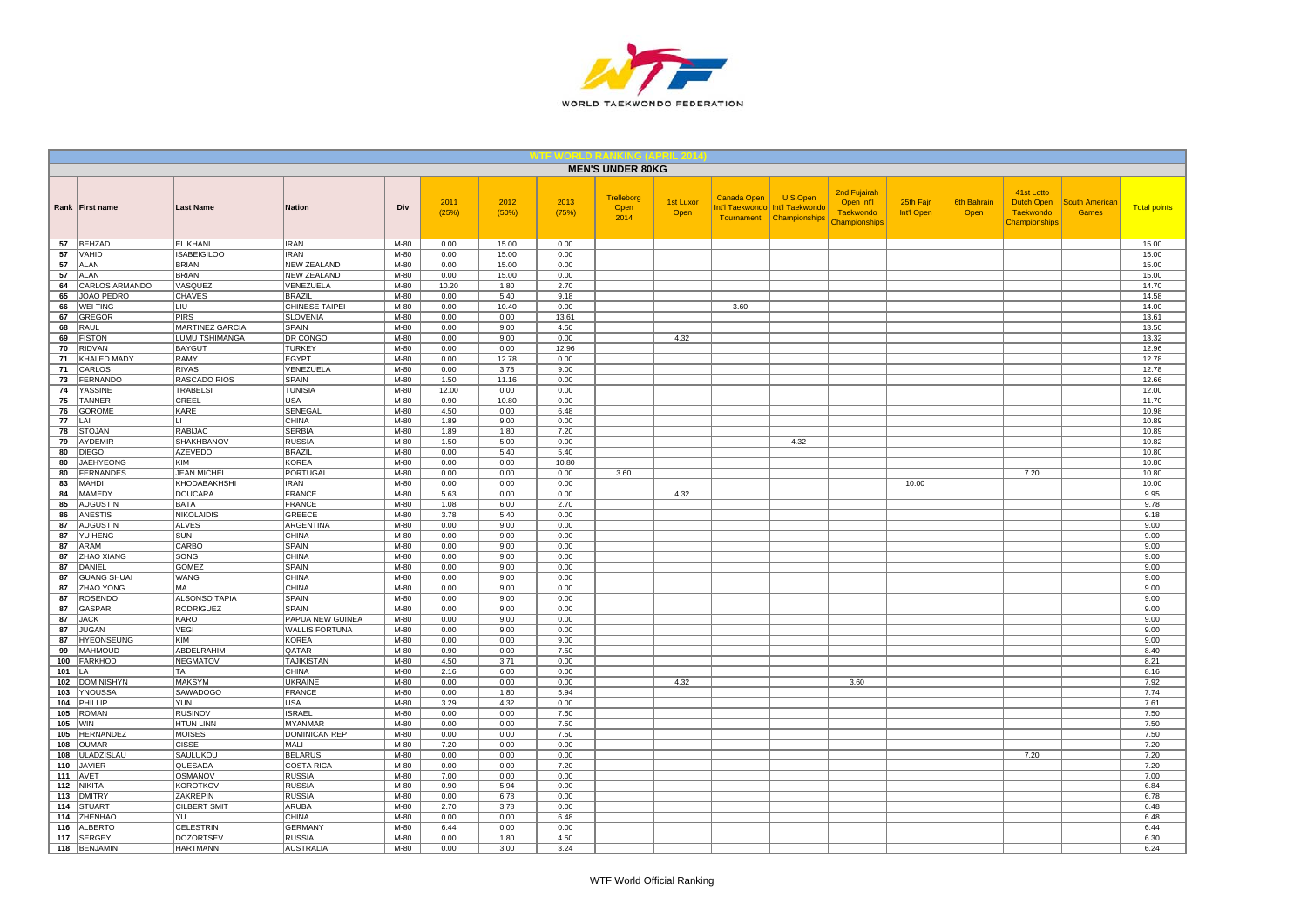

|                |                             |                                      |                                    |                  |               |               |               | <b>MEN'S UNDER 80KG</b>    |                          |             |                                                                           |                                                                 |                         |                            |                                                               |                                       |                     |
|----------------|-----------------------------|--------------------------------------|------------------------------------|------------------|---------------|---------------|---------------|----------------------------|--------------------------|-------------|---------------------------------------------------------------------------|-----------------------------------------------------------------|-------------------------|----------------------------|---------------------------------------------------------------|---------------------------------------|---------------------|
|                | Rank First name             | <b>Last Name</b>                     | <b>Nation</b>                      | Div              | 2011<br>(25%) | 2012<br>(50%) | 2013<br>(75%) | Trelleborg<br>Open<br>2014 | <b>1st Luxor</b><br>Open | Canada Open | U.S.Open<br>Int'l Taekwondo   Int'l Taekwondo<br>Tournament Championships | 2nd Fujairah<br>Open Int'l<br><b>Taekwondo</b><br>Championships | 25th Fajr<br>Int'l Open | <b>6th Bahrain</b><br>Open | 41st Lotto<br>Dutch Open<br><b>Taekwondo</b><br>Championships | <b>South American</b><br><b>Games</b> | <b>Total points</b> |
|                | 119 BURAK                   | <b>OZAN</b>                          | <b>TURKEY</b>                      | M-80             | 3.40          | 0.00          | 2.70          |                            |                          |             |                                                                           |                                                                 |                         |                            |                                                               |                                       | 6.10                |
|                | 120 JEONGSOO                | KIM                                  | <b>KOREA</b>                       | $M-80$           | 0.00          | 6.00          | 0.00          |                            |                          |             |                                                                           |                                                                 |                         |                            |                                                               |                                       | 6.00                |
|                | 121 CRAIG                   | <b>BROWN</b>                         | <b>JAMAICA</b><br><b>KOREA</b>     | $M-80$<br>$M-80$ | 3.00<br>2.65  | 0.00<br>3.00  | 2.70<br>0.00  |                            |                          |             |                                                                           |                                                                 |                         |                            |                                                               |                                       | 5.70<br>5.65        |
|                | 122 KYODON<br>$123$ EPATI   | IN<br>LAFAILALII                     | <b>SAMOA</b>                       | M-80             | 5.58          | 0.00          | 0.00          |                            |                          |             |                                                                           |                                                                 |                         |                            |                                                               |                                       | 5.58                |
|                | 124 OLIVIER                 | APRIL-LALONDE                        | CANADA                             | M-80             | 0.00          | 5.40          | 0.00          |                            |                          |             |                                                                           |                                                                 |                         |                            |                                                               |                                       | 5.40                |
|                | 124   MATEO                 | <b>RUDDY</b>                         | <b>DOMINICAN REP</b>               | M-80             | 0.00          | 5.40          | 0.00          |                            |                          |             |                                                                           |                                                                 |                         |                            |                                                               |                                       | 5.40                |
| 124 $\vert$ TM |                             | ETPRYZAL                             | <b>INDONESIA</b>                   | M-80             | 0.00          | 5.40          | 0.00          |                            |                          |             |                                                                           |                                                                 |                         |                            |                                                               |                                       | 5.40                |
|                | 124 JAYSON                  | <b>GRANT</b>                         | <b>USA</b>                         | M-80             | 0.00          | 5.40          | 0.00          |                            |                          |             |                                                                           |                                                                 |                         |                            |                                                               |                                       | 5.40                |
|                | 124 SYLVAIN                 | <b>FOSTIN</b>                        | <b>GUADALUPE</b>                   | M-80             | 0.00          | 5.40          | 0.00          |                            |                          |             |                                                                           |                                                                 |                         |                            |                                                               |                                       | 5.40                |
|                | 124 PHILIPPE                | SAGNA                                | SENEGAL                            | $M-80$           | 0.00          | 5.40          | 0.00          |                            |                          |             |                                                                           |                                                                 |                         |                            |                                                               |                                       | 5.40                |
|                | 124 YOUSEF                  | <b>EL FITOURI</b>                    | LIBYA                              | M-80             | 0.00          | 5.40          | 0.00          |                            |                          |             |                                                                           |                                                                 |                         |                            |                                                               |                                       | 5.40                |
|                | 124 EMMANUEL<br>124 HONORAT | <b>MBA NDONG</b><br>RANDRIANATOANDRO | <b>GABON</b><br>MADAGASCAR         | M-80<br>M-80     | 0.00<br>0.00  | 5.40<br>5.40  | 0.00<br>0.00  |                            |                          |             |                                                                           |                                                                 |                         |                            |                                                               |                                       | 5.40<br>5.40        |
|                | 124 THIAGO                  | <b>OLIVEIRA</b>                      | BRAZIL                             | M-80             | 0.00          | 5.40          | 0.00          |                            |                          |             |                                                                           |                                                                 |                         |                            |                                                               |                                       | 5.40                |
| 124 $ RJO$     |                             | <b>JAIRO</b>                         | DOMINICAN REP                      | M-80             | 0.00          | 5.40          | 0.00          |                            |                          |             |                                                                           |                                                                 |                         |                            |                                                               |                                       | 5.40                |
|                | 124 JAYSEN                  | <b>ISHIDA</b>                        | USA                                | M-80             | 0.00          | 5.40          | 0.00          |                            |                          |             |                                                                           |                                                                 |                         |                            |                                                               |                                       | 5.40                |
|                | $124$ JEAN                  | <b>JHOHANNY</b>                      | <b>DOMINICAN REP</b>               | $M-80$           | 0.00          | 5.40          | 0.00          |                            |                          |             |                                                                           |                                                                 |                         |                            |                                                               |                                       | 5.40                |
|                | <b>124 MARK</b>             | LOPEZ                                | <b>USA</b>                         | M-80             | 0.00          | 5.40          | 0.00          |                            |                          |             |                                                                           |                                                                 |                         |                            |                                                               |                                       | 5.40                |
|                | 124 YEN TING                | CHEN                                 | CHINESE TAIPEI                     | M-80             | 0.00          | 5.40          | 0.00          |                            |                          |             |                                                                           |                                                                 |                         |                            |                                                               |                                       | 5.40                |
|                | 124 RENJIE                  | YANG                                 | <b>CHINESE TAIPEI</b>              | M-80             | 0.00          | 5.40          | 0.00          |                            |                          |             |                                                                           |                                                                 |                         |                            |                                                               |                                       | 5.40                |
|                | <b>124 TZU YI</b>           | <b>TSENG</b>                         | <b>CHINESE TAIPEI</b>              | M-80             | 0.00          | 5.40          | 0.00          |                            |                          |             |                                                                           |                                                                 |                         |                            |                                                               |                                       | 5.40                |
|                | 141   TAEGON<br>141 EBATA   | KIM<br><b>HIDENORI</b>               | <b>KOREA</b><br><b>JAPAN</b>       | M-80<br>M-80     | 0.00<br>0.00  | 0.00<br>0.00  | 5.40<br>5.40  |                            |                          |             |                                                                           |                                                                 |                         |                            |                                                               |                                       | 5.40<br>5.40        |
| 143            | FALOONGO                    | LAFUTOVO                             | <b>TONGA</b>                       | M-80             | 0.00          | 5.40          | 0.00          |                            |                          |             |                                                                           |                                                                 |                         |                            |                                                               |                                       | 5.40                |
|                | 143 SHANE                   | PHILPOTT                             | <b>NEW ZEALAND</b>                 | M-80             | 0.00          | 5.40          | 0.00          |                            |                          |             |                                                                           |                                                                 |                         |                            |                                                               |                                       | 5.40                |
|                | 143 JUBILEE                 | <b>ROBERTS</b>                       | PAPUA NEW GUINEA                   | M-80             | 0.00          | 5.40          | 0.00          |                            |                          |             |                                                                           |                                                                 |                         |                            |                                                               |                                       | 5.40                |
|                | 143 PONGI                   | MAAKE                                | <b>TONGA</b>                       | M-80             | 0.00          | 5.40          | 0.00          |                            |                          |             |                                                                           |                                                                 |                         |                            |                                                               |                                       | 5.40                |
|                | 147 REYNALD                 | CHAN                                 | <b>TAHITI</b>                      | M-80             | 5.00          | 0.00          | 0.00          |                            |                          |             |                                                                           |                                                                 |                         |                            |                                                               |                                       | 5.00                |
|                | 147 CEDRIC JUNIOR           | <b>NDZOULI</b>                       | CAMEROON                           | $M-80$           | 0.00          | 5.00          | 0.00          |                            |                          |             |                                                                           |                                                                 |                         |                            |                                                               |                                       | 5.00                |
|                | 147 YAMEN RAED M.           | ALSHANAWI                            | <b>JORDAN</b>                      | $M-80$           | 0.00          | 5.00          | 0.00          |                            |                          |             |                                                                           |                                                                 |                         |                            |                                                               |                                       | 5.00                |
|                | 147   MOHAMMAD              | <b>EMAMI</b>                         | <b>IRAN</b>                        | M-80             | 0.00          | 5.00          | 0.00          |                            |                          |             |                                                                           |                                                                 |                         |                            |                                                               |                                       | 5.00                |
| 151 KIKI       |                             | <b>ROSTAND</b><br><b>ATIEF</b>       | <b>BENIN</b>                       | M-80<br>M-80     | 4.55<br>4.54  | 0.00          | 0.00          |                            |                          |             |                                                                           |                                                                 |                         |                            |                                                               |                                       | 4.55<br>4.54        |
|                | 152 ARSHAD<br>153 SITAPA    | PAJIA                                | PAKISTAN<br><b>TONGA</b>           | $M-80$           | 4.50          | 0.00<br>0.00  | 0.00<br>0.00  |                            |                          |             |                                                                           |                                                                 |                         |                            |                                                               |                                       | 4.50                |
|                | 153   N'GUESSAN SEBASTIEN   | KONAN                                | <b>COTE D'IVOIRE</b>               | M-80             | 4.50          | 0.00          | 0.00          |                            |                          |             |                                                                           |                                                                 |                         |                            |                                                               |                                       | 4.50                |
|                | 153 STUARDO ANDRE           | SOLORZANO                            | <b>GUATEMALA</b>                   | M-80             | 4.50          | 0.00          | 0.00          |                            |                          |             |                                                                           |                                                                 |                         |                            |                                                               |                                       | 4.50                |
|                | 153 AHMED                   | ABDELRAHIM                           | <b>EGYPT</b>                       | M-80             | 0.00          | 0.00          | 4.50          |                            |                          |             |                                                                           |                                                                 |                         |                            |                                                               |                                       | 4.50                |
|                | 153 BENJAMIN                | <b>ROBERTS</b>                       | <b>USA</b>                         | M-80             | 0.00          | 0.00          | 4.50          |                            |                          |             |                                                                           |                                                                 |                         |                            |                                                               |                                       | 4.50                |
|                | 153 AFSHIN                  | SAKET AZGOMI                         | IRAN                               | M-80             | 0.00          | 0.00          | 4.50          |                            |                          |             |                                                                           |                                                                 |                         |                            |                                                               |                                       | 4.50                |
|                | 153 MARIO                   | <b>MALETIC</b>                       | <b>CROATIA</b>                     | M-80             | 0.00          | 0.00          | 4.50          |                            |                          |             |                                                                           |                                                                 |                         |                            |                                                               |                                       | 4.50                |
|                | 153   LEON ANCI             | <b>JEANCARLO</b>                     | PERU                               | M-80             | 0.00          | 0.00          | 4.50          |                            |                          |             |                                                                           |                                                                 |                         |                            |                                                               |                                       | 4.50                |
|                | 161 ALISHER<br>162 NIKOLAOS | GULOV<br><b>TZELLOS</b>              | <b>TAJIKISTAN</b><br><b>GREECE</b> | M-80<br>M-80     | 4.50<br>4.39  | 0.00<br>0.00  | 0.00<br>0.00  |                            |                          |             |                                                                           |                                                                 |                         |                            |                                                               |                                       | 4.50<br>4.39        |
|                | <b>163 IVAN</b>             | <b>TRAJKOVIC</b>                     | <b>SLOVENIA</b>                    | $M-80$           | 4.35          | 0.00          | 0.00          |                            |                          |             |                                                                           |                                                                 |                         |                            |                                                               |                                       | 4.35                |
|                | 164 YONG HYUN               | <b>PARK</b>                          | <b>KOREA</b>                       | $M-80$           | 0.00          | 0.00          | 0.00          |                            |                          |             | 4.32                                                                      |                                                                 |                         |                            |                                                               |                                       | 4.32                |
|                | 164 SMITH                   | <b>TAYLOR</b>                        | <b>USA</b>                         | M-80             | 0.00          | 0.00          | 0.00          |                            |                          |             | 4.32                                                                      |                                                                 |                         |                            |                                                               |                                       | 4.32                |
| 166            | SAWATVILAY                  | PHIMMASONE                           | LAOS                               | M-80             | 1.50          | 0.00          | 2.70          |                            |                          |             |                                                                           |                                                                 |                         |                            |                                                               |                                       | 4.20                |
|                | 167 BAYRAMALI               | VALIYEV                              | <b>AZERBAIJAN</b>                  | M-80             | 3.90          | 0.00          | 0.00          |                            |                          |             |                                                                           |                                                                 |                         |                            |                                                               |                                       | 3.90                |
|                | 168 JASUR                   | <b>BAYKUZIEV</b>                     | <b>UZBEKISTAN</b>                  | M-80             | 0.00          | 3.78          | 0.00          |                            |                          |             |                                                                           |                                                                 |                         |                            |                                                               |                                       | 3.78                |
|                | 168 ADAM                    | <b>BASHIR</b>                        | <b>GERMANY</b>                     | M-80             | 3.78          | 0.00          | 0.00          |                            |                          |             |                                                                           |                                                                 |                         |                            |                                                               |                                       | 3.78                |
| 168            | GAMZA <sup>®</sup>          | ABUMUSIMOV                           | <b>RUSSIA</b>                      | M-80             | 0.00          | 3.78          | 0.00          |                            |                          |             |                                                                           |                                                                 |                         |                            |                                                               |                                       | 3.78                |
|                | 168 JUAN                    | <b>DIAZ FALCON</b>                   | VENEZUELA                          | M-80             | 0.00          | 3.78          | 0.00          |                            |                          |             |                                                                           |                                                                 |                         |                            |                                                               |                                       | 3.78                |
|                | 168   LOMAL<br>168 HATEM    | <b>BETIGOV</b><br><b>WAHAB</b>       | <b>RUSSIA</b><br><b>EGYPT</b>      | M-80<br>M-80     | 0.00<br>0.00  | 3.78<br>3.78  | 0.00<br>0.00  |                            |                          |             |                                                                           |                                                                 |                         |                            |                                                               |                                       | 3.78<br>3.78        |
| 168            | CARLOS                      | CARVAJAL                             | VENEZUELA                          | M-80             | 0.00          | 3.78          | 0.00          |                            |                          |             |                                                                           |                                                                 |                         |                            |                                                               |                                       | 3.78                |
| 168            | DMITRIY                     | KIM                                  | <b>UZBEKISTAN</b>                  | M-80             | 0.00          | 3.78          | 0.00          |                            |                          |             |                                                                           |                                                                 |                         |                            |                                                               |                                       | 3.78                |
|                | 168 TAREK                   | <b>MARIE</b>                         | EGYPT                              | M-80             | 0.00          | 3.78          | 0.00          |                            |                          |             |                                                                           |                                                                 |                         |                            |                                                               |                                       | 3.78                |
|                | <b>168 KENNET</b>           | <b>KELKBOOM</b>                      | <b>ARUBA</b>                       | $M-80$           | 0.00          | 3.78          | 0.00          |                            |                          |             |                                                                           |                                                                 |                         |                            |                                                               |                                       | 3.78                |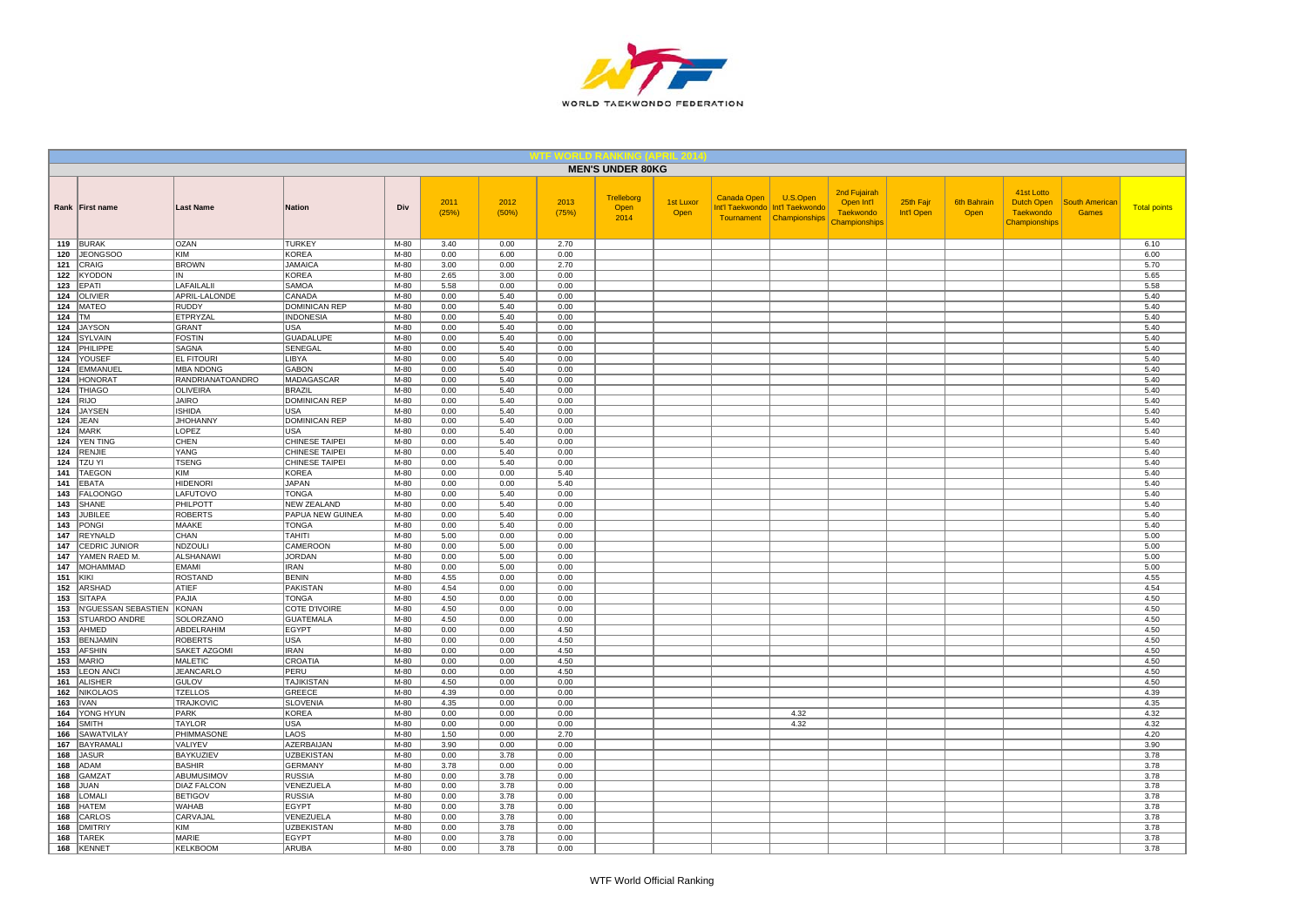

|            |                                   |                                 |                                        |              |               |               |               | <b>MEN'S UNDER 80KG</b>    |                   |                    |                                                                           |                                                                 |                         |                            |                                                                      |                                       |                     |
|------------|-----------------------------------|---------------------------------|----------------------------------------|--------------|---------------|---------------|---------------|----------------------------|-------------------|--------------------|---------------------------------------------------------------------------|-----------------------------------------------------------------|-------------------------|----------------------------|----------------------------------------------------------------------|---------------------------------------|---------------------|
|            | Rank First name                   | <b>Last Name</b>                | <b>Nation</b>                          | Div          | 2011<br>(25%) | 2012<br>(50%) | 2013<br>(75%) | Trelleborg<br>Open<br>2014 | 1st Luxor<br>Open | <b>Canada Open</b> | U.S.Open<br>Int'l Taekwondo   Int'l Taekwondo<br>Tournament Championships | 2nd Fujairah<br>Open Int'l<br><b>Taekwondo</b><br>Championships | 25th Fajr<br>Int'l Open | <b>6th Bahrain</b><br>Open | 41st Lotto<br><b>Dutch Open</b><br><b>Taekwondo</b><br>Championships | <b>South Americar</b><br><b>Games</b> | <b>Total points</b> |
| 168        | MAGOMED                           | MAGOMEDOV                       | <b>RUSSIA</b>                          | M-80         | 0.00          | 3.78          | 0.00          |                            |                   |                    |                                                                           |                                                                 |                         |                            |                                                                      |                                       | 3.78                |
| 168        | KARIM                             | <b>SHAFIEK</b>                  | <b>EGYPT</b>                           | $M-80$       | 0.00          | 3.78          | 0.00          |                            |                   |                    |                                                                           |                                                                 |                         |                            |                                                                      |                                       | 3.78                |
| 168        | <b>RUSLAN</b>                     | OSIPOV                          | <b>RUSSIA</b>                          | $M-80$       | 0.00          | 3.78          | 0.00          |                            |                   |                    |                                                                           |                                                                 |                         |                            |                                                                      |                                       | 3.78                |
| 168        | <b>KARIM</b>                      | <b>MAHMOUD</b>                  | <b>EGYPT</b>                           | $M-80$       | 0.00          | 3.78          | 0.00          |                            |                   |                    |                                                                           |                                                                 |                         |                            |                                                                      |                                       | 3.78                |
| 168        | <b>JAVIER</b>                     | <b>MONTEROLA</b>                | VENEZUELA                              | M-80         | 0.00          | 3.78          | 0.00          |                            |                   |                    |                                                                           |                                                                 |                         |                            |                                                                      |                                       | 3.78                |
| 183<br>183 | <b>BAHZAD</b><br>LEANDRO          | <b>EILKHANI</b><br>JORADO OJERA | <b>IRAN</b><br><b>SPAIN</b>            | M-80<br>M-80 | 0.00<br>0.00  | 3.60<br>3.60  | 0.00<br>0.00  |                            |                   |                    |                                                                           |                                                                 |                         |                            |                                                                      |                                       | 3.60<br>3.60        |
| 183        | <b>HAICHAO</b>                    | JIN                             | <b>CHINA</b>                           | M-80         | 0.00          | 3.60          | 0.00          |                            |                   |                    |                                                                           |                                                                 |                         |                            |                                                                      |                                       | 3.60                |
| 183        | <b>UENLUESOY</b>                  | <b>CEM</b>                      | <b>GERMANY</b>                         | $M-80$       | 0.00          | 0.00          | 0.00          | 3.60                       |                   |                    |                                                                           |                                                                 |                         |                            |                                                                      |                                       | 3.60                |
| 183        | <b>MASOOD</b>                     | KARIMI                          | AFGHANISTAN                            | M-80         | 0.00          | 0.00          | 0.00          |                            |                   |                    |                                                                           |                                                                 | 3.60                    |                            |                                                                      |                                       | 3.60                |
| 183        | <b>KARKHAN</b>                    | KYSTAUBAYEV                     | <b>KAZAKHSTAN</b>                      | M-80         | 0.00          | 0.00          | 0.00          |                            |                   |                    |                                                                           |                                                                 |                         | 3.60                       |                                                                      |                                       | 3.60                |
| 183        | LLIVISACA CRESPO                  | ANDRES V.                       | <b>ECUADOR</b>                         | $M-80$       | 0.00          | 0.00          | 0.00          |                            |                   |                    |                                                                           |                                                                 |                         |                            |                                                                      | 3.60                                  | 3.60                |
| 183        | JAVIER                            | <b>MEDINA</b>                   | VENEZUELA                              | M-80         | 0.00          | 0.00          | 0.00          |                            |                   |                    |                                                                           |                                                                 |                         |                            |                                                                      | 3.60                                  | 3.60                |
| 191        | ANGEL                             | ROMAN MARTINEZ                  | PUERTO RICO                            | M-80         | 3.39          | 0.00          | 0.00          |                            |                   |                    |                                                                           |                                                                 |                         |                            |                                                                      |                                       | 3.39                |
| 192        | <b>SERGEY</b>                     | <b>GUSEV</b>                    | <b>RUSSIA</b>                          | M-80         | 1.50          | 1.80          | 0.00          |                            |                   |                    |                                                                           |                                                                 |                         |                            |                                                                      |                                       | 3.30                |
| 192        | <b>GUNMO</b>                      | YANG                            | <b>KOREA</b>                           | $M-80$       | 1.50          | 1.80          | 0.00          |                            |                   |                    |                                                                           |                                                                 |                         |                            |                                                                      |                                       | 3.30                |
| 194        | <b>KEUNHO</b>                     | <b>RYU</b>                      | KOREA                                  | $M-80$       | 0.00          | 0.00          | 3.24          |                            |                   |                    |                                                                           |                                                                 |                         |                            |                                                                      |                                       | 3.24                |
| 194        | YUNSEOK                           | LEE                             | <b>KOREA</b>                           | M-80         | 0.00          | 0.00          | 3.24          |                            |                   |                    |                                                                           |                                                                 |                         |                            |                                                                      |                                       | 3.24                |
| 194        | <b>BASHIR</b>                     | SATURDAY                        | <b>USA</b>                             | M-80         | 0.00          | 0.00          | 3.24          |                            |                   |                    |                                                                           |                                                                 |                         |                            |                                                                      |                                       | 3.24                |
| 194        | DAEYUN                            | <b>HYUN</b>                     | <b>KOREA</b>                           | M-80         | 0.00          | 0.00          | 3.24          |                            |                   |                    |                                                                           |                                                                 |                         |                            |                                                                      |                                       | 3.24                |
| 198        | MAHMOUD AHMED                     | <b>FATHY SAID</b>               | <b>EGYPT</b>                           | M-80         | 0.90          | 2.16          | 0.00          |                            |                   |                    |                                                                           |                                                                 |                         |                            |                                                                      |                                       | 3.06                |
| 199<br>199 | <b>SEBASTIEN</b><br><b>JEREMY</b> | LEHMANN<br>WIARD                | <b>GERMANY</b><br><b>NEW CALEDONIA</b> | M-80<br>M-80 | 3.00<br>3.00  | 0.00<br>0.00  | 0.00<br>0.00  |                            |                   |                    |                                                                           |                                                                 |                         |                            |                                                                      |                                       | 3.00<br>3.00        |
| 199        | <b>SULTAN IBRAHIM</b>             | ALMASALIKI                      | SAUDI ARABIA                           | M-80         | 0.00          | 3.00          | 0.00          |                            |                   |                    |                                                                           |                                                                 |                         |                            |                                                                      |                                       | 3.00                |
| 199        | YOOJIN                            | JO.                             | <b>KOREA</b>                           | M-80         | 0.00          | 3.00          | 0.00          |                            |                   |                    |                                                                           |                                                                 |                         |                            |                                                                      |                                       | 3.00                |
| 199        | <b>ELVIN</b>                      | <b>MAMMADOV</b>                 | <b>AZERBAIJAN</b>                      | $M-80$       | 0.00          | 3.00          | 0.00          |                            |                   |                    |                                                                           |                                                                 |                         |                            |                                                                      |                                       | 3.00                |
| 199        | <b>BABAK</b>                      | <b>NADERI</b>                   | <b>IRAN</b>                            | M-80         | 0.00          | 3.00          | 0.00          |                            |                   |                    |                                                                           |                                                                 |                         |                            |                                                                      |                                       | 3.00                |
| 205        | <b>EIRIK NILSSEN</b>              | <b>BRATLI</b>                   | <b>NORWAY</b>                          | M-80         | 2.70          | 0.00          | 0.00          |                            |                   |                    |                                                                           |                                                                 |                         |                            |                                                                      |                                       | 2.70                |
| 205        | SEYDOU                            | <b>GBANE</b>                    | COTE D'IVOIRE                          | $M-80$       | 2.70          | 0.00          | 0.00          |                            |                   |                    |                                                                           |                                                                 |                         |                            |                                                                      |                                       | 2.70                |
| 205        | <b>ROMEO</b>                      | <b>NYAKAM</b>                   | <b>CAMEROON</b>                        | $M-80$       | 2.70          | 0.00          | 0.00          |                            |                   |                    |                                                                           |                                                                 |                         |                            |                                                                      |                                       | 2.70                |
| 205        | <b>CARLOS EDUARDO</b>             | <b>LIEBIG</b>                   | <b>CHILE</b>                           | $M-80$       | 2.70          | 0.00          | 0.00          |                            |                   |                    |                                                                           |                                                                 |                         |                            |                                                                      |                                       | 2.70                |
| 205        | <b>THYESTE</b>                    | <b>BISSANGOU</b>                | CONGO                                  | M-80         | 2.70          | 0.00          | 0.00          |                            |                   |                    |                                                                           |                                                                 |                         |                            |                                                                      |                                       | 2.70                |
| 205        | <b>GIRESSE</b>                    | KAKESA TSHIMANGA                | DR CONGO                               | M-80         | 2.70          | 0.00          | 0.00          |                            |                   |                    |                                                                           |                                                                 |                         |                            |                                                                      |                                       | 2.70                |
| 205        | CLAUDE                            | <b>NKOLO</b>                    | <b>GABON</b>                           | M-80         | 2.70          | 0.00          | 0.00          |                            |                   |                    |                                                                           |                                                                 |                         |                            |                                                                      |                                       | 2.70                |
| 205        | <b>ISSUFO</b>                     | <b>FARIZANO</b>                 | MOZAMBIQUE                             | M-80         | 2.70          | 0.00          | 0.00          |                            |                   |                    |                                                                           |                                                                 |                         |                            |                                                                      |                                       | 2.70                |
| 205<br>205 | AHMED<br><b>JOSEPH</b>            | SAAD<br><b>MACKIE</b>           | QATAR<br>VANUATU                       | M-80<br>M-80 | 2.70<br>2.70  | 0.00<br>0.00  | 0.00<br>0.00  |                            |                   |                    |                                                                           |                                                                 |                         |                            |                                                                      |                                       | 2.70<br>2.70        |
| 205        | <b>MUSAAB</b>                     | <b>ABDULAZIZ NOGOD</b>          | <b>BAHRAIN</b>                         | $M-80$       | 0.00          | 0.00          | 2.70          |                            |                   |                    |                                                                           |                                                                 |                         |                            |                                                                      |                                       | 2.70                |
| 205        | <b>HUSSAIN</b>                    | ALI HAMADI                      | SAUDI ARABIA                           | M-80         | 0.00          | 0.00          | 2.70          |                            |                   |                    |                                                                           |                                                                 |                         |                            |                                                                      |                                       | 2.70                |
| 205        | <b>SEONGGO</b>                    | YU                              | <b>KOREA</b>                           | M-80         | 0.00          | 0.00          | 2.70          |                            |                   |                    |                                                                           |                                                                 |                         |                            |                                                                      |                                       | 2.70                |
| 205        | ALI                               | ALWI                            | Malaysia                               | M-80         | 0.00          | 0.00          | 2.70          |                            |                   |                    |                                                                           |                                                                 |                         |                            |                                                                      |                                       | 2.70                |
| 205        | RAMIN                             | ABDULLAYEV                      | <b>AZERBAIJAN</b>                      | $M-80$       | 0.00          | 0.00          | 2.70          |                            |                   |                    |                                                                           |                                                                 |                         |                            |                                                                      |                                       | 2.70                |
| 205        | <b>ALEXANDER</b>                  | <b>BACHMANN</b>                 | <b>GERMANY</b>                         | M-80         | 0.00          | 0.00          | 2.70          |                            |                   |                    |                                                                           |                                                                 |                         |                            |                                                                      |                                       | 2.70                |
| 205        | DANIEL                            | MURINAI                         | <b>HUNGARY</b>                         | M-80         | 0.00          | 0.00          | 2.70          |                            |                   |                    |                                                                           |                                                                 |                         |                            |                                                                      |                                       | 2.70                |
| 205        | <b>ELAD</b>                       | <b>ERNEST</b>                   | <b>ISRAEL</b>                          | $M-80$       | 0.00          | 0.00          | 2.70          |                            |                   |                    |                                                                           |                                                                 |                         |                            |                                                                      |                                       | 2.70                |
| 205        | <b>NIKOS</b>                      | <b>KARAMANGIOLIS</b>            | <b>GERMANY</b>                         | $M-80$       | 0.00          | 0.00          | 2.70          |                            |                   |                    |                                                                           |                                                                 |                         |                            |                                                                      |                                       | 2.70                |
| 205        | MUHAMMAD                          | ETPRYZAL SALPUTRA               | <b>INDONESIA</b>                       | M-80         | 0.00          | 0.00          | 2.70          |                            |                   |                    |                                                                           |                                                                 |                         |                            |                                                                      |                                       | 2.70                |
| 205        | <b>CARCELEN PALACIOS</b>          | JONATHAN MARCELO                | <b>ECUADOR</b>                         | M-80         | 0.00          | 0.00          | 2.70          |                            |                   |                    |                                                                           |                                                                 |                         |                            |                                                                      |                                       | 2.70                |
| 226        | <b>RUDFORD</b>                    | <b>HAMON</b>                    | <b>HAITI</b>                           | M-80         | 2.65          | 0.00          | 0.00          |                            |                   |                    |                                                                           |                                                                 |                         |                            |                                                                      |                                       | 2.65                |
| 227        | <b>NATTAPAT</b>                   | <b>TANTRAM</b>                  | THAILAND                               | $M-80$       | 2.50          | 0.00          | 0.00          |                            |                   |                    |                                                                           |                                                                 |                         |                            |                                                                      |                                       | 2.50                |
| 228        | ANDRE                             | <b>BILIA</b>                    | <b>BRAZIL</b>                          | M-80         | 0.00          | 2.16          | 0.00          |                            |                   |                    |                                                                           |                                                                 |                         |                            |                                                                      |                                       | 2.16                |
| 228<br>228 | YI SHIN<br>JULIAN                 | CHIEN<br><b>BRABET</b>          | CHINESE TAIPEI<br>SPAIN                | M-80<br>M-80 | 0.00<br>0.00  | 2.16<br>2.16  | 0.00<br>0.00  |                            |                   |                    |                                                                           |                                                                 |                         |                            |                                                                      |                                       | 2.16<br>2.16        |
| 228        | DANIEL                            | SONG                            | <b>AUSTRALIA</b>                       | M-80         | 0.00          | 2.16          | 0.00          |                            |                   |                    |                                                                           |                                                                 |                         |                            |                                                                      |                                       | 2.16                |
| 228        | <b>DAVLATJON</b>                  | ASRAKULOV                       | <b>UZBEKISTAN</b>                      | M-80         | 0.00          | 2.16          | 0.00          |                            |                   |                    |                                                                           |                                                                 |                         |                            |                                                                      |                                       | 2.16                |
| 228        | <b>HA AUNG</b>                    | THI                             | <b>MYANMAR</b>                         | M-80         | 0.00          | 2.16          | 0.00          |                            |                   |                    |                                                                           |                                                                 |                         |                            |                                                                      |                                       | 2.16                |
| 234        | <b>THANH TAM</b>                  | <b>DUONG</b>                    | VIETNAM                                | M-80         | 1.89          | 0.00          | 0.00          |                            |                   |                    |                                                                           |                                                                 |                         |                            |                                                                      |                                       | 1.89                |
| 235        | <b>BURAK</b>                      | <b>HASAN</b>                    | AUSTRALIA                              | M-80         | 1.85          | 0.00          | 0.00          |                            |                   |                    |                                                                           |                                                                 |                         |                            |                                                                      |                                       | 1.85                |
| 236        | <b>ROBERTS</b>                    | <b>CHATTERTON</b>               | <b>PAPUA NEW GUINEA</b>                | $M-80$       | 1.80          | 0.00          | 0.00          |                            |                   |                    |                                                                           |                                                                 |                         |                            |                                                                      |                                       | 1.80                |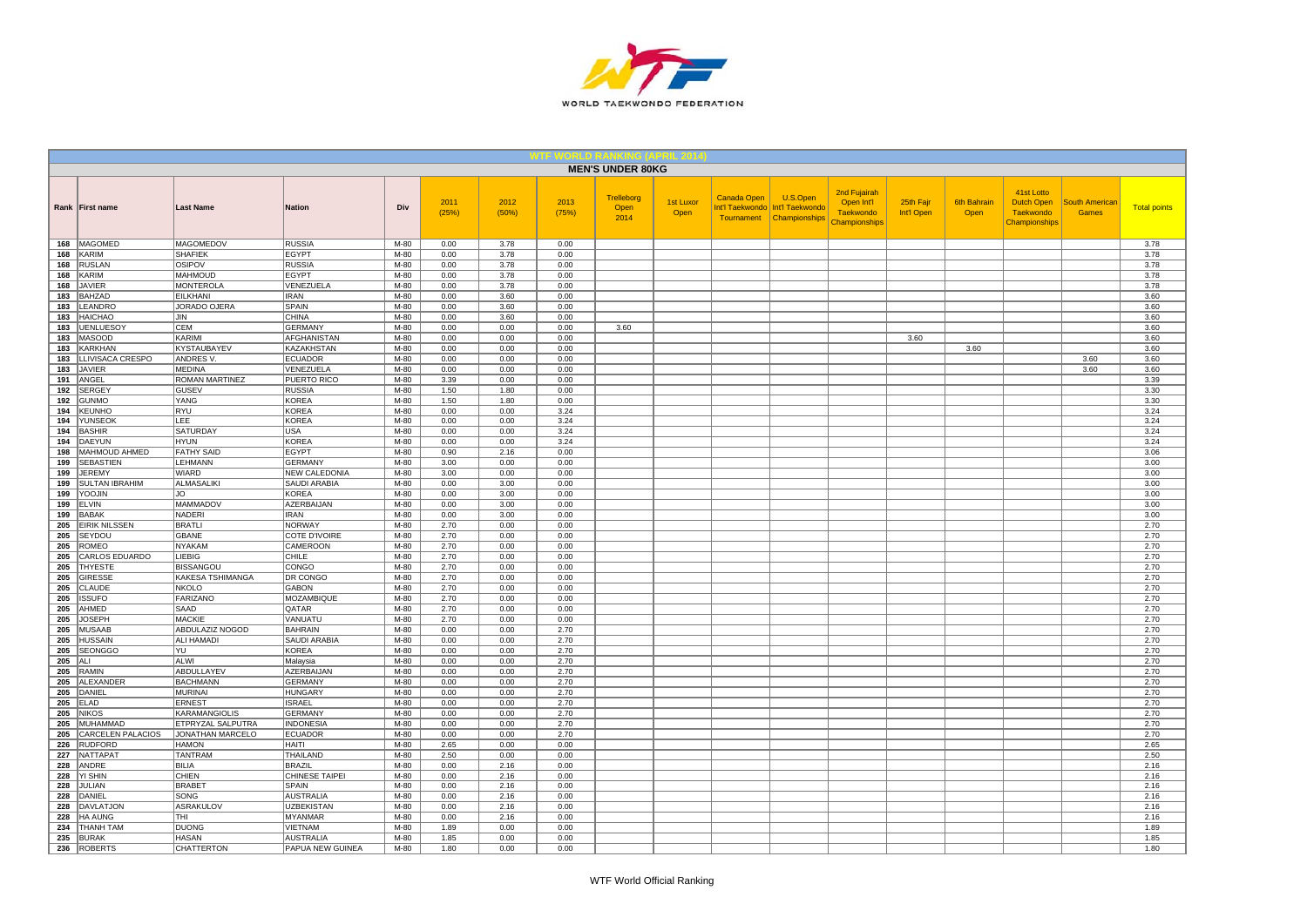

|     |                       |                         |                        |      |               |               |               | <b>MEN'S UNDER 80KG</b>    |                   |                           |                                                                |                                                                 |                         |                     |                                                                      |                                       |                     |
|-----|-----------------------|-------------------------|------------------------|------|---------------|---------------|---------------|----------------------------|-------------------|---------------------------|----------------------------------------------------------------|-----------------------------------------------------------------|-------------------------|---------------------|----------------------------------------------------------------------|---------------------------------------|---------------------|
|     | Rank First name       | <b>Last Name</b>        | <b>Nation</b>          | Div  | 2011<br>(25%) | 2012<br>(50%) | 2013<br>(75%) | Trelleborg<br>Open<br>2014 | 1st Luxor<br>Open | Canada Open<br>Tournament | U.S.Open<br>Int'l Taekwondo   Int'l Taekwondo<br>Championships | 2nd Fujairah<br>Open Int'l<br>Taekwondo<br><b>Championships</b> | 25th Fajr<br>Int'l Open | 6th Bahrain<br>Open | 41st Lotto<br><b>Dutch Open</b><br>Taekwondo<br><b>Championships</b> | <b>South American</b><br><b>Games</b> | <b>Total points</b> |
|     | 236 HUSSEIN           | MIRZA AHMED             | <b>BAHRAIN</b>         | M-80 | 0.00          | 1.80          | 0.00          |                            |                   |                           |                                                                |                                                                 |                         |                     |                                                                      |                                       | 1.80                |
|     | $236$ SAYID           | <b>ELKHIR</b>           | <b>AUSTRALIA</b>       | M-80 | 0.00          | 1.80          | 0.00          |                            |                   |                           |                                                                |                                                                 |                         |                     |                                                                      |                                       | 1.80                |
|     | 236 MATTHEW           | <b>STEVENS</b>          | <b>AUSTRALIA</b>       | M-80 | 0.00          | 1.80          | 0.00          |                            |                   |                           |                                                                |                                                                 |                         |                     |                                                                      |                                       | 1.80                |
|     | 236 MOHAMAD NASER     | <b>MOHD EBRAHIM</b>     | AFGHANISTAN            | M-80 | 0.00          | 1.80          | 0.00          |                            |                   |                           |                                                                |                                                                 |                         |                     |                                                                      |                                       | 1.80                |
|     | $236$ GAM             | <b>INAJI</b>            | <b>TUNISIA</b>         | M-80 | 0.00          | 1.80          | 0.00          |                            |                   |                           |                                                                |                                                                 |                         |                     |                                                                      |                                       | 1.80                |
|     | 242 SANGBIN           | <b>LEE</b>              | KOREA                  | M-80 | 1.62          | 0.00          | 0.00          |                            |                   |                           |                                                                |                                                                 |                         |                     |                                                                      |                                       | 1.62                |
|     | 243 RHODIE            | DALE                    | <b>GREAT BRITAIN</b>   | M-80 | 1.50          | 0.00          | 0.00          |                            |                   |                           |                                                                |                                                                 |                         |                     |                                                                      |                                       | 1.50                |
|     | 243 ALIREZA           | DARVISHPOUR             | <b>IRAN</b>            | M-80 | 1.50          | 0.00          | 0.00          |                            |                   |                           |                                                                |                                                                 |                         |                     |                                                                      |                                       | 1.50                |
|     | 243 ARASH MOZHDEH     | <b>JOUBARI</b>          | <b>IRAN</b>            | M-80 | 1.50          | 0.00          | 0.00          |                            |                   |                           |                                                                |                                                                 |                         |                     |                                                                      |                                       | 1.50                |
|     | 243 HYUNMIN           | <b>KIM</b>              | KOREA                  | M-80 | 1.50          | 0.00          | 0.00          |                            |                   |                           |                                                                |                                                                 |                         |                     |                                                                      |                                       | 1.50                |
|     | 247 GIANLUCA          | D'ALESSANDRIO           | <b>ITALY</b>           | M-80 | 1.13          | 0.00          | 0.00          |                            |                   |                           |                                                                |                                                                 |                         |                     |                                                                      |                                       | 1.13                |
|     | 248 JOSE LUIS         | <b>RAMIREZ MONROY</b>   | <b>MEXICO</b>          | M-80 | 1.08          | 0.00          | 0.00          |                            |                   |                           |                                                                |                                                                 |                         |                     |                                                                      |                                       | 1.08                |
|     | <b>248 LUKE</b>       | FORD                    | lusa.                  | M-80 | 1.08          | 0.00          | 0.00          |                            |                   |                           |                                                                |                                                                 |                         |                     |                                                                      |                                       | 1.08                |
|     | 248 DOUGLAS           | <b>MARCELINO</b>        | BRAZIL                 | M-80 | 1.08          | 0.00          | 0.00          |                            |                   |                           |                                                                |                                                                 |                         |                     |                                                                      |                                       | 1.08                |
|     | 248 ARTURO            | <b>FARIAS EDROSO</b>    | MEXICO                 | M-80 | 1.08          | 0.00          | 0.00          |                            |                   |                           |                                                                |                                                                 |                         |                     |                                                                      |                                       | 1.08                |
|     | 248   TOR LOVSETH     | <b>WAAGE</b>            | NORWAY                 | M-80 | 1.08          | 0.00          | 0.00          |                            |                   |                           |                                                                |                                                                 |                         |                     |                                                                      |                                       | 1.08                |
|     | 248 DAVID             | <b>SULUMAE</b>          | <b>SOLOMON ISLANDS</b> | M-80 | 1.08          | 0.00          | 0.00          |                            |                   |                           |                                                                |                                                                 |                         |                     |                                                                      |                                       | 1.08                |
|     | 248 JOSEF             | AL-ZUBEIDY              | <b>SWEDEN</b>          | M-80 | 1.08          | 0.00          | 0.00          |                            |                   |                           |                                                                |                                                                 |                         |                     |                                                                      |                                       | 1.08                |
|     | 248 HOEMS             | KALFAU                  | VANUATU                | M-80 | 1.08          | 0.00          | 0.00          |                            |                   |                           |                                                                |                                                                 |                         |                     |                                                                      |                                       | 1.08                |
|     | 256 AYYOUB            | <b>ENNADIRI</b>         | NETHERLANDS            | M-80 | 0.90          | 0.00          | 0.00          |                            |                   |                           |                                                                |                                                                 |                         |                     |                                                                      |                                       | 0.90                |
|     | $256$ GUO             | ZHU                     | <b>CHINA</b>           | M-80 | 0.90          | 0.00          | 0.00          |                            |                   |                           |                                                                |                                                                 |                         |                     |                                                                      |                                       | 0.90                |
|     | 256 RAJAN ANAND       | PANDIA                  | <b>INDIA</b>           | M-80 | 0.90          | 0.00          | 0.00          |                            |                   |                           |                                                                |                                                                 |                         |                     |                                                                      |                                       | 0.90                |
|     | 256 MOHAMMAD          | RAFIEL                  | <b>IRAN</b>            | M-80 | 0.90          | 0.00          | 0.00          |                            |                   |                           |                                                                |                                                                 |                         |                     |                                                                      |                                       | 0.90                |
|     | 256 JEAN MICHEL       | <b>MICHEL FERDANDES</b> | PORTUGAL               | M-80 | 0.90          | 0.00          | 0.00          |                            |                   |                           |                                                                |                                                                 |                         |                     |                                                                      |                                       | 0.90                |
|     | 256 IMITIAZ IBNEY ALI | IMD.                    | BANGLADESH             | M-80 | 0.90          | 0.00          | 0.00          |                            |                   |                           |                                                                |                                                                 |                         |                     |                                                                      |                                       | 0.90                |
|     | 256 MOHAMMAD          | <b>SAIFULL</b>          | <b>BRUNEI</b>          | M-80 | 0.90          | 0.00          | 0.00          |                            |                   |                           |                                                                |                                                                 |                         |                     |                                                                      |                                       | 0.90                |
|     | 256 ANTHONY           | MALVAULT                | FRANCE                 | M-80 | 0.90          | 0.00          | 0.00          |                            |                   |                           |                                                                |                                                                 |                         |                     |                                                                      |                                       | 0.90                |
|     | 256 CHRISTOPHE        | HUG.                    | FRANCE                 | M-80 | 0.90          | 0.00          | 0.00          |                            |                   |                           |                                                                |                                                                 |                         |                     |                                                                      |                                       | 0.90                |
|     | 256 SHOTA             | GOCHIASHVILI            | <b>GEORGIA</b>         | M-80 | 0.90          | 0.00          | 0.00          |                            |                   |                           |                                                                |                                                                 |                         |                     |                                                                      |                                       | 0.90                |
|     | 256 ANDREW            | DEER                    | <b>GREAT BRITAIN</b>   | M-80 | 0.90          | 0.00          | 0.00          |                            |                   |                           |                                                                |                                                                 |                         |                     |                                                                      |                                       | 0.90                |
|     | $256$ SUNIL           | KIM                     | KOREA                  | M-80 | 0.90          | 0.00          | 0.00          |                            |                   |                           |                                                                |                                                                 |                         |                     |                                                                      |                                       | 0.90                |
|     | 256 ROBERT            | KHALIDULLIN             | <b>RUSSIA</b>          | M-80 | 0.90          | 0.00          | 0.00          |                            |                   |                           |                                                                |                                                                 |                         |                     |                                                                      |                                       | 0.90                |
|     | 256 MOHAMAD           | ABDULLA                 | <b>SAUDI ARABIA</b>    | M-80 | 0.90          | 0.00          | 0.00          |                            |                   |                           |                                                                |                                                                 |                         |                     |                                                                      |                                       | 0.90                |
|     | 256 RONNIE            | <b>JACKSON</b>          | SURINAM                | M-80 | 0.90          | 0.00          | 0.00          |                            |                   |                           |                                                                |                                                                 |                         |                     |                                                                      |                                       | 0.90                |
| 256 | <b>TAREK</b>          | <b>JAWAS</b>            | UAE                    | M-80 | 0.90          | 0.00          | 0.00          |                            |                   |                           |                                                                |                                                                 |                         |                     |                                                                      |                                       | 0.90                |
|     | <b>256 GIAO</b>       | VO HOANG                | <b>VIETNAM</b>         | M-80 | 0.90          | 0.00          | 0.00          |                            |                   |                           |                                                                |                                                                 |                         |                     |                                                                      |                                       | 0.90                |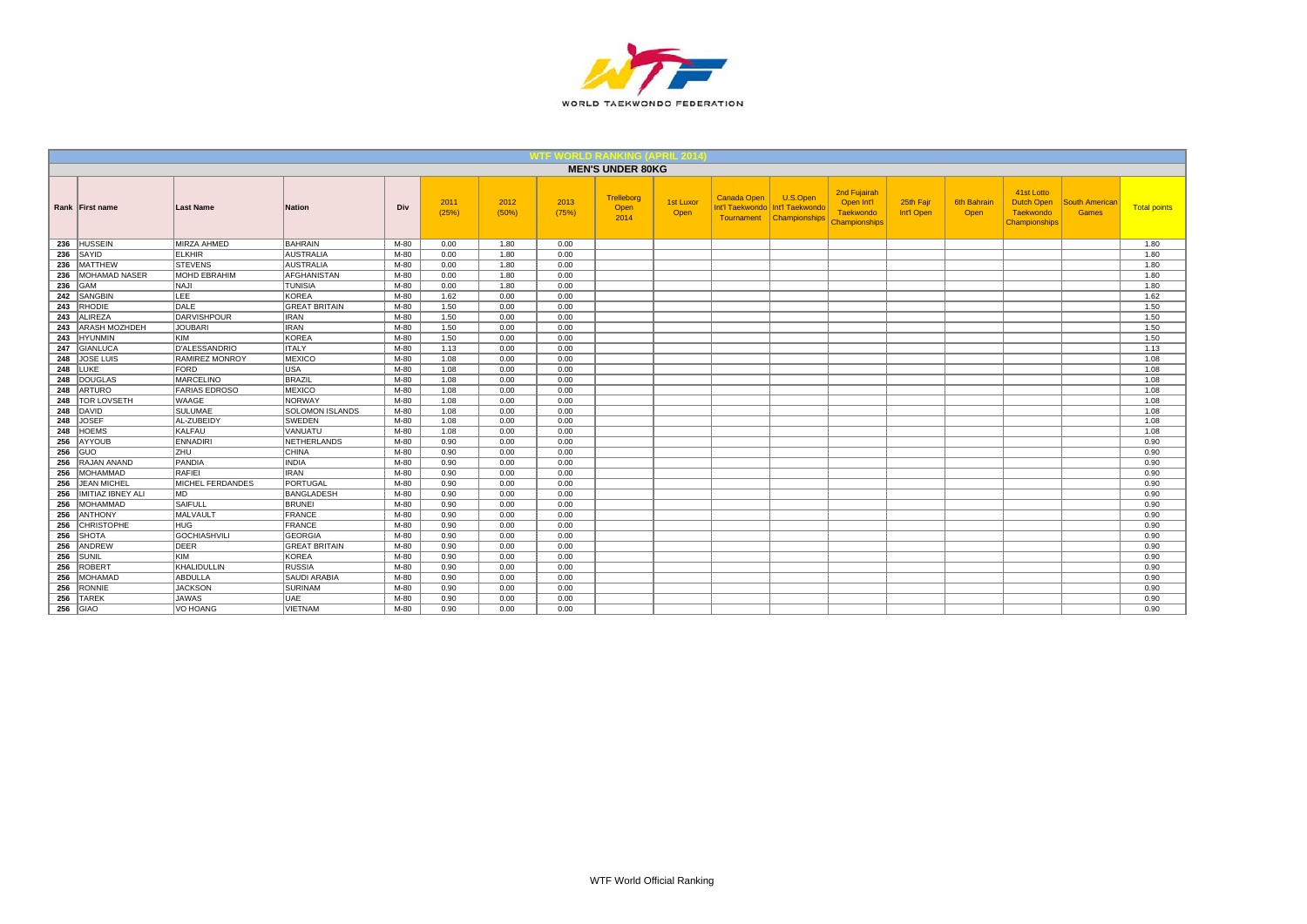

|                                |                                      |                                |                                |                  |               |               |                | <b>MEN'S UNDER 87KG</b>    |                   |             |                                                                           |                                                                 |                         |                            |                                                                      |                                       |                     |
|--------------------------------|--------------------------------------|--------------------------------|--------------------------------|------------------|---------------|---------------|----------------|----------------------------|-------------------|-------------|---------------------------------------------------------------------------|-----------------------------------------------------------------|-------------------------|----------------------------|----------------------------------------------------------------------|---------------------------------------|---------------------|
|                                | Rank First name                      | <b>Last Name</b>               | <b>Nation</b>                  | Div              | 2011<br>(25%) | 2012<br>(50%) | 2013<br>(75%)  | Trelleborg<br>Open<br>2014 | 1st Luxor<br>Open | Canada Open | U.S.Open<br>Int'l Taekwondo   Int'l Taekwondo<br>Tournament Championships | 2nd Fujairah<br>Open Int'l<br><b>Taekwondo</b><br>Championships | 25th Fajr<br>Int'l Open | <b>6th Bahrain</b><br>Open | 41st Lotto<br><b>Dutch Open</b><br><b>Taekwondo</b><br>Championships | <b>South Americar</b><br><b>Games</b> | <b>Total points</b> |
| $\mathbf{1}$                   | RAFAEL                               | CASTILLO                       | <b>CUBA</b>                    | M-87             | 0.00          | 0.00          | 90.00          |                            |                   |             |                                                                           |                                                                 |                         |                            |                                                                      |                                       | 90.00               |
| $\overline{2}$<br>$\mathbf{3}$ | <b>YASSIN</b><br><b>ZHAO YONG</b>    | <b>TRABELSI</b><br>MA          | <b>TUNISIA</b><br><b>CHINA</b> | M-87<br>$M-87$   | 0.00<br>0.00  | 7.20<br>0.00  | 32.40<br>60.48 |                            | 20.00             |             | 12.00                                                                     | 3.60                                                            |                         | 10.00                      |                                                                      |                                       | 73.20               |
| $\overline{4}$                 | <b>M'BAR</b>                         | N'DIAYE                        | <b>FRANCE</b>                  | $M-87$           | 0.00          | 5.76          | 29.21          |                            | 4.32              |             |                                                                           | 6.00                                                            |                         | 6.00                       | 20.00                                                                |                                       | 72.48<br>71.29      |
| 5                              | <b>JASUR</b>                         | BAYKUZIYEV                     | <b>UZBEKISTAN</b>              | M-87             | 0.00          | 20.00         | 21.11          |                            | 12.00             |             |                                                                           | 10.00                                                           |                         |                            |                                                                      |                                       | 63.11               |
| 6                              | <b>RADIK</b>                         | <b>ISAEV</b>                   | <b>RUSSIA</b>                  | M-87             | 0.00          | 3.00          | 32.40          |                            | 7.20              |             |                                                                           |                                                                 |                         |                            | 12.00                                                                |                                       | 54.60               |
| $\overline{7}$                 | <b>MARC ANDRE</b>                    | <b>BERGERON</b>                | CANADA                         | M-87             | 0.00          | 14.00         | 26.94          |                            |                   | 6.00        |                                                                           |                                                                 |                         |                            | 4.32                                                                 |                                       | 51.26               |
| 8                              | <b>MISAEL</b>                        | LOPEZ JARAMILLO                | MEXICO                         | M-87             | 0.00          | 0.00          | 11.50          | 3.60                       |                   | 10.00       | 20.00                                                                     |                                                                 |                         |                            |                                                                      |                                       | 45.10               |
| 9                              | SEYDOU                               | GBANE                          | COTE D'IVOIRE                  | M-87             | 0.00          | 25.00         | 18.00          |                            |                   |             |                                                                           |                                                                 |                         |                            |                                                                      |                                       | 43.00               |
| 10                             | LUTALO                               | MUHAMMAD                       | <b>GREAT BRITAIN</b>           | M-87             | 1.50          | 25.00         | 13.61          |                            |                   |             |                                                                           |                                                                 |                         |                            |                                                                      |                                       | 40.11               |
| 11                             | <b>JEROEN</b>                        | <b>WANROOIJ</b>                | NETHERLANDS                    | M-87             | 8.55          | 5.40          | 4.50           | 10.00                      |                   |             | 7.20                                                                      |                                                                 |                         |                            |                                                                      |                                       | 35.65               |
| 12                             | <b>AUGUSTIN</b>                      | <b>BATA</b>                    | <b>FRANCE</b>                  | M-87             | 4.68          | 15.00         | 15.00          |                            |                   |             |                                                                           |                                                                 |                         |                            |                                                                      |                                       | 34.68               |
| 13                             | ALI                                  | SARI                           | <b>TURKEY</b>                  | M-87             | 0.00          | 15.00         | 13.61          | 6.00                       |                   |             |                                                                           |                                                                 |                         |                            |                                                                      |                                       | 34.61               |
| 14                             | <b>JASON</b>                         | <b>NEVILLE</b>                 | <b>USA</b>                     | $M-87$           | 0.00          | 25.00         | 5.40           |                            |                   |             |                                                                           |                                                                 |                         |                            |                                                                      |                                       | 30.40               |
| 15                             | <b>KONSTANTINOS</b>                  | <b>GKOLTSIOS</b>               | GREECE                         | M-87             | 3.78          | 5.40          | 19.44          |                            |                   |             |                                                                           |                                                                 |                         |                            |                                                                      |                                       | 28.62               |
| 16                             | ALEXANDER                            | <b>BACHMANN</b>                | <b>GERMANY</b>                 | M-87             | 0.00          | 0.00          | 16.50          | 3.60                       | 7.20              |             |                                                                           |                                                                 |                         |                            |                                                                      |                                       | 27.30               |
| 17                             | DAVID                                | <b>ADJETEY</b>                 | <b>GHANA</b>                   | $M-87$           | 0.00          | 5.40          | 21.35          |                            |                   |             |                                                                           |                                                                 |                         |                            |                                                                      |                                       | 26.75               |
| 18<br>19                       | <b>TRONG CUONG</b><br>YOUSEF         | <b>NGUYEN</b><br>KARAMI        | VIETNAM<br><b>IRAN</b>         | $M-87$<br>M-87   | 0.90<br>17.50 | 25.00<br>0.00 | 0.00<br>0.00   |                            |                   |             |                                                                           |                                                                 |                         |                            | 7.20                                                                 |                                       | 25.90<br>24.70      |
| 20                             | <b>MEHDI</b>                         | KHODABAKHSHI                   | <b>IRAN</b>                    | M-87             | 0.00          | 5.00          | 19.44          |                            |                   |             |                                                                           |                                                                 |                         |                            |                                                                      |                                       | 24.44               |
| 21                             | KIKIMA                               | YOGOTE FANFAN                  | DR CONGO                       | M-87             | 2.70          | 15.00         | 0.00           |                            | 4.32              |             |                                                                           |                                                                 |                         |                            |                                                                      |                                       | 22.02               |
| 22                             | <b>CARLOS EDUARDO</b>                | LIEBIG                         | CHILE                          | $M-87$           | 2.65          | 18.60         | 0.00           |                            |                   |             |                                                                           |                                                                 |                         |                            |                                                                      |                                       | 21.25               |
| 23                             | <b>KENNETH GEORGE</b>                | <b>EDWARDS</b>                 | <b>JAMAICA</b>                 | M-87             | 0.00          | 0.00          | 19.44          |                            |                   |             |                                                                           |                                                                 |                         |                            |                                                                      |                                       | 19.44               |
| 24                             | ALEXANDER                            | LUNEVSKIY                      | <b>RUSSIA</b>                  | M-87             | 5.00          | 2.16          | 11.70          |                            |                   |             |                                                                           |                                                                 |                         |                            |                                                                      |                                       | 18.86               |
| 25                             | <b>JON</b>                           | <b>GARCIA AGUADO</b>           | SPAIN                          | M-87             | 8.80          | 10.00         | 0.00           |                            |                   |             |                                                                           |                                                                 |                         |                            |                                                                      |                                       | 18.80               |
| 26                             | DAFYDD                               | SANDERS                        | <b>NEW ZEALAND</b>             | M-87             | 0.00          | 5.00          | 13.61          |                            |                   |             |                                                                           |                                                                 |                         |                            |                                                                      |                                       | 18.61               |
| 27                             | CARLO                                | <b>MOLFETTA</b>                | <b>ITALY</b>                   | M-87             | 8.80          | 9.00          | 0.00           |                            |                   |             |                                                                           |                                                                 |                         |                            |                                                                      |                                       | 17.80               |
| 28                             | REMY ESSEKABOU                       | <b>ALAZOULA</b>                | CENTRAL AFRICA                 | M-87             | 2.65          | 0.00          | 13.61          |                            |                   |             |                                                                           |                                                                 |                         |                            |                                                                      |                                       | 16.25               |
| 29                             | <b>DONGYOON</b>                      | KIM                            | <b>KOREA</b>                   | M-87             | 0.00          | 0.00          | 15.00          |                            |                   |             |                                                                           |                                                                 |                         |                            |                                                                      |                                       | 15.00               |
| 30                             | <b>GUILHERME</b>                     | <b>CEZARIO FELIX</b>           | <b>BRAZIL</b>                  | M-87             | 7.08          | 7.56          | 0.00           |                            |                   |             |                                                                           |                                                                 |                         |                            |                                                                      |                                       | 14.64               |
| 31                             | <b>GENADI</b>                        | <b>ARUSTAMYAN</b>              | <b>ARMENIA</b>                 | $M-87$           | 0.00          | 0.00          | 13.61          |                            |                   |             |                                                                           |                                                                 |                         |                            |                                                                      |                                       | 13.61               |
| 32<br>33                       | KRISTOPHER ROBERT<br><b>JORDAN</b>   | UY                             | <b>PHILIPPINES</b><br>CANADA   | $M-87$<br>M-87   | 0.00          | 13.56         | 0.00           |                            |                   |             |                                                                           |                                                                 |                         |                            |                                                                      |                                       | 13.56               |
| 34                             | <b>ANTHONY MYLANN</b>                | <b>STEWART</b><br><b>OBAME</b> | <b>GABON</b>                   | M-87             | 0.00<br>12.65 | 0.00<br>0.00  | 2.70<br>0.00   |                            |                   | 3.60        | 7.20                                                                      |                                                                 |                         |                            |                                                                      |                                       | 13.50<br>12.65      |
| 35                             | UCHE                                 | <b>CHUKWUMERIJE</b>            | <b>NIGERIA</b>                 | M-87             | 12.50         | 0.00          | 0.00           |                            |                   |             |                                                                           |                                                                 |                         |                            |                                                                      |                                       | 12.50               |
| 36                             | <b>MOISES</b>                        | MOLINARES                      | COLOMBIA                       | M-87             | 0.00          | 9.00          | 2.70           |                            |                   |             |                                                                           |                                                                 |                         |                            |                                                                      |                                       | 11.70               |
| 37                             | <b>HYEONJUN</b>                      | PARK                           | <b>KOREA</b>                   | M-87             | 0.00          | 0.00          | 10.80          |                            |                   |             |                                                                           |                                                                 |                         |                            |                                                                      |                                       | 10.80               |
| 38                             | <b>DONGMIN</b>                       | CHA                            | <b>KOREA</b>                   | M-87             | 10.50         | 0.00          | 0.00           |                            |                   |             |                                                                           |                                                                 |                         |                            |                                                                      |                                       | 10.50               |
| 39                             | MIGUEL                               | FERRERA RODRIGUEZ              | <b>HONDURAS</b>                | M-87             | 0.00          | 10.40         | 0.00           |                            |                   |             |                                                                           |                                                                 |                         |                            |                                                                      |                                       | 10.40               |
| 40                             | YONGHYUN                             | PARK                           | <b>KOREA</b>                   | M-87             | 10.00         | 0.00          | 0.00           |                            |                   |             |                                                                           |                                                                 |                         |                            |                                                                      |                                       | 10.00               |
| 40                             | <b>SEBASTIEN</b>                     | MICHAUD                        | CANADA                         | $M-87$           | 0.00          | 10.00         | 0.00           |                            |                   |             |                                                                           |                                                                 |                         |                            |                                                                      |                                       | 10.00               |
| 40                             | <b>KYODON</b>                        | IN                             | <b>KOREA</b>                   | M-87             | 0.00          | 10.00         | 0.00           |                            |                   |             |                                                                           |                                                                 |                         |                            |                                                                      |                                       | 10.00               |
| 40                             | SANGJE                               | LEE                            | <b>KOREA</b>                   | M-87             | 0.00          | 10.00         | 0.00           |                            |                   |             |                                                                           |                                                                 |                         |                            |                                                                      |                                       | 10.00               |
| 44                             | CARLOS                               | <b>RIVAS</b>                   | VENEZUELA                      | M-87             | 0.00          | 1.80          | 7.50           |                            |                   |             |                                                                           |                                                                 |                         |                            |                                                                      |                                       | 9.30                |
| 44                             | <b>GADZHI</b>                        | <b>UMAROV</b><br><b>TAJIK</b>  | <b>RUSSIA</b><br><b>IRAN</b>   | $M-87$<br>$M-87$ | 3.90          | 5.40          | 0.00           |                            |                   |             |                                                                           |                                                                 |                         |                            |                                                                      |                                       | 9.30                |
| 46<br>46                       | <b>HOSSEIN</b><br><b>JABIR JAMAL</b> | ALALI                          | <b>UAE</b>                     | M-87             | 0.00<br>0.00  | 9.00<br>9.00  | 0.00<br>0.00   |                            |                   |             |                                                                           |                                                                 |                         |                            |                                                                      |                                       | 9.00<br>9.00        |
| 46                             | KARIM                                | <b>SHAFIEK</b>                 | EGYPT                          | M-87             | 0.00          | 9.00          | 0.00           |                            |                   |             |                                                                           |                                                                 |                         |                            |                                                                      |                                       | 9.00                |
| 46                             | <b>MOHAMED TRESOR</b>                | <b>KAMARA</b>                  | SENEGAL                        | M-87             | 0.00          | 9.00          | 0.00           |                            |                   |             |                                                                           |                                                                 |                         |                            |                                                                      |                                       | 9.00                |
| 50                             | <b>NAJMI</b>                         | ZAGOUZI                        | <b>LIBYA</b>                   | $M-87$           | 0.00          | 5.40          | 3.24           |                            |                   |             |                                                                           |                                                                 |                         |                            |                                                                      |                                       | 8.64                |
| 50                             | DANIEL                               | <b>ROS GOMEZ</b>               | SPAIN                          | M-87             | 0.00          | 0.00          | 0.00           |                            | 4.32              |             |                                                                           |                                                                 |                         |                            | 4.32                                                                 |                                       | 8.64                |
| 52                             | <b>NIKOLA</b>                        | <b>BOJO</b>                    | CROATIA                        | M-87             | 0.90          | 7.20          | 0.00           |                            |                   |             |                                                                           |                                                                 |                         |                            |                                                                      |                                       | 8.10                |
| 53                             | <b>IVAN</b>                          | <b>NIKITIN</b>                 | <b>RUSSIA</b>                  | M-87             | 7.98          | 0.00          | 0.00           |                            |                   |             |                                                                           |                                                                 |                         |                            |                                                                      |                                       | 7.98                |
| 54                             | <b>FRANCOIS</b>                      | COULOMBE-FORTIER               | CANADA                         | M-87             | 7.65          | 0.00          | 0.00           |                            |                   |             |                                                                           |                                                                 |                         |                            |                                                                      |                                       | 7.65                |
| 55                             | MOHAMAD AHMED                        | <b>ALLAM</b>                   | <b>EGYPT</b>                   | $M-87$           | 0.00          | 0.00          | 7.50           |                            |                   |             |                                                                           |                                                                 |                         |                            |                                                                      |                                       | 7.50                |
| 55                             | <b>HYEONGS</b>                       | YOO                            | <b>KOREA</b>                   | M-87             | 0.00          | 0.00          | 7.50           |                            |                   |             |                                                                           |                                                                 |                         |                            |                                                                      |                                       | 7.50                |
| 55                             | YASIN                                | <b>ELTRABOLSY</b>              | <b>TUNISIA</b>                 | M-87             | 0.00          | 0.00          | 7.50           |                            |                   |             |                                                                           |                                                                 |                         |                            |                                                                      |                                       | 7.50                |
| 55                             | <b>LIOD TUARAI</b>                   | <b>HERY</b>                    | <b>TAHITI</b>                  | M-87             | 0.00          | 0.00          | 7.50           |                            |                   |             |                                                                           |                                                                 |                         |                            |                                                                      |                                       | 7.50                |
|                                | 55 AMIDI                             | OMID                           | <b>IRAN</b>                    | $M-87$           | 0.00          | 0.00          | 7.50           |                            |                   |             |                                                                           |                                                                 |                         |                            |                                                                      |                                       | 7.50                |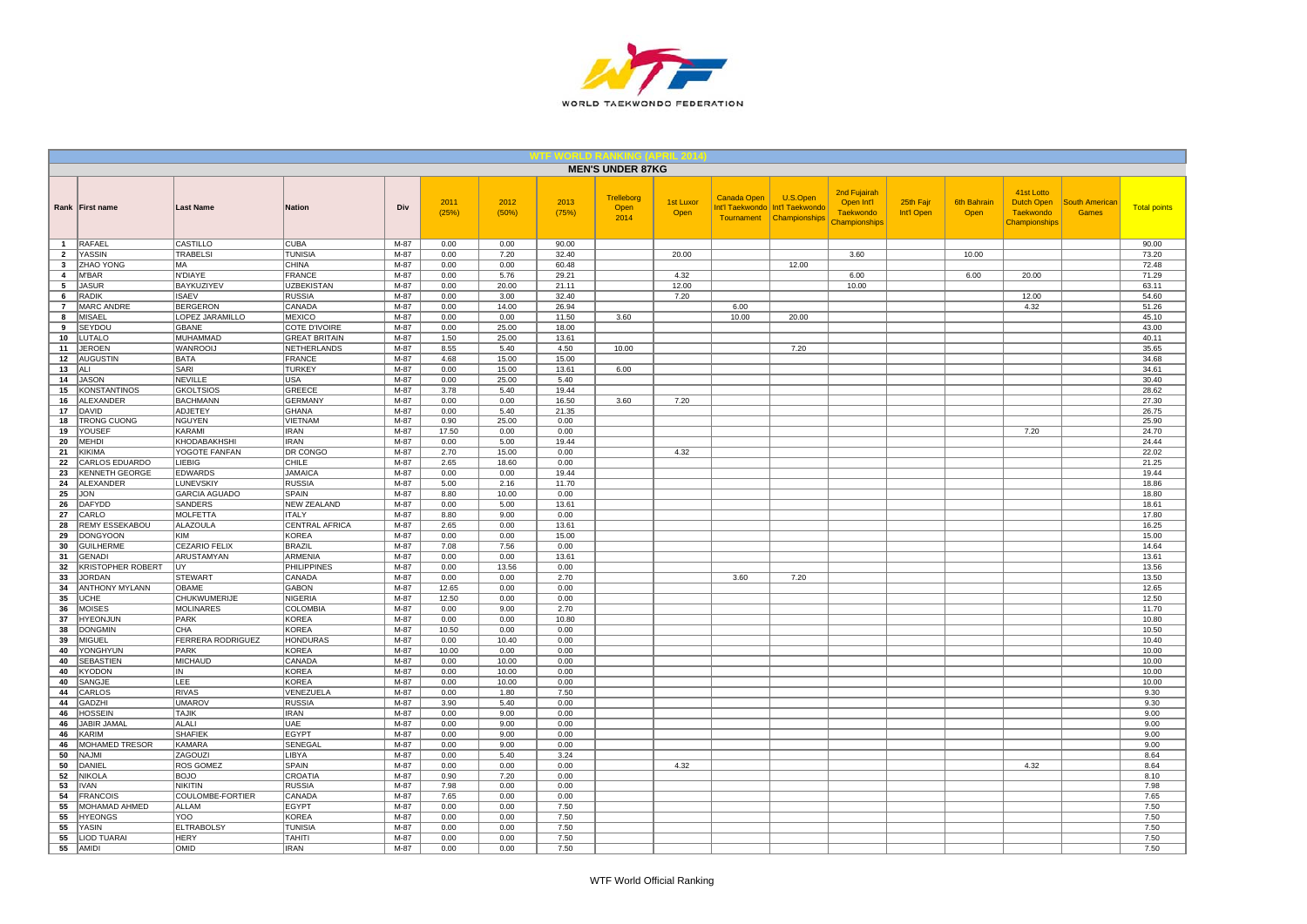

|            |                                  |                        |                                   |              |               |               |               | <b>MEN'S UNDER 87KG</b>           |                          |             |                                                                         |                                                                 |                         |                            |                                                               |                                |                     |
|------------|----------------------------------|------------------------|-----------------------------------|--------------|---------------|---------------|---------------|-----------------------------------|--------------------------|-------------|-------------------------------------------------------------------------|-----------------------------------------------------------------|-------------------------|----------------------------|---------------------------------------------------------------|--------------------------------|---------------------|
|            | Rank First name                  | <b>Last Name</b>       | <b>Nation</b>                     | Div          | 2011<br>(25%) | 2012<br>(50%) | 2013<br>(75%) | <b>Trelleborg</b><br>Open<br>2014 | <b>1st Luxor</b><br>Open | Canada Open | U.S.Open<br>Int'l Taekwondo Int'l Taekwondo<br>Tournament Championships | 2nd Fujairah<br>Open Int'l<br><b>Taekwondo</b><br>Championships | 25th Fajr<br>Int'l Open | <b>6th Bahrain</b><br>Open | 41st Lotto<br>Dutch Open<br><b>Taekwondo</b><br>Championships | <b>South American</b><br>Games | <b>Total points</b> |
| 60         | NOUREDDINE JAMAL                 | ABU ELAROUGH           | <b>LIBYA</b>                      | M-87         | 2.70          | 0.00          | 4.50          |                                   |                          |             |                                                                         |                                                                 |                         |                            |                                                               |                                | 7.20                |
| 60         | VLADISLAV                        | LARIN                  | <b>RUSSIA</b>                     | $M-87$       | 0.00          | 0.00          | 0.00          |                                   |                          |             |                                                                         |                                                                 |                         |                            | 7.20                                                          |                                | 7.20                |
| 62         | <b>LEONARDO</b>                  | <b>SALIMBELI</b>       | <b>ARGENTINA</b>                  | $M-87$       | 0.00          | 0.00          | 7.20          |                                   |                          |             |                                                                         |                                                                 |                         |                            |                                                               |                                | 7.20                |
| 63         | MOHAMED                          | <b>EL KHARZAZI</b>     | <b>MOROCCO</b>                    | $M-87$       | 7.00          | 0.00          | 0.00          |                                   |                          |             |                                                                         |                                                                 |                         |                            |                                                               |                                | 7.00                |
| 64         | <b>BASUKI</b>                    | NUGROHO                | <b>INDONESIA</b>                  | M-87         | 4.00          | 0.00          | 2.70          |                                   |                          |             |                                                                         |                                                                 |                         |                            |                                                               |                                | 6.70                |
| 65<br>65   | PHIL                             | DRAKE<br><b>ESKI</b>   | <b>USA</b><br><b>TURKEY</b>       | M-87<br>M-87 | 1.50          | 5.16<br>2.16  | 0.00          |                                   |                          |             |                                                                         |                                                                 |                         |                            |                                                               |                                | 6.66                |
| 65         | <b>BURAK</b><br>BAYRAMALI        | VALIYEV                | AZERBAIJAN                        | M-87         | 4.50<br>0.00  | 2.16          | 0.00<br>4.50  |                                   |                          |             |                                                                         |                                                                 |                         |                            |                                                               |                                | 6.66<br>6.66        |
| 68         | YAN KO KO                        | WAI                    | <b>MYANMAR</b>                    | M-87         | 0.00          | 6.60          | 0.00          |                                   |                          |             |                                                                         |                                                                 |                         |                            |                                                               |                                | 6.60                |
| 69         | QIAO                             | <b>SEN</b>             | <b>CHINA</b>                      | M-87         | 0.00          | 0.00          | 6.48          |                                   |                          |             |                                                                         |                                                                 |                         |                            |                                                               |                                | 6.48                |
| 69         | <b>SHENPING</b>                  | l. II                  | CHINA                             | $M-87$       | 0.00          | 0.00          | 6.48          |                                   |                          |             |                                                                         |                                                                 |                         |                            |                                                               |                                | 6.48                |
| 71         | MOHAMMED                         | KAHLA                  | <b>PALESTINE</b>                  | M-87         | 0.90          | 5.40          | 0.00          |                                   |                          |             |                                                                         |                                                                 |                         |                            |                                                               |                                | 6.30                |
| 72         | ALBERTO                          | <b>CELESTRIN</b>       | <b>GERMANY</b>                    | M-87         | 6.28          | 0.00          | 0.00          |                                   |                          |             |                                                                         |                                                                 |                         |                            |                                                               |                                | 6.28                |
| 73         | ANGEL ROMAN                      | MARTINEZ               | PUERTO RICO                       | M-87         | 0.00          | 6.00          | 0.00          |                                   |                          |             |                                                                         |                                                                 |                         |                            |                                                               |                                | 6.00                |
| 73         | YAXIN                            | lhu.                   | <b>CHINA</b>                      | M-87         | 0.00          | 6.00          | 0.00          |                                   |                          |             |                                                                         |                                                                 |                         |                            |                                                               |                                | 6.00                |
| 75         | <b>XINWEI</b>                    | <b>WANG</b>            | <b>CHINA</b>                      | $M-87$       | 0.00          | 5.40          | 0.00          |                                   |                          |             |                                                                         |                                                                 |                         |                            |                                                               |                                | 5.40                |
| 75         | <b>ADIL</b>                      | SHAH                   | <b>PAKISTAN</b>                   | M-87         | 0.00          | 5.40          | 0.00          |                                   |                          |             |                                                                         |                                                                 |                         |                            |                                                               |                                | 5.40                |
| 75         | <b>GUSTAVO</b>                   | <b>MORA</b>            | <b>COSTA RICA</b>                 | $M-87$       | 0.00          | 5.40          | 0.00          |                                   |                          |             |                                                                         |                                                                 |                         |                            |                                                               |                                | 5.40                |
| 75         | FELICIANO                        | QUESADA                | <b>ARGENTINA</b>                  | M-87         | 0.00          | 5.40          | 0.00          |                                   |                          |             |                                                                         |                                                                 |                         |                            |                                                               |                                | 5.40                |
| 75         | JOUANNICK LAYNF                  | <b>NGOUNDA</b>         | <b>GABON</b>                      | M-87         | 0.00          | 5.40          | 0.00          |                                   |                          |             |                                                                         |                                                                 |                         |                            |                                                               |                                | 5.40                |
| 80<br>80   | <b>JEYHUN</b><br><b>JINYOUNG</b> | <b>HASANLI</b><br>KANG | <b>AZERBAIJAN</b><br><b>KOREA</b> | M-87<br>M-87 | 0.90<br>0.00  | 0.00<br>0.00  | 4.50<br>5.40  |                                   |                          |             |                                                                         |                                                                 |                         |                            |                                                               |                                | 5.40<br>5.40        |
| 80         | <b>JAEGWANG</b>                  | PARK                   | <b>KOREA</b>                      | $M-87$       | 0.00          | 0.00          | 5.40          |                                   |                          |             |                                                                         |                                                                 |                         |                            |                                                               |                                | 5.40                |
| 80         | MARK                             | <b>HANSEN</b>          | <b>DENMARK</b>                    | M-87         | 1.08          | 0.00          | 0.00          |                                   |                          |             |                                                                         |                                                                 |                         |                            | 4.32                                                          |                                | 5.40                |
| 84         | KAINO                            | <b>THOMSEN</b>         | <b>SAMOA</b>                      | M-87         | 5.00          | 0.00          | 0.00          |                                   |                          |             |                                                                         |                                                                 |                         |                            |                                                               |                                | 5.00                |
| 84         | ALI                              | <b>JUMAA</b>           | <b>OMAN</b>                       | M-87         | 0.00          | 5.00          | 0.00          |                                   |                          |             |                                                                         |                                                                 |                         |                            |                                                               |                                | 5.00                |
| 84         | <b>HAMID REZA</b>                | <b>BAYAT</b>           | <b>IRAN</b>                       | M-87         | 0.00          | 5.00          | 0.00          |                                   |                          |             |                                                                         |                                                                 |                         |                            |                                                               |                                | 5.00                |
| 87         | <b>FATAO</b>                     | <b>AL HASSAN</b>       | <b>GHANA</b>                      | M-87         | 4.50          | 0.00          | 0.00          |                                   |                          |             |                                                                         |                                                                 |                         |                            |                                                               |                                | 4.50                |
| 87         | <b>ISSA</b>                      | BAMBA                  | COTE D'IVOIRE                     | M-87         | 4.50          | 0.00          | 0.00          |                                   |                          |             |                                                                         |                                                                 |                         |                            |                                                               |                                | 4.50                |
| 87         | <b>HAMAD WADEA</b>               | KHALIL                 | <b>BAHRAIN</b>                    | $M-87$       | 0.00          | 0.00          | 4.50          |                                   |                          |             |                                                                         |                                                                 |                         |                            |                                                               |                                | 4.50                |
| 87         | ALI ABDULKAREE                   | <b>KADHIM</b>          | <b>IRAQ</b>                       | $M-87$       | 0.00          | 0.00          | 4.50          |                                   |                          |             |                                                                         |                                                                 |                         |                            |                                                               |                                | 4.50                |
| 87         | <b>CHRISTIAN</b>                 | ALVARADO ESTRELLA      | <b>MEXICO</b>                     | $M-87$       | 0.00          | 0.00          | 4.50          |                                   |                          |             |                                                                         |                                                                 |                         |                            |                                                               |                                | 4.50                |
| 87         | <b>RAMOS ANGEL</b>               | ANGELO SEBASTIAN       | CHILE                             | M-87         | 0.00          | 0.00          | 4.50          |                                   |                          |             |                                                                         |                                                                 |                         |                            |                                                               |                                | 4.50                |
| 93         | <b>DAMON</b>                     | SANSUM                 | <b>GREAT BRITAIN</b>              | M-87         | 4.45          | 0.00          | 0.00          |                                   |                          |             |                                                                         |                                                                 |                         |                            |                                                               |                                | 4.45                |
| 94         | CONNICK                          | WILLIAM                | <b>USA</b>                        | $M-87$       | 0.00          | 0.00          | 0.00          |                                   |                          |             | 4.32                                                                    |                                                                 |                         |                            |                                                               |                                | 4.32                |
| 94<br>94   | <b>ALENEZI</b><br>POOL IZAGUIRRE | ABDULLAH<br>CARLOS     | <b>KUWAIT</b><br><b>MEXICO</b>    | M-87<br>M-87 | 0.00<br>0.00  | 0.00<br>0.00  | 0.00<br>0.00  |                                   | 4.32                     |             |                                                                         |                                                                 |                         |                            |                                                               |                                | 4.32<br>4.32        |
| 94         | <b>EL ASSALI</b>                 | YASSINE                | <b>FRANCE</b>                     | M-87         | 0.00          | 0.00          | 0.00          |                                   |                          |             | 4.32<br>4.32                                                            |                                                                 |                         |                            |                                                               |                                | 4.32                |
| 94         | MOZHDEH JOUYBARI                 | ARASH                  | <b>AUSTRALIA</b>                  | M-87         | 0.00          | 0.00          | 0.00          |                                   |                          |             | 4.32                                                                    |                                                                 |                         |                            |                                                               |                                | 4.32                |
| 94         | <b>RASUL</b>                     | <b>TAUBOLATOV</b>      | <b>RUSSIA</b>                     | M-87         | 0.00          | 0.00          | 0.00          |                                   |                          |             |                                                                         |                                                                 |                         |                            | 4.32                                                          |                                | 4.32                |
| 100        | JOSE ANTHONY                     | SORIANO                | <b>PHILIPPINES</b>                | M-87         | 3.66          | 0.00          | 0.00          |                                   |                          |             |                                                                         |                                                                 |                         |                            |                                                               |                                | 3.66                |
| 101        | MEHRAN                           | ASKARI                 | <b>IRAN</b>                       | M-87         | 0.00          | 3.60          | 0.00          |                                   |                          |             |                                                                         |                                                                 |                         |                            |                                                               |                                | 3.60                |
| 101        | <b>ROUHOLLAH</b>                 | <b>TALEBI KAHANGI</b>  | <b>IRAN</b>                       | M-87         | 3.60          | 0.00          | 0.00          |                                   |                          |             |                                                                         |                                                                 |                         |                            |                                                               |                                | 3.60                |
| 101        | JALAL                            | KHODAMI BOROUJENI      | <b>IRAN</b>                       | M-87         | 0.90          | 0.00          | 2.70          |                                   |                          |             |                                                                         |                                                                 |                         |                            |                                                               |                                | 3.60                |
| 101        | <b>JOSE</b>                      | <b>REAL PEREZ</b>      | <b>SPAIN</b>                      | $M-87$       | 0.00          | 3.60          | 0.00          |                                   |                          |             |                                                                         |                                                                 |                         |                            |                                                               |                                | 3.60                |
| 101        | <b>JESUS ABRAHAM</b>             | <b>TORRES ALCALA</b>   | <b>MEXICO</b>                     | $M-87$       | 0.00          | 3.60          | 0.00          |                                   |                          |             |                                                                         |                                                                 |                         |                            |                                                               |                                | 3.60                |
| 101        | <b>CHRISTOPHER</b>               | <b>WILLIAMS</b>        | USA                               | $M-87$       | 0.00          | 3.60          | 0.00          |                                   |                          |             |                                                                         |                                                                 |                         |                            |                                                               |                                | 3.60                |
| 101        | <b>OSCAR</b>                     | <b>HORTUA</b>          | <b>COLOMBIA</b>                   | M-87         | 0.00          | 3.60          | 0.00          |                                   |                          |             |                                                                         |                                                                 |                         |                            |                                                               |                                | 3.60                |
| 101        | <b>ZHAPAROV</b>                  | <b>RUSLAN</b>          | KAZAKHSTAN                        | M-87         | 0.00          | 0.00          | 0.00          |                                   |                          |             |                                                                         | 3.60                                                            |                         |                            |                                                               |                                | 3.60                |
| 101        | <b>NOLAN</b>                     | KYLE                   | <b>AUSTRALIA</b>                  | M-87         | 0.00          | 0.00          | 0.00          |                                   |                          | 3.60        |                                                                         |                                                                 |                         |                            |                                                               |                                | 3.60                |
| 101        | <b>UMBET</b>                     | <b>SHAKIYEV</b>        | KAZAKHSTAN                        | M-87         | 0.00          | 0.00          | 0.00          |                                   |                          |             |                                                                         |                                                                 |                         | 3.60                       |                                                               |                                | 3.60                |
| 101<br>112 | KURBANIYAZOV<br>HAMED MOHAMAD    | SALAMAT<br>POURNEHJIRI | KAZAKHSTAN<br><b>IRAN</b>         | M-87<br>M-87 | 0.00<br>1.50  | 0.00<br>1.80  | 0.00<br>0.00  |                                   |                          |             |                                                                         |                                                                 |                         | 3.60                       |                                                               |                                | 3.60<br>3.30        |
| 112        | <b>NICOLAS</b>                   | DORMAN                 | <b>NEW ZEALAND</b>                | M-87         | 1.50          | 1.80          | 0.00          |                                   |                          |             |                                                                         |                                                                 |                         |                            |                                                               |                                | 3.30                |
| 114        | SAMUEL                           | <b>WESTERMARK</b>      | SWEDEN                            | M-87         | 0.00          | 0.00          | 3.24          |                                   |                          |             |                                                                         |                                                                 |                         |                            |                                                               |                                | 3.24                |
| 114        | <b>ZEPH</b>                      | PUTNAM                 | USA                               | M-87         | 0.00          | 0.00          | 3.24          |                                   |                          |             |                                                                         |                                                                 |                         |                            |                                                               |                                | 3.24                |
| 114        | <b>BONGSOO</b>                   | <b>KIM</b>             | <b>KOREA</b>                      | M-87         | 0.00          | 0.00          | 3.24          |                                   |                          |             |                                                                         |                                                                 |                         |                            |                                                               |                                | 3.24                |
| 114        | <b>YONGBEOM</b>                  | LEE                    | <b>KOREA</b>                      | M-87         | 0.00          | 0.00          | 3.24          |                                   |                          |             |                                                                         |                                                                 |                         |                            |                                                               |                                | 3.24                |
|            | 114 DONG DONG                    | PAN                    | <b>CHINA</b>                      | $M-87$       | 0.00          | 0.00          | 3.24          |                                   |                          |             |                                                                         |                                                                 |                         |                            |                                                               |                                | 3.24                |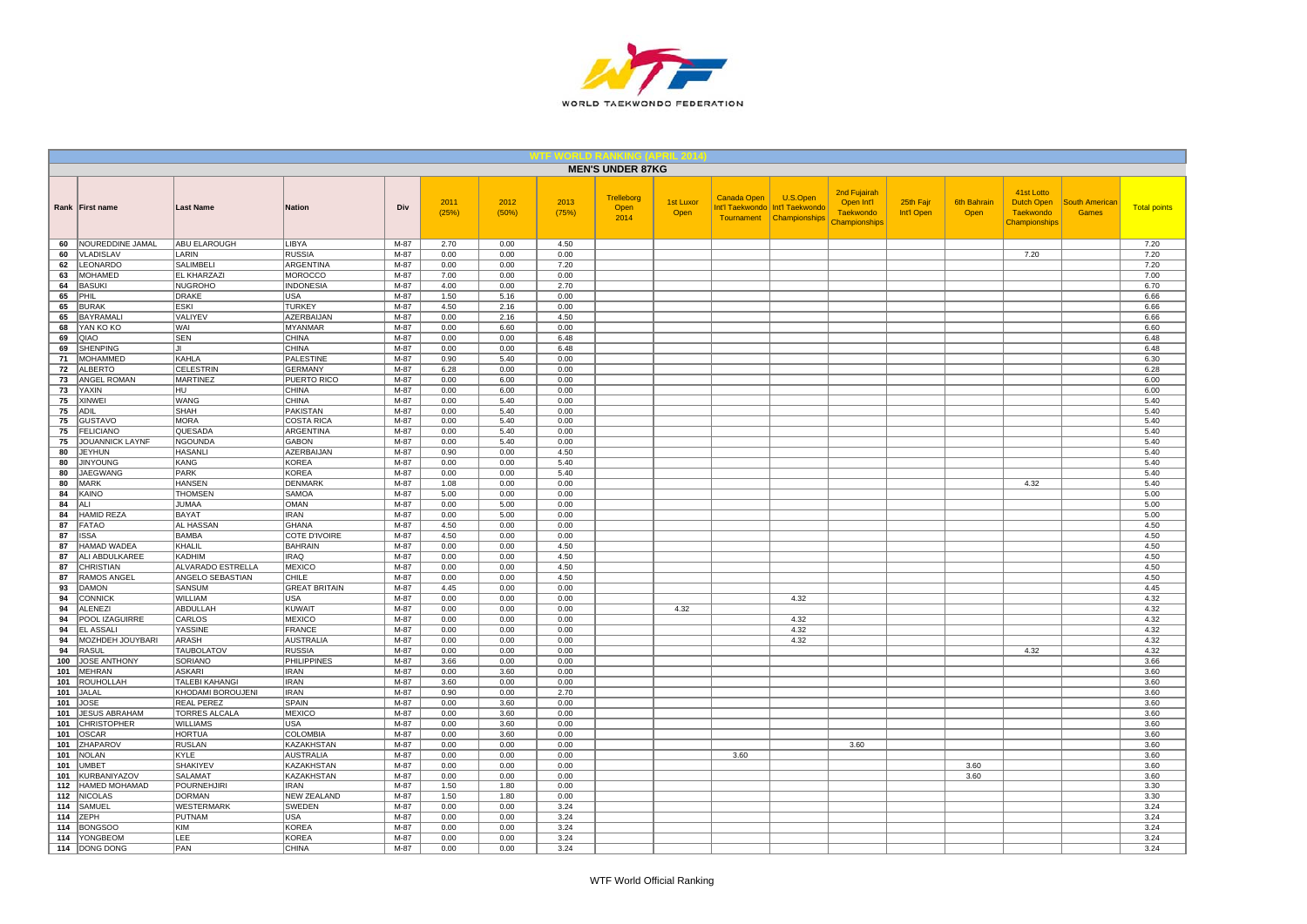

|            |                                  |                                        |                                        |                |               |               |               | <b>MEN'S UNDER 87KG</b>    |                   |             |                                                                           |                                                                        |                         |                            |                                                                      |                                       |                     |
|------------|----------------------------------|----------------------------------------|----------------------------------------|----------------|---------------|---------------|---------------|----------------------------|-------------------|-------------|---------------------------------------------------------------------------|------------------------------------------------------------------------|-------------------------|----------------------------|----------------------------------------------------------------------|---------------------------------------|---------------------|
|            | Rank First name                  | <b>Last Name</b>                       | <b>Nation</b>                          | Div            | 2011<br>(25%) | 2012<br>(50%) | 2013<br>(75%) | Trelleborg<br>Open<br>2014 | 1st Luxor<br>Open | Canada Open | U.S.Open<br>Int'l Taekwondo   Int'l Taekwondo<br>Tournament Championships | 2nd Fujairah<br>Open Int'l<br><b>Taekwondo</b><br><b>Championships</b> | 25th Fajr<br>Int'l Open | <b>6th Bahrain</b><br>Open | 41st Lotto<br><b>Dutch Open</b><br><b>Taekwondo</b><br>Championships | <b>South Americar</b><br><b>Games</b> | <b>Total points</b> |
|            | 119 PRANIT                       | KUMAR                                  | FIJI                                   | M-87           | 3.00          | 0.00          | 0.00          |                            |                   |             |                                                                           |                                                                        |                         |                            |                                                                      |                                       | 3.00                |
| 119<br>119 | JOSE<br><b>SHAKER</b>            | ANDRADE PORTABALES<br><b>KHAN</b>      | SPAIN<br><b>BAHRAIN</b>                | M-87<br>$M-87$ | 3.00<br>0.00  | 0.00<br>3.00  | 0.00<br>0.00  |                            |                   |             |                                                                           |                                                                        |                         |                            |                                                                      |                                       | 3.00<br>3.00        |
| 119        | <b>THOMAS</b>                    | <b>POWER</b>                           | AUSTRALIA                              | $M-87$         | 0.00          | 3.00          | 0.00          |                            |                   |             |                                                                           |                                                                        |                         |                            |                                                                      |                                       | 3.00                |
|            | 119 ANAS                         | ALAZAZI                                | <b>JORDAN</b>                          | $M-87$         | 0.00          | 3.00          | 0.00          |                            |                   |             |                                                                           |                                                                        |                         |                            |                                                                      |                                       | 3.00                |
| 119        | <b>GHOLAMHOSEIN</b>              | <b>FAGHIHI</b>                         | <b>IRAN</b>                            | M-87           | 0.00          | 3.00          | 0.00          |                            |                   |             |                                                                           |                                                                        |                         |                            |                                                                      |                                       | 3.00                |
| 125        | <b>IVAN</b>                      | <b>BUKHONOV</b>                        | <b>RUSSIA</b>                          | M-87           | 0.00          | 0.00          | 2.70          |                            |                   |             |                                                                           |                                                                        |                         |                            |                                                                      |                                       | 2.70                |
| 125        | <b>THABO</b>                     | <b>TUPANE</b>                          | <b>LESOTHO</b>                         | M-87           | 2.70          | 0.00          | 0.00          |                            |                   |             |                                                                           |                                                                        |                         |                            |                                                                      |                                       | 2.70                |
|            | 125 ORLANDO                      | NHANTUMBO                              | <b>MOZAMBIQUE</b>                      | M-87           | 2.70          | 0.00          | 0.00          |                            |                   |             |                                                                           |                                                                        |                         |                            |                                                                      |                                       | 2.70                |
|            | $125$ JAD                        | <b>MOUSALLI</b>                        | LEBANON                                | M-87           | 0.00          | 0.00          | 2.70          |                            |                   |             |                                                                           |                                                                        |                         |                            |                                                                      |                                       | 2.70                |
| 125<br>125 | <b>JAESUNG</b><br>MAREE FUAD     | LEE<br><b>MAREE LARDHI</b>             | QATAR<br><b>YEMEN</b>                  | M-87<br>M-87   | 0.00<br>0.00  | 0.00<br>0.00  | 2.70<br>2.70  |                            |                   |             |                                                                           |                                                                        |                         |                            |                                                                      |                                       | 2.70<br>2.70        |
| 125        | SAMIR                            | AKNOUCHE                               | SWEDEN                                 | M-87           | 0.00          | 0.00          | 2.70          |                            |                   |             |                                                                           |                                                                        |                         |                            |                                                                      |                                       | 2.70                |
| 125        | FARID                            | <b>TAGHIZADE</b>                       | <b>AZERBAIJAN</b>                      | M-87           | 0.00          | 0.00          | 2.70          |                            |                   |             |                                                                           |                                                                        |                         |                            |                                                                      |                                       | 2.70                |
| 125        | ANDREW                           | <b>CUNNANE</b>                         | CANADA                                 | M-87           | 0.00          | 0.00          | 2.70          |                            |                   |             |                                                                           |                                                                        |                         |                            |                                                                      |                                       | 2.70                |
| 125        | CARLOS                           | <b>HORTUA</b>                          | <b>MEXICO</b>                          | M-87           | 0.00          | 0.00          | 2.70          |                            |                   |             |                                                                           |                                                                        |                         |                            |                                                                      |                                       | 2.70                |
| 125        | <b>HERVE</b>                     | <b>LIWUSLILI</b>                       | VANUATU                                | $M-87$         | 0.00          | 0.00          | 2.70          |                            |                   |             |                                                                           |                                                                        |                         |                            |                                                                      |                                       | 2.70                |
| 125        | <b>HOLOMESI</b>                  | <b>FINAU</b>                           | <b>TONGA</b>                           | $M-87$         | 0.00          | 0.00          | 2.70          |                            |                   |             |                                                                           |                                                                        |                         |                            |                                                                      |                                       | 2.70                |
| 125<br>125 | MICHAEL<br><b>ANTONIO CARLOS</b> | <b>KITSCHKE</b><br><b>BAZALDUA</b>     | CANADA<br><b>MEXICO</b>                | M-87<br>M-87   | 0.00<br>0.00  | 0.00<br>0.00  | 2.70<br>2.70  |                            |                   |             |                                                                           |                                                                        |                         |                            |                                                                      |                                       | 2.70<br>2.70        |
| 125        | <b>AL KHALIFAH</b>               | ABDUL MAJED                            | SAUDI ARABIA                           | M-87           | 0.00          | 0.00          | 2.70          |                            |                   |             |                                                                           |                                                                        |                         |                            |                                                                      |                                       | 2.70                |
| 125        | MARCIN                           | CHOLAJDA                               | POLAND                                 | $M-87$         | 0.00          | 0.00          | 2.70          |                            |                   |             |                                                                           |                                                                        |                         |                            |                                                                      |                                       | 2.70                |
| 125        | <b>CHRISTIAN</b>                 | CASTILLO                               | <b>EL SALVADOR</b>                     | M-87           | 0.00          | 0.00          | 2.70          |                            |                   |             |                                                                           |                                                                        |                         |                            |                                                                      |                                       | 2.70                |
| 125        | <b>STEVE</b>                     | ROJAS PIEDRA                           | <b>COSTA RICA</b>                      | M-87           | 0.00          | 0.00          | 2.70          |                            |                   |             |                                                                           |                                                                        |                         |                            |                                                                      |                                       | 2.70                |
| 125        | <b>REYES CASILLA</b>             | DERLYN                                 | <b>DOMINICAN REP</b>                   | M-87           | 0.00          | 0.00          | 2.70          |                            |                   |             |                                                                           |                                                                        |                         |                            |                                                                      |                                       | 2.70                |
| 144        | <b>BAHRI</b>                     | TANRIKULU                              | <b>TURKEY</b>                          | M-87           | 2.65          | 0.00          | 0.00          |                            |                   |             |                                                                           |                                                                        |                         |                            |                                                                      |                                       | 2.65                |
| 144<br>146 | ZHENG                            | YI                                     | <b>CHINA</b>                           | M-87<br>$M-87$ | 2.65          | 0.00          | 0.00          |                            |                   |             |                                                                           |                                                                        |                         |                            |                                                                      |                                       | 2.65                |
| 146        | AYDAL<br><b>TAVAKGUI</b>         | <b>OZALP</b><br><b>BAYRAMOV</b>        | <b>AUSTRALIA</b><br>AZERBAIJAN         | M-87           | 2.50<br>2.50  | 0.00<br>0.00  | 0.00<br>0.00  |                            |                   |             |                                                                           |                                                                        |                         |                            |                                                                      |                                       | 2.50<br>2.50        |
| 146        | ALI                              | <b>HAGGAG</b>                          | <b>EGYPT</b>                           | M-87           | 2.50          | 0.00          | 0.00          |                            |                   |             |                                                                           |                                                                        |                         |                            |                                                                      |                                       | 2.50                |
| 146        | <b>MORTEZA</b>                   | <b>SHIRI</b>                           | <b>IRAN</b>                            | $M-87$         | 2.50          | 0.00          | 0.00          |                            |                   |             |                                                                           |                                                                        |                         |                            |                                                                      |                                       | 2.50                |
| 146        | <b>MOHAMAD</b>                   | AL SHAJAHEY                            | <b>JORDAN</b>                          | $M-87$         | 2.50          | 0.00          | 0.00          |                            |                   |             |                                                                           |                                                                        |                         |                            |                                                                      |                                       | 2.50                |
| 146        | <b>JUNGSOO</b>                   | KIM                                    | <b>KOREA</b>                           | M-87           | 2.50          | 0.00          | 0.00          |                            |                   |             |                                                                           |                                                                        |                         |                            |                                                                      |                                       | 2.50                |
| 152        | Abdulkarim Moosa A.karim DANAR   |                                        | <b>BAHRAIN</b>                         | M-87           | 2.40          | 0.00          | 0.00          |                            |                   |             |                                                                           |                                                                        |                         |                            |                                                                      |                                       | 2.40                |
| 153<br>153 | ZHIMENG<br><b>DOUGLAS</b>        | <b>YIN</b><br>CORREA MARCELINO         | <b>CHINA</b><br><b>BRAZIL</b>          | M-87<br>M-87   | 2.16<br>0.00  | 0.00<br>2.16  | 0.00          |                            |                   |             |                                                                           |                                                                        |                         |                            |                                                                      |                                       | 2.16<br>2.16        |
| 153        | <b>TOMAS</b>                     | <b>KALISKA</b>                         | <b>SLOVAKIA</b>                        | M-87           | 2.16          | 0.00          | 0.00<br>0.00  |                            |                   |             |                                                                           |                                                                        |                         |                            |                                                                      |                                       | 2.16                |
| 153        | ALI-                             | <b>AL ARAIMI</b>                       | <b>OMAN</b>                            | M-87           | 2.16          | 0.00          | 0.00          |                            |                   |             |                                                                           |                                                                        |                         |                            |                                                                      |                                       | 2.16                |
| 153        | ODYLZHON                         | KASSYMOV                               | <b>KAZAKHSTAN</b>                      | M-87           | 0.00          | 2.16          | 0.00          |                            |                   |             |                                                                           |                                                                        |                         |                            |                                                                      |                                       | 2.16                |
| 153        | <b>JOSE</b>                      | <b>RODRIGUEZ</b>                       | PORTUGAL                               | M-87           | 0.00          | 2.16          | 0.00          |                            |                   |             |                                                                           |                                                                        |                         |                            |                                                                      |                                       | 2.16                |
| 153        | DANIEL                           | LAURO                                  | <b>USA</b>                             | $M-87$         | 0.00          | 2.16          | 0.00          |                            |                   |             |                                                                           |                                                                        |                         |                            |                                                                      |                                       | 2.16                |
| 153        | <b>JOHN</b>                      | <b>DRATH</b>                           | <b>USA</b>                             | M-87           | 0.00          | 2.16          | 0.00          |                            |                   |             |                                                                           |                                                                        |                         |                            |                                                                      |                                       | 2.16                |
| 161        | <b>CHRISTOPHE</b>                | <b>DECKER</b>                          | AUSTRIA                                | M-87           | 1.98          | 0.00          | 0.00          |                            |                   |             |                                                                           |                                                                        |                         |                            |                                                                      |                                       | 1.98                |
| 161<br>163 | <b>GLEB</b><br><b>JAVIER</b>     | <b>BABAEVSKIY</b><br>RICHARD ALCANTARA | <b>RUSSIA</b><br><b>DOMINICAN REP</b>  | M-87<br>$M-87$ | 1.98<br>1.80  | 0.00<br>0.00  | 0.00<br>0.00  |                            |                   |             |                                                                           |                                                                        |                         |                            |                                                                      |                                       | 1.98<br>1.80        |
| 163        | <b>FLORIAN</b>                   | MEYER                                  | <b>GERMANY</b>                         | $M-87$         | 1.80          | 0.00          | 0.00          |                            |                   |             |                                                                           |                                                                        |                         |                            |                                                                      |                                       | 1.80                |
| 163        | <b>JOHN</b>                      | <b>TROUILLET</b>                       | <b>NEW CALEDONIA</b>                   | M-87           | 1.80          | 0.00          | 0.00          |                            |                   |             |                                                                           |                                                                        |                         |                            |                                                                      |                                       | 1.80                |
| 163        | <b>CLYDE SADE</b>                | RIKA                                   | SOLOMON ISLANDS                        | M-87           | 1.80          | 0.00          | 0.00          |                            |                   |             |                                                                           |                                                                        |                         |                            |                                                                      |                                       | 1.80                |
| 163        | <b>STUART</b>                    | <b>SMIT</b>                            | ARUBA                                  | M-87           | 0.00          | 1.80          | 0.00          |                            |                   |             |                                                                           |                                                                        |                         |                            |                                                                      |                                       | 1.80                |
| 163        | <b>MOHAMAD</b>                   | JAAFAR HUSAIN                          | <b>BAHRAIN</b>                         | $M-87$         | 0.00          | 1.80          | 0.00          |                            |                   |             |                                                                           |                                                                        |                         |                            |                                                                      |                                       | 1.80                |
| 163        | <b>DIONYS</b>                    | <b>KRONREIF</b>                        | <b>GERMANY</b>                         | M-87           | 0.00          | 1.80          | 0.00          |                            |                   |             |                                                                           |                                                                        |                         |                            |                                                                      |                                       | 1.80                |
| 163<br>163 | MAHMOUD<br>MICHAEL               | AL SHOURTI<br><b>REEVE</b>             | <b>PALESTINE</b><br><b>NEW ZEALAND</b> | M-87<br>M-87   | 0.00<br>0.00  | 1.80<br>1.80  | 0.00<br>0.00  |                            |                   |             |                                                                           |                                                                        |                         |                            |                                                                      |                                       | 1.80<br>1.80        |
| 163        | <b>CHRISTOPHER</b>               | <b>COLLET</b>                          | <b>AUSTRALIA</b>                       | M-87           | 0.00          | 1.80          | 0.00          |                            |                   |             |                                                                           |                                                                        |                         |                            |                                                                      |                                       | 1.80                |
| 163        | <b>JEASEUNG</b>                  | KOO                                    | <b>KOREA</b>                           | $M-87$         | 0.00          | 1.80          | 0.00          |                            |                   |             |                                                                           |                                                                        |                         |                            |                                                                      |                                       | 1.80                |
| 163        | <b>PORIA</b>                     | <b>ERFANIAN</b>                        | <b>IRAN</b>                            | M-87           | 0.00          | 1.80          | 0.00          |                            |                   |             |                                                                           |                                                                        |                         |                            |                                                                      |                                       | 1.80                |
| 175        | <b>ARMAN</b>                     | YEREMYAN                               | ARMENIA                                | M-87           | 1.50          | 0.00          | 0.00          |                            |                   |             |                                                                           |                                                                        |                         |                            |                                                                      |                                       | 1.50                |
| 175        | <b>NOUREDDINE</b>                | ZIANI                                  | <b>MOROCCO</b>                         | M-87           | 1.50          | 0.00          | 0.00          |                            |                   |             |                                                                           |                                                                        |                         |                            |                                                                      |                                       | 1.50                |
|            | 175   MAHMADGIRI                 | <b>MALSAGOV</b>                        | <b>RUSSIA</b>                          | $M-87$         | 1.50          | 0.00          | 0.00          |                            |                   |             |                                                                           |                                                                        |                         |                            |                                                                      |                                       | 1.50                |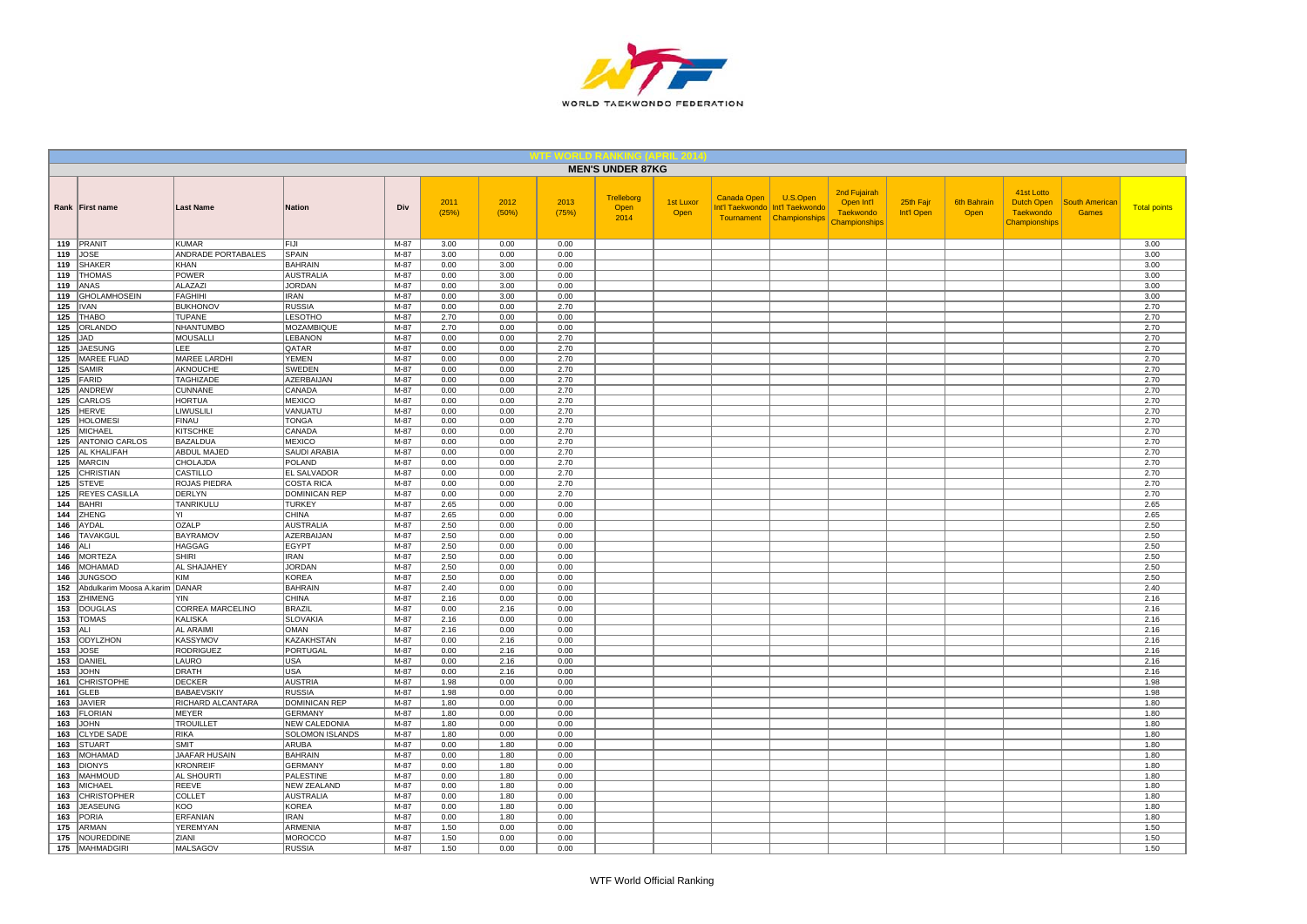

|                       |                        |                         |      |               |               |               | <b>MEN'S UNDER 87KG</b>    |                   |                                              |                                              |                                                                 |                         |                     |                                                                      |                                       |                     |
|-----------------------|------------------------|-------------------------|------|---------------|---------------|---------------|----------------------------|-------------------|----------------------------------------------|----------------------------------------------|-----------------------------------------------------------------|-------------------------|---------------------|----------------------------------------------------------------------|---------------------------------------|---------------------|
| Rank First name       | <b>Last Name</b>       | Nation                  | Div  | 2011<br>(25%) | 2012<br>(50%) | 2013<br>(75%) | Trelleborg<br>Open<br>2014 | 1st Luxor<br>Open | Canada Open<br>Int'l Taekwondo<br>Tournament | U.S.Open<br>Int'l Taekwondo<br>Championships | 2nd Fujairah<br>Open Int'l<br>Taekwondo<br><b>Championships</b> | 25th Fair<br>Int'l Open | 6th Bahrair<br>Open | 41st Lotto<br><b>Dutch Open</b><br>Taekwondo<br><b>Championships</b> | <b>South American</b><br><b>Games</b> | <b>Total points</b> |
| 178 RADOMIR           | SAMARDZIC              | <b>SERBIA</b>           | M-87 | 1.08          | 0.00          | 0.00          |                            |                   |                                              |                                              |                                                                 |                         |                     |                                                                      |                                       | 1.08                |
| 178 MAHAMA ABDOUFATAH | <b>CHO</b>             | <b>GREAT BRITAIN</b>    | M-87 | 1.08          | 0.00          | 0.00          |                            |                   |                                              |                                              |                                                                 |                         |                     |                                                                      |                                       | 1.08                |
| 178 GABRIEL           | SAGASTUME              | <b>GUATEMALA</b>        | M-87 | 1.08          | 0.00          | 0.00          |                            |                   |                                              |                                              |                                                                 |                         |                     |                                                                      |                                       | 1.08                |
| 178 WILLIAM RANDHIR   | <b>TOLIMAN</b>         | <b>PAPUA NEW GUINEA</b> | M-87 | 1.08          | 0.00          | 0.00          |                            |                   |                                              |                                              |                                                                 |                         |                     |                                                                      |                                       | 1.08                |
| 178 JAVIER            | <b>SIERA RODRIGUEZ</b> | SPAIN                   | M-87 | 1.08          | 0.00          | 0.00          |                            |                   |                                              |                                              |                                                                 |                         |                     |                                                                      |                                       | 1.08                |
| 178 LEVAN             | <b>TIAOAO</b>          | <b>TAHITI</b>           | M-87 | 1.08          | 0.00          | 0.00          |                            |                   |                                              |                                              |                                                                 |                         |                     |                                                                      |                                       | 1.08                |
| 178 JOSEPH            | MACKIE                 | <b>VANUATU</b>          | M-87 | 1.08          | 0.00          | 0.00          |                            |                   |                                              |                                              |                                                                 |                         |                     |                                                                      |                                       | 1.08                |
| 185 YAZAN FUAD        | AL SADEQ               | JORDAN                  | M-87 | 0.90          | 0.00          | 0.00          |                            |                   |                                              |                                              |                                                                 |                         |                     |                                                                      |                                       | 0.90                |
| $185$ GOR             | <b>MORAES</b>          | BRAZIL                  | M-87 | 0.90          | 0.00          | 0.00          |                            |                   |                                              |                                              |                                                                 |                         |                     |                                                                      |                                       | 0.90                |
| 185 VIRAK             | PHON                   | CAMBODIA                | M-87 | 0.90          | 0.00          | 0.00          |                            |                   |                                              |                                              |                                                                 |                         |                     |                                                                      |                                       | 0.90                |
| 185 DEMETRIS          | MOUSTAKAS              | <b>CYPRUS</b>           | M-87 | 0.90          | 0.00          | 0.00          |                            |                   |                                              |                                              |                                                                 |                         |                     |                                                                      |                                       | 0.90                |
| 185 MANIPAL           | <b>SINGH</b>           | <b>INDIA</b>            | M-87 | 0.90          | 0.00          | 0.00          |                            |                   |                                              |                                              |                                                                 |                         |                     |                                                                      |                                       | 0.90                |
| 185 SALAM             | <b>BIKRAMJIT SINGH</b> | <b>INDIA</b>            | M-87 | 0.90          | 0.00          | 0.00          |                            |                   |                                              |                                              |                                                                 |                         |                     |                                                                      |                                       | 0.90                |
| 185 SALAM             | SHAMMARI               | <b>IRAQ</b>             | M-87 | 0.90          | 0.00          | 0.00          |                            |                   |                                              |                                              |                                                                 |                         |                     |                                                                      |                                       | 0.90                |
| 185 SERGEY            | <b>PAK</b>             | KAZAKHSTAN              | M-87 | 0.90          | 0.00          | 0.00          |                            |                   |                                              |                                              |                                                                 |                         |                     |                                                                      |                                       | 0.90                |
| 185 HYEOKSIN          | <b>KWON</b>            | KOREA                   | M-87 | 0.90          | 0.00          | 0.00          |                            |                   |                                              |                                              |                                                                 |                         |                     |                                                                      |                                       | 0.90                |
| 185 ANATOLIY          | KHARICHKIN             | RUSSIA                  | M-87 | 0.90          | 0.00          | 0.00          |                            |                   |                                              |                                              |                                                                 |                         |                     |                                                                      |                                       | 0.90                |
| 185 DJORDJE           | <b>MARCETIC</b>        | <b>SERBIA</b>           | M-87 | 0.90          | 0.00          | 0.00          |                            |                   |                                              |                                              |                                                                 |                         |                     |                                                                      |                                       | 0.90                |
| 185 ARAM              | <b>MUNOZ</b>           | SPAIN                   | M-87 | 0.90          | 0.00          | 0.00          |                            |                   |                                              |                                              |                                                                 |                         |                     |                                                                      |                                       | 0.90                |
| 185 SHIVAN            | <b>AL KHABURI</b>      | UAE                     | M-87 | 0.90          | 0.00          | 0.00          |                            |                   |                                              |                                              |                                                                 |                         |                     |                                                                      |                                       | 0.90                |
| 185 SAMUEL            | <b>LIDER</b>           | USA                     | M-87 | 0.90          | 0.00          | 0.00          |                            |                   |                                              |                                              |                                                                 |                         |                     |                                                                      |                                       | 0.90                |
| 185 BASHIR            | SATURDAY               | lusa                    | M-87 | 0.90          | 0.00          | 0.00          |                            |                   |                                              |                                              |                                                                 |                         |                     |                                                                      |                                       | 0.90                |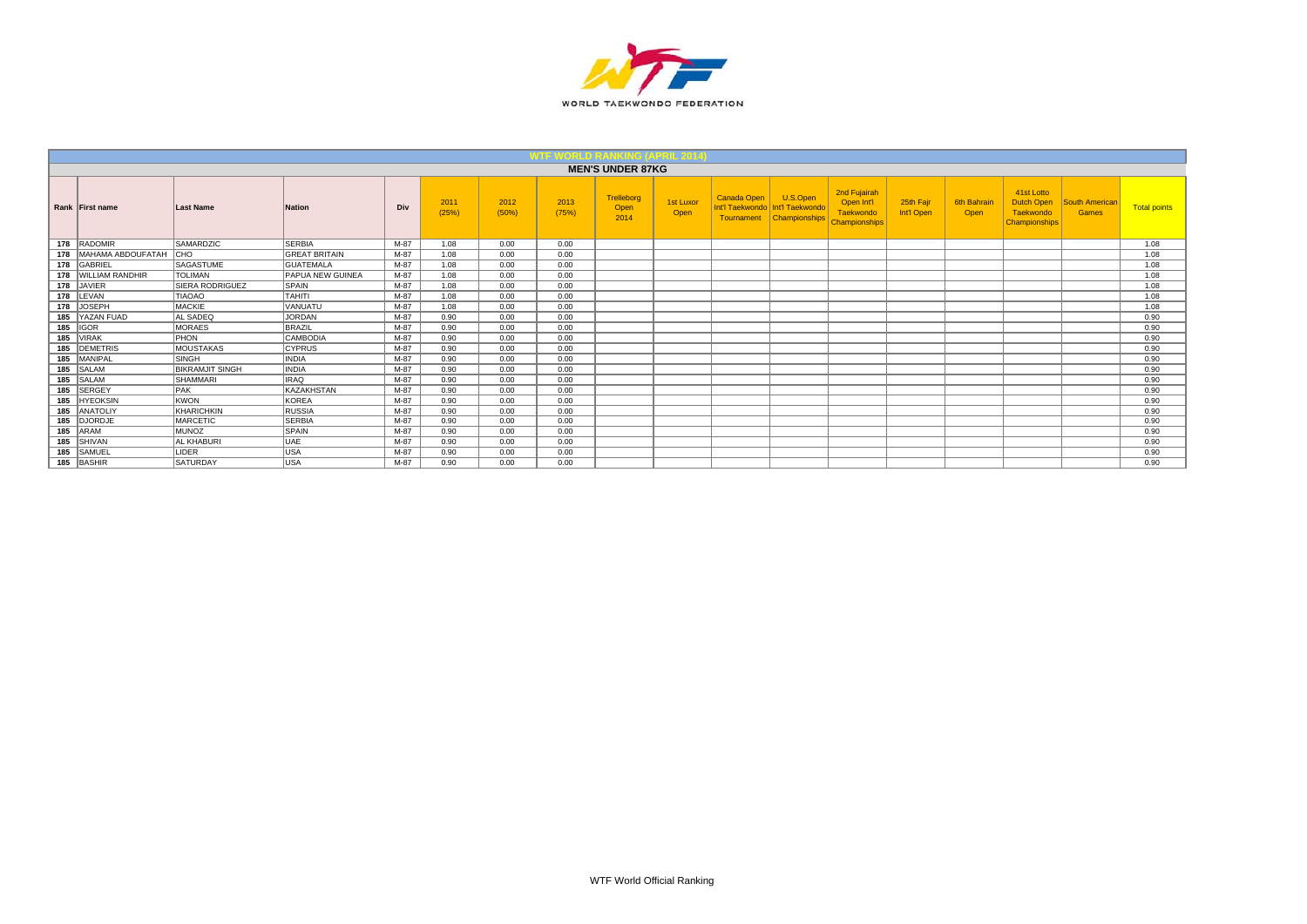

|                     |                                      |                                    |                                     |                    |                |                |                | <b>MEN'S OVER 87KG</b>     |                   |                                                     |                                              |                                                                 |                         |                            |                                                               |                                       |                     |
|---------------------|--------------------------------------|------------------------------------|-------------------------------------|--------------------|----------------|----------------|----------------|----------------------------|-------------------|-----------------------------------------------------|----------------------------------------------|-----------------------------------------------------------------|-------------------------|----------------------------|---------------------------------------------------------------|---------------------------------------|---------------------|
|                     | Rank First name                      | <b>Last Name</b>                   | <b>Nation</b>                       | Div                | 2011<br>(25%)  | 2012<br>(50%)  | 2013<br>(75%)  | Trelleborg<br>Open<br>2014 | 1st Luxor<br>Open | <b>Canada Open</b><br>Int'l Taekwondo<br>Tournament | U.S.Open<br>Int'l Taekwondo<br>Championships | 2nd Fujairah<br>Open Int'l<br>Taekwondo<br><b>Championships</b> | 25th Fajr<br>Int'l Open | <b>6th Bahrain</b><br>Open | 41st Lotto<br><b>Dutch Open</b><br>Taekwondo<br>Championships | <b>South American</b><br><b>Games</b> | <b>Total points</b> |
| $\mathbf{1}$        | <b>ANTHONY MYLANN</b>                | OBAME                              | <b>GABON</b>                        | $M + 87$           | 14.35          | 38.16          | 126.60         |                            |                   | 10.00                                               | 12.00                                        |                                                                 |                         |                            | 12.00                                                         |                                       | 213.11              |
| $\overline{2}$      | <b>DONGMIN</b>                       | CHA                                | KOREA                               | $M + 87$           | 17.50          | 30.29          | 36.60          |                            |                   |                                                     | 20.00                                        |                                                                 |                         |                            |                                                               |                                       | 104.39              |
| 3                   | <b>MAHAMA</b>                        | CHO                                | <b>GREAT BRITAIN</b>                | $M+87$             | 0.00           | 5.76           | 69.90          |                            | 12.00             |                                                     |                                              | 3.60                                                            |                         | 10.00                      |                                                               |                                       | 101.26              |
| $\overline{4}$<br>5 | SAJJAD<br><b>IVAN</b>                | <b>MARDANI</b><br><b>TRAJKOVIC</b> | <b>IRAN</b><br><b>SLOVENIA</b>      | $M + 87$<br>$M+87$ | 1.50<br>4.50   | 14.00<br>26.51 | 54.00<br>37.80 | 10.00                      | 4.32              |                                                     |                                              |                                                                 | 6.00                    |                            | 20.00                                                         |                                       | 95.50<br>83.13      |
| 6                   | <b>ROBELIS</b>                       | DESPAIGNE SAUQUET                  | CUBA                                | $M + 87$           | 28.60          | 21.60          | 32.40          |                            |                   |                                                     |                                              |                                                                 |                         |                            |                                                               |                                       | 82.60               |
| $\overline{7}$      | <b>VOLKER</b>                        | WODZICH                            | GERMANY                             | $M + 87$           | 1.08           | 9.00           | 31.07          | 6.00                       | 7.20              |                                                     |                                              | 10.00                                                           |                         |                            | 7.20                                                          |                                       | 71.55               |
| 8                   | <b>MOHAMED</b>                       | AYMAN                              | EGYPT                               | $M+87$             | 1.50           | 25.00          | 21.11          |                            | 20.00             |                                                     |                                              |                                                                 |                         |                            |                                                               |                                       | 67.61               |
| 9                   | <b>STEPHEN</b>                       | LAMBDIN                            | <b>USA</b>                          | $M+87$             | 7.15           | 16.20          | 32.94          |                            |                   | 3.60                                                | 7.20                                         |                                                                 |                         |                            |                                                               |                                       | 67.09               |
| 10                  | CARLO                                | <b>MOLFETTA</b>                    | <b>ITALY</b>                        | $M + 87$           | 10.43          | 50.00          | 0.00           |                            |                   |                                                     |                                              |                                                                 |                         |                            | 4.32                                                          |                                       | 64.75               |
| 11                  | LEONARDO                             | <b>BASILE</b>                      | <b>ITALY</b>                        | $M+87$             | 10.05          | 28.60          | 22.14          | 3.60                       |                   |                                                     |                                              |                                                                 |                         |                            |                                                               |                                       | 64.39               |
| 12                  | <b>FRANCOIS</b>                      | COULOMBE-FORTIER                   | CANADA                              | $M+87$             | 13.85          | 7.45           | 38.27          |                            |                   |                                                     |                                              |                                                                 |                         |                            |                                                               |                                       | 59.57               |
| 13                  | <b>XIAOBO</b>                        | LIU                                | <b>CHINA</b>                        | $M + 87$           | 20.06          | 34.80          | 0.00           |                            |                   |                                                     |                                              |                                                                 |                         |                            |                                                               |                                       | 54.86               |
| 14                  | GUILERME CEZARIO                     | <b>FELIX</b>                       | BRAZIL                              | $M+87$             | 0.00           | 0.00           | 43.50          |                            |                   |                                                     |                                              |                                                                 |                         |                            | 7.20                                                          |                                       | 50.70               |
| 15<br>16            | KAINO LAUTUSI<br><b>FIRMIN SAINT</b> | <b>THOMSEN</b><br><b>NOM ZOKOU</b> | SAMOA<br><b>COTE D'IVOIRE</b>       | $M + 87$<br>$M+87$ | 13.58<br>18.85 | 34.72<br>0.00  | 0.00<br>19.44  |                            |                   |                                                     |                                              |                                                                 |                         |                            |                                                               |                                       | 48.30<br>38.29      |
| 17                  | <b>OCELOTZIN</b>                     | SANCHEZ ENRIQUEZ                   | <b>MEXICO</b>                       | $M+87$             | 0.00           | 9.00           | 20.81          |                            |                   |                                                     | 7.20                                         |                                                                 |                         |                            |                                                               |                                       | 37.01               |
| 18                  | CHIKA YAGAZIE                        | CHUKWUMERIJE                       | NIGERIA                             | $M + 87$           | 17.65          | 3.71           | 13.61          |                            |                   |                                                     |                                              |                                                                 |                         |                            |                                                               |                                       | 34.96               |
| 19                  | <b>ROMAN</b>                         | <b>KUZNETSOV</b>                   | <b>RUSSIA</b>                       | $M+87$             | 4.00           | 0.00           | 26.94          |                            |                   |                                                     |                                              |                                                                 |                         |                            |                                                               |                                       | 30.94               |
| 20                  | VEDRAN                               | GOLEC                              | CROATIA                             | $M + 87$           | 4.63           | 1.80           | 7.74           | 3.60                       |                   | 3.60                                                | 4.32                                         |                                                                 |                         | 3.60                       |                                                               |                                       | 29.29               |
| 21                  | <b>KRISTOPHER</b>                    | <b>MOITLAND</b>                    | <b>COSTA RICA</b>                   | $M+87$             | 6.39           | 15.00          | 7.74           |                            |                   |                                                     |                                              |                                                                 |                         |                            |                                                               |                                       | 29.13               |
| 22                  | <b>BAHRI</b>                         | TANRIKULU                          | <b>TURKEY</b>                       | $M + 87$           | 12.50          | 16.20          | 0.00           |                            |                   |                                                     |                                              |                                                                 |                         |                            |                                                               |                                       | 28.70               |
| 23                  | <b>PIOTR</b>                         | <b>HATOWSKI</b>                    | POLAND                              | $M+87$             | 2.16           | 0.00           | 22.14          |                            | 4.32              |                                                     |                                              |                                                                 |                         |                            |                                                               |                                       | 28.62               |
| 24                  | OLIVIER                              | PINEAU                             | CANADA                              | $M+87$             | 0.00           | 26.80          | 0.00           |                            |                   |                                                     |                                              |                                                                 |                         |                            |                                                               |                                       | 26.80               |
| 25                  | <b>HAAMANATUA</b><br>CHOLHO          | MU<br>CHO                          | <b>TAHITI</b><br>KOREA              | $M+87$<br>$M+87$   | 0.00<br>17.50  | 5.40<br>0.00   | 21.11<br>9.00  |                            |                   |                                                     |                                              |                                                                 |                         |                            |                                                               |                                       | 26.51<br>26.50      |
| 26<br>27            | AKMAL                                | <b>IRGASHEV</b>                    | <b>UZBEKISTAN</b>                   | $M + 87$           | 20.25          | 3.71           | 0.00           |                            |                   |                                                     |                                              |                                                                 |                         |                            |                                                               |                                       | 23.96               |
| 28                  | <b>JUAN CARLOS</b>                   | <b>DIAZ</b>                        | VENEZUELA                           | $M+87$             | 10.20          | 0.00           | 12.90          |                            |                   |                                                     |                                              |                                                                 |                         |                            |                                                               |                                       | 23.10               |
| 29                  | <b>ALEXANDROS</b>                    | <b>NIKOLAIDIS</b>                  | GREECE                              | $M + 87$           | 8.95           | 9.11           | 4.50           |                            |                   |                                                     |                                              |                                                                 |                         |                            |                                                               |                                       | 22.55               |
| 30                  | VANJA                                | <b>BABIC</b>                       | <b>SERBIA</b>                       | $M+87$             | 10.29          | 9.00           | 2.70           |                            |                   |                                                     |                                              |                                                                 |                         |                            |                                                               |                                       | 21.99               |
| 31                  | M'BAR                                | <b>N'DIAYE</b>                     | FRANCE                              | $M+87$             | 0.00           | 0.00           | 20.46          |                            |                   |                                                     |                                              |                                                                 |                         |                            |                                                               |                                       | 20.46               |
| 32                  | OLEG                                 | <b>KUZNETCOV</b>                   | <b>RUSSIA</b>                       | $M + 87$           | 1.50           | 13.00          | 5.94           |                            |                   |                                                     |                                              |                                                                 |                         |                            |                                                               |                                       | 20.44               |
| 33<br>34            | <b>MARTIN</b><br><b>ALISHER</b>      | SIO<br><b>GULOV</b>                | ARGENTINA<br>TAJIKISTAN             | $M+87$<br>$M+87$   | 0.00<br>7.50   | 5.40<br>7.56   | 10.20<br>3.24  |                            |                   |                                                     | 4.32                                         |                                                                 |                         |                            |                                                               |                                       | 19.92<br>18.30      |
| 35                  | <b>ARSEN</b>                         | <b>TCINARIDZE</b>                  | <b>RUSSIA</b>                       | $M+87$             | 10.00          | 7.80           | 0.00           |                            |                   |                                                     |                                              |                                                                 |                         |                            |                                                               |                                       | 17.80               |
| 36                  | ALI                                  | SARI                               | <b>TURKEY</b>                       | $M + 87$           | 6.00           | 0.00           | 10.20          |                            |                   |                                                     |                                              |                                                                 |                         |                            |                                                               |                                       | 16.20               |
| 37                  | QUANG DUC                            | <b>DINH</b>                        | <b>VIETNAM</b>                      | $M+87$             | 0.00           | 11.40          | 4.50           |                            |                   |                                                     |                                              |                                                                 |                         |                            |                                                               |                                       | 15.90               |
| 38                  | <b>DABA MODIBO</b>                   | <b>KEITA</b>                       | MALI                                | $M + 87$           | 4.50           | 10.80          | 0.00           |                            |                   |                                                     |                                              |                                                                 |                         |                            |                                                               |                                       | 15.30               |
| 39                  | <b>BALAZS</b>                        | <b>TOTH</b>                        | HUNGARY                             | $M + 87$           | 9.84           | 5.40           | 0.00           |                            |                   |                                                     |                                              |                                                                 |                         |                            |                                                               |                                       | 15.24               |
| 40                  | YI                                   | ZHENG                              | <b>CHINA</b>                        | $M+87$             | 4.66           | 5.00           | 5.40           |                            |                   |                                                     |                                              |                                                                 |                         |                            |                                                               |                                       | 15.06               |
| 41                  | KARIM                                | KONE                               | COTE D'IVOIRE                       | $M + 87$           | 0.00           | 15.00          | 0.00           |                            |                   |                                                     |                                              |                                                                 |                         |                            |                                                               |                                       | 15.00               |
| 41                  | LLOYD THARAI                         | <b>HERY</b>                        | TAHITI                              | $M+87$             | 0.00           | 15.00          | 0.00           |                            |                   |                                                     |                                              |                                                                 |                         |                            |                                                               |                                       | 15.00               |
| 41<br>44            | KRISTOPHER ROBERT<br><b>GADZHI</b>   | UY<br><b>UMAROV</b>                | PHILIPPINES<br><b>RUSSIA</b>        | $M+87$<br>$M+87$   | 0.00<br>10.50  | 0.00<br>3.71   | 15.00<br>0.00  |                            |                   |                                                     |                                              |                                                                 |                         |                            |                                                               |                                       | 15.00<br>14.21      |
| 45                  | <b>DEMETRIS</b>                      | <b>MOUSTAKAS</b>                   | <b>CYPRUS</b>                       | $M+87$             | 0.00           | 0.00           | 13.61          |                            |                   |                                                     |                                              |                                                                 |                         |                            |                                                               |                                       | 13.61               |
| 45                  | ABEL                                 | VALDIVIA                           | USA                                 | $M + 87$           | 0.00           | 0.00           | 13.61          |                            |                   |                                                     |                                              |                                                                 |                         |                            |                                                               |                                       | 13.61               |
| 47                  | PHILLIP                              | <b>YUN</b>                         | <b>USA</b>                          | $M+87$             | 0.00           | 0.00           | 7.20           |                            |                   | 6.00                                                |                                              |                                                                 |                         |                            |                                                               |                                       | 13.20               |
| 48                  | PASCAL                               | <b>GENTIL</b>                      | FRANCE                              | $M + 87$           | 2.97           | 10.00          | 0.00           |                            |                   |                                                     |                                              |                                                                 |                         |                            |                                                               |                                       | 12.97               |
| 49                  | ZHAO YONG                            | MA                                 | <b>CHINA</b>                        | $M+87$             | 0.00           | 0.00           | 12.96          |                            |                   |                                                     |                                              |                                                                 |                         |                            |                                                               |                                       | 12.96               |
| 50                  | <b>SERDAR</b>                        | YUKSEL                             | <b>TURKEY</b>                       | $M + 87$           | 0.00           | 3.60           | 9.00           |                            |                   |                                                     |                                              |                                                                 |                         |                            |                                                               |                                       | 12.60               |
| 51                  | <b>ANDREAS</b>                       | <b>STYLIANOU</b>                   | <b>CYPRUS</b>                       | $M+87$             | 6.30           | 5.40           | 0.00           |                            |                   |                                                     |                                              |                                                                 |                         |                            |                                                               |                                       | 11.70               |
| 51<br>53            | <b>ELIAS</b><br><b>DMITRIY</b>       | EL HEDARI<br><b>SHOKIN</b>         | <b>LEBANON</b><br><b>UZBEKISTAN</b> | $M+87$<br>$M+87$   | 2.70<br>0.00   | 9.00<br>5.40   | 0.00<br>0.00   |                            |                   |                                                     |                                              | 6.00                                                            |                         |                            |                                                               |                                       | 11.70<br>11.40      |
| 54                  | <b>KENNETH</b>                       | <b>EDWARDS</b>                     | <b>JAMAICA</b>                      | $M + 87$           | 7.20           | 3.71           | 0.00           |                            |                   |                                                     |                                              |                                                                 |                         |                            |                                                               |                                       | 10.91               |
| 55                  | <b>KOUROSH</b>                       | RAJOLY                             | <b>IRAN</b>                         | $M + 87$           | 10.80          | 0.00           | 0.00           |                            |                   |                                                     |                                              |                                                                 |                         |                            |                                                               |                                       | 10.80               |
| 56                  | PITA                                 | <b>TQUFATO</b>                     | <b>TONGA</b>                        | $M+87$             | 7.50           | 3.00           | 0.00           |                            |                   |                                                     |                                              |                                                                 |                         |                            |                                                               |                                       | 10.50               |
| 56                  | ABDALLAH                             | <b>ALENIZI</b>                     | <b>KUWAIT</b>                       | $M + 87$           | 0.00           | 0.00           | 4.50           |                            |                   |                                                     |                                              |                                                                 |                         | 6.00                       |                                                               |                                       | 10.50               |
| 58                  | YURIY                                | <b>KIRICHENKO</b>                  | <b>RUSSIA</b>                       | $M+87$             | 0.90           | 2.16           | 2.70           |                            |                   |                                                     | 4.32                                         |                                                                 |                         |                            |                                                               |                                       | 10.08               |
| 59                  | YUNBAE                               | <b>NAM</b>                         | KOREA                               | $M+87$             | 0.00           | 10.00          | 0.00           |                            |                   |                                                     |                                              |                                                                 |                         |                            |                                                               |                                       | 10.00               |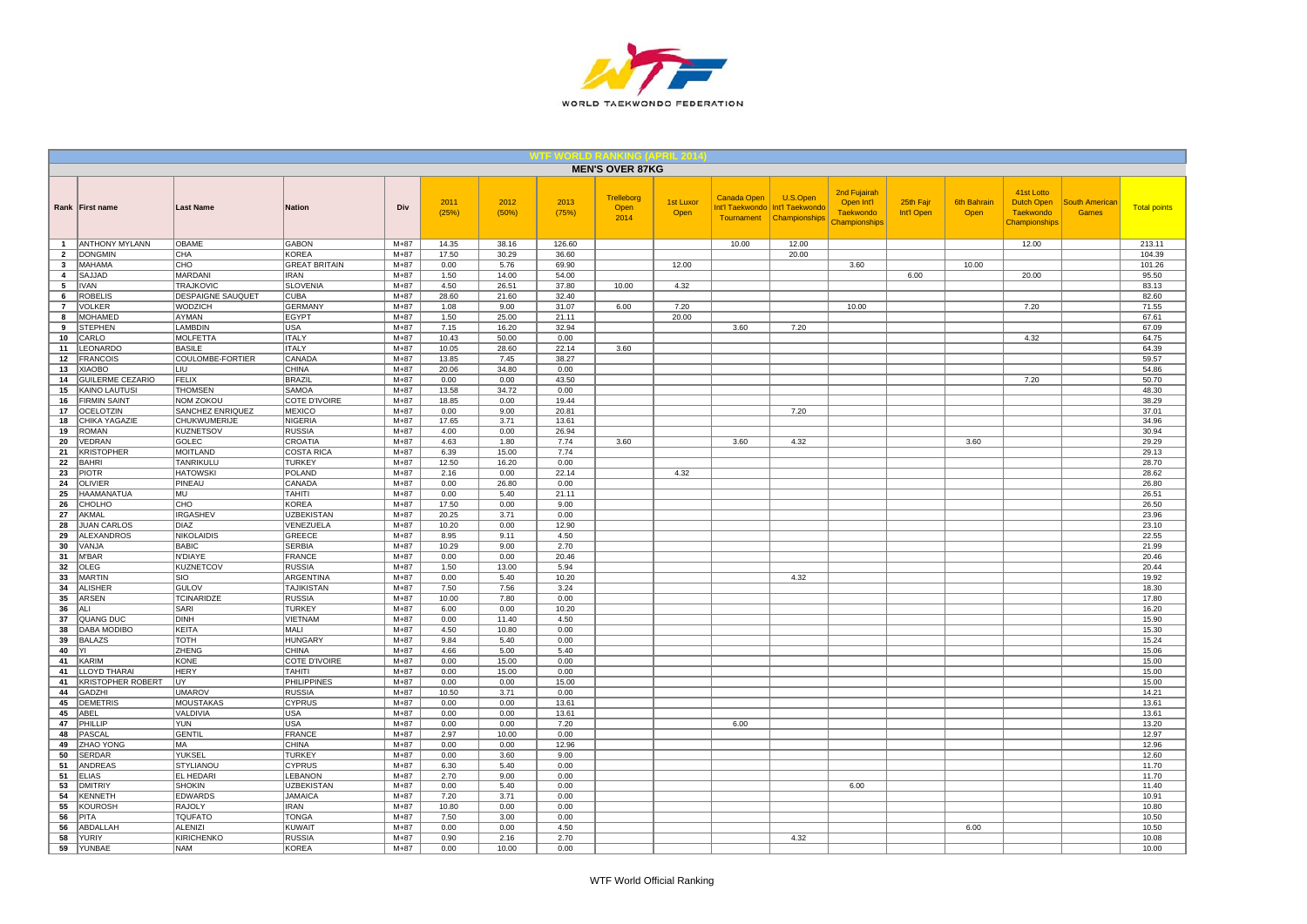

|            |                                  |                                    |                                      |                  |               |               |               | <b>MEN'S OVER 87KG</b>     |                          |                                              |                                              |                                                                 |                         |                            |                                                               |                                       |                     |
|------------|----------------------------------|------------------------------------|--------------------------------------|------------------|---------------|---------------|---------------|----------------------------|--------------------------|----------------------------------------------|----------------------------------------------|-----------------------------------------------------------------|-------------------------|----------------------------|---------------------------------------------------------------|---------------------------------------|---------------------|
|            | Rank First name                  | <b>Last Name</b>                   | Nation                               | Div              | 2011<br>(25%) | 2012<br>(50%) | 2013<br>(75%) | Trelleborg<br>Open<br>2014 | <b>1st Luxor</b><br>Open | Canada Open<br>Int'l Taekwondo<br>Tournament | U.S.Open<br>Int'l Taekwondo<br>Championships | 2nd Fujairah<br>Open Int'l<br><b>Taekwondo</b><br>Championships | 25th Fajr<br>Int'l Open | <b>6th Bahrain</b><br>Open | 41st Lotto<br><b>Dutch Open</b><br>Taekwondo<br>Championships | <b>South American</b><br><b>Games</b> | <b>Total points</b> |
| 59         | JALAL                            | KOHDAMI                            | <b>IRAN</b>                          | $M+87$           | 0.00          | 10.00         | 0.00          |                            |                          |                                              |                                              |                                                                 |                         |                            |                                                               |                                       | 10.00               |
| 59         | MAHDI                            | KHODABAKHSHI<br><b>ISAEV</b>       | IRAN                                 | $M + 87$         | 2.50          | 0.00          | 7.50          |                            |                          |                                              |                                              |                                                                 |                         |                            |                                                               |                                       | 10.00               |
| 59<br>59   | <b>RADIK</b><br>CARLOS           | <b>RIVAS</b>                       | <b>AZERBAIJAN</b><br>VENEZUELA       | $M+87$<br>$M+87$ | 0.00<br>0.00  | 0.00<br>0.00  | 0.00<br>0.00  |                            |                          |                                              |                                              |                                                                 | 10.00                   |                            |                                                               | 10.00                                 | 10.00<br>10.00      |
| 64         | <b>ASIDAH</b>                    | ZAKARIA                            | <b>DENMARK</b>                       | $M+87$           | 5.62          | 0.00          | 0.00          |                            |                          |                                              |                                              |                                                                 |                         |                            | 4.32                                                          |                                       | 9.94                |
| 65         | <b>CHRISTOPHE</b>                | <b>DECKER</b>                      | <b>AUSTRIA</b>                       | $M+87$           | 4.55          | 5.00          | 0.00          |                            |                          |                                              |                                              |                                                                 |                         |                            |                                                               |                                       | 9.55                |
| 66         | <b>ANDRY</b>                     | <b>RAKOTOARISOA</b>                | MADAGASCAR                           | $M+87$           | 0.00          | 9.00          | 0.00          |                            |                          |                                              |                                              |                                                                 |                         |                            |                                                               |                                       | 9.00                |
| 66         | <b>KHALFUN</b>                   | <b>BADREDDIN</b>                   | <b>LIBYA</b>                         | $M+87$           | 0.00          | 9.00          | 0.00          |                            |                          |                                              |                                              |                                                                 |                         |                            |                                                               |                                       | 9.00                |
| 66         | <b>DAFYDD</b>                    | SANDERS                            | <b>NEW ZEALAND</b>                   | $M+87$           | 0.00          | 9.00          | 0.00          |                            |                          |                                              |                                              |                                                                 |                         |                            |                                                               |                                       | 9.00                |
| 66<br>70   | <b>NICOLAS</b><br><b>STEFAN</b>  | DORMAN<br><b>BOZALO</b>            | <b>NEW ZEALAND</b><br>CANADA         | $M+87$<br>$M+87$ | 0.00<br>1.50  | 9.00<br>3.60  | 0.00<br>0.00  |                            |                          |                                              |                                              | 3.60                                                            |                         |                            |                                                               |                                       | 9.00<br>8.70        |
| 71         | CHATTERTON                       | ROBERTS                            | PAPUA NEW GUINEA                     | $M+87$           | 0.00          | 5.40          | 2.70          |                            |                          |                                              |                                              |                                                                 |                         |                            |                                                               |                                       | 8.10                |
| 72         | <b>RAJI TAWFIQ</b>               | NWAISR                             | <b>BAHRAIN</b>                       | $M+87$           | 0.00          | 5.00          | 2.70          |                            |                          |                                              |                                              |                                                                 |                         |                            |                                                               |                                       | 7.70                |
| 73         | <b>CHRISTIAN</b>                 | SUH                                | <b>USA</b>                           | $M+87$           | 1.08          | 2.16          | 0.00          |                            |                          |                                              | 4.32                                         |                                                                 |                         |                            |                                                               |                                       | 7.56                |
| 74         | MINSU                            | KIM                                | <b>KOREA</b>                         | $M+87$           | 0.00          | 0.00          | 7.50          |                            |                          |                                              |                                              |                                                                 |                         |                            |                                                               |                                       | 7.50                |
| 74         | EZAT                             | <b>KEROLOS</b>                     | <b>EGYPT</b>                         | $M + 87$         | 0.00          | 0.00          | 7.50          |                            |                          |                                              |                                              |                                                                 |                         |                            |                                                               |                                       | 7.50                |
| 76<br>76   | PIERRE<br><b>IVAN</b>            | <b>NYOK NYOK</b><br>AYMAN          | CAMEROON<br><b>EGYPT</b>             | $M+87$<br>$M+87$ | 7.20<br>0.00  | 0.00<br>0.00  | 0.00<br>0.00  |                            | 7.20                     |                                              |                                              |                                                                 |                         |                            |                                                               |                                       | 7.20<br>7.20        |
| 78         | <b>HOSSEIN</b>                   | TAJIK                              | <b>IRAN</b>                          | $M+87$           | 7.16          | 0.00          | 0.00          |                            |                          |                                              |                                              |                                                                 |                         |                            |                                                               |                                       | 7.16                |
| 79         | ULVI                             | KAYA                               | <b>GERMANY</b>                       | $M+87$           | 7.08          | 0.00          | 0.00          |                            |                          |                                              |                                              |                                                                 |                         |                            |                                                               |                                       | 7.08                |
| 80         | <b>STERGIOS</b>                  | <b>ROIDIS</b>                      | <b>GRECE</b>                         | $M+87$           | 0.00          | 0.00          | 2.70          |                            | 4.32                     |                                              |                                              |                                                                 |                         |                            |                                                               |                                       | 7.02                |
| 81         | <b>MIKEL</b>                     | BERNAL FERNANDEZ                   | SPAIN                                | $M+87$           | 0.00          | 2.16          | 0.00          |                            |                          |                                              |                                              |                                                                 |                         |                            | 4.32                                                          |                                       | 6.48                |
| 82         | <b>MOHAMED</b>                   | AYMAN IMAR                         | <b>JORDAN</b>                        | $M + 87$         | 6.28          | 0.00          | 0.00          |                            |                          |                                              |                                              |                                                                 |                         |                            |                                                               |                                       | 6.28                |
| 83         | DOUGLAS                          | CORREA MARCELINO                   | <b>BRAZIL</b>                        | $M+87$           | 0.00          | 0.00          | 0.00          |                            |                          |                                              |                                              |                                                                 |                         |                            |                                                               | 6.00                                  | 6.00                |
| 84<br>85   | SALVADOR<br><b>MOHAMAD</b>       | PEREZ RODRIGUEZ<br>KHADEMI         | <b>MEXICO</b><br><b>IRAN</b>         | $M+87$<br>$M+87$ | 5.70<br>2.50  | 0.00<br>3.00  | 0.00<br>0.00  |                            |                          |                                              |                                              |                                                                 |                         |                            |                                                               |                                       | 5.70<br>5.50        |
| 86         | LI SIU                           | <b>HONG</b>                        | HONG KONG                            | $M+87$           | 0.00          | 5.40          | 0.00          |                            |                          |                                              |                                              |                                                                 |                         |                            |                                                               |                                       | 5.40                |
| 86         | FERNANDO                         | <b>MOREIRA</b>                     | <b>BRAZIL</b>                        | $M+87$           | 0.00          | 5.40          | 0.00          |                            |                          |                                              |                                              |                                                                 |                         |                            |                                                               |                                       | 5.40                |
| 86         | PAUL                             | PEREZ                              | CHILE                                | $M+87$           | 0.00          | 5.40          | 0.00          |                            |                          |                                              |                                              |                                                                 |                         |                            |                                                               |                                       | 5.40                |
| 89         | <b>MOHAMED</b>                   | <b>EL KHARZAZI</b>                 | <b>MOROCCO</b>                       | $M+87$           | 2.70          | 0.00          | 2.70          |                            |                          |                                              |                                              |                                                                 |                         |                            |                                                               |                                       | 5.40                |
| 89         | <b>JEONGHOON</b>                 | MOON                               | KOREA                                | $M+87$           | 0.00          | 2.16          | 3.24          |                            |                          |                                              |                                              |                                                                 |                         |                            |                                                               |                                       | 5.40                |
| 89<br>92   | <b>SUKJIN</b><br><b>AYMERICK</b> | <b>JANG</b><br>LECONTE             | <b>KOREA</b><br><b>NEW CALEDONIA</b> | $M+87$<br>$M+87$ | 0.00<br>0.00  | 0.00<br>5.40  | 5.40<br>0.00  |                            |                          |                                              |                                              |                                                                 |                         |                            |                                                               |                                       | 5.40<br>5.40        |
| 92         | COLLAND                          | KOKIN                              | PAPUA NEW GUINEA                     | $M+87$           | 0.00          | 5.40          | 0.00          |                            |                          |                                              |                                              |                                                                 |                         |                            |                                                               |                                       | 5.40                |
| 94         | <b>HAMANATUA</b>                 | l MU                               | <b>TAHITI</b>                        | $M+87$           | 5.00          | 0.00          | 0.00          |                            |                          |                                              |                                              |                                                                 |                         |                            |                                                               |                                       | 5.00                |
| 94         | <b>JAYSON</b>                    | GRANT                              | <b>JAMAICA</b>                       | $M+87$           | 0.00          | 5.00          | 0.00          |                            |                          |                                              |                                              |                                                                 |                         |                            |                                                               |                                       | 5.00                |
| 94         | <b>BYRON</b>                     | COLEBORNE                          | <b>AUSTRALIA</b>                     | $M+87$           | 0.00          | 5.00          | 0.00          |                            |                          |                                              |                                              |                                                                 |                         |                            |                                                               |                                       | 5.00                |
| 94         | <b>GLEB</b>                      | <b>BABAEVSKIY</b>                  | <b>RUSSIA</b>                        | $M+87$           | 0.00          | 5.00          | 0.00          |                            |                          |                                              |                                              |                                                                 |                         |                            |                                                               |                                       | 5.00                |
| 94<br>94   | <b>ALBERTO</b><br>PAYAM          | <b>CELESTRIN</b><br><b>GHOBADI</b> | <b>GERMANY</b><br><b>IRAN</b>        | $M+87$<br>$M+87$ | 0.00<br>0.00  | 5.00<br>5.00  | 0.00<br>0.00  |                            |                          |                                              |                                              |                                                                 |                         |                            |                                                               |                                       | 5.00<br>5.00        |
| 100        | <b>KELVIN</b>                    | <b>VIRIATO</b>                     | MOZAMBIQUE                           | $M+87$           | 4.50          | 0.00          | 0.00          |                            |                          |                                              |                                              |                                                                 |                         |                            |                                                               |                                       | 4.50                |
| 100        | <b>WISAM</b>                     | <b>SATTER AKN</b>                  | <b>IRAQ</b>                          | $M+87$           | 0.00          | 0.00          | 4.50          |                            |                          |                                              |                                              |                                                                 |                         |                            |                                                               |                                       | 4.50                |
| 100        | <b>OMAR</b>                      | ABDELMEGID                         | <b>EGYPT</b>                         | $M+87$           | 0.00          | 0.00          | 4.50          |                            |                          |                                              |                                              |                                                                 |                         |                            |                                                               |                                       | 4.50                |
| 100        | ANDRADE POEMAPE                  | <b>RAY VICTOR</b>                  | PERU                                 | $M+87$           | 0.00          | 0.00          | 4.50          |                            |                          |                                              |                                              |                                                                 |                         |                            |                                                               |                                       | 4.50                |
| 104        | TEEMU                            | <b>HEINO</b>                       | <b>FINLAND</b>                       | $M+87$<br>$M+87$ | 4.45          | 0.00          | 0.00          |                            |                          |                                              |                                              |                                                                 |                         |                            |                                                               |                                       | 4.45                |
| 105<br>105 | <b>ELHENDI</b><br>KAAN           | ABDELRAHMAN<br>KILIC               | <b>EGYPT</b><br>TURKEY               | $M+87$           | 0.00<br>0.00  | 0.00<br>0.00  | 0.00<br>0.00  |                            | 4.32                     |                                              |                                              |                                                                 |                         |                            | 4.32                                                          |                                       | 4.32<br>4.32        |
| 107        | LEONARDO                         | <b>SANTOS</b>                      | <b>BRAZIL</b>                        | $M+87$           | 4.30          | 0.00          | 0.00          |                            |                          |                                              |                                              |                                                                 |                         |                            |                                                               |                                       | 4.30                |
| 108        | <b>MICHAEL</b>                   | KITSCHKE                           | CANADA                               | $M+87$           | 3.78          | 0.00          | 0.00          |                            |                          |                                              |                                              |                                                                 |                         |                            |                                                               |                                       | 3.78                |
| 109        | ARMAN                            | CHILMANOV                          | KAZAKHSTAN                           | $M+87$           | 3.74          | 0.00          | 0.00          |                            |                          |                                              |                                              |                                                                 |                         |                            |                                                               |                                       | 3.74                |
| 110        | ALEXANDER                        | PYU                                | <b>USA</b>                           | $M+87$           | 0.00          | 3.60          | 0.00          |                            |                          |                                              |                                              |                                                                 |                         |                            |                                                               |                                       | 3.60                |
| 110        | l BO                             | lxu                                | <b>CHINA</b>                         | $M+87$           | 0.00          | 3.60          | 0.00          |                            |                          |                                              |                                              |                                                                 |                         |                            |                                                               |                                       | 3.60                |
| 110<br>110 | MORTEZA<br><b>ALEXEY</b>         | <b>SHIRI</b><br>PRYAZHNIKOV        | <b>IRAN</b><br><b>RUSSIA</b>         | $M+87$<br>$M+87$ | 0.00<br>0.00  | 0.00<br>0.00  | 0.00<br>0.00  |                            |                          |                                              |                                              |                                                                 | 3.60<br>3.60            |                            |                                                               |                                       | 3.60<br>3.60        |
| 110        | <b>KAMYSHNIKOV</b>               | YEVGENIY                           | KAZAKHSTAN                           | $M+87$           | 0.00          | 0.00          | 0.00          |                            |                          |                                              |                                              |                                                                 |                         | 3.60                       |                                                               |                                       | 3.60                |
| 110        | STUART ACHLY GILBERT SMIT        |                                    | <b>ARUBA</b>                         | $M+87$           | 0.00          | 0.00          | 0.00          |                            |                          |                                              |                                              |                                                                 |                         |                            |                                                               | 3.60                                  | 3.60                |
| 110        | <b>BRAIAN E.</b>                 | ELLIOT HERNANDEZ                   | <b>URUGUAY</b>                       | $M+87$           | 0.00          | 0.00          | 0.00          |                            |                          |                                              |                                              |                                                                 |                         |                            |                                                               | 3.60                                  | 3.60                |
| 117        | ABDELKADER                       | <b>ZROURI</b>                      | <b>MOROCCO</b>                       | $M+87$           | 3.55          | 0.00          | 0.00          |                            |                          |                                              |                                              |                                                                 |                         |                            |                                                               |                                       | 3.55                |
|            | 117 MICKAEL JUSTIN               | <b>BOROT</b>                       | <b>FRANCE</b>                        | $M+87$           | 3.55          | 0.00          | 0.00          |                            |                          |                                              |                                              |                                                                 |                         |                            |                                                               |                                       | 3.55                |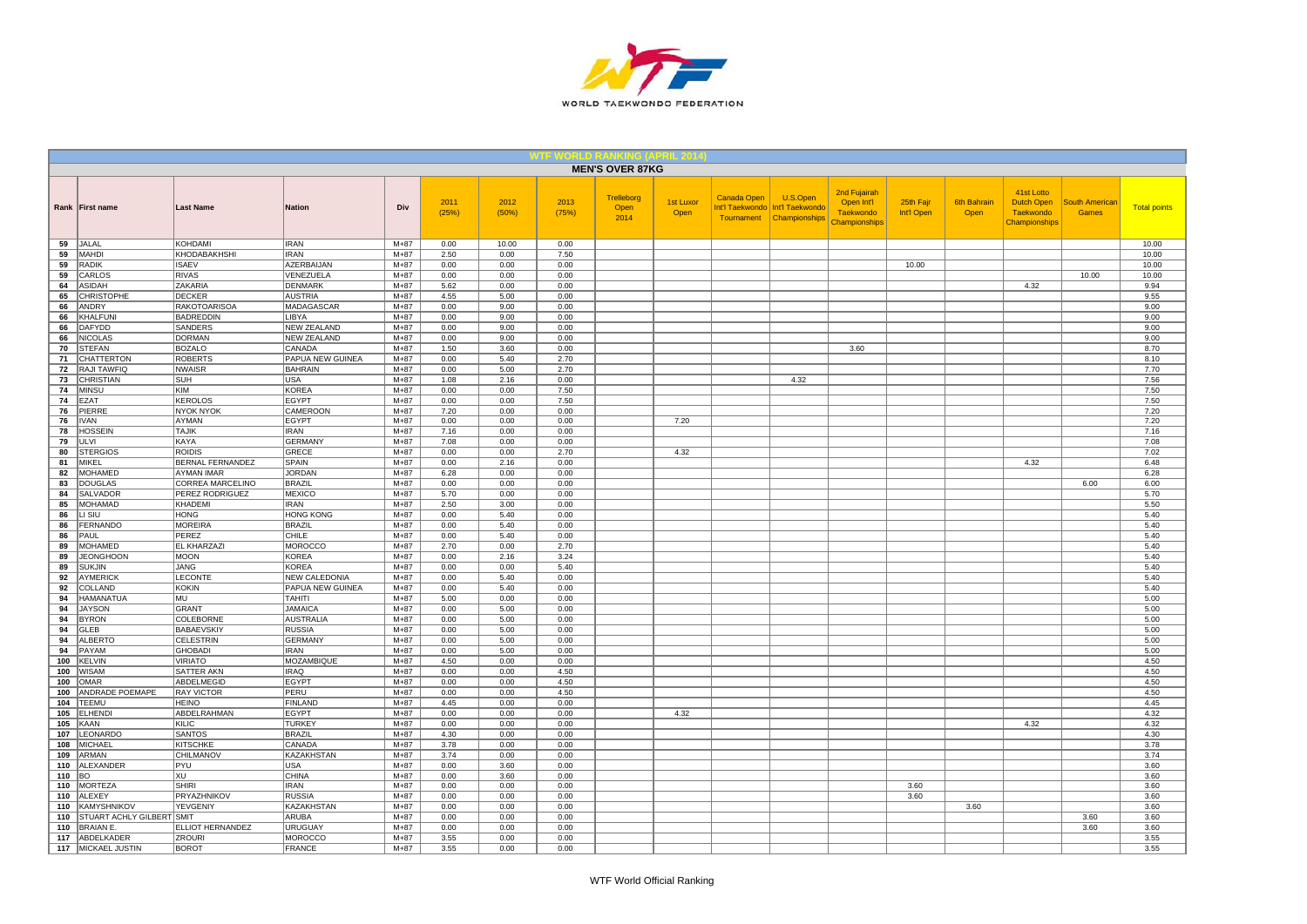

|            |                             |                                              |                                          |                    |               |               |               | <b>MEN'S OVER 87KG</b>     |                   |             |                                                                           |                                                                        |                         |                            |                                                                      |                                       |                     |
|------------|-----------------------------|----------------------------------------------|------------------------------------------|--------------------|---------------|---------------|---------------|----------------------------|-------------------|-------------|---------------------------------------------------------------------------|------------------------------------------------------------------------|-------------------------|----------------------------|----------------------------------------------------------------------|---------------------------------------|---------------------|
|            | Rank First name             | <b>Last Name</b>                             | <b>Nation</b>                            | Div                | 2011<br>(25%) | 2012<br>(50%) | 2013<br>(75%) | Trelleborg<br>Open<br>2014 | 1st Luxor<br>Open | Canada Open | U.S.Open<br>Int'l Taekwondo   Int'l Taekwondo<br>Tournament Championships | 2nd Fujairah<br>Open Int'l<br><b>Taekwondo</b><br><b>Championships</b> | 25th Fajr<br>Int'l Open | <b>6th Bahrain</b><br>Open | 41st Lotto<br><b>Dutch Open</b><br><b>Taekwondo</b><br>Championships | <b>South American</b><br><b>Games</b> | <b>Total points</b> |
|            | 119 GEUNIL                  | YU                                           | <b>KOREA</b>                             | $M+87$             | 0.00          | 0.00          | 3.24          |                            |                   |             |                                                                           |                                                                        |                         |                            |                                                                      |                                       | 3.24                |
| 119        | MOONSU                      | KIM                                          | <b>KOREA</b>                             | $M + 87$           | 0.00          | 0.00          | 3.24          |                            |                   |             |                                                                           |                                                                        |                         |                            |                                                                      |                                       | 3.24                |
| 121<br>121 | KALFAU<br>CHAWKI-JASON      | <b>KALOTRIP HOLMES</b><br><b>HUARD BERRO</b> | VANUATU<br>CANADA                        | $M+87$<br>$M + 87$ | 3.00<br>0.00  | 0.00<br>3.00  | 0.00<br>0.00  |                            |                   |             |                                                                           |                                                                        |                         |                            |                                                                      |                                       | 3.00<br>3.00        |
| 121        | <b>NATHEER</b>              | ALI ALI                                      | SAUDI ARABIA                             | $M+87$             | 0.00          | 3.00          | 0.00          |                            |                   |             |                                                                           |                                                                        |                         |                            |                                                                      |                                       | 3.00                |
| 121        | SANGJUN                     | LEE                                          | <b>KOREA</b>                             | $M+87$             | 0.00          | 3.00          | 0.00          |                            |                   |             |                                                                           |                                                                        |                         |                            |                                                                      |                                       | 3.00                |
| 121        | <b>IVAN</b>                 | <b>NIKITIN</b>                               | <b>RUSSIA</b>                            | $M + 87$           | 0.00          | 3.00          | 0.00          |                            |                   |             |                                                                           |                                                                        |                         |                            |                                                                      |                                       | 3.00                |
| 121        | <b>JEROEN</b>               | WANROOIJ                                     | NETHERLANDS                              | $M+87$             | 0.00          | 3.00          | 0.00          |                            |                   |             |                                                                           |                                                                        |                         |                            |                                                                      |                                       | 3.00                |
| 121        | <b>RELJA</b>                | PROSENICA                                    | <b>SERBIA</b>                            | $M+87$             | 0.00          | 3.00          | 0.00          |                            |                   |             |                                                                           |                                                                        |                         |                            |                                                                      |                                       | 3.00                |
| 128        | ABDELGADER                  | ALADHMI                                      | QATAR                                    | $M+87$             | 2.79          | 0.00          | 0.00          |                            |                   |             |                                                                           |                                                                        |                         |                            |                                                                      |                                       | 2.79                |
| 129        | <b>JMAL HADEA</b>           | ABRAHEM ABDALALEGAMAL                        | LIBYA                                    | $M+87$             | 2.70          | 0.00          | 0.00          |                            |                   |             |                                                                           |                                                                        |                         |                            |                                                                      |                                       | 2.70                |
| 129        | <b>DAVY</b>                 | MBEMBO MOUANDZA                              | <b>GABON</b>                             | $M+87$             | 2.70          | 0.00          | 0.00          |                            |                   |             |                                                                           |                                                                        |                         |                            |                                                                      |                                       | 2.70                |
| 129        | <b>REMY</b>                 | <b>ALAZOULA</b>                              | <b>CENTRAL AFRICA</b>                    | $M + 87$           | 2.70          | 0.00          | 0.00          |                            |                   |             |                                                                           |                                                                        |                         |                            |                                                                      |                                       | 2.70                |
| 129        | ORLI ODON                   | OBAMI                                        | CONGO                                    | $M+87$             | 2.70          | 0.00          | 0.00          |                            |                   |             |                                                                           |                                                                        |                         |                            |                                                                      |                                       | 2.70                |
| 129        | <b>ALORNYO</b>              | MAXWELL                                      | GHANA                                    | $M+87$             | 2.70          | 0.00          | 0.00          |                            |                   |             |                                                                           |                                                                        |                         |                            |                                                                      |                                       | 2.70                |
| 129        | <b>MIGUEL</b>               | <b>FERRERA RODRIGUEZ</b>                     | <b>HONDURAS</b>                          | $M+87$             | 2.70          | 0.00          | 0.00          |                            |                   |             |                                                                           |                                                                        |                         |                            |                                                                      |                                       | 2.70                |
| 129        | <b>MOUSSA</b>               | TRAORE                                       | MALI                                     | $M+87$             | 2.70          | 0.00          | 0.00          |                            |                   |             |                                                                           |                                                                        |                         |                            |                                                                      |                                       | 2.70                |
| 129<br>129 | <b>OUSAMA</b><br>ABDILLA    | <b>TURKY</b><br>ALWI                         | <b>KUWAIT</b><br>Malaysia                | $M + 87$<br>$M+87$ | 0.00<br>0.00  | 0.00<br>0.00  | 2.70<br>2.70  |                            |                   |             |                                                                           |                                                                        |                         |                            |                                                                      |                                       | 2.70<br>2.70        |
| 129        | <b>ASEM DHAFR</b>           | <b>SALEH</b>                                 | <b>YEMEN</b>                             | $M+87$             | 0.00          | 0.00          | 2.70          |                            |                   |             |                                                                           |                                                                        |                         |                            |                                                                      |                                       | 2.70                |
| 129        | KHALED                      | OMAR                                         | SUDAN                                    | $M+87$             | 0.00          | 0.00          | 2.70          |                            |                   |             |                                                                           |                                                                        |                         |                            |                                                                      |                                       | 2.70                |
| 129        | <b>HAMDY</b>                | <b>HASSAN</b>                                | <b>TUNISIA</b>                           | $M+87$             | 0.00          | 0.00          | 2.70          |                            |                   |             |                                                                           |                                                                        |                         |                            |                                                                      |                                       | 2.70                |
| 129        | FELIPE                      | <b>VIGNOLI</b>                               | BRAZIL                                   | $M+87$             | 0.00          | 0.00          | 2.70          |                            |                   |             |                                                                           |                                                                        |                         |                            |                                                                      |                                       | 2.70                |
| 129        | <b>UCHE</b>                 | CHUKWUMERIJE                                 | <b>NIGERIA</b>                           | $M+87$             | 0.00          | 0.00          | 2.70          |                            |                   |             |                                                                           |                                                                        |                         |                            |                                                                      |                                       | 2.70                |
| 129        | <b>JAESUNG</b>              | LEE                                          | <b>QATAR</b>                             | $M+87$             | 0.00          | 0.00          | 2.70          |                            |                   |             |                                                                           |                                                                        |                         |                            |                                                                      |                                       | 2.70                |
| 129        | <b>CLYDESADE</b>            | RIKA                                         | <b>SOLOMON ISLANDS</b>                   | $M+87$             | 0.00          | 0.00          | 2.70          |                            |                   |             |                                                                           |                                                                        |                         |                            |                                                                      |                                       | 2.70                |
| 129        | <b>HAMAD</b>                | ALBINKHALIL                                  | <b>BAHRAIN</b>                           | $M + 87$           | 0.00          | 0.00          | 2.70          |                            |                   |             |                                                                           |                                                                        |                         |                            |                                                                      |                                       | 2.70                |
| 129        | <b>BASUKI</b>               | <b>NUGROHO</b>                               | <b>INDONESIA</b>                         | $M+87$             | 0.00          | 0.00          | 2.70          |                            |                   |             |                                                                           |                                                                        |                         |                            |                                                                      |                                       | 2.70                |
| 129        | NATTAPA <sup>-</sup>        | <b>TANTRAMART</b>                            | THAILAND                                 | $M+87$             | 0.00          | 0.00          | 2.70          |                            |                   |             |                                                                           |                                                                        |                         |                            |                                                                      |                                       | 2.70                |
| 129        | <b>GUDINO</b>               | <b>LUIS</b>                                  | PANAMA                                   | $M+87$             | 0.00          | 0.00          | 2.70          |                            |                   |             |                                                                           |                                                                        |                         |                            |                                                                      |                                       | 2.70                |
| 129        | <b>CANAS ROJAS</b>          | CARLOS ALEJANDRO                             | <b>COLOMBIA</b>                          | $M+87$             | 0.00          | 0.00          | 2.70          |                            |                   |             |                                                                           |                                                                        |                         |                            |                                                                      |                                       | 2.70                |
| 129        | <b>SILLA</b>                | ARMAN-MARSHALL                               | <b>BELARUS</b>                           | $M + 87$           | 0.00          | 0.00          | 2.70          |                            |                   |             |                                                                           |                                                                        |                         |                            |                                                                      |                                       | 2.70                |
| 151<br>152 | <b>IOSEB</b><br>SANDEEF     | OSDZE<br><b>KUNDU</b>                        | <b>GEORGIA</b><br><b>INDIA</b>           | $M+87$<br>$M+87$   | 2.65<br>2.50  | 0.00<br>0.00  | 0.00<br>0.00  |                            |                   |             |                                                                           |                                                                        |                         |                            |                                                                      |                                       | 2.65<br>2.50        |
| 152        | <b>ELMAN</b>                | <b>ALIYEV</b>                                | <b>AZERBAIJAN</b>                        | $M+87$             | 2.50          | 0.00          | 0.00          |                            |                   |             |                                                                           |                                                                        |                         |                            |                                                                      |                                       | 2.50                |
| 152        | <b>HANSEEI</b>              | LLANOS                                       | <b>USA</b>                               | $M + 87$           | 2.50          | 0.00          | 0.00          |                            |                   |             |                                                                           |                                                                        |                         |                            |                                                                      |                                       | 2.50                |
| 155        | <b>ADRIAN</b>               | CABO ESTEVAN                                 | <b>SPAIN</b>                             | $M+87$             | 2.16          | 0.00          | 0.00          |                            |                   |             |                                                                           |                                                                        |                         |                            |                                                                      |                                       | 2.16                |
| 155        | <b>FU SHIANG</b>            | CHENG                                        | <b>CHINESE TAIPEI</b>                    | $M+87$             | 0.00          | 2.16          | 0.00          |                            |                   |             |                                                                           |                                                                        |                         |                            |                                                                      |                                       | 2.16                |
| 155        | <b>JAUME</b>                | <b>MARTINEZ CID</b>                          | SPAIN                                    | $M+87$             | 0.00          | 2.16          | 0.00          |                            |                   |             |                                                                           |                                                                        |                         |                            |                                                                      |                                       | 2.16                |
| 155        | <b>ROSENDO</b>              | <b>ALONSO TAPIA</b>                          | <b>SPAIN</b>                             | $M+87$             | 0.00          | 2.16          | 0.00          |                            |                   |             |                                                                           |                                                                        |                         |                            |                                                                      |                                       | 2.16                |
| 155        | <b>MURAT</b>                | YAGMUR                                       | <b>TURKEY</b>                            | $M + 87$           | 0.00          | 2.16          | 0.00          |                            |                   |             |                                                                           |                                                                        |                         |                            |                                                                      |                                       | 2.16                |
| 160        | <b>TAVAKKUL</b>             | <b>BAYRAMOV</b>                              | AZERBAIJAN                               | $M+87$             | 1.89          | 0.00          | 0.00          |                            |                   |             |                                                                           |                                                                        |                         |                            |                                                                      |                                       | 1.89                |
| 160        | <b>DAVID</b>                | RAJJAB                                       | GUYANA                                   | $M+87$             | 1.89          | 0.00          | 0.00          |                            |                   |             |                                                                           |                                                                        |                         |                            |                                                                      |                                       | 1.89                |
| 160        | <b>CHRISTIAN</b>            | <b>OCAMPO</b>                                | PERU                                     | $M+87$             | 1.89          | 0.00          | 0.00          |                            |                   |             |                                                                           |                                                                        |                         |                            |                                                                      |                                       | 1.89                |
| 160        | <b>MOHOTTILAGE</b>          | <b>HADAGIRI PATIRA</b>                       | <b>SRI LANKA</b>                         | $M+87$             | 1.89          | 0.00          | 0.00          |                            |                   |             |                                                                           |                                                                        |                         |                            |                                                                      |                                       | 1.89                |
| 164        | DANIEL                      | <b>HABECKER</b>                              | <b>GERMANY</b>                           | $M + 87$           | 1.80          | 0.00<br>0.00  | 0.00<br>0.00  |                            |                   |             |                                                                           |                                                                        |                         |                            |                                                                      |                                       | 1.80<br>1.80        |
| 164<br>164 | KAREL<br><b>DAVID DOURA</b> | ORTHOSIE<br>OALA JOHN                        | <b>NEW CALEDONIA</b><br>PAPUA NEW GUINEA | $M+87$<br>$M+87$   | 1.80<br>1.80  | 0.00          | 0.00          |                            |                   |             |                                                                           |                                                                        |                         |                            |                                                                      |                                       | 1.80                |
| 164        | <b>CRISTOBAL</b>            | AMOEDO LOSADA                                | SPAIN                                    | $M+87$             | 1.80          | 0.00          | 0.00          |                            |                   |             |                                                                           |                                                                        |                         |                            |                                                                      |                                       | 1.80                |
| 164        | <b>JON</b>                  | <b>GARCIA</b>                                | SPAIN                                    | $M+87$             | 1.80          | 0.00          | 0.00          |                            |                   |             |                                                                           |                                                                        |                         |                            |                                                                      |                                       | 1.80                |
| 164        | <b>JASON</b>                | <b>NEVILLE</b>                               | <b>USA</b>                               | $M+87$             | 0.00          | 1.80          | 0.00          |                            |                   |             |                                                                           |                                                                        |                         |                            |                                                                      |                                       | 1.80                |
| 164        | <b>FELICIANO</b>            | QUESADA                                      | ARGENTINA                                | $M+87$             | 0.00          | 1.80          | 0.00          |                            |                   |             |                                                                           |                                                                        |                         |                            |                                                                      |                                       | 1.80                |
| 164        | <b>OSAMA</b>                | SHLOUL                                       | <b>BAHRAIN</b>                           | $M+87$             | 0.00          | 1.80          | 0.00          |                            |                   |             |                                                                           |                                                                        |                         |                            |                                                                      |                                       | 1.80                |
| 164        | <b>IHSAN</b>                | <b>MADDI</b>                                 | PALESTINE                                | $M+87$             | 0.00          | 1.80          | 0.00          |                            |                   |             |                                                                           |                                                                        |                         |                            |                                                                      |                                       | 1.80                |
| 164        | ORLANDO                     | <b>POWRIE</b>                                | <b>AUSTRALIA</b>                         | $M+87$             | 0.00          | 1.80          | 0.00          |                            |                   |             |                                                                           |                                                                        |                         |                            |                                                                      |                                       | 1.80                |
| 164        | PAWEL                       | <b>GODULA</b>                                | <b>AUSTRALIA</b>                         | $M + 87$           | 0.00          | 1.80          | 0.00          |                            |                   |             |                                                                           |                                                                        |                         |                            |                                                                      |                                       | 1.80                |
| 164        | <b>GUILHERME</b>            | CEZARIO FELIZ                                | <b>BRAZIL</b>                            | $M+87$             | 0.00          | 1.80          | 0.00          |                            |                   |             |                                                                           |                                                                        |                         |                            |                                                                      |                                       | 1.80                |
| 164        | EVGENII                     | <b>BABIN</b>                                 | <b>RUSSIA</b>                            | $M+87$             | 0.00          | 1.80          | 0.00          |                            |                   |             |                                                                           |                                                                        |                         |                            |                                                                      |                                       | 1.80                |
|            | 164 MUSTAF                  | <b>NAZARI</b>                                | <b>AFGHANISTAN</b>                       | $M+87$             | 0.00          | 1.80          | 0.00          |                            |                   |             |                                                                           |                                                                        |                         |                            |                                                                      |                                       | 1.80                |